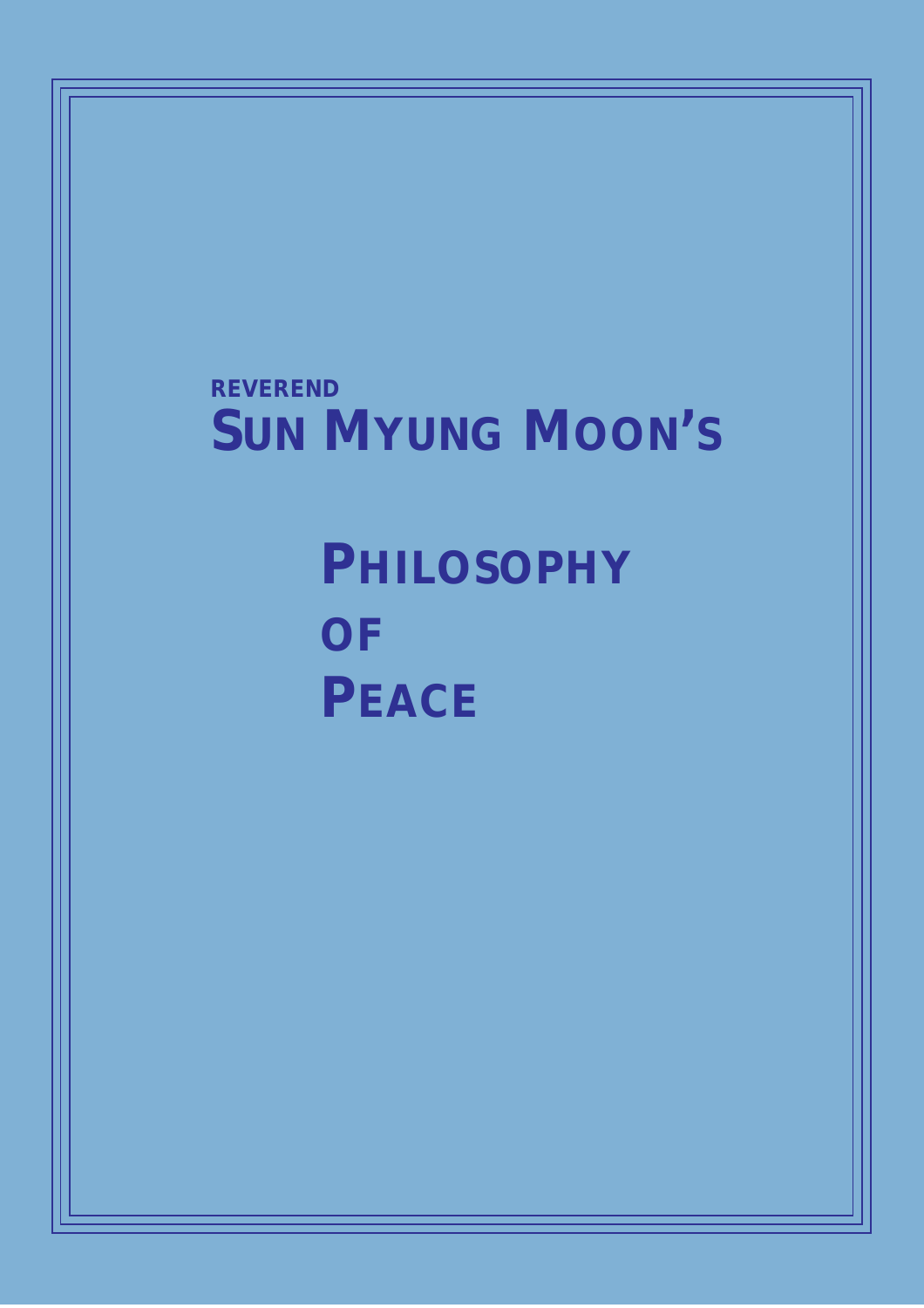## **Table of contents**

## Reverend Sun Myung Moon's Philosophy of Peace 2

## 

## 

## 

| 4.1 The solution to the fundamental problems of God and mankind and the realization of a |
|------------------------------------------------------------------------------------------|
|                                                                                          |
|                                                                                          |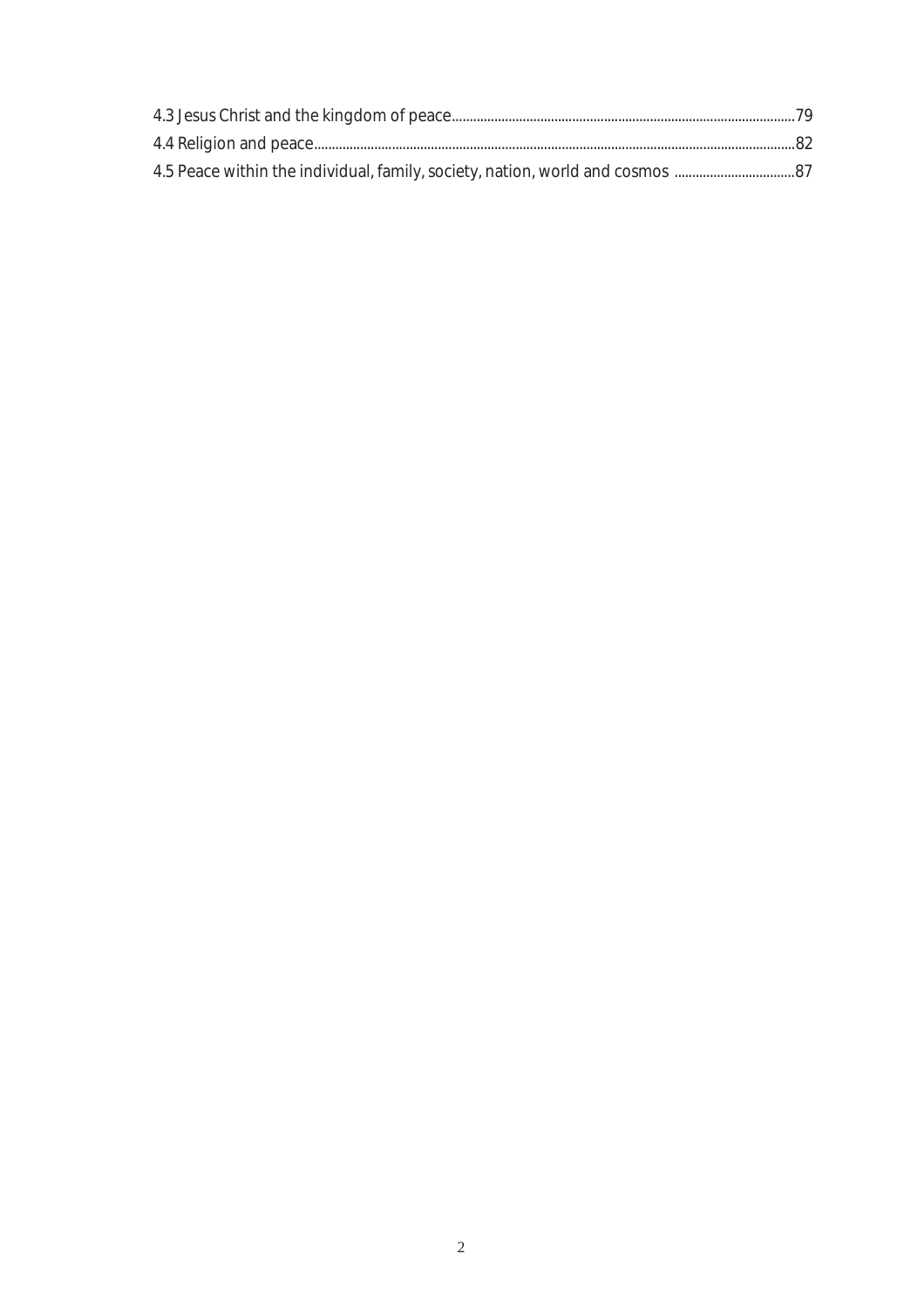## **Sun Myung Moon's Philosophy of Peace**

<span id="page-3-0"></span>Reverend Sun Myung Moon's Vision and Work for World Peace and Unity [Volume 1]

*"The order of existence in the universe is rooted in acting for the sake of others. The world of true peace, true love and the true ideal is both the ideal of God's creation and the desire of humankind.* 

*Therefore, the origin of happiness and peace lies in living for the sake of others."*

First published in Korean, 5 February 2002 Publisher: Sun-jo Hwang, International President, Family Federation for World Peace and Unification (FFWPU) Sunghwa Publishing Company Registration Number: 3-98 Address: 172-1 Chungpa-dong 1-ga, Yongsan-gu, Seoul 140-869, Korea Tel: (02) 715-3894; Fax: (02) 706-9815 Price: \$10.00 ISBN 89-7132-194-6-03040 Printed in Seoul, Korea

## **Explanatory Note**

This book is a compilation of excerpts selected from the 350-volume anthology of speeches given by the Reverend Sun Myung Moon. Each excerpt is followed by a reference to where the speech can be found in the original Korean, and when it was given. The first hyphenated set of numbers refer to the volume and page number. This is followed by the date on which the words were spoken, written in the form year, month, date.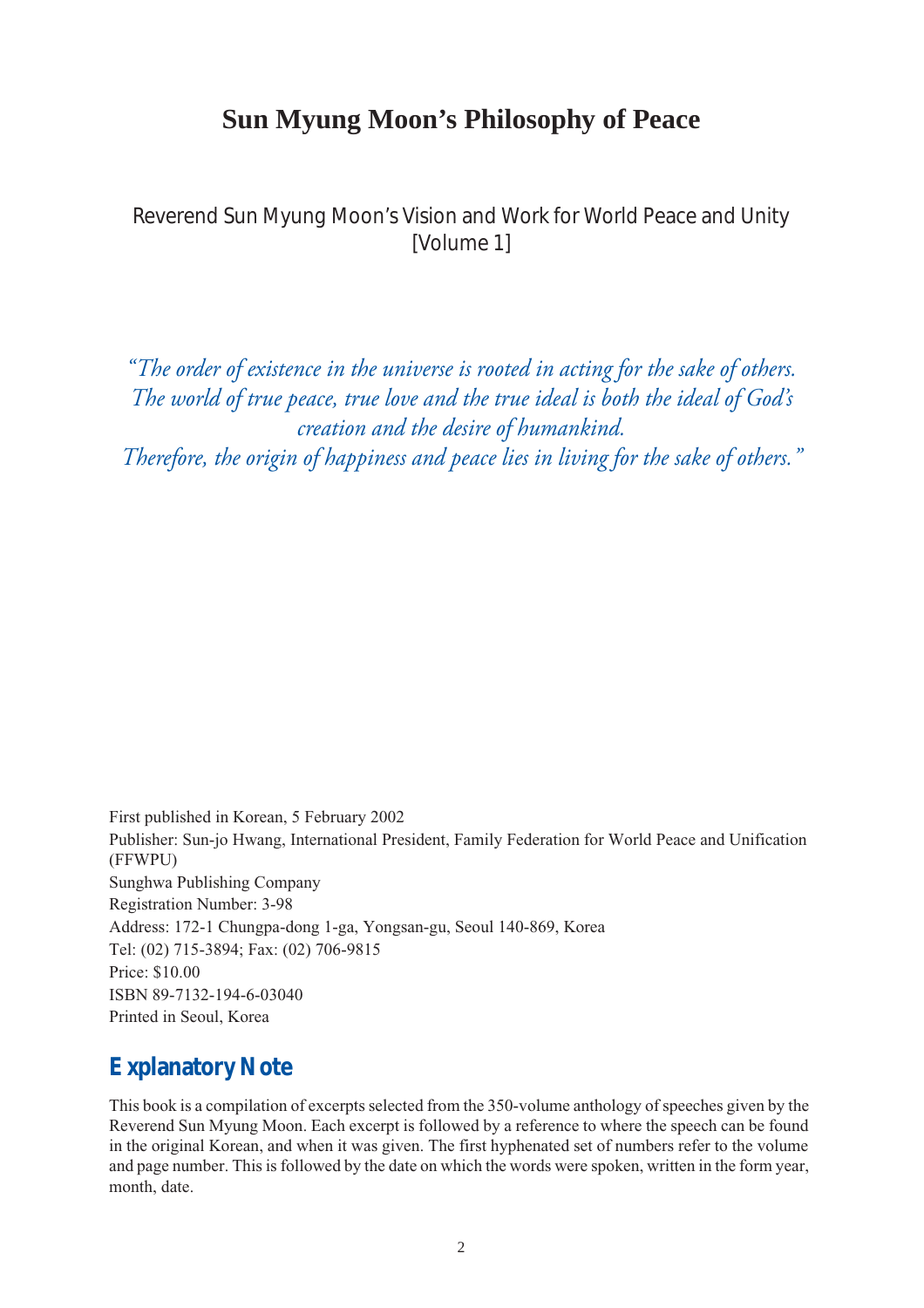### <span id="page-4-0"></span>**Major Organizations founded by Reverend Moon**

1968 International Federation for Victory Over Communism (IFVOC) 1972 International Thought Institute (UTI) 1975 Women's Federation for Victory Over Communism (WFVOC) 1980 CAUSA 1981 Professors World Peace Academy (PWPA) 1981 International Peace Foundation (IPF) 1984 Association for the Unity of Latin America (AULA) 1985 International Security Council (ISC) 1986 Students Federation for North-South Unification 1987 Citizens Federation for North-South Unification 1987 Summit Council for World Peace (SCWP) 1991 Inter-Religious Federation for World Peace (IRFWP) 1991 Federation for World Peace (FWP) 1992 Women's Federation for World Peace (WFWP) 1992 World Culture and Sports Festival (WCSF) 1994 Family Federation for World Peace and Unification (FFWPU) 1994 Youth Federation for World Peace (YFWP) 1996 Continental Nations Federation for World Peace (CNFWP) 1996 Island Nations Federation for World Peace (INFWP) 1997 Martial Arts Federation for World Peace (MAFWP) 1999 Interreligious and International Federation for World Peace (IIFWP) 2000 Family House of Cosmic Peace and Unity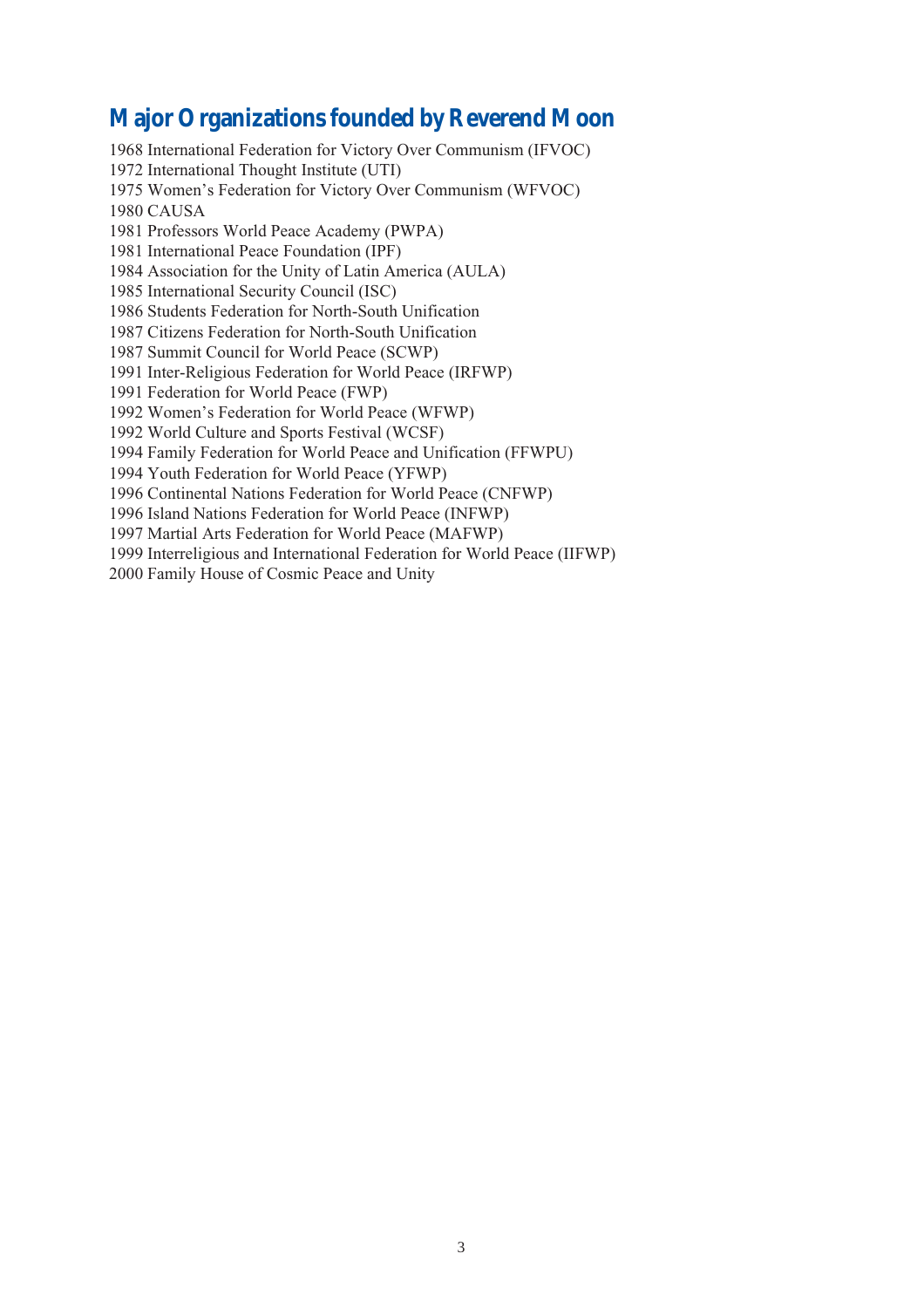## <span id="page-5-0"></span>**Preface**

#### **A Vision for World Peace**

<span id="page-5-1"></span>Peace has been the most crucial issue of human existence from its inception. Beginning from the very first recorded murder, of Abel by his brother Cain - the children of Adam and Eve mentioned in the Book of Genesis - the history of war and bloodshed is nearly as old as the history of humankind. Right up to the present day, we continue to witness outbreaks of violence throughout our war-torn global village: just recently, the 11 September 2001 terrorist assaults striking at the heart of the United States of America, the unending spiral of attacks and reprisals between Israelis and Palestinians in the Middle East, and the Kashmir dispute between India and Pakistan, to name but a few.

The present number of countries in the world that are mired in conflict stands at eighty-three. The twentieth century, which we have now left behind us, could rightly be called the century of warfare. The two world wars, together with the Korean and Vietnam wars, as well as the Middle East and Gulf wars, alone expended incalculable resources causing untold damage and destruction of human life on an apocalyptic scale.

Yet, why should the discussion of peace be limited only to global conflict? Within a country, divisions also arise at racial, regional and factional levels. Weakened by corruption and the decline of ethics and morals, society is split by conflict between those of different social backgrounds. The family, which is the basic building block of society, is facing disintegration through immorality and divorce. Even as individuals, we see our spirit and body warring with each other and are left wondering how we are to be delivered out of such wretchedness.

Politics, religion, ideology and science have all been drawn upon in man's attempts to end all wars; instead, they have at times even aggravated the situation. Since commencing peacekeeping activities in 1948, the United Nations has claimed to be "holding the key to conflict" in fifty-three districts; yet it is greatly hampered in its role as mediator owing to lack of understanding on the part of the superpowers. Does this mean that a peaceful world is remote and beyond our reach?

The Reverend Sun Myung Moon has given a blueprint to the realization of a peaceful world. He presents his fundamental proposal for the realization of peace within the context of the individual, the family, the society, the nation and the world.

Stressing the need for religions, which deal with matters of the heart and spirit, to unite in order to substantiate the ideology of peace, Reverend Moon has initiated numerous activities related to harmony among the faiths. He also founded educational institutions, mass media associations and business enterprises as well as non-governmental organizations (NGOs) in furtherance of the movement for peace. His conviction that world peace will be possible when the unification of Korea is accomplished has led him to totally dedicate himself to healing the division of the Korean Peninsula.

Reverend Moon has stated that Communism had to be completely wiped off the face of the earth before world peace could emerge. For this purpose, he launched the International Federation for Victory over Communism (IFVOC), which has spread its activities from Korea through Japan to the Americas and the rest of the world and covers both theory and practice in reaching out to the mass media and in providing public education. In 1985, at the height of the Cold War, Reverend Moon astonished eminent world leaders by prophesying the demise of Communism, while presenting a counterproposal for overcoming it, an ideology that also transcends capitalism. With recent declarations of achieving world peace through eliminating national boundaries and reforming the United Nations, the movement for peace continues to break new ground.

Words, whether written or spoken, fail to adequately describe the thorny path soaked in countless drops of tears, sweat and blood shed by Reverend Moon in his life course. He has unreservedly invested all the resources at his disposal in creating substantial organizations all bearing the trademark "World Peace" the Family Federation for World Peace and Unification International (FFWPUI), the Interreligious and International Federation for World Peace (IIFWP), the Women's Federation for World Peace (WFWP),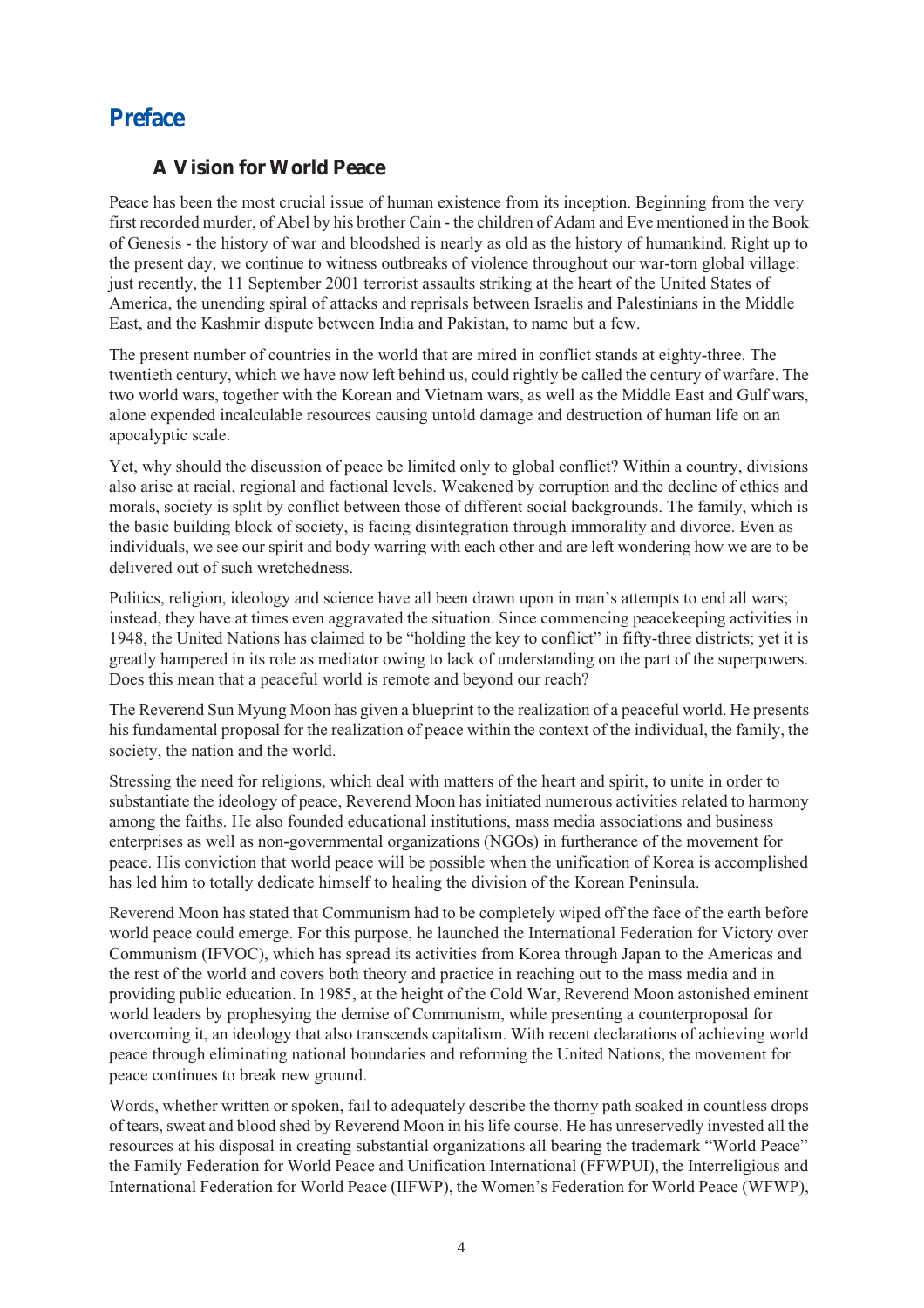and Youth Federation for World Peace (YFWP), and the Professors World Peace Academy (PWPA), to name but a few.

#### **A guidebook for the realization of peace**

<span id="page-6-0"></span>Peace is undeniably the highest value of our age. Reverend Moon teaches that peace becomes possible when we acknowledge the existence of other peoples, nations and cultures, that is, when we do not ostracize, but accept and embrace people who are different from us. Terrorism and international strife occur when we fail to recognize differences and manifest hostility against other parties. We are in urgent need of dialog between civilizations for mutual understanding. Further, he emphasizes that peace is established through a reciprocal relationship, and that restoring relationships is feasible only if we recognize that we exist for the sake of others.

This book, *Sun Myung Moon's Philosophy of Peace*, is a compilation of extracts, pertaining specifically to the issue of peace, from a gradually compiled 350-volume anthology of his speeches. He has devoted his entire life to revealing the truth about God, humanity, history and the spiritual world. This book painstakingly and lucidly presents his philosophy of peace by shedding light on the true meaning of peace, how a peaceful world can be achieved and how he has promoted the worldwide movement for peace. In the near future, it will become a cherished manual for the realization of world peace and furnish invaluable educational content for all people. I sincerely pray for peace to be upon its readers and for the spirit of peace to overflow into their families, nations and the world.

In conclusion, I bow my head in high esteem for the Reverend Sun Myung Moon and his wife, Mrs. Hak Ja Han Moon, the beloved True Parents of all mankind, who have ceaselessly endeavored for the realization of world peace decade after decade of their long lives. I also wish to convey my heartfelt thanks to them. Let us pledge to nobly uphold the Will of Heaven and march forward for the sake of true peace.

*Sun-jo Hwang International President Family Federation for World Peace and Unification January 2002*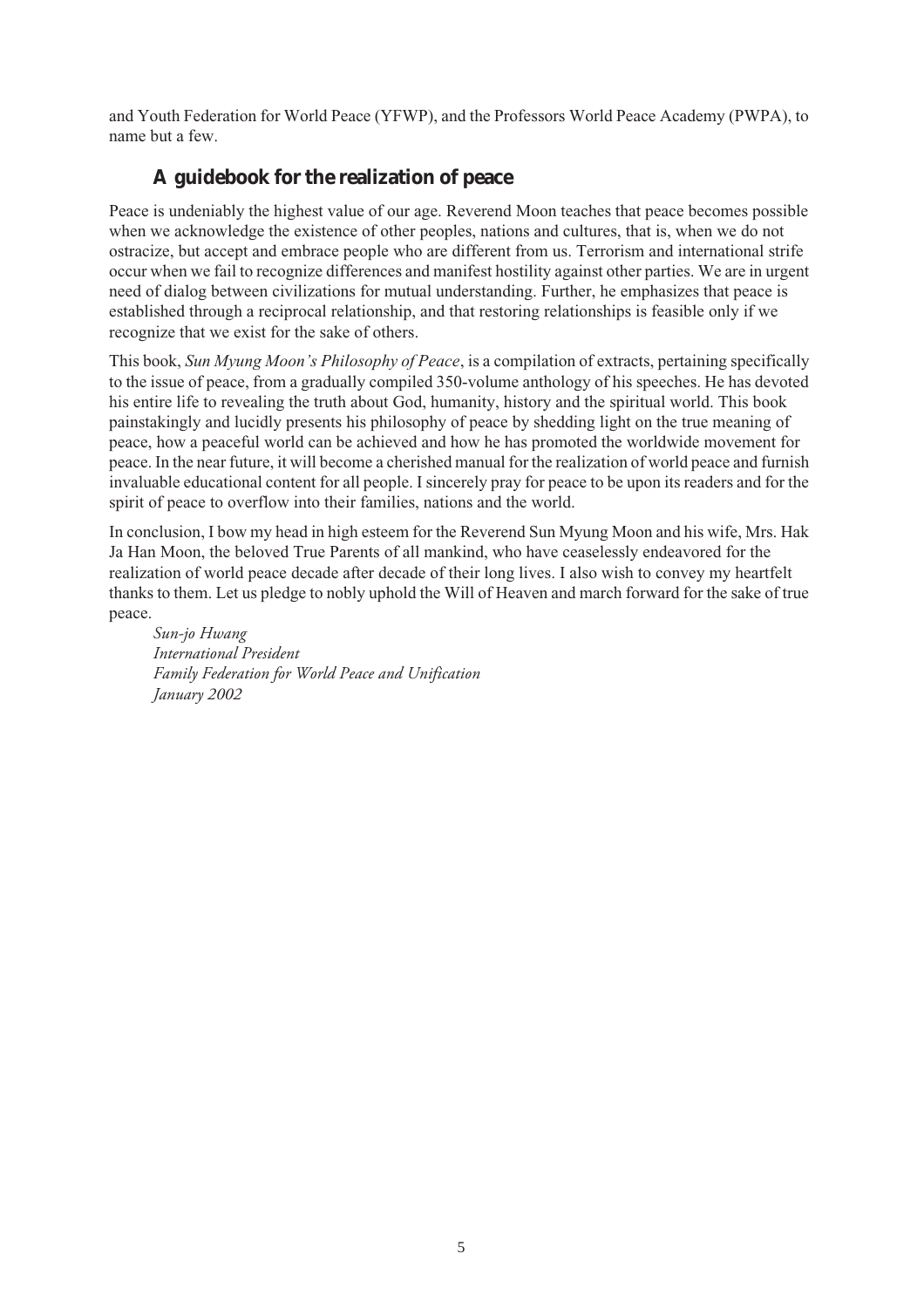## 1: WHAT IS PEACE?

## <span id="page-7-1"></span><span id="page-7-0"></span>**1.1 The true meaning of peace**

The achievement of peace (*pyeonghwa*) refers to a subject partner and an object partner being one with each other. The Chinese characters for *pyeong* and *hwa* mean "horizontal" and "harmony" respectively. The subject partner does not come into conflict with the object partner, but harmonizes with it.

*(082-232, 1976.01.04)*

Peace carries the meaning of becoming horizontal and harmonizing. It cannot be accomplished alone. Subject partner and object partner can experience joy and happiness when the vertical relationship is in unison with the horizontal relationship. Everything must be complete and satisfactory. Only then can we call that peace. Peace itself is insufficient. An ideal must show spherical motion, not just stay within a horizontal dimension. It should have a three-dimensional nature. When we call someone an ideal person, he must have an ideology for the future. In other words, that person is not living just a two-dimensional life in reality, but, having a certain ideal, his life has a three-dimensional quality. An ideal cannot operate merely in a horizontal plane.

*(086-098, 1976.03.14)*

What is peace, then? It can be represented by a level state without any creases or wrinkles, in which everything is harmonized. When everything is one hundred percent harmonized, a circle will be formed. When soil is mixed and rolled on this, it will soon be rounded into a perfect sphere.

*(109-276, 1980.11.02)*

The world of peace has neither walls nor boundaries. It is flat, smooth and harmonizes in the morning and evening. Fathers, mothers and the neighborhood would be in one accord. There would be no friction between white people and black people.

*(105-220, 1979.10.26)*

Are we happy alone? We feel joy if we love each other, standing on the same level with our partner. Can there be freedom when love is excluded? Love has unlimited freedom. We can even take pride in becoming a leader who chastises others with the motivation of love. You have to be aware of such a truth.

*(112-315, 1981.04.25)*

Good people, families or nations can be linked horizontally among themselves on an equal footing. Equality, namely peace, exists here. *Pyeong* from the word *pyeonghwa* (peace) has the meaning of even, flat, horizontal. Without *pyeong*, even if *hwa* (harmony) exists, peace will soon disappear. You must never forget this.

*(034-228, 1970.09.13)*

Though the seven colors of a rainbow are distinct, they merge to give white light when spinning. What is the meaning of white? It means victory, peace, and harmony. White people have been controlling the world, but they do not stand together as one, being unable to harmonize.

*(129-138, 1983.10.09)*

Why do we have sadness and misery? When we move toward the vast universe with our mind and body having achieved unity in a peaceful situation, and when we become one with the living environment, the universe will offer us the necessary protection. The universe will protect us if we accomplish a realm of interaction in which we can be interconnected and coexist. If we act contrary to that, however, the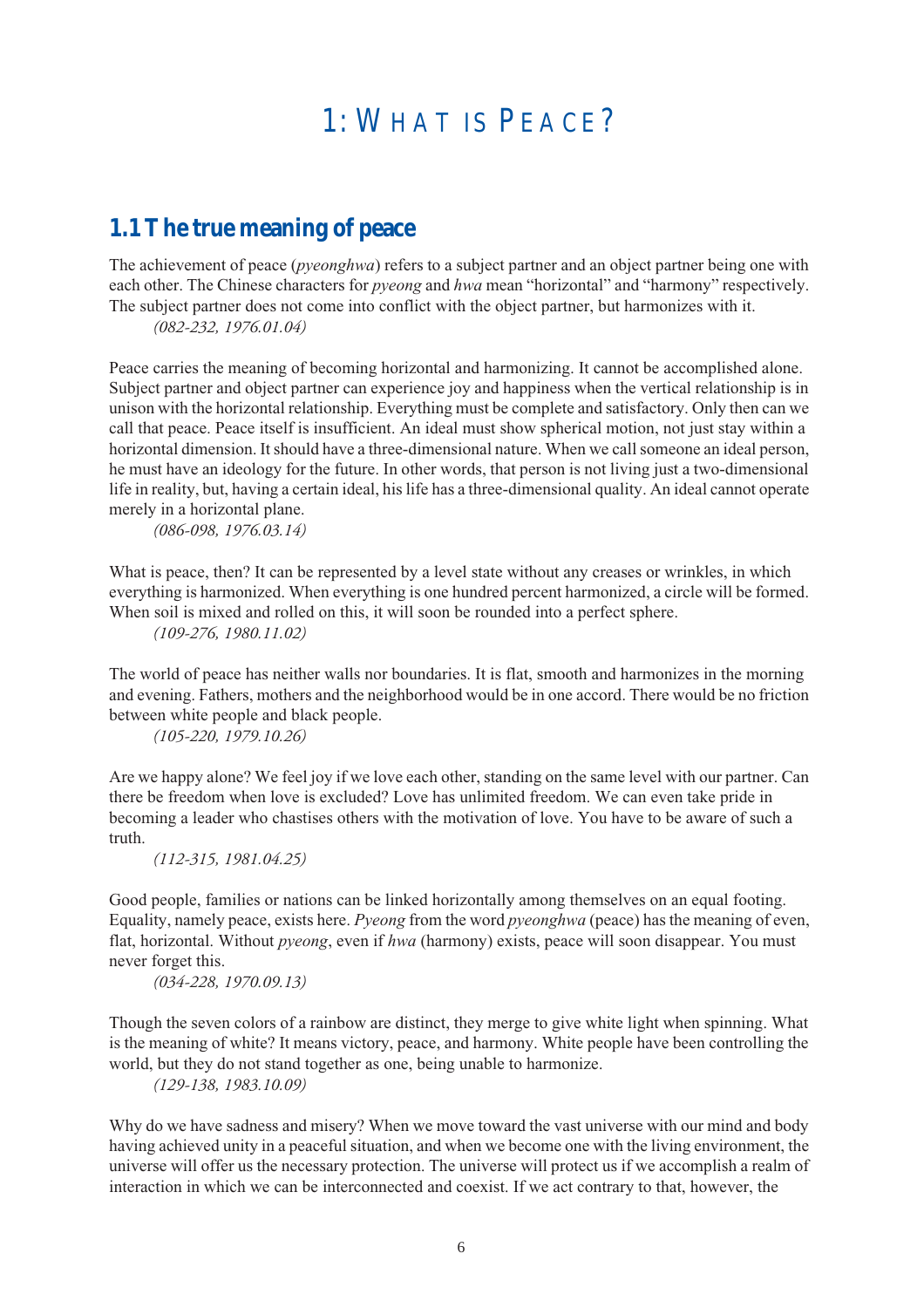universal force will certainly expel us. This is how sorrow can arise. *(141-271, 1986.03.02)*

### <span id="page-8-0"></span>**1.2 What would a world of peace be like?**

Heaven and earth were not created in a realm of uneasiness or fear, but they were created with joy, happiness and satisfaction. That is why God's joy can be found at the place where we are connected heart-to-heart with Him, even if it is Satan's hangout. The history of re-creation begins at the place where God feels joy through us. That moment is when we receive tremendous grace from God. A person who feels joy surging and flowing in his soul, and grace filling every cell of his body, no matter what others may say, or even when facing Satan's threats, will feel peace in his heart.

*(028-127, 1970.01.04)*

We long for an ideal world where the purpose of creation has been consummated, a world transcendent of the world of consciousness. I yearn for a world where I can feel endless peace, even on seeing a blade of grass, and where I can extol the value of its existence. Though a relatively small being, man has to reach the position where he can receive praise from all things of creation, which say, "We're surprised that whenever man moves, heaven and earth move, God's heart moves, and eternal life moves, too." That is the place to which all human beings have to go. That is the kind of place that mankind must go. *(009-319, 1960.06.19)*

The door to a world of peace free from conflict, tribal segregation or racial discrimination, an ideal world where God freely moves about will be opened on the day when the world's people are shaken in their minds. We will go in through the door. Even if we die in the course of the struggle, we are sure to enter heaven. If we triumph in the struggle, we will live in the heavenly kingdom in heaven and on earth.

Six thousand years ago, God and fallen mankind could not hold the ceremony for entering the heavenly kingdom. For the first time, we now serve God as our eternal parent, placing Him on the throne of jade and holding that ceremony. We are forever registered as the royal tribes of heaven. We serve God as our Father, His palace becomes our house, and we live as His children through all eternity. That is the place where praise, glory, eternal life and everlasting peace prevail.

*(086-214, 1976.03.29)*

Feeling ashamed while giving is the path of true saints. The place where we weep and feel ashamed even after sincerely giving something true will become the stage for eternal peace. Parents who think they have fulfilled their responsibility as parents because they often buy new clothes for their beloved children end their love there. Parents who feel ashamed because they cannot give more although they want to will be qualified to take over an unfinished task. Heaven is a world where one feels ashamed of not having given enough. What kind of place is hell? It is a world that focuses only on taking. You have to clearly know this.

*(036-084, 1970.11.15)*

What will the future world be like? Will it be a world of battles? Will it be a world of suffering? No. It will be a peaceful and unified world.

*(034-172, 1970.09.06)*

Judging from all sides, it naturally follows that man should pursue one unified world of creation, as God's purpose for mankind is one, and God should accomplish that kind of world, too. We have to aim at one world of culture, sovereignty, peace and unity in our unfolding history. This is so because that is a necessary condition for the life of an individual or humankind.

*(072-114, 1974.05.26)*

When we ask ourselves what human perfection is all about, the answer is simple - peace and happiness. Nothing more is needed. That is when someone has an abundance of peace and happiness-everything.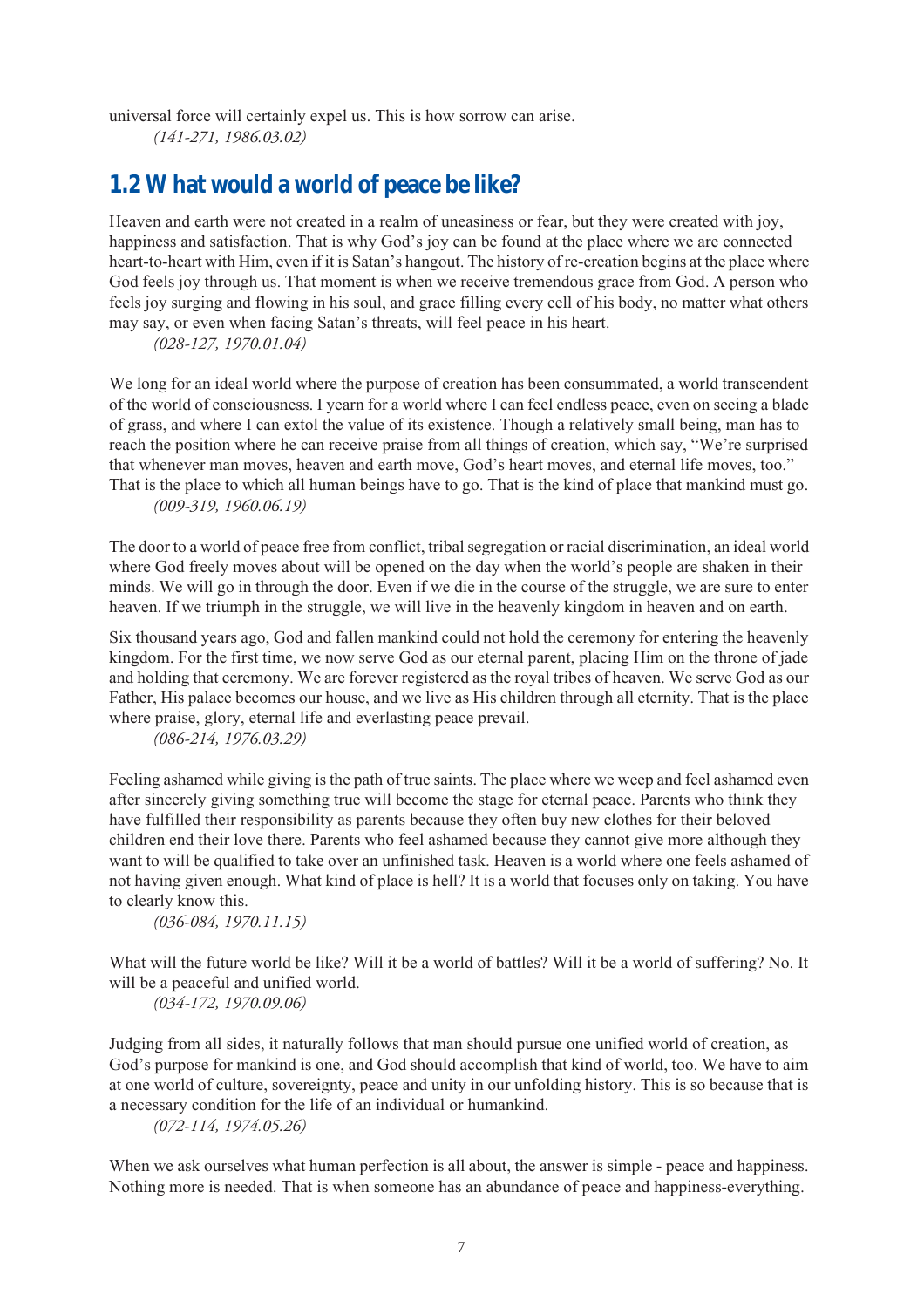Of course, freedom is also included. Such a person can fulfill all that he desires. *(128-130, 1983.06.11)*

Following the onset of the realm of liberation of all ages centering on love, the age of peace and the reign of peace commences. If the era of peace arrives with God at its center, this world will be one in which people live in tune with the rhythm of love everywhere - at home, in the village, or on a mountain. That is utopia.

#### *(135-339, 1985.12.15)*

Where will a world of unity and peace take place? Not where people do things all for themselves. I have been dedicating my entire life to uncovering this and have searched every nook and cranny of the spiritual world. I have read books written by celebrated professors, and sacred texts. The movement for unification and foundation of peace exist only where people seek the path of loving others.

What will be the vision of the twenty-first century? It will be a world of peace and unity. In other words, it is a utopian world, the vision that humankind today is yearning for. All of you would agree with that, too. If Koreans have a vision, what do you think it would be? Our country is divided into North and South, which are antagonistic to each other in terms of ideology. How can the partitioned Korean Peninsula achieve unification? Can we build a nation of peace by becoming one nation? This is the issue. Just as the world is looking forward to a new world of peace and unity, our people are longing for North-South unification.

What about myself as an individual? This is the problem. Assuming that peace has already come to this world, so long as our divided nation is just above the dangerous low-water level, we have nothing to do with world peace. That is to say, until we cure our nation's sickness, we are distant from a world of peace. Looking at it from this angle, even if North and South are unified, a unified Korea cannot be an ideal country as long as we live in conflict and struggle between our own mind and body. Thus, prior to world peace, we have to prepare peace within a nation. Prior to peace within a nation, we have to prepare peace within our individual selves. Where can we find the individual yardstick of peace? It is a serious problem. Can you trust yourself? Your answer is no. It cannot be helped. Today, we have the habit of debating on the trend of mutual mistrust in a so-called relative society. Are there any professors here who can confidently claim they are overcoming the cause of the trend of mutual distrust in themselves?

Our mind and body are in the vortex of war even at this moment. Neither we nor even our ancestors could traverse the abyss of war. When we reflect that no one has ever succeeded in crossing over the depths of war between the mind and body, we can safely conclude that talking about peace, the ideal world or some future utopia, is nothing but building castles in the air.

*(135-339, 1985.12.15)*

Life is full of cares and worries. When will this thorny path end? Will the Sabbath - a day of rest for God, a day when God finds his lost children and builds a family of peace - ever come to this earth? Songs of happiness will resound in the heavenly palace from that day on. As God rejoices, the universe rejoices. The day will come when all people and all things welcome springtime and sing songs of the Sabbath for the first time in a conscientious world of peace. That is the ideal world we desire, the millennium Christianity talks about.

#### *(151-219, 1962.12.15)*

What is the Unificationist ideal today? It is not a worldly ideal centering on man. We imitate one ideal and one world under God, going over religious borders. The world of goodness that man has set as his model will have to fit into the sphere of this one ideal and one world without any contradiction. Only then will heaven and earth be one. Heaven is like the mind and man is like the body. If this world, which is like our body, becomes a human-centered world of goodness, that will not do. An internal world that can acknowledge the God-centered subject partner of goodness is the world of goodness that must appear.

When perfected as an ideal free of contradiction and conflict, heaven and earth can for the first time in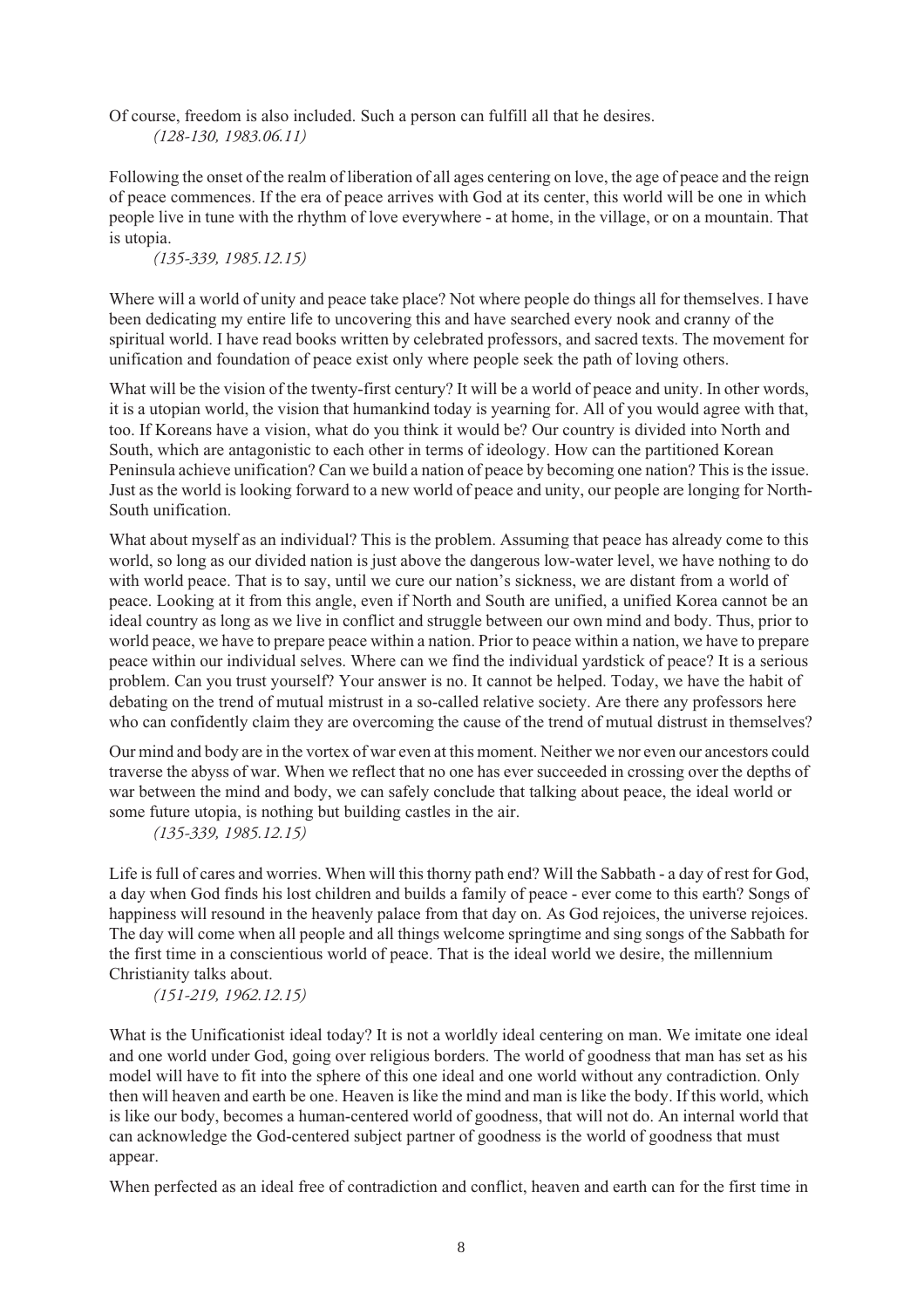history move in the direction of a world of peace.

*(153-028, 1963.10.18)*

Unless humankind is liberated, God cannot be liberated. When the family is not at peace, then the people within that family have lots of problems. The parents cannot be happy or trouble free when the children are unhappy. By the same token, the whole family of mankind has to be at peace and without problems before God as the head of the household can feel at peace. Thus we understand that after we ourselves are saved it is not the end, but in fact the beginning of saving the rest of the world. We must bring all of the great family of humankind into a state of peace, without problems, so that God Himself can be liberated.

*(167-206, 1987.07.19)*

If we analyze Christian theology, we can see that it concludes that the Creator is a holy being and all created beings are much lower beings. What is holiness? Not all beings in a noble position are sacred. Some beings in a humble position are holy, too. Unless we can say that the four directions of North, South, East and West are holy, the ideal of peace will not unfold. It is not enough if only the top, front and rear are holy. Unless the entirety is holy, it cannot be at all holy even if God stands in the middle.

*(198-283, 1990.02.05)*

Only if we liberate God in love will the palace of peace and love be created in this world. When vertical love is in unison with horizontal love, when all nations, the world, and the entire universe are in perfect harmony with love, that is, when sons and daughters sing praises to God and His love, when people, nations and the universe start to extol the Almighty, the Kingdom of Heaven will appear on earth.

*(179-333, 1988.08.14)*

## <span id="page-10-0"></span>**1.3 The world of peace desired by God and humankind**

How much did God love humankind? God loved humankind above all. Being prevented from loving, He harbored resentment. What kind of world did he plan to make, having created all things in heaven and on earth? He intended on forming it into a garden of happiness, a garden of love, a garden of peace and a garden of freedom. If God had become a father who lived together with all people in the midst of glory, opening the eternal door of liberation, He would be called Our Father in the family, in the family and clan, in the nation, and anywhere in the world. He was going to live as our Father in Heaven; neither as a God of dignity nor a God of holiness, but as a God of love and heart in our real daily lives. *(154-326, 1964.10.05)*

Today we are aware of the fact that human history has seen numerous conflicts carried out to acquire freedom. From the individual level, going through the family, the clan, the tribe, the race and the nation, to the worldwide level, such conflicts are still being carried on. We also know that people who cherish the Will of God, regardless of the period they are living in, will long for a world of freedom and peace, and an ideal world, liberating this world that has been oppressed. From this viewpoint, historical humankind and humankind on earth today both are eagerly waiting to see their liberation.

Likewise, history has been placed under restraint not only by evil men but also by Satan. That being the case, it is natural for us today to stand in a position where we demand our liberation, and it is natural to advocate liberation. Therefore, seeing human society today, we conclude that absolutely everyone, without exception, since early times, has been dreaming of a world of peace, a world of a unified ideal. *(085-226, 1976.03.03)*

Today, many are yearning for heaven, an ideal kingdom. They are longing for a more peaceful world. Where does a world of peace begin? Does it begin after we have gone up to heaven, or do we have to climb higher? In today's fallen world, if we die after having dedicated our entire lives to reach that goal, the place we would go to is just a terminal of the fallen world and not the destination of the ideal world of creation. The terminal of the fallen world may at the same time be a new departure point toward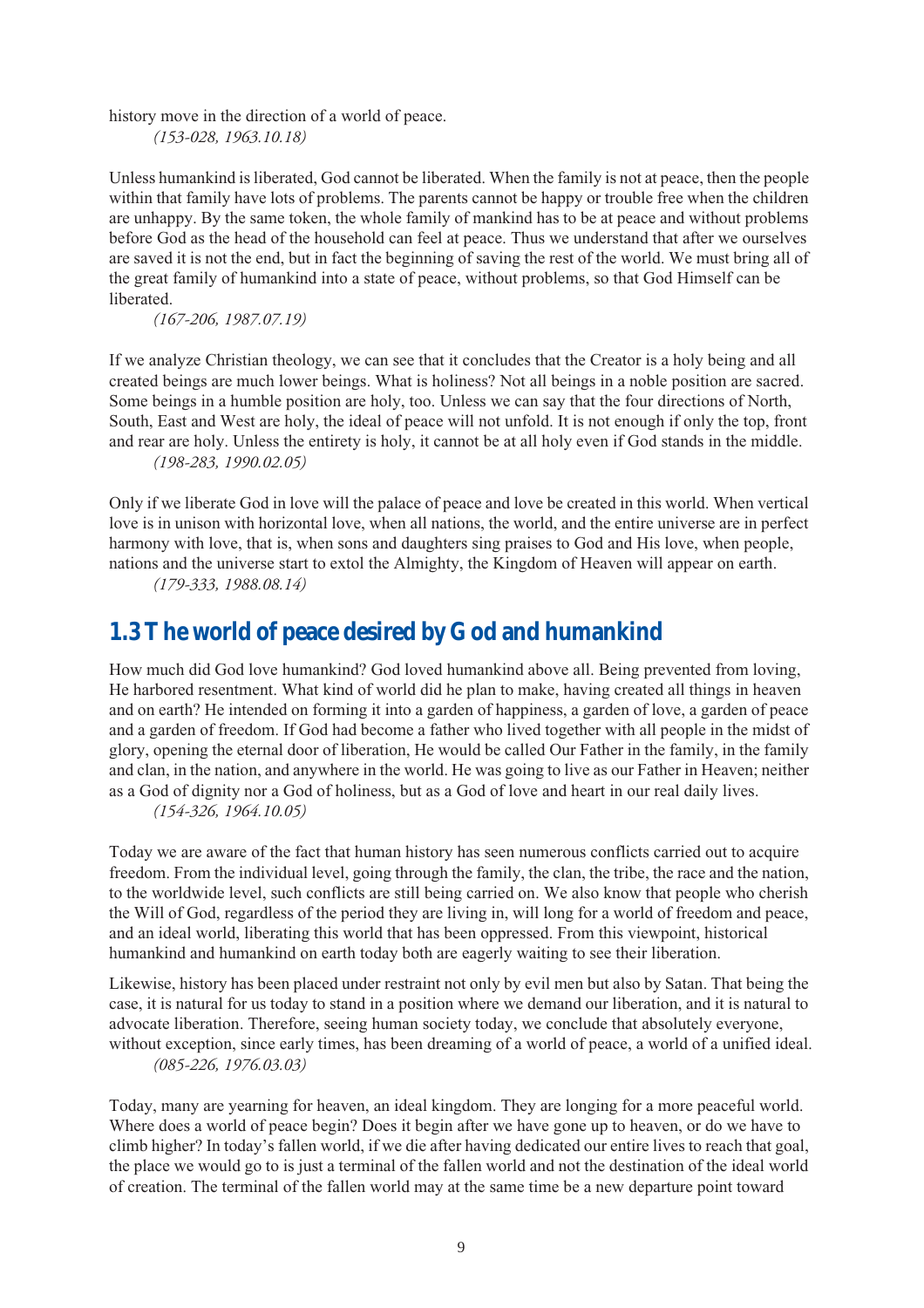heaven, but it cannot be the terminus of heaven.

*(046-019, 1971.07.18)*

We know that the people of the world today cannot live a happy life as things are now. Though they long for a world of peace, it is true that such a world will not come about, given the present state of things.

However, the ideal world mankind is seeking is becoming the imminent hope of today. From ancient times, people have lived with such ideals. A world of peace, being the inevitable hope of mankind, will inevitably be accomplished. If God exists, He will not leave this world as it is. Just as man is hoping for one ideal world, so is God.

*(053-121, 1972.02.13)*

Throughout history, all people, whether distinguished or not, learned or illiterate alike, irrespective of age or sex, have hoped for a peaceful and happy world. Both in the past and at present there has been no one without that aspiration.

*(061-057, 1972.08.27)*

We are walking our own path of life. In walking our destined course of life, everybody is moving toward a common goal. There are many religious denominations that are fulfilling their purposes separately. They are hastening toward their objectives of world peace, a unified world and an ideal world. Yet, no matter how many organizations there are, they should not be running separately. Your ten fingers are the same, too. They should not be tangled with one another. If they are, nothing can be achieved.

*(063-020, 1972.10.01)*

If there is a God, what kind of highway is He looking for? Where would He like to dwell? God would like to dwell in the mind of His loved ones, and so their minds should be calm and peaceful, full of tranquility. That is the mind God can trust. He wants to dwell in a mind that is peaceful like still water.

*(102-133, 1978.12.10)*

Looking at human history, we come to realize that the historical hope of man has been to establish the unfallen, original standard of goodness and original point of departure on earth. So many prophets of all ages have walked the path of martyrdom in front of God's Will in hopes of accomplishing that. That hope can come to fruition on Parents' Day, Children's Day, the Day of All Things and God's Day. For the first time in human history, God can rejoice, having created all things in heaven and on earth. Not only God but also Adam and Eve, our human ancestors, as well as all things of creation, which Adam and Eve were supposed to dominate, can rejoice together. These days will be established as days of joy for God, the human ancestors, and all created beings on earth. That will be the beginning of the original world of no lamentation, in which freedom and peace reign forever. That was the ideal of creation.

*(058-205, 1972.06.11)*

God created all things to build a garden of peace and love. God created humankind to have relationships amid joy. God did not create all things with the desire that heaven and earth become the battleground between man and Satan. This has deviated from the principles of heavenly law.

*(001-294, 1956.12.16)*

Furthermore, that original garden is both the garden of love and the world of peace, and it is the world of unity where everyone is harmonized with each other centering on the love of God, and becomes one. *(002-243, 1957.06.09)*

The garden of Eden is a paradise of freedom. There are no adversaries in that world. Only God roams around and love alone dwells. A sweet home of repose where only peace and happiness prevail was the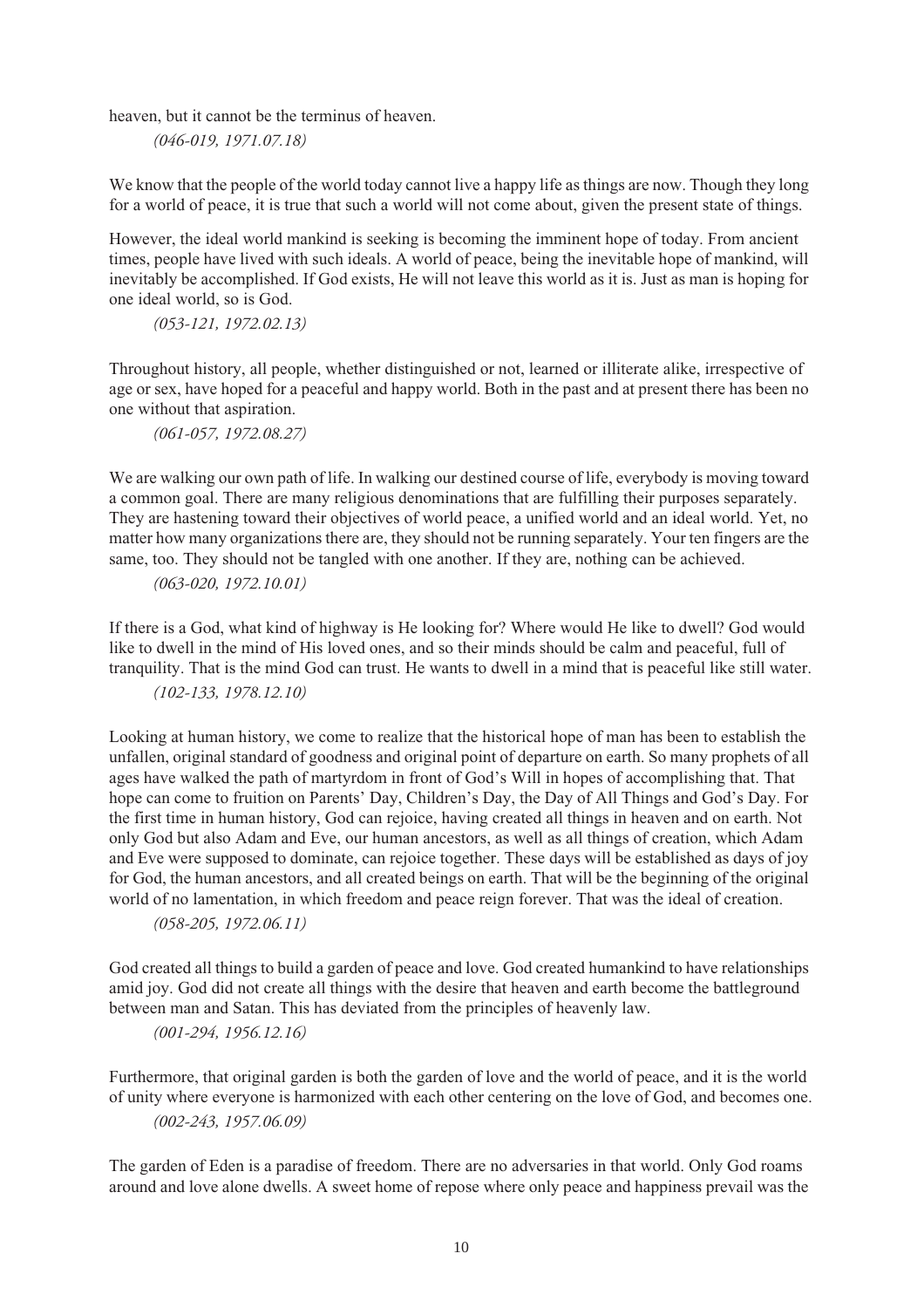garden of Eden. *(020-129, 1968.05.01)*

As you can see, the original garden that we seek is the garden of happiness and the world in which we must offer praise and gratitude to God. That world is the world of hope centered on life and the world where the values of peace and unity centering on life and love are substantiated.

This present world that is contrary to the ideal garden of God's love is the world where substantial division and conflict never end. It is not the world of truth where the idea of peace centered on love is realized, but it is the world where Satan dwells and destroys heavenly morality, and, due to jealousy and envy, conflict and disunity are continually arising.

*(002-245, 1957.06.09)*

If there is a God, there will be a true, ideal world. If the love-centered ideal world that God planned and hoped for is realized on earth, it must be a world of peace, love and unity. *(019-187, 1968.01.07)*

How would you feel if you were to pass through God's realm of love? The feeling would be like watching all the flowers in full blossom in a spring garden, and becoming intoxicated with the fragrance in the air. When you are seated on a spring lawn, you get the indescribable feeling that you are sitting on a cotton wool-like cumulus cloud. There your cells leap and dance in boundless joy, breathing in love. God's love is the source of energy for all beings that possess the life force, and the source of happiness. Peace and happiness are the absolute requisites for hope in a person's life and the absolute elements of faith. God's love is the law in the spirit world.

*(024-324, 1969.09.14)*

While carrying out His providence of restoration for six thousand biblical years until now, if God had harbored a heart of resentment against mankind who had failed to understand His agonies and grief, a world of peace could not be realized. The Will of God who wants to live in a true place could also not be achieved. He has not guided the history of restoration for the sake of His own convenience or comfort. *(025-099, 1969.09.30)*

People are tirelessly making frantic efforts to gain abundant wealth and prosperity. The point, though, is to be able to feel eternal joy in one's heart and to make the mind an eternal foundation of life. That point does not change. We can draw the conclusion that on that foundation, since the master has to be that kind of master and the world He is asserting has to be that kind of world, that world must be a world of eternal peace. The formulation of such a concept and ideology before humankind and before history, the cosmos and God's providence, has brought about the providence of restoration, the providence of salvation that has continued until now.

*(012-311, 1963.08.11)*

All creatures great and small lie within the vast realm of God's ideal. God created them out of love. Hence, the boundless universe has to be a world of peace where God can experience the greatest joy. Having fulfilled that purpose, He must be able to say He is indeed happy. To consummate that purpose, God's ideal and love must dwell in the domain of the infinite universe.

*(009-164, 1960.05.08)*

What does God want to show to His enemy? Human beings, whom He can call His beloved sons and daughters. With a heart of love that excels that of any man in the course of history, God, in front of Satan, has always desired to take pride in His children that have formed a perfect entity with Him through a father-son relationship. Yet, this hope of God's, since the creation of the world until now, has not been realized. All humankind, as God's offspring, should be extolling the equality of God and man, and living happily with Him in the garden of happiness that is completely filled with freedom and peace. They are now suffering in desolation and despair, having been captured by the enemy who is blocking God, the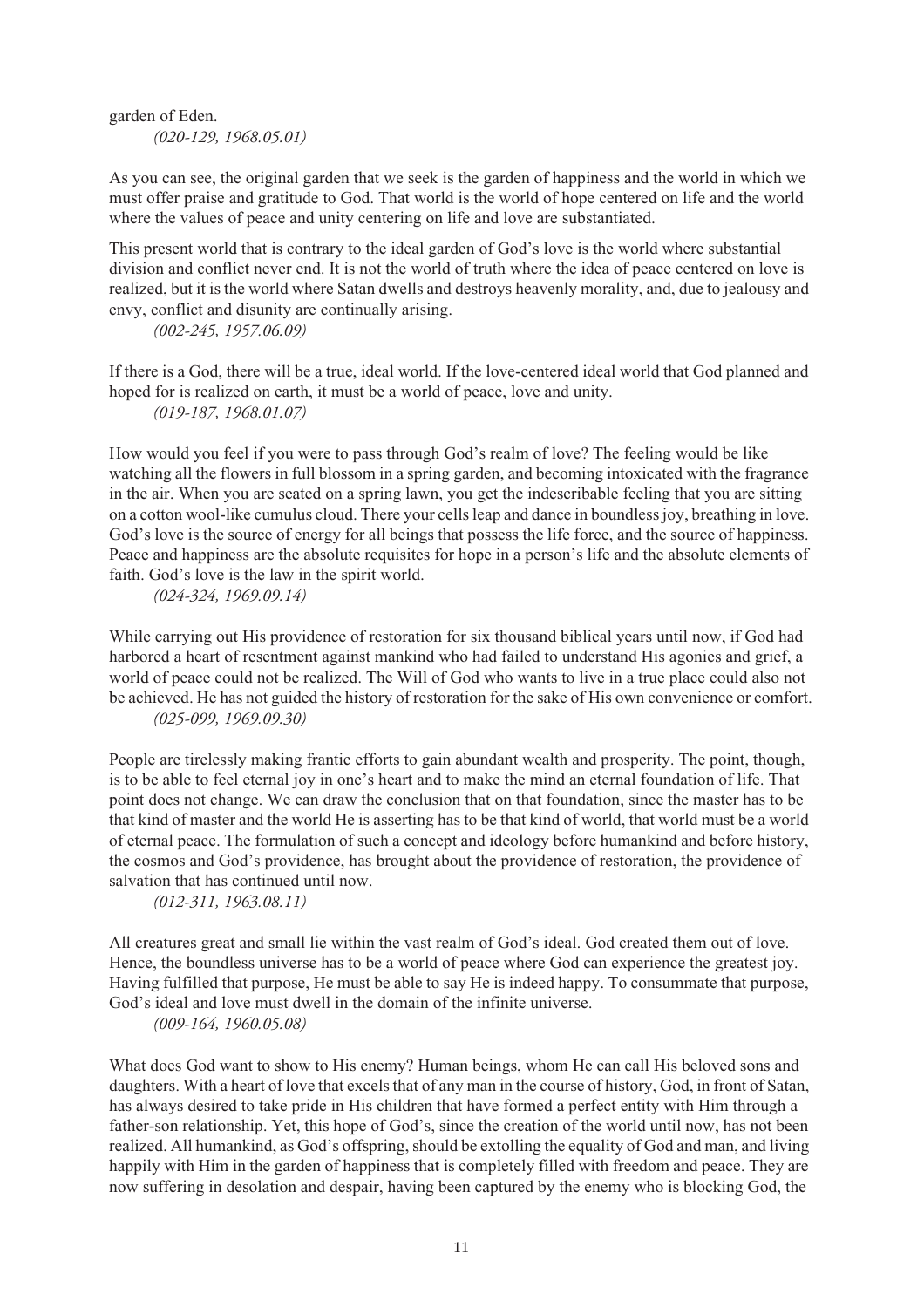subject partner of hope, and confusing the way of conscience. *(011-025, 1960.12.11)*

According to the original law, the time when a new global destiny arrives on earth will be the time of the Second Advent of the Messiah. Life in heaven is a lifestyle in which we can feel happiness before the universe, singing songs of peace, and can rejoice in a world of purpose, hailing the Lord as King. *(016-140, 1966.01.02)*

In that God supports humankind, who is groaning in travail and distress in the restoration process, He must be a God of sorrow, a God of anxiety and a God of concern. We may try complaining of our woeful plight to Him, but He cannot transfer us directly into the liberated realm of peace. Now is not yet the time to welcome liberation, but let us look forward to the ideal of building heaven in the future, after this era. God's providential goal for saving mankind is the heavenly kingdom. This heavenly kingdom is the goal of fallen mankind. Therefore, I am asking all of you to offer your sincere devotion.

*(017-113, 1966.12.11)*

The day will come when humankind will be reborn. That time is the end of the world, or the Last Days. Sons and daughters will be delivered. All things of creation must enter God's realm in order that sons and daughters be born. Just as God made all things in heaven and on earth prior to making man, an external world, which God can dominate, must take shape prior to the birth of true children. Thus, all contemporary trends of thought of the present world are reaching up to the highest ideal world, a world of oneness, a world centering on heavenly ideals, a world in which songs of peace and unity, happiness and love can be sung.

*(012-227, 1963.05.15)*

When God made man, he devoted all His heart, mind, soul and energy, and poured all His life, love and affection into man. He created man through a relationship that cannot be split or torn apart by any kind of force. When He looks at human beings, who were created in this manner, peace can come to exist for the first time; all love and happiness can only exist through mankind.

Mankind, created through an eternal and unchanging love relationship, can become the center of peace. He must embrace and love all things of creation, with the confidence that he can become the nucleus of peace. The Father and His sons and daughters are grasping one another's hands: "Adam!" "Yes, Father!" How long has God been waiting for that moment when He could bequeath everything of this world to His children? It was God's long-awaited desire to be in that position, but man committed the fall without God seeing the fulfillment of His long-desired Will. That is to say, Adam and Eve, who yearned for the bosom of love, fell and died spiritually. Due to the fall, they plunged right into the world of death. *(020-207, 1968.06.09)*

Where do we, in fact, all people, absolutely have to go today? We have to find a place where we can dissolve God's resentment, fulfill the day of happiness and hope and offer all these to God. We have to stand in the position of ancestors with a high standard of heart, otherwise there will not be any haven of heart anywhere in the world, and the foundation of peace and happiness will not come to this earth. *(015-218, 1965.10.10)*

What is the hope of our church members? To become a restored family. Our hope is here; our prayer for the peace of all nations is here; the origin of happiness of all people is here; the starting point of God's providence is here; the departure point of the cataclysm, whereby heaven and earth are turned upside down, is here; the root of all values in life is here; the starting point of hope is also here. Everything has its beginning here. Who then is the center of the restored family? The true ancestors are your father and mother.

*(021-046, 1968.09.01)*

What is our resentment today? Adam and Eve failed to begin history as true parents who had formed a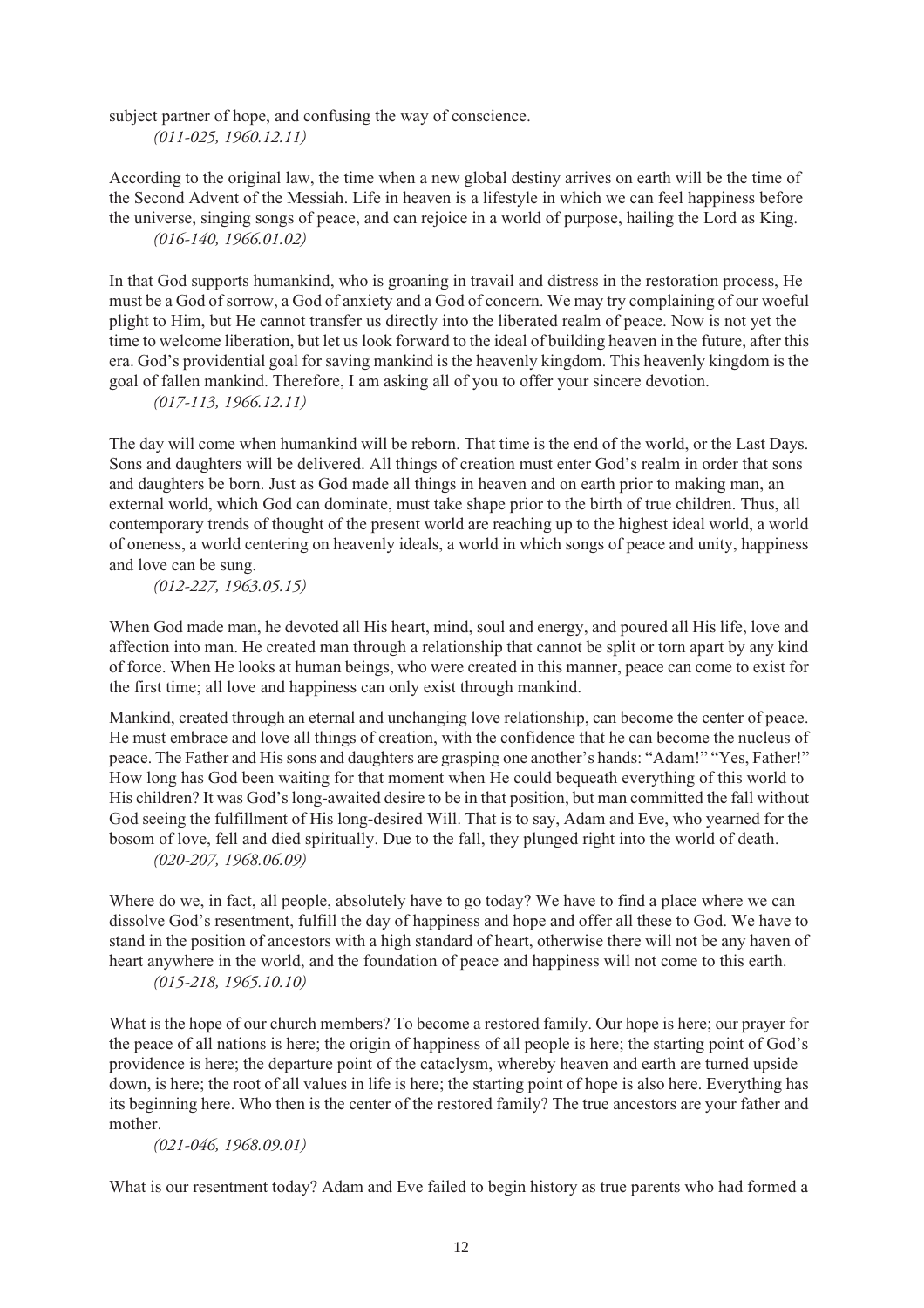true family in the garden of Eden. This is God's resentment before it is man's. God's purpose of creating man was to build a kingdom of peace on earth after establishing a true family. Nonetheless that family broke up, so God has harbored grief for a long period of six thousand biblical years, and has carried out the history of restoration through repeating the same conditions in parallel ages. You must know that history up to today has been consummated by God, who in the process passed over innumerable peaks of anguish.

*(021-051, 1968.09.01)*

Establishing a true family, true clan, true tribe and true nation centering on true sons and daughters, God has to build a kingdom of world peace. As that purpose was not fulfilled, it was extended for two thousand years. God has to search for a woman Eve, a bride, again for the man Adam, the groom. Since the first father and mother caused a mishap, nobody could stand before God without conforming to the original standard of parents.

*(022-016, 1969.01.01)*

To create a restored garden of peace, man and woman as subject and object partner have to establish a blessed family of God, which is the base of happiness. The purpose of an all-out effort, therefore, is to prepare a foundation of peace and repose on which God can rejoice, centering on the family.

*(021-336, 1969.01.01)*

Humankind is reaching toward a world of oneness, a better world of freedom, peace and unity. Therefore, we need to develop our character for the sake of a world of hope that will come in the future. Our new feeling should be that we ourselves have to become a being of higher value. We must understand this problem.

*(032-210, 1970.07.19)*

Are your sons and daughters dear to you? Are your beloved husbands and wives dear to you? We have to know that God's love for us is far above that. God wants to exceed a husband's love for his wife and a wife's love for her husband. Your desire to go in search of a garden of peace and freedom in the shoes of a parent is exactly the desire of God.

*(032-338, 1970.07.28)*

You must be strongly determined to be a forerunner in the cosmic history and a heavenly warrior, to clear up the grievous, evil history, and establish a nation before the palace of peace. You know very well that this is the mission of all Unification Church believers.

*(032-341, 1970.07.28)*

When a couple becomes one through conjugal love, they can bear children from the same position as God. To let us taste tremendous joy as He had, God planted in us a mind that can naturally love our children at birth. Looking at it this way, God pours out to man only the best He has. God made man so that we could live in a peaceful garden amidst happiness and satisfaction, becoming one with His eternal love. On fulfilling that, we would live a happy life before the absolute God in the eternal, inseparable position of His object partner, centering on His love. This was supposed to be the original image of man. *(052-319, 1972.02.03)*

What is God's Will? He wished that Adam and Eve, on receiving His love and becoming completely one with each other, had established a family of goodness, a clan of goodness, a tribe of goodness, a nation of goodness and a world of goodness together with Him, and that the world had become a kingdom of peace, attending Him as the King. This was also His original Will for humankind. *(057-153, 1972.05.31)*

All people living in today's world are groaning in the whirlpool of confusion. If the question were posed, "What is your hope?" their reply would be that it is the establishment of a world of oneness, peace and unification. This would be the common response of any person living on earth.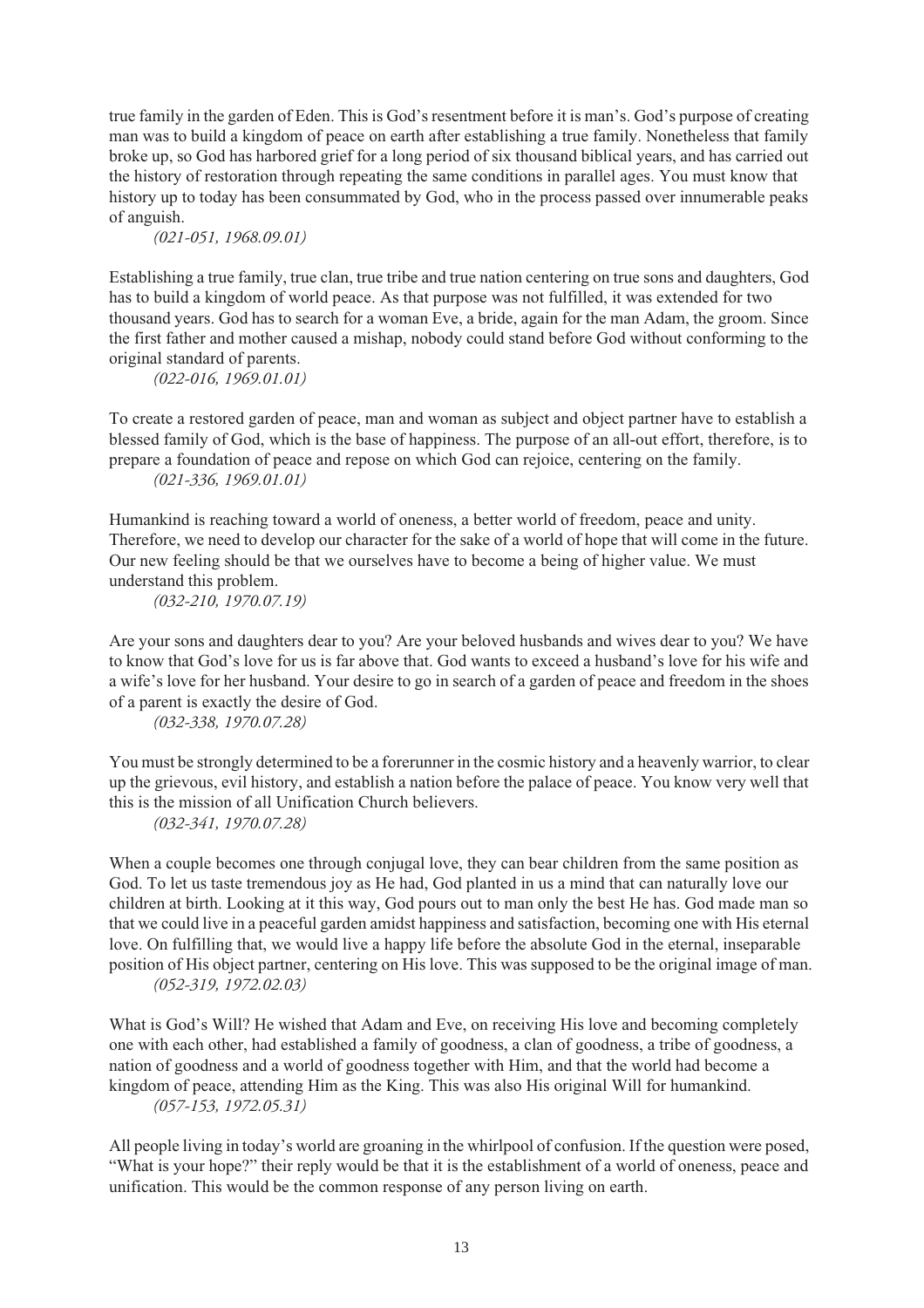On top of that, the Korean people have a strong desire for the unification of North and South Korea, which have been antagonistic toward each other. If the ideal world were realized on earth, if there an unfortunate nation divided into north and south still existed, that nation would not be able to form a relationship with the ideal world. Supposing our own nation is unable to stand on an ideal standard, even if the world is within the ideal realm, our nation bears no relation to world peace. Even though a country becomes one and establishes the foundation of peace, if an individual in that country failed to achieve the standard of peace due to the conflict between mind and body, that individual would have no connection with the peace of the country. Therefore, prior to achieving a world of peace, a nation of peace must be realized. Prior to achieving a nation of peace, we need to first tackle the problem of becoming individuals embodying peace.

*(143-144, 1986.03.17)*

God loves us to the utmost degree: He created all things in heaven and on earth for us. We know for a fact that, more than any of the things He had made during the six days, He created man centering on His glory, His hope and His sincere heart. We need to deeply reflect again on how much God has longed for man to grow and sing in happiness, fulfilling His hope, and to live together with Him, establishing a family of peace.

#### *(154-253, 1964.10.03)*

The world turned out to be the way it is because until now, nobody clearly understood the destiny of history, which is full of hardships and resentment. Historical resentment must be dissolved. If the resentment of Heaven and earth, God and man is not resolved, a world of peace will not and cannot come. God is still waiting for the day when He can hold His hands up, shouting, "Mansei! Victory! Come, all nations, and rejoice with me!"

*(154-339, 1964.10.05)*

Where is the original homeland? A person's homeland will, of course, be a country with its own national standards, but the fatherland of mankind that God is searching for is this earth - the homeland that earthly man hopes for, the homeland of mankind that God hopes for. Many of our successive generations of ancestors trod a path of sacrifice in the past, but what did they appeal to Heaven for? A homeland of hope. By establishing one heavenly nation, we realize a heaven of peace centering on goodness alone, judging Satan, our greatest enemy, before heaven and completely eliminating evil. All of you have to clearly know that is the hope of God, Jesus, and our forefathers who have made great contributions to the providential course.

*(155-321, 1965.11.01)*

All five billion people living on this earth are aiming for a unified ideal world. I do not think there is any man who does not have the same aspiration. Furthermore, if there is a true God of mankind, He will hope for the same thing, too. Since God is an omniscient, omnipotent, omnipresent and absolute being, there is nothing He could not do if He wanted. He could create out of nothing. Nothing is impossible for Him. The hope of that absolute being is a world where the unity and peace of mankind is realized.

#### *(173-122, 1988.02.14)*

We now stand in the historic period of great transition where we must liquidate the grave moral confusion, world conflicts, environmental problems and crimes, which have stained the twentieth century, so that we may welcome the twenty-first century with hope. Humankind longs for a world of peace free from war and suffering. Yet it is difficult to be hopeful when the future is threatened by a "money-solves-everything" mentality, which is utterly insufficient in the face of juvenile delinquency, family breakdown, drugs and AIDS. We find a deeply diminished degree of positive influence on youth from national and religious authorities. Advances in science, communications and information technology, economic development and political proposals all fail to bring about human happiness, or a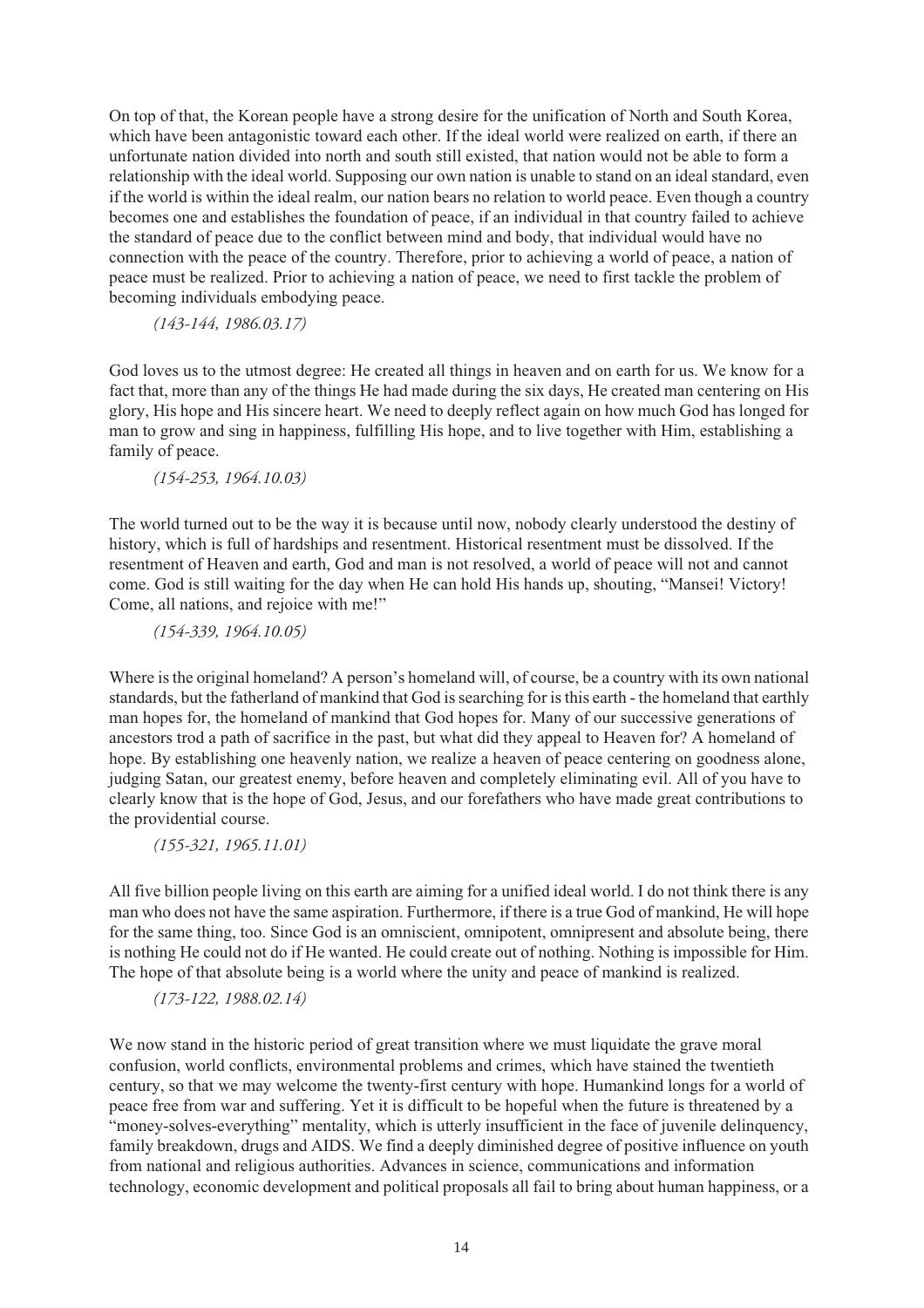peaceful world through true families. *(294-061, 1998.06.11)*

## <span id="page-16-0"></span>**1.4 God, the origin of peace**

Humankind has never ceased to seek eternal and unchanging true love, true peace, true happiness and the true ideal to this day. However, as all of you probably know, the hope of finding the necessary conditions for the ideal love, ideal happiness and ideal peace that mankind has been reaching after in today's hostile and kaleidoscopic world is lost. We have to squarely face the fact of our having driven ourselves into a blind alley, smashing ourselves against the wall and injuring ourselves.

Man has tried all means to search for true love, true peace, true happiness and the true ideal. Nevertheless, we are well aware of the fact that we have fallen into a wretched and miserable condition in which the hope of fulfilling those things is lost. If there is an eternal, unchanging and absolute being who transcends the constantly varying ideal of man, that must be none other than God Himself. If God is active and alive, He must be the center of true hope, true happiness, true peace, true love and the true ideal. He has to be the King of love, peace, happiness and the ideal. To enter the position where God and man have the same standard of hope, are at the same place of hope, share life's sweetness and bitterness, we have to know exactly where the source of true love, true peace, true happiness and the true ideal is. If not, man cannot fulfill the ideal conditions he is looking for.

*(077-180, 1975.04.06)*

The fact that man, who can be the object partner of God's love, ideal, peace and happiness, gains eternal life when he discovers he stands in a position where he can serve God as his subject partner, as his Father in Heaven is the most logical conclusion. If man today thinks that life simply ends after having lived on this earth for seventy or eighty years, he is wrong. Since God is eternal and man stands in the position of His eternal object partner and child, man must be awakened to the fact that he has to live eternally.

All of you have come to understand the subject partner-object partner relationship in which God is the subject partner and man is the object partner. If we take a step further, what is the problem? God, the King of wisdom, cannot help but ponder the question here, that is, where to place the source of true love, true peace, true happiness and the true ideal, centering on Himself.

The issue is that we need to know exactly where the source of true love is. Without truly knowing where the source of true peace, true happiness and the true ideal is, we cannot participate together with the eternal God in realizing His love, ideal, peace and happiness. When we think over the issue, we will realize that God cannot help placing that source in the place where He, the subject partner, can exist for His object partner.

*(077-185, 1975.04.06)*

What kind of people are Adam and Eve, the ancestors of mankind? They are the incarnation of God. God dwells in their hearts. Thus, the internal and external masters meet and generate all the world's happiness, becoming the standard of universal peace and the absolute standard of happiness in complete union.

*(040-346, 1971.02.11)*

Are there no true solutions to disentangle the great chaos of this earthly world? Must humankind abandon everything and merely await days of despair? Definitely not. There is a fundamental solution to the problem. It is based on the premise that there is an absolute God. The world that the absolute God had intended to substantiate on earth was a world of peace without disorder. However, the solutions currently available for the problems of the world, which denies God's existence and His creation, are not viable. To put it another way, the world has been thrown into utter confusion by man who was not aware of God's existence and the purpose of creation.

The world that God had intended to substantiate on earth was a true utopia abounding in freedom, peace and happiness. Cherishing the ideal of utopia in His heart, God searched for earthly man with frustration.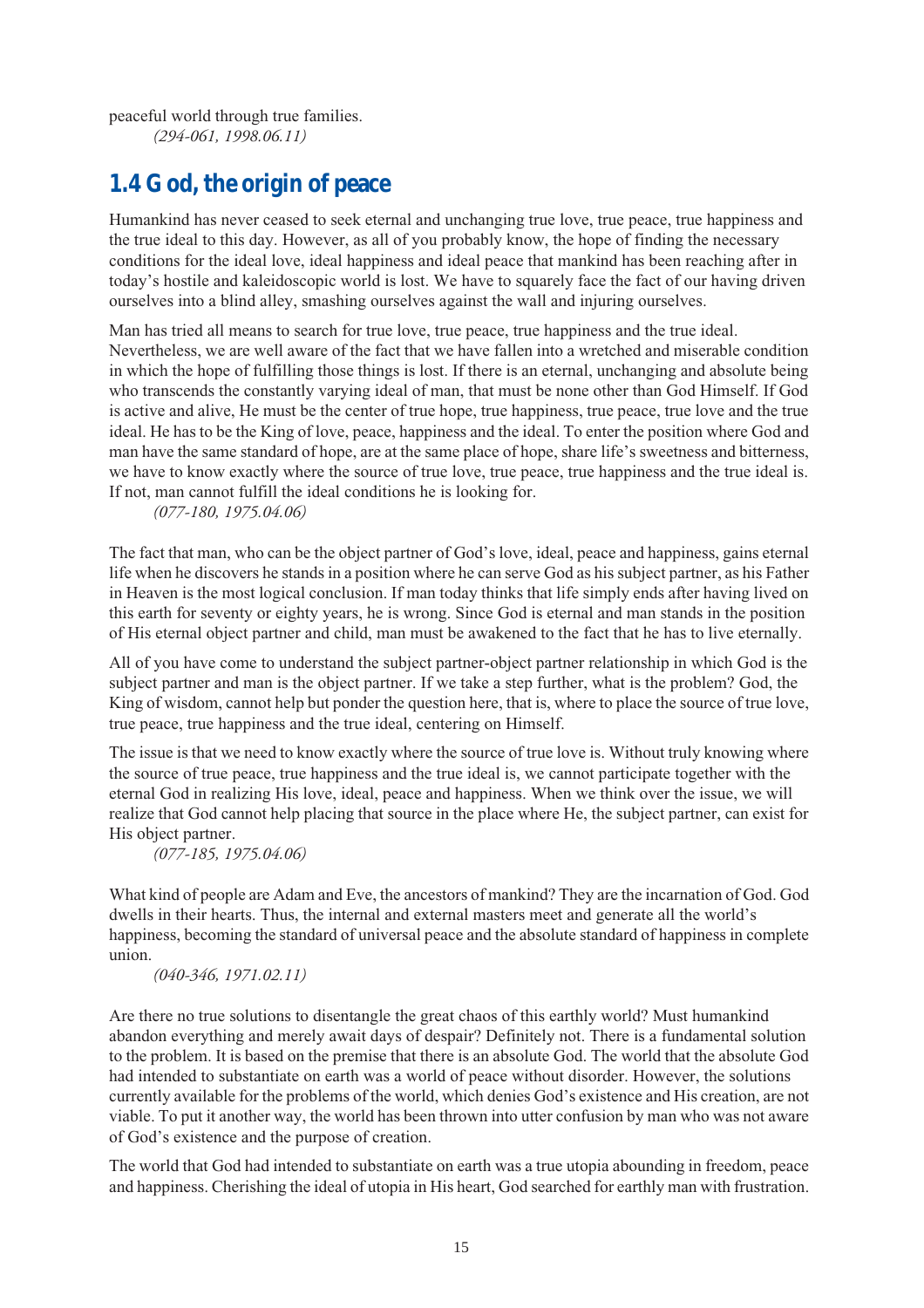Racked in agony, man roamed through regions of darkness in search of a utopia amid great chaos. As God's ideal, which He seeks, with much frustration, to bestow, and the ideal - which man is wandering in search of - is the same, utopia would be realized once they meet. Nevertheless, that meeting between God and man did not take place in any form, leaving man to groan in anguish eternally.

*(129-327, 1983.12.14)*

What kind of a being is God? He is a God of Love. Saint Paul asked, "Who shall separate us from the love of Christ?" Even Christ is nobody without God's love, so we cherish God's love more than anything. God's love is the source of life, happiness and peace. You will know this if you have some spiritual experiences.

Dreaming of a world of peace being realized through man alone does not offer any hope. Faced with the utter confusion of the present day, the dream of a future world of peace, unity or oneness is no more than an illusion. Unless God exists, it is impossible.

*(121-284, 1982.10.29)*

The omniscient, omnipotent and omnipresent God has been guiding mankind through thousands of years of history; yet how is it He cannot lead us to the world where the purpose of goodness can be fulfilled? Are we then moving toward a world of dejection and despair? This is a serious problem. We may even conclude that there is no God. If that were the case, would the ideal of utopia or a world of peace that man has been seeking be possible in the future? Numerous thinkers and philosophers have sought such a world throughout the course of history. For all that, considering the situation of our not having reached that goal, we cannot imagine how these people could bring us such a world of hope in the future. *(130-018, 1983.12.11)*

Whether Oriental or Occidental, people have persistently sought after eternal true love, peace, happiness and the ideal in the midst of sin, mistrust and confusion. Humankind has resorted to all possible means to secure the happiness that the original mind desires, driving away the temptation of evil desire and following the desire to pursue goodness. Through historical experience, man concludes that it is impossible to attain this end, yet his original nature does not yield easily. Regardless of race and tradition, we can see that the ultimate goal in life is but one way.

If this target cannot be fulfilled by man's effort alone, he will have to rely on an eternal, true and absolute being higher than man. Man is a unique being who knows his own limitations. Being incapable of determining his own destiny, transcending himself, man naturally has to turn to a subject partner, God, who knows only too well that this is something feasible. If He is a God who yearns for true love, true happiness, true peace and the true ideal, that goal is possible through Him alone. It is a natural consequence that in order to fulfill the ideal requisites man has sought after through God, he has to fully comprehend and actualize what God has shown him. If it is something people just desire, the transcendental force and the propensity for relationship with which God has operated from behind our lives, can pervade everything. Consequently, there cannot be two paths in life for the individual, family, society, nation and world. All roads point to an ideal world of love, happiness and peace. Love, peace, happiness and the ideal cannot be realized alone. They have to be established through mutual relationships. Even the absolute, almighty God cannot do this by Himself.

#### *(135-218, 1985.11.16)*

Without realizing it himself, man today is looking for a world of peace and happiness while pursuing freedom. This is the evidence that he is still not standing on the fundamental foundation of freedom, peace and happiness.

If God lives, being the absolute and almighty God, then all things of creation including man, needless to say, must be free since God is free. If He is in a peaceful place, we should be standing in the same place, too.

We can deduce the fact that if there is no freedom, happiness and peace in the human world, God, its Creator, can neither be free nor happy, but must be in a miserable position. This is known as the fall of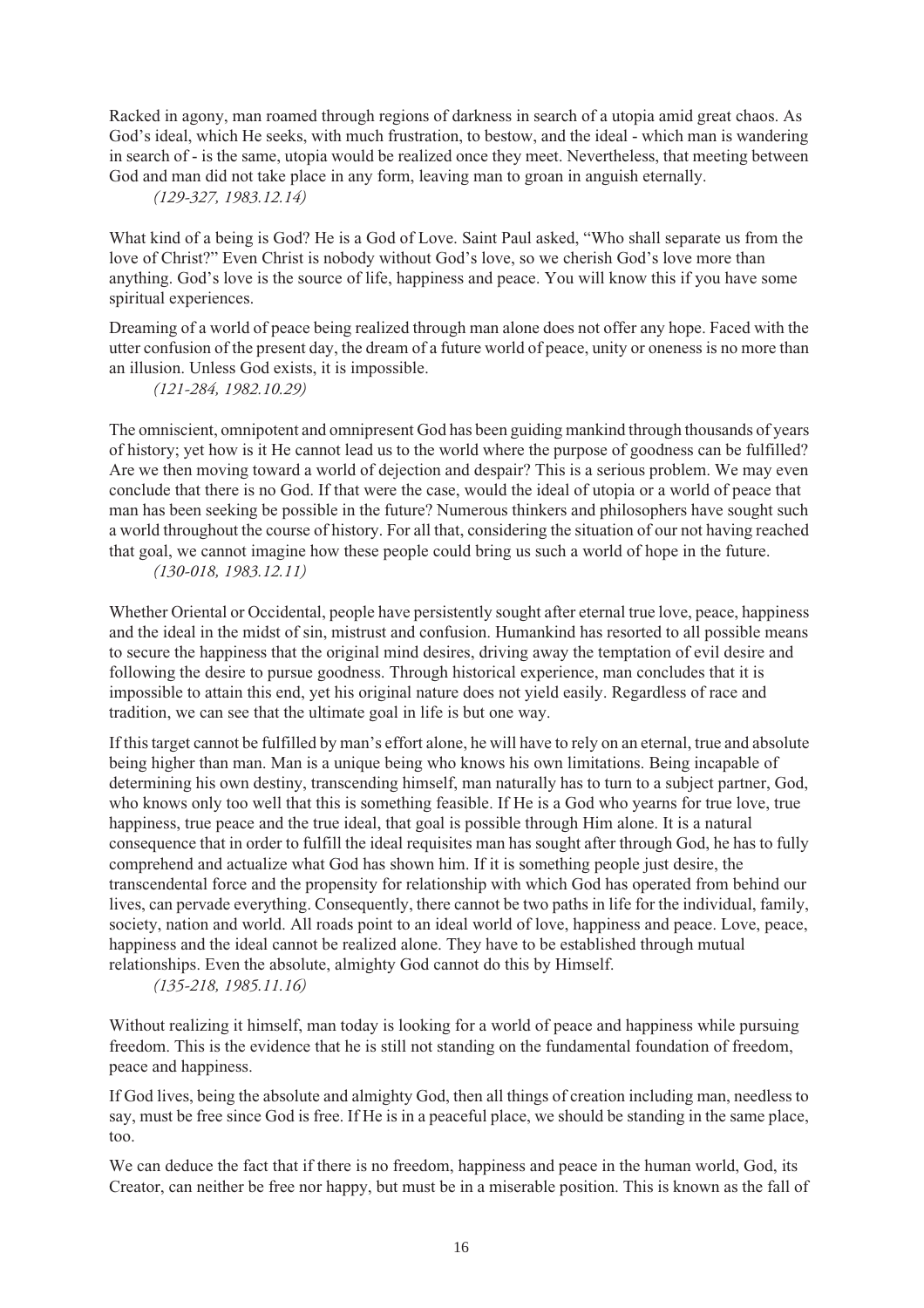man in today's religious world. The fall is comparable to falling off the original foundation, from a position where perfection can be reached to an imperfect position.

Humans grow and mature by receiving parental love and subsequently giving birth to children through conjugal love. This is the way for humans born from love to walk, yet we know our lives have not resulted in establishing a family foundation for perfecting happiness, peace and freedom.

*(135-266, 1985.12.15)*

The absolute God has to subjugate Satan, but not with the weapons of the world. He has to reveal the origins of goodness and evil, centering on the Great Principle of heaven and earth. There was only one absolute God in the beginning, but subsequently an evil god appeared. If that evil god had existed from the very beginning, we would have a world based on dualism. If the root had two separate origins in history, there could not be a world of oneness, an ideal world or a world of unity. The world would have no choice but to develop through conflict. God would have been unable to design the ideal model of a world of oneness, peace and the ideal.

Today's communist world denies the existence of God, centering on dialectical materialism. It views God as something fabricated by man. If Satan exists, his one final assertion at the end of the world will be the denial of God. If mankind believes in and follows what Satan claims, the world of peace designed by the absolute God can never be realized.

*(149-086, 1986.11.17)*

To those who say that God does not exist: if there were no God, you would still have to set up a false god to manage this world. You would control neither the democratic world nor the decadent world without creating a fake god. You could extend man's present destiny only if you were to assume God exists. The world could survive if people took cognizance of the existence of a hypothetical god. If they deny God, they will be brought to ruin like Sodom and Gomorrah. Now is the time. That imaginary god is imaginary, not absolute. He has to be the center of everybody's mind. To do that, humanity must persist in absolute love, absolute ethics and absolute morality, which are connected with religions. Starting from an imaginary god, mankind can survive only by discovering the real God. This is what I am advocating.

*(164-294, 1987.05.17)*

If God plans on teaching man peace, what kind of teaching materials will He look for? He will look for materials of love. To do so, He will look for a man and woman who have love, for love is invisible. That is an inevitable consequence. How does God dig up the notion that a woman can love a man more than herself? That is an important issue. How does He go about searching for the origin of unity and peace? Only the force of love can make it happen. Man has to elevate his object partner's position through love by denying himself. What does God have to seek and put forth theoretically?

If we do not establish the logic that God created all things out of love at the time of creation, we cannot discover the origin of a unified peace. Even God is absolutely obedient in the face of love. You may question the truth of this statement. Being the subject partner of absolute love, He is absolutely obedient in the face of love.

*(193-153, 1989.10.03)*

With what can we demolish the wall between races and realize the ideal world? How can we aggressively eliminate the obstacles to peace? Seeing how different individual opinions come out during a clan meeting, how difficult it must be to harmonize even within a family! We must find a clue to the solution. Where indeed is the takeoff point toward a world in which humankind lives as one great family, overflowing with happiness in the absence of war, harmonizing the world's diversified cultures and traditions? Man must be conscious of his source and root in God, the foundation of the universe, and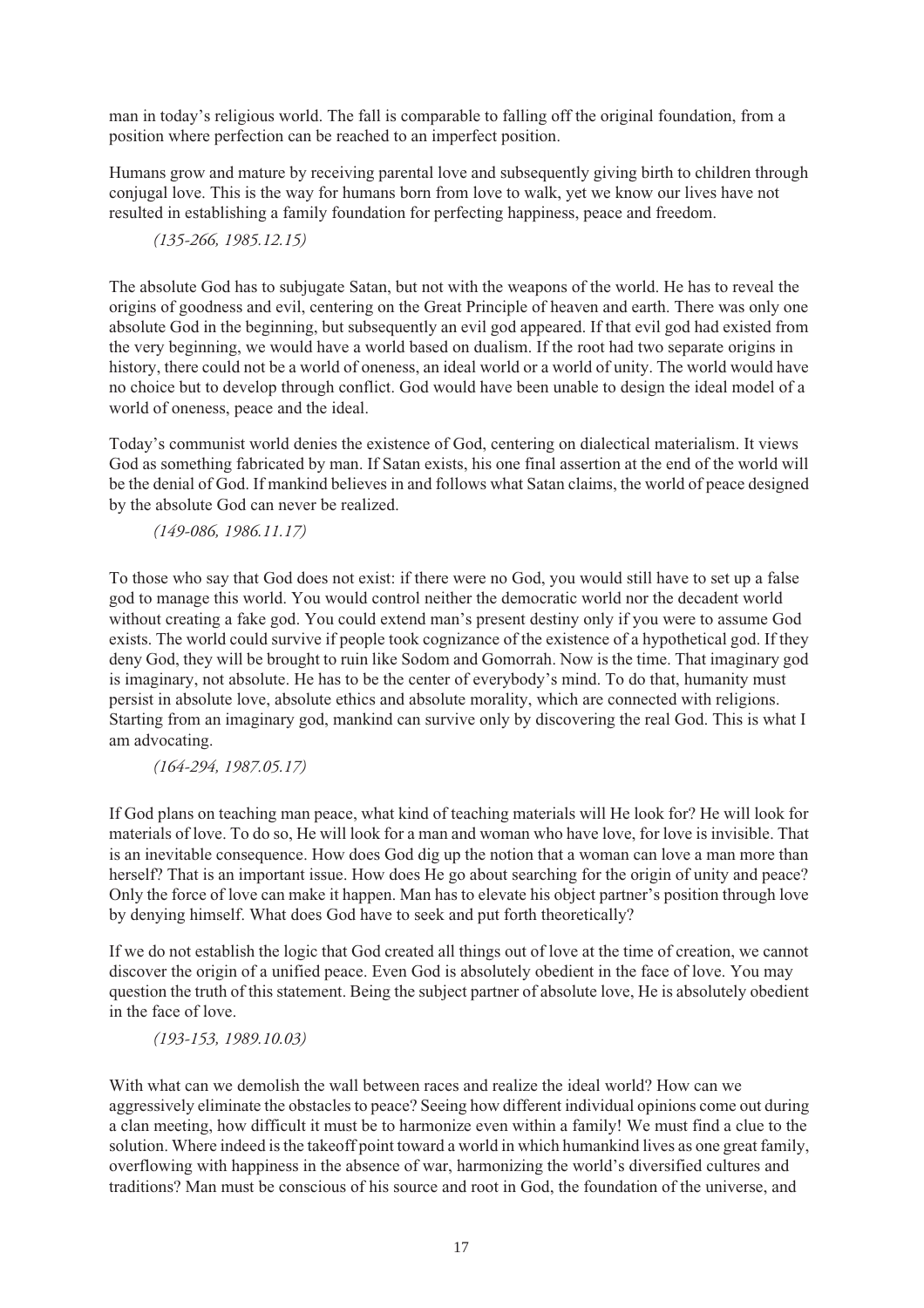seek the basic answers on the way of following heavenly principles. *(190-320, 1989.06.23)*

Everyone wants to be the best in the world. Do you not all want to be the best in the world? Where do you go to gratify that desire? You cannot satisfy that in the human world. A world of peace cannot exist as long as that unfulfilled desire is there. When we want to climb higher, our competitive mind emerges. Can we remove that? We do not know why it is there. Being unable to solve the problem, we end up denying God's existence.

*(177-060, 1988.05.15)*

The realization of a world of true peace where there is freedom and equality is only possible when we find God, the source of true love, and unite with Him. A world of true peace that humankind aspires to is not realized from top to bottom, nor from bottom to top. When every individual lives in attendance of God, and establishes a true family, a free, peaceful, eternal world will be built for the first time.

*(271-090, 1995.08.22)*

Who are the three great subject partners? God is the owner of owners, parent of parents, and teacher of teachers. This is different from the *Juche Sasang* (Subjectivity Thought) of North Korea's late premier, Kim Il Sung. Centered on the ideal of creation and love, the Three-Great-Subjects Thought encompasses the concepts of owner, parent and teacher. From the perspective of the nation, the parent is in the family, the teacher is at school and the master-owner is in society. How can they be linked? There doesn't seem to be anything that harmonizes them with love, but the Unification Church has the logical answer. Applying them to the nation, a world of peace in the nation will come. Applying this to the world, a world of peace in the world will come. Applying this to heaven and earth, a world of peace in heaven and on earth will come, centering on true love.

*(219-170, 1991.08.29)*

God, our Creator, has a Will. That Will is to restore this world into the world of true peace. In other words, He will restore the world of His original nature and the ideal by recreating the present world. For this reason, there is hope for true peace in the future. God's Will is to eradicate selfishness from each individual, then transform or recreate that person into His own temple, and make all men holy.

For this reason, true world peace between nations begins not at the national level, but with the perfection of the individual. Each person is perfected by becoming the temple of God. This is where world peace germinates. Each one of you, ladies and gentlemen, is the true beginning point of world peace. *(219-117, 1991.08.28)*

We should repent that religions themselves, representing the realm of the spirit, have not fulfilled their responsibility of bringing about a peaceful world. We cannot deny the fact that religions in their current state lack the life energy necessary for leading and purifying the world, and are sometimes even going against their original mission.

The God that I know has no attachment to the content of doctrines, which are put together according to human logic. Since God is the Origin and Parent of all of us, He does not discriminate between races or between religions.

Therefore, religious believers should completely follow God's Will of true love to realize the ideal world of peace and the salvation of all people. Given the contemporary reality, religious people should not lead comfortable lives. Instead, they must go on the way of a living faith, centered on true love and true-life energy, conversing with the living God.

*(219-110, 1991.08.27)*

What is the origin of the existence of the universe? It is not an absolute existence, but an absolute love that can bind the absolute existence. This being the case, heaven and earth can create a world of peace. If we conclude that everything in the universe endures based on that love, it follows logically that peace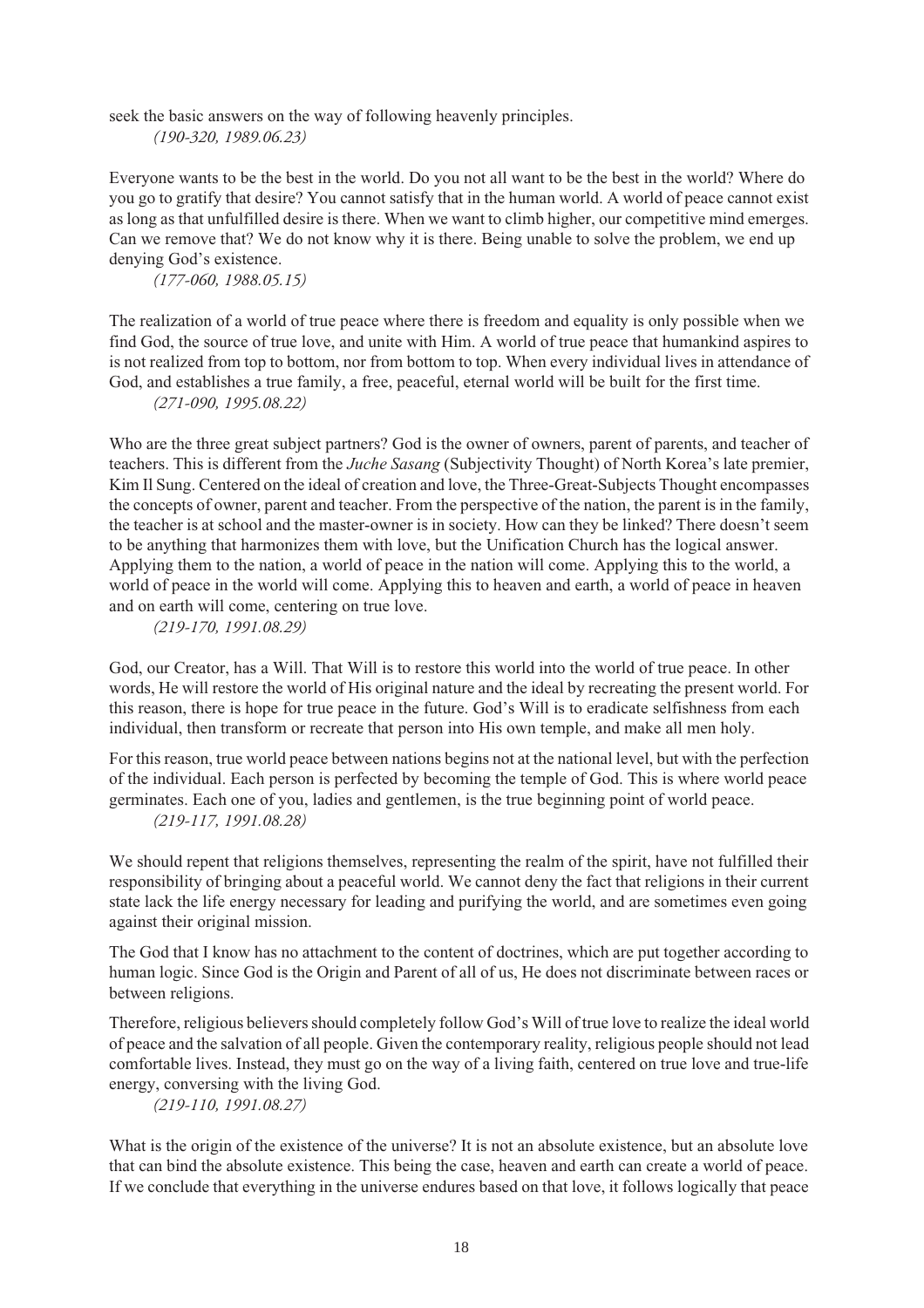and the ideal are also derived from love.

*(215-229, 1991.02.18)*

No saint has asserted that the unity of mind and body is the basis of the unity of all things. As the saying goes, "Harmony in the family is the accomplishment of all things." If there are ten people in the family, all of them should become one, each with his mind harmonizing with his body. In the satanic world, however, these ten people live in mind-body conflict and form twenty separate entities. Peace cannot begin there.

Why is there this separation? This is so because the body goes where it wants to, and the mind goes where it wills. The directions of North, South, East and West diverge over 360 degrees. People live with their mind and body separated, with some centering on materialistic things, others on honor, and still others on their own authority. In this way, peace cannot dwell in an environment where the mind and body move in opposite directions, centering on self-interest. Peace originates in oneness, and that one source is the unique God. An individual or family centering on God's ideal is on His side. A person on God's side is one whose mind and body are united.

*(213-011, 1991.01.13)*

What Rev. Moon is doing as a Korean is different from what Koreans in general are doing. The title of my sermon today is "The Unification of My Country and a World of Peace." My unified country has to be a part of the realm of world peace. Therefore, the things that I initiate are for the sake of world peace. Peace is not centered on any particular religious group. It is not the tradition of the religious realm in an age of history. Nor is it the tradition that the non-religious realm desires. By connecting to the Godcentered heavenly tradition, peace must settle upon the earth.

*(204-166, 1990.07.08)*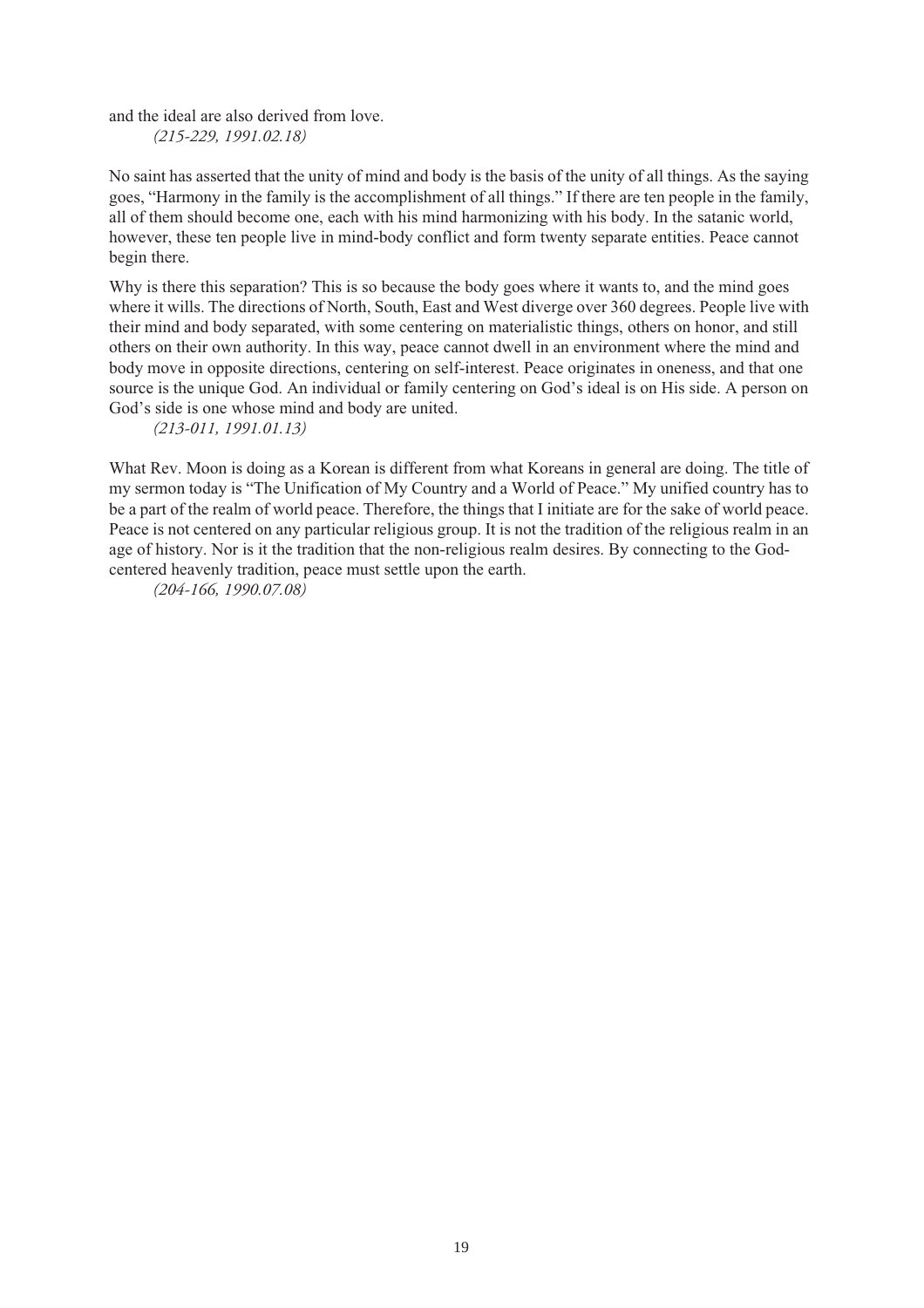## <span id="page-21-0"></span>2: HOW IS PEACE TO BE ATTAINED?

### <span id="page-21-1"></span>**2.1 The fall and restoration of humankind, and the world of peace**

We know that the history of pain, misery and wretchedness commenced on this earth the day mankind fell. This is not the original purpose God planned at the time of creation. God did not hope for such a world. Nor did man hope to be born and live in such a world. Therefore God has been liquidating this wretched, miserable and painful history, setting up a plan to restore the world of peace, happiness, freedom and goodness that He originally desired, and regaining control of this fallen world. This is the way of restoration and the way of the providence of salvation.

*(014-047, 1964.05.03)*

Man failed to cherish the true ideal in his heart as he should have. Man, who should have lived in an environment of happiness, let the garden of happiness slip away. He should have been singing songs of freedom and peace with a joy-filled heart, returning glory to God, but he failed to do that. We must understand from this that we cannot be more pitiful and sorrowful than this.

*(006-268, 1959.06.07)*

Since the dawn of the history of death, this earth has been a world of agony, not a world of peace. Since the day when destruction started to gnaw at this earth, mankind has been walking through the historical course of conflict, not a course of peace. All of you should know that there has never been a history of peace anywhere in the world, either in an individual, a family, a society, or in any nation. *(004-189, 1958.04.20)*

Cain and Abel, born from the ancestors of mankind, Adam and Eve, were not children born centered on God's love. Adam and Eve were expelled from the garden of Eden by God. "My beloved son, Adam, and my beloved daughter, Eve, I created you in order to build a garden of love and a world fulfilling the purpose of creation of the entire universe. You both are the king and queen of peace and happiness." They should have originally received such blessing from God. No other being on this earth can be its king or queen. Only our ancestors were to be the rulers of the world. Adam could have been the eternal king of heaven and earth. For the first time since the creation of heaven and earth, since the beginning of the relationship between God and man, the title of "king" could have been given to our ancestor, Adam.

*(009-317, 1960.06.19)*

Satan trampled on our true parents, true brothers and sisters, true family, true clan, true tribe, true society, true nation and true world. He is the ringleader who has been driving God to distress and adversity. Until the day we die, we must repel this enemy who has left behind traces of historical resentment in the universe. We have to establish before God the world of peace, love and happiness that He has desired. Let us rouse ourselves to action, knowing well this is our responsibility as His children.

*(013-245, 1964.03.29)*

Centering on God, man originally should have lived in the garden of Eden while enjoying perpetual freedom, peace and the ideal. Due to the fall of our ancestors, Adam and Eve, the original world was destroyed. Though we are the descendants of the fallen Adam and Eve, we are moving toward the world God desires since we have an original mind that aims for an original world. That hope of ours will remain as an ideal that we must strive to achieve. If a central figure who can move the world does not appear, gathering all people together to work for one common purpose, then true freedom, true peace and the true ideal will not be realized on earth. Mankind then cannot avoid the universally predestined historical course of restoration through indemnity. Under such circumstances, God is unable to come looking for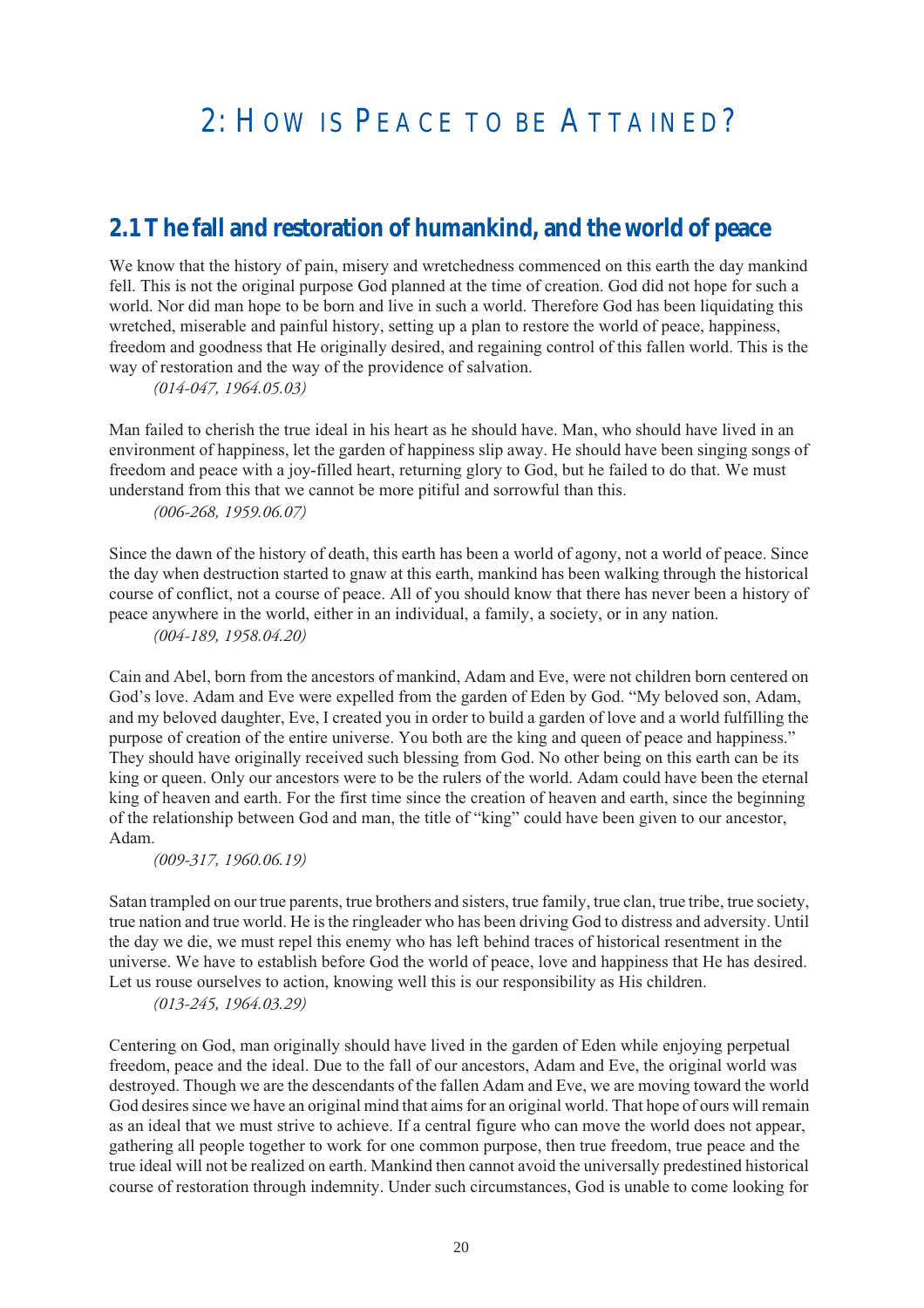us in glory, with peace, freedom or the ideal. Instead He can only come on the condition of man's sacrificial offerings.

*(002-111, 1957.03.10)*

Fallen man has to regain the original state before the fall. As man lost God, man has to retrieve the position of not having lost Him. As he has lost the true parents of mankind, he has to return to the place of not having lost them. Man must find and enter the position where he can live as God's child in the garden of peace, centering on God and the ideal True Parents. Hence, the providence of salvation remains to be accomplished.

*(003-047, 1957.09.22)*

According to the providence in each age, God has been working to give fallen mankind a new ideal and heart. Man, as the substantial embodiment of both the spiritual and physical realms, was to live in the world of purpose, standing on the absolute standard of heart. Due to the fall, however, he lost that world. Through mankind's long history, he has been searching for that world of purpose - an ideal, happy, peaceful and free world overflowing with joy - where his heart can rest peacefully. If that world were realized without setting up a standard of heart, it would have to be recreated at some time in the future. The ideal world of peace can be established through the unity of the whole world. If an individual does not achieve the standard of heart of becoming one with that ideal world by thinking of and responding to that world and following its movement, that world has no relationship to that individual, no matter how much he or she may desire it.

*(015-046, 1965.02.07)*

Among the many countries in the world, there are some with a bad environment but good seeds, and some with a good environment but bad seeds. It is the same for history. If all countries in the world have good seeds, the world would not be a problem. If the original world had grown in an ideal environment with good seeds taken from a good tree, it would have become a world of peace and hope, where the future is secure. The world we are living in is neither a world of peace and hope nor a world that guarantees a good future, but a world struggling between goodness and evil. Our environment is more evil than good. Even though the seeds may be good, they are surrounded by an evil environment.

*(033-315, 1970.08.23)*

If our human ancestors had lived a life of joy, happiness, satisfaction, freedom and peace, and passing it on to the countless generations that followed, and this had expanded into the eternal world, then that world would have become a world dominated by God through love, a world demanding to walk alongside God, and a world of eternal rejoicing with God. As a result of the human fall, that dream was shattered. The result was wretched and miserable. We are witnessing the realities of life in this world: war and struggle instead of peace, torment and sickness instead of happiness, and confusion throughout the course of history.

*(078-054, 1975.05.04)*

If man had not fallen originally, his mind and body could have stood in an absolute position centering on God's love. Due to the fall, however, he came to stand in a contrary position. To prepare a foundation where world peace could be created and settle, man had to undergo a bloody history of ordeals and sacrifices, coupled with religious rites and rituals known as the providence of salvation or restoration.

*(113-321, 1981.05.10)*

When we look at human history, we see that if man had not fallen, he would have welcomed an ideal garden of spring, and matured as a people whom God could rejoice with. Had man grown up in that way, he would have created a new culture on earth. He would have lived peacefully and happily in the midst of that culture. Just as all things move in a cycle according to the four seasons, the history of mankind should have become an everlasting cycle of spring, summer, autumn and winter. However, the fall saw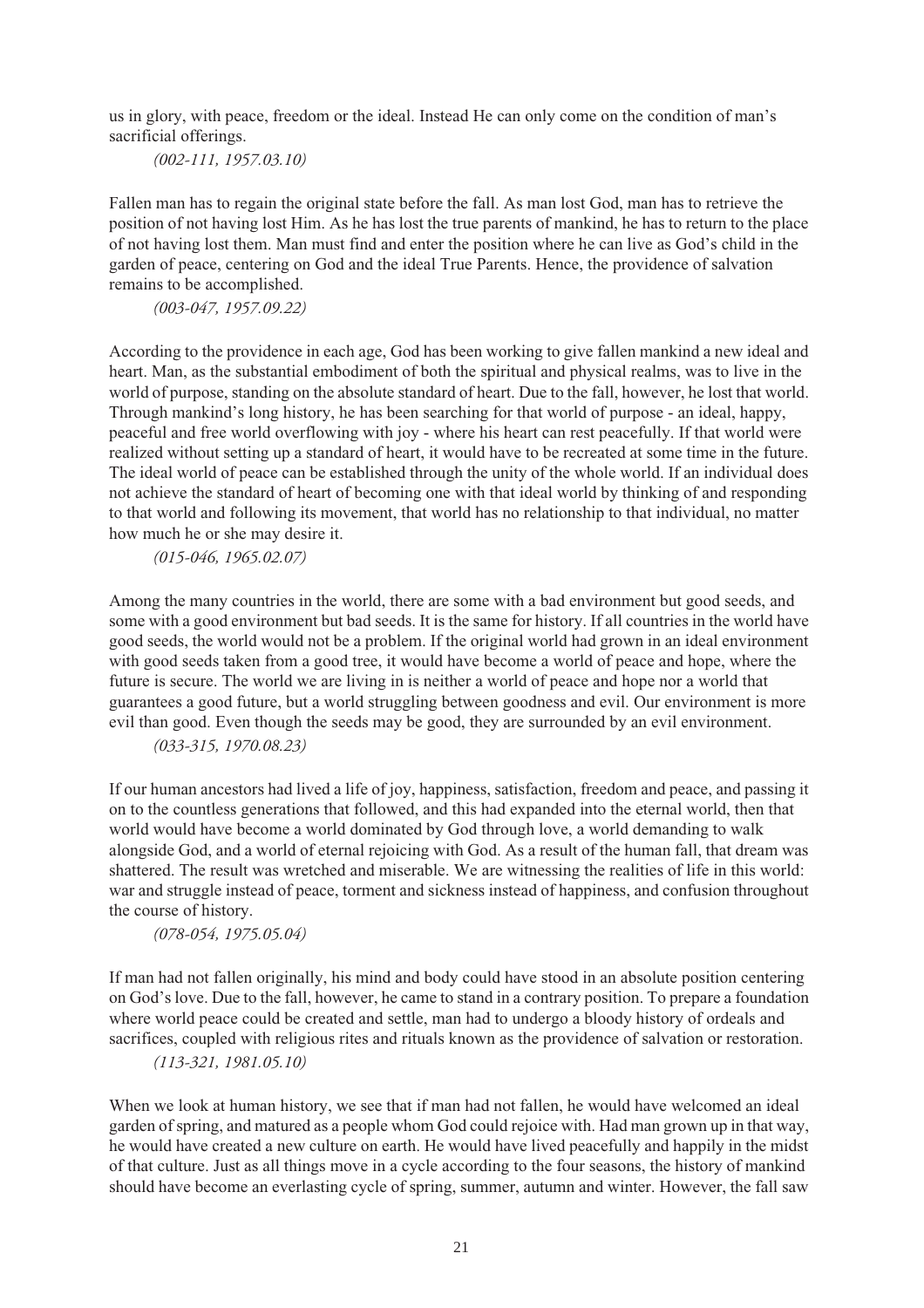the departure of the joy with which he would have ushered in the day of glory.

*(049-318, 1971.10.24)*

What would have happened to man if he had not fallen? Every cell of his mind and body would be crazy for love. Even while going through hardships he would be intoxicated with love. A person who lives that kind of lifestyle will surely go to the heavenly palace rather than somewhere else. What did Jesus accomplish on earth? Receiving persecution and going the way of the cross, he never ceased to love mankind. Even as he died on the cross he was enraptured by love. He did not say we should receive love; rather, we should even love our enemy. A world of peace will come when the world changes its direction. A world of peace will never come to the place where people only think of getting love. A world of peace and unity cannot come unless people can love. We have to understand this is God's final proclamation to mankind. Fate is unchanging. Fortune can be changed through one's efforts, but not fate.

*(148-324, 1986.10.26)*

The fall began at the point when Adam and Eve were awakening to themselves. As they brought about the history of destruction, failure and war, we must now make a clean sweep and start looking for the source of God-centered love and of living for the sake of others. Otherwise we will not be able to discover the source of peace. If we cannot discover the source of peace, we will not be able to build a world of peace.

*(146-102, 1986.06.07)*

Society in general does not attach importance to the term "indemnity." Though there is such a word, people do not understand its contents and meaning. Indemnity would not be needed if there were only God and man, and heaven and earth. It became necessary because Satan exists. Due to the fall, everything went amiss when Satan invaded.

*(189-046, 1989.03.12)*

What is the relationship between God and man? God is the vertical Father and our human ancestors are the horizontal parents. Our horizontal parents fell from 90 degrees to 75 degrees. Struggle between the mind and body occurred due to the difference in angle, so man cannot say peace exists and he cannot be happy.

*(191-043, 1989.06.24)*

Many nations exist in the world. They are not designing the ideal of peace, but their own ideal, and they continue to groan in confusion, sorrow and distress. This is not the nation original man desired, because this world is a consequence of the fall.

*(172-009, 1988.01.03)*

## <span id="page-23-0"></span>**2.2 How does the garden of peace come about?**

Today, the world is talking about a world of peace and unity, yet all that sounds like words blowing in the wind. The question is whether I can make a world of unity within myself. If we say that there is an all-knowing God, and that there is a great man with a certain will, we conclude that there is someone who is determined to carry out the task of unification.

*(102-136, 1978.12.10)*

Most of you often talk about loving, serving and sacrificing for each other. That is great. Loving one another means fervently giving to, not taking or requesting love from the other party. The basis of peace emerges in an environment where people serve one another. Flames of revival blaze up when people sacrifice themselves for the benefit of others. Where people mutually serve each other, flowers bloom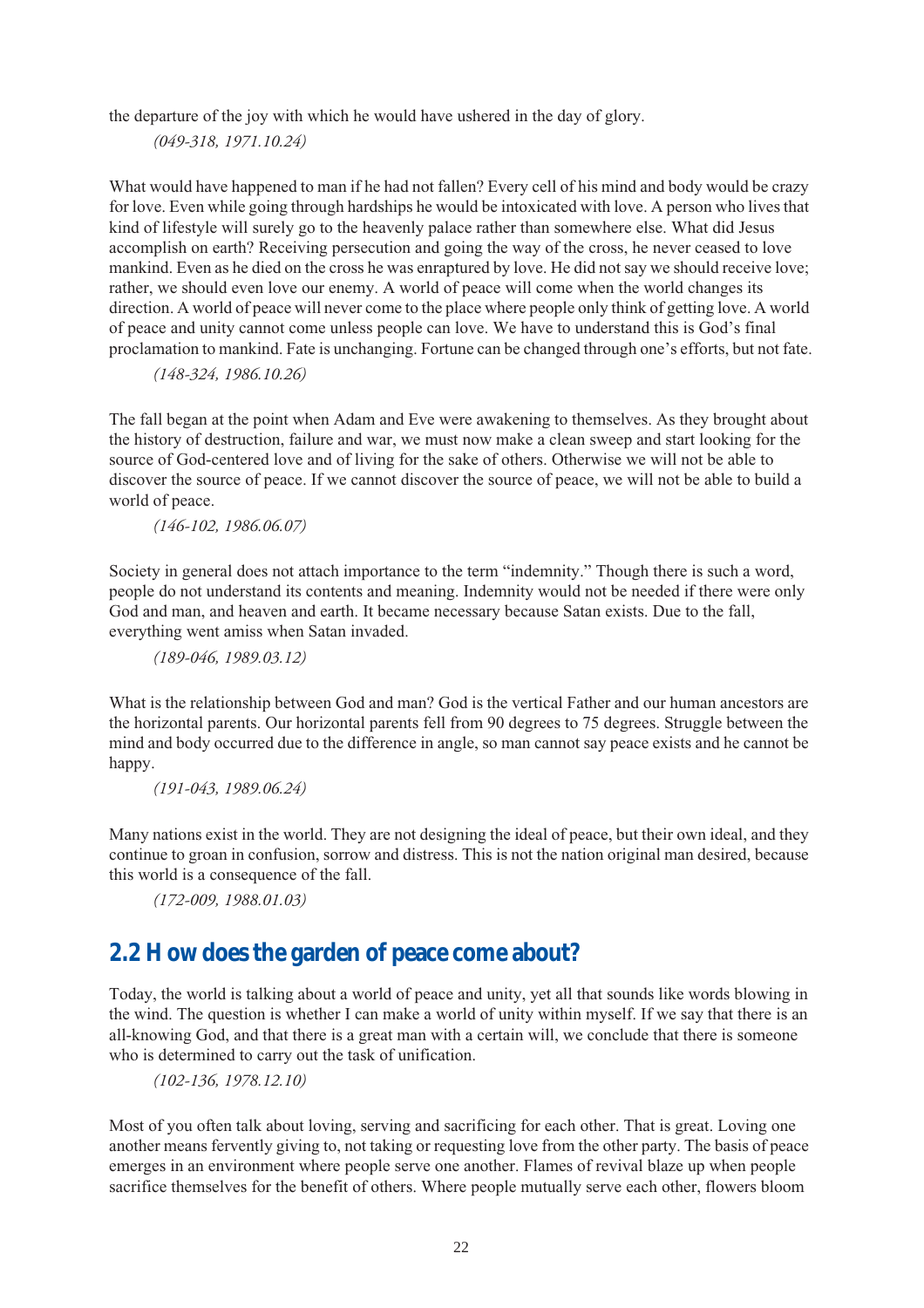and spread their fragrance. *(112-299, 1981.04.25)*

Just like the negative pole of a magnet, which never fails to attract the positive pole, we can perceive and comprehend God by the force of our conscience. The more we approach God following our conscientious mind, the more we can feel the peace, happiness and fullness of our mind. If we follow God's love, which is the womb of peace, our internal organs will receive stimulation and convulse with emotion.

*(083-038, 1976.02.05)*

Having thus lived my life, I should end it gloriously and confidently. Even if I bear a grudge against death, I have to pray desperately that I will pledge my allegiance and fulfill all my responsibilities within my lifetime. If I pray for the world to be saved even at the expense of my life, today's world will not become a pile of rubble like an untended grandmother's grave. No matter how I hate to see your face furrowed by old age, the wrinkles on your forehead symbolize the conditions for peace. Our walking posture may be haggard, but when we realize that in that way lies the beacon of hope, we will stamp out the real identity of resentment on which the foothold of evil broadens. If we work only for ourselves, we become a friend of evil. Our fate is predetermined to reinforce the foundation of goodness in our life just once. You must measure your life against the standard and realize you have a diabolical twin living only for your selfish interests. You must break away from this being who is expanding its influence with each passing day, and bear a bitter grudge against it. You must clearly understand that you are on the pressing path of destiny, that you must make your own foundation of goodness yet a little more before you pass away. Therefore you must constantly busy yourself without taking any breaks. In my lifetime, I was imprisoned six times, was vilified in a foreign country for being a cult leader and have faced intense opposition. If the path of devotion I am walking on is a path on which people of different skin colors can keep pace with me, I will run anywhere. I have always lived my life in this fashion.

*(065-093, 1972.11.13)*

You must keep in mind that only when we become the elite troops of Heaven and win the victory can we rejoice with God eternally and, at the same time, rejoice with Jesus and the Holy Spirit for eternity, and the time of peace when we can also rejoice can come to this earth. *(002-179, 1957.04.14)*

The individual battle turned into a family battle, the family battle turned into a clan battle, the clan battle turned into a social battle, the social battle turned into a national battle, and the national battle turned into a worldwide battle. If the spirit world exists, there will be a battle between the spirit world and the earth. If God exists, only when the war between God and the countless evil spirits of the earth is over will the age of peace come to this universe. You should realize God's situation, who is working through such a process of the Principle. The age of cosmic peace will come only when God resolves all the problems after a clash with Satan and the evil hordes on the earth.

*(004-344, 1958.10.19)*

If the moment God's sorrowful heart is uprooted and the sadness deeply etched in His heart is liquidated does not arrive, humankind will never find peace and the ideology of Heaven will never come to fruition in this world.

#### *(006-206, 1959.05.17)*

If a true individual comes who will eliminate this world's sorrow, liberate Heavenly Father's sorrow, and bring forth an ideology capable of establishing a peaceful nation on this earth, that individual will have to pass through every difficulty and experience desperation, starting from the sorrow of personal tribulation, all the way to the sorrow of the tribulations of humanity. Furthermore, he would have to delve into the whole sorrowful and desperate heart of Heaven to come out with something that can resolve it. If that is not achieved, the world of humanity cannot push aside the sorrowful and miserable history to establish the world of peace, the world of happiness, and the garden of freedom inviolable by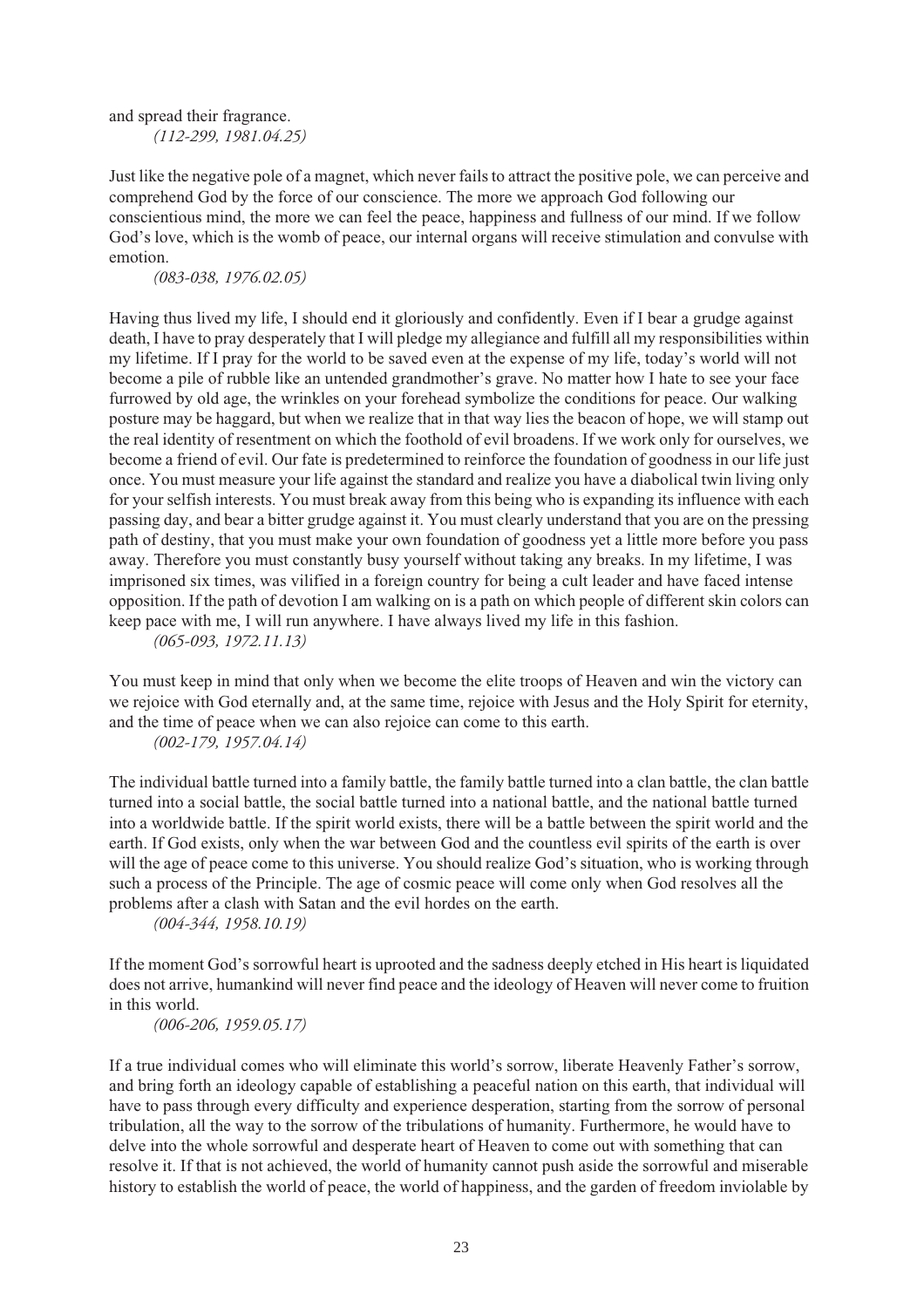sorrow.

*(006-239, 1959.05.24)*

If you become the person who can act in place of the ideology of the universal Kingdom of Heaven to unfold the movement of God's love, life and truth, then the world of peace will be built on this earth. Therefore, your own parents are not the only parents, your own siblings are not the only siblings and your own children are not the only children. When you become the person who can regard all people as your parents, siblings and children, when you look upon the many people who are suffering in the world of death, you will not be able to relate with them without tears. When you look at your siblings or someone younger, you will feel a strong sense of responsibility to save them, and with tears you will make every effort to carry it out. If you truly become this kind of person, then the Kingdom of Heaven will be constructed on this earth centering on you.

*(002-143, 1957.03.17)*

God's strategy is to take the first blow from Satan, do everything for his good and love him, and later to deprive Satan of everything. God does not take away by force from the satanic world, but first He freely gives love, sacrifices Himself, accepts the blow and is even willing to lose His life. It is evident that God cannot implant the source of world peace if He does not apply this strategy.

*(038-219, 1971.01.03)*

You must lead your family and live for your nation and the world. Spanning the ages of the individual, family, clan, tribe, society and nation, you have to play the role of showing the world's peoples and nations the right direction based on my experience. Having fulfilled this, you must be able to serve God from a mutually inseparable position. Only then will the spirit world and the physical world become the unified world of peace. For the first time in human history, the guide will establish himself in the position of the eternal leader of the historical age and be awarded the glorious official commendation of the heavenly world. You have to know this indisputable fact.

*(030-116, 1970.03.17)*

A person who fights and bleeds profusely in the harsh process of building a new kingdom of peace, a heaven of freedom, will not perish. The blood he sheds is not the blood of death, but a source of life. What he has achieved in this manner is the base we have to reach, embody in our lives and bequeath to our future generations. It is a painful reality.

"Oh, Heavenly Father! Your divine Will, which You have always wanted to take pride in, centering on the ideal of creation, has reached fruition in me. The man You have appointed has achieved union with the internal heart, which You have eternally wanted to take pride in before the world." You have to pray like this before Heaven and crave for the day of moving into the heavenly kingdom of liberty and peace where God can rejoice.

*(020-291, 1968.07.07)*

Who is the owner of Korea? He is the one who loves and values that nation more than anybody else. Therefore, if Unificationists cherish and love Korea more than anybody else, they will become the owners of its people even if they do not become its owner. Only then will the age of peace arrive. *(036-264, 1970.12.06)*

We have to liberate God by dissolving His resentment. Even a young man, who takes the responsibility to remove a tiny obstacle offensive to the eye or ear, and who has a heart of serving God as the majestic, absolute being that can govern with the authority derived of freedom for all nations as the heavenly kingdom of freedom and peace, will truly be a great man. The future world will take on a new direction owing to this young man. If you vow to be like him, no matter how ragged you may look, you will not appear ugly. Infinite hope dwells there. That figure will become the foundation for God's hope and happiness. It is the same for us. Being in the position where we can harvest and in the position of the harvested grain, we have to be able to digest all our hardship and emotions with the element of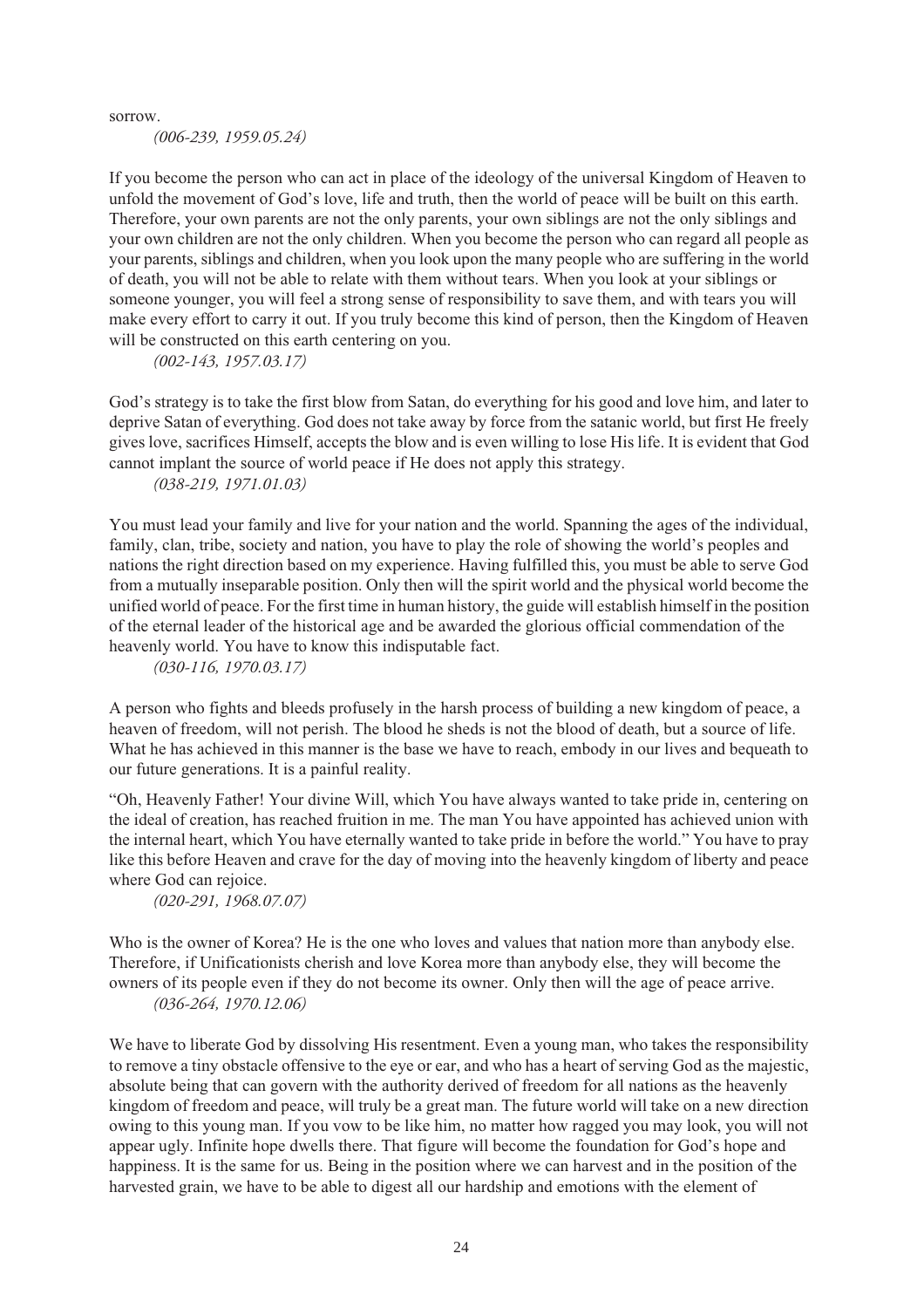happiness. Expanding that foundation to the nation and the world, as long as our subjective spirit does not deviate from the unified state, is it not true that the heaven of peace will be connected to the world on that foundation?

*(047-079, 1971.08.19)*

Where must the restoration of heaven begin? It has to begin from prison. Have you tried humming a song in jail with an independent heart of peace, a heart with the original standard, and a heart with a standard that has restored subjectivity? When the apostles went through that same woeful ordeal in the past, did God not give them the authority to open the prison doors and freely move about in order for their situation to be transformed into Heaven? Have all of you become the people in whom God can have hope and expectation that is higher than that for the apostles?

*(049-072, 1971.10.03)*

In the Last Days, there will be no way to survive if the direction of history is not reversed. To change its direction, we have to understand in what direction it is moving now. Since history has drawn to an end through the sacrifices of a third party, peace will definitely not come to the world if man does things in the same way as he has until now.

*(049-196, 1971.10.10)*

How can we get over the crossroads? We have to put the nation before our spouses and ourselves, the world before the nation, and heaven and earth before the world. If we walk unhindered down a path in normal stages, the crossroads where all our enemies are waiting will vanish. Reaching the flat highway, liberation brings forth freedom, and the kingdom of peace in heaven and on earth, the ideal world desired by God, will be realized.

*(059-107, 1972.07.09)*

We have to look for a God-centered pattern in that world too. The parental duty of loving the children has become the moral obligation of humankind. How do we gauge the standard of the ideal, original state grounded in parental, conjugal and filial ties, and the principle of the four-position foundation, which God designed and the Unification Church teaches? This is the issue. In dreaming of world peace and unity, this fundamental question remains. If it is not resolved, a world of unity cannot come. You must know that centering on the individual male and female patterns, a world of unity will emerge where the familial pattern shall be established.

*(059-105, 1972.07.09)*

Even if you, your family and your nation become a sacrifice, if there is an ideological system which can launch a new set of values capable of benefiting all nations of the world, then through that ideological structure, a new gate of history will undoubtedly open before our very eyes. Like the law that states that what goes up must come down and vice versa, you must know that since this world is a world of sin and evil, the time to build a victorious heaven in the evil world according to a single direction, in which we can be delivered from sin, will come.

*(059-202, 1972.07.16)*

The strategy for creating a realm of equality, as there has never been one, is sacrificing for others, wishing them luck, subjugating those who strike you and giving them the same amount of blessing in return. The history of a realm of total equality will begin here. Since the stage for eliminating the final showdown with the enemy was set up in this way, the notion of founding a nation of peace will be established for the first time. An ideal model of world peace and unity will start out from here.

*(056-332, 1972.05.18)*

To shorten the way to heaven, the Messiah, a specific people or individual must take responsibility through self-sacrifice. Many saints have given up their lives for this cause. The rise and fall of many nations was to fill the valleys and level the hills. History to this day has consisted of people making themselves merry, thus it is a history of ups and downs. It goes on a spree, rising and falling. Equality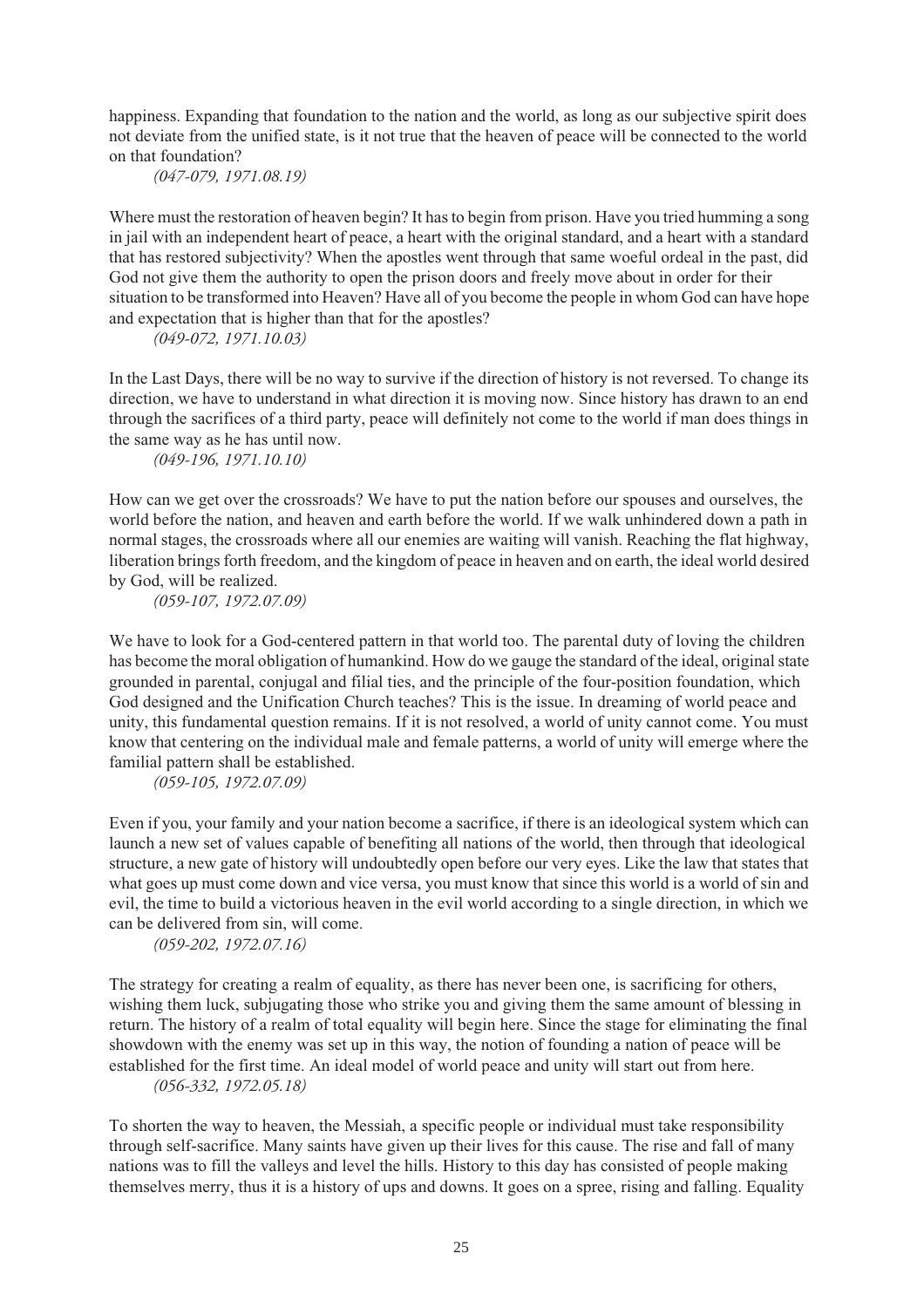like that of the present was established in this manner. Equality is peace. *(072-253, 1974.06.30)*

Originally, Adam and Eve, on perfecting themselves centering on God's love, could come to stand in a God-centered position by becoming one. This is called the four-position foundation in the Unification Church. The base for completing the four-position foundation was lost. As long as it remains to be established, no matter what historical age has been traversed, even if the peace of mankind, a utopia or an ideal world has been designed, it is of no avail. There cannot be an ideal situation that denies, breaks away from and opposes the principle.

*(138-249, 1986.01.24)*

For two thousand years, Christianity developed in the vortex of untold pressure such as during the period of persecution under the Roman Empire. Why did Christianity, which had absorbed Rome as well, decline and fall away like that in the course of a few decades in freedom loving modern-day America? This is a riddle. Judaism taught belief in God and all Jews loved God, yet Hitler massacred six million Jews. Why? This is an incomprehensible mystery. This was because religions did not go the original way they should have.

So, what should our central focus be in order to reorganize the world? As historians and intellectuals have mentioned today, we need someone who can lead the world. How should he guide us, what should he teach? There are plenty of people qualified to teach us how to live with politics or political power as our central focus, though they cannot lead without money or a political system. There is no order of love that can be connected to God and His ideal. If we find a truth by which the order of original love and the source of peace can grow on a worldwide foundation, then man's original mind can rest for the first time. *(125-226, 1983.03.27)*

The beginning and the end of the truth must be the same. Today, we do not need religion. A person who can connect his heart directly to heaven and earth would be enough for that purpose. Peace comes from the heart too. When my mind expresses happiness, the vast expanse of the universe becomes my bosom friend and runs wild within the world of my mind.

*(154-052, 1964.03.23)*

In what manner will the ideal world come to the human world in the future? If the proper use of our sexual organs is not laid bare, the world is doomed to perish. We cannot find a world of peace. Look at Rome and America. The degeneration of the United States was not due to lack of money. Until now they have not been able to recognize the owner of the sexual organ, its origin and the manner of its creation. They did not know these things because of Satan. To bring that to light and to clear up all the chaos caused by that vicious and treacherous cosmic Satan, I will hoist my banner and sally forth.

*(193-147, 1989.10.03)*

As the wintry wind from a frigid zone blows into the temperate zone, the trees stand bare, stripped of their foliage and fruits. However harsh its blast, it cannot suppress the life-bearing seeds. Yet, breaking out of these very seeds, that demonstrate such hardiness and strength, a new spring garden of peace for mankind can be found. As the spring garden of liberation and hope is found when seeds of new life are sown on the earth in this new age of mankind, let us move into the temperate zone of liberation where there is no winter. It will fit in perfectly with the teachings of the Unification Church.

*(182-090, 1988.10.14)*

To improve myself, we have to go the way of difficulty. Unifying Korea is nothing. Is North-South Unification an easy thing to do? Is unifying ourselves easy? However much we may be able to unite the North and South, we still fail to achieve unity within ourselves. However much we may achieve world peace, we still fail to achieve peace within ourselves.

If the direction the world takes on tomorrow can unify the past, the present and the future, the hope for unification can be found anytime, anywhere. In the light of the past and present, we can see we must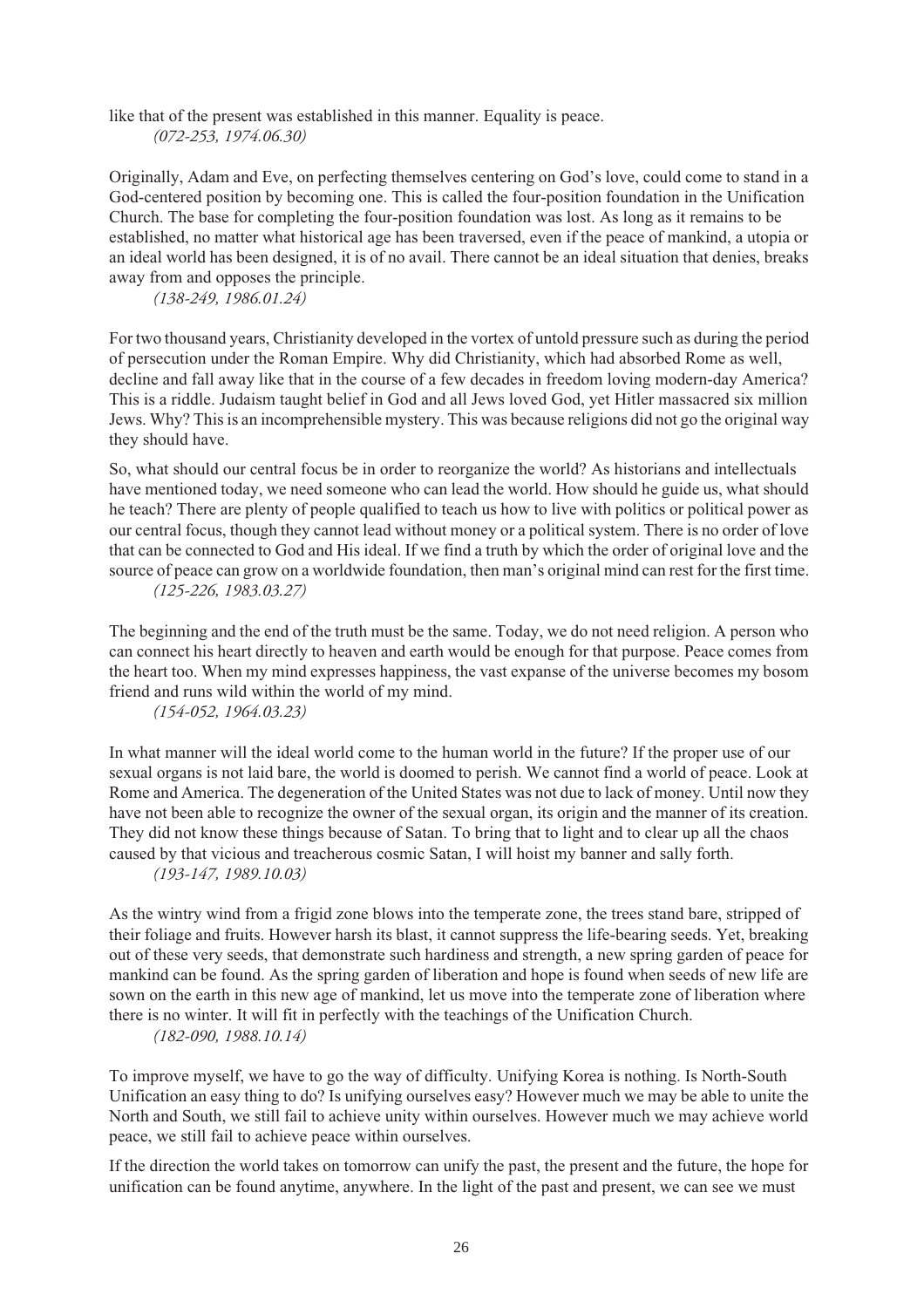head toward one purpose. That one purpose is one peace and unity, not two. That is as easy as A-B-C. The question is: When will I unify myself? Am I qualified to govern the unified world without first unifying myself? It cannot be achieved logically. The issue of unification is a serious one. It is the historical problem of the universe.

*(273-218, 1995.10.29)*

There were no nations in Adam's world. Managing just his own family would have sufficed. Therefore, Rev. Moon instructed you to organize for your families based on tribal messiahship. It will be enough if your family stands upright. The ultimate is the unity of the conscience and the physical body and the family. The problem is whether a couple becomes one, whether a man and woman unites. If that is achieved, the world will enter the land of peace. The world's problems are not difficult, as long as the mind and body are one and men and women are one.

As this is an evil and belligerent world, it loves to engage in struggle. This is because the mind struggles with the body. The battle of the sexes has become the norm. Where in the world is the base of peace? Not in Japan nor the world nor in heaven but in oneself. If we do not bring peace between the warring mind and body, there never will be world peace.

*(257-112, 1994.03.13)*

How will the world of peace come? What is the most necessary condition? A unified source. If we cannot locate this, it would mean parting from the world of unity for all eternity. Your mind is at odds with your body, is it not? A man and woman cannot be happy when they quarrel. There can be no peace or hope. In the end, the mind and body become divided into two separate parts. A couple is divided into four parts, there being two pairs of mind and body, and there is conflict among them.

A woman tries to become one centering on her mind, but her mind repels her body. She then tries to become one centering on her body, but this time her body drives away her mind. There is no possible place to establish a stronghold. We cannot find the starting point of peace on this earth. Can two people meet and find the concept of peace by having money as the center of their focus? Do you think they will want to keep money for themselves, or not? The money my father keeps in his tobacco pouch is worthless to me compared to the little penny wrapped in a rag in my tattered pocket. Still, doesn't my father want to put the money from his pocket into mine? He even wants to put his children's money into my pocket. Until everyone discards covetousness, there will never be unity.

The Unification Church is different, though. Equipped with a logical, organized system, which no religion or ideology can imitate, it can become the base of world peace, a base for individuals, couples, families, tribes, races, nations, the world and, ultimately, the cosmos. The Unification Church teaches that since heaven and earth are divided, a man can find true happiness if he unites with God in a unified world of peace; that there is hope; and it strongly encourages man to earnestly seek a world of peace. Everyone welcomes these ideals.

*(230-315, 1992.05.10)*

What will become of the world in the future? Regardless of sex or age, all people living in the world today are longing for a world of unity. That world of unity is not a world of war, but a world of peace and freedom. There are no such things as national segregation, racial strife and barriers ensuing from cultural differences. The world's people are yearning for a nation of peace and freedom corresponding to a cultural sphere of unity.

The question is how to integrate everything into one. A world of peace is a world of unity. There is only one way, not two, in aiming for a world of peace. A world of hope and peace that men and women, young and old are craving for is a world of unity. Even within the different nations, we see various organizations, each having its unique thought, methodology and objectives. Surveying the political landscape of Korea, the ruling and opposition parties seek to run their own party in their own way. How many directions will there be? Problems stem from this.

Since the dawn of history, a great number of people has worked for world peace. Those capable of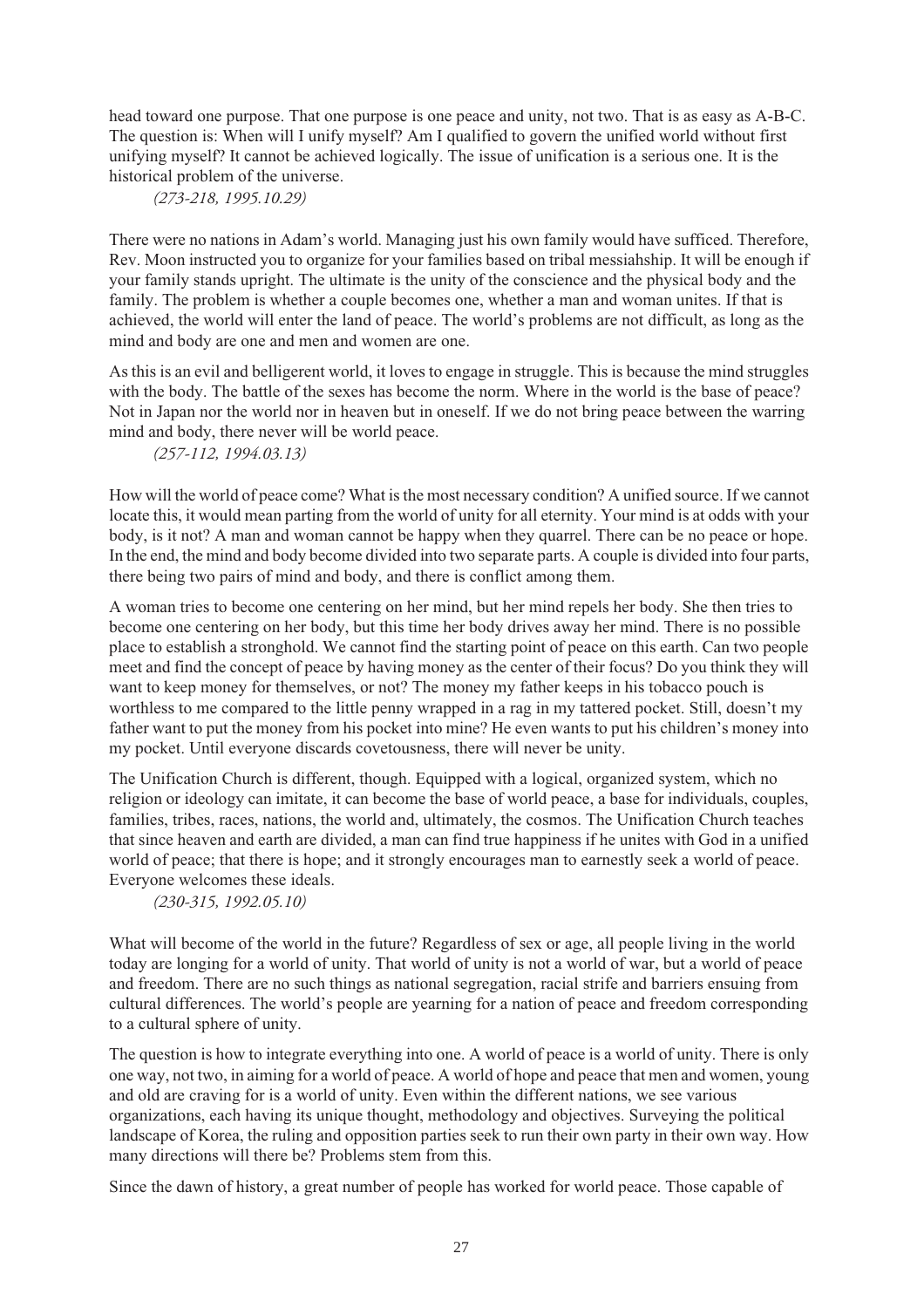leading humankind with hope into the sublime unified world of tomorrow are gradually dwindling, however.

*(227-215, 1992.02.14)*

Human history is interwoven with recurring warfare because it takes place in the realm of Satan's dominion. It has to be completely liquidated no matter what. How can we transform this fallen world into a world of peace? Among the many religious groups, ideologies and individuals, those claiming superiority have all collapsed. Communism collapsed; democracy, and many religions too, have lost their power and gone into decline.

*(225-015, 1992.01.01)*

From where do we start to determine the structural system of society, going beyond all studies, research and conventional practices? This is a problem. The starting point must be God. God made man from the beginning, having passed through different stages. If we do not rediscover the Creator, the ideal of creation as known in the Unification Church, the realization of the ideal and the destination we can reach, a world of peace cannot be established.

Why? This is so because a world of peace is a world of unity. If man moves in a direction different from that of God, the unified world of peace cannot come. The conclusion is that the two directions have to inevitably become one. Breaking down the man-centered world, if we do not decide on a God-centered world, we cannot discover the way to the unified world of peace.

Students graduate from first-rate or third-rate universities based on having evaluated human values. Can knowledge be the center of our focus in forming a relationship with God and in attaining a world of peace? Can knowledge be a bridge on the path of peace? Knowledge is multidirectional and multifarious. The humanities are subdivided into innumerable major disciplines. The question is which one to opt for.

*(223-136, 1991.11.10)*

In the world of mind and body, the issue of setting up a standard of peace is the most valuable thing in life. The mind is battling against the body. Those whose mind and body are not at war, raise your hands. Are your mind and body harmonized, unified and equalized?

Looking at this problem squarely in the face, where is the standard of peace? Not in the world, the nation, religion, or anywhere. To be religious leaders, you must be able to establish the standard of peace within you to create the absolute mind and body unity. All the education and all the training are to realize that very humanitarian purpose. You may believe in any religious teaching or you may be a wonderful religious leader yourself, or a great saint reigning over this world, but you will not be able to achieve unity from the same standpoint as the eternal God.

All of you have heard the Divine Principle many times. The problem is that if I do not establish the source of peace beginning from my individual level, I would be talking about ideal religions, heaven or whatever, and it would be nothing but a pipe dream that has nothing to do with me. Where is the standard of peace? Is it in Islam, Christianity or Judaism? No, it cannot be found in any religion. Is it in an individual? You must know that it is ideal people who precede religions. As everything has broken down, are you not seeking an ideal man, an ideal woman, an ideal family and an ideal nation?

*(217-179, 1991.05.27)*

The obverse and reverse of a body experience alternating brightness and darkness. Is that not true for the earth? Do not day and night constantly stand in opposite positions? Revolving, the earth achieves equilibrium, mutuality and peace. When we consider the issue of uniting East and West, as day is one and night is one, it does not denote that the two would merge into one. How do we connect them? The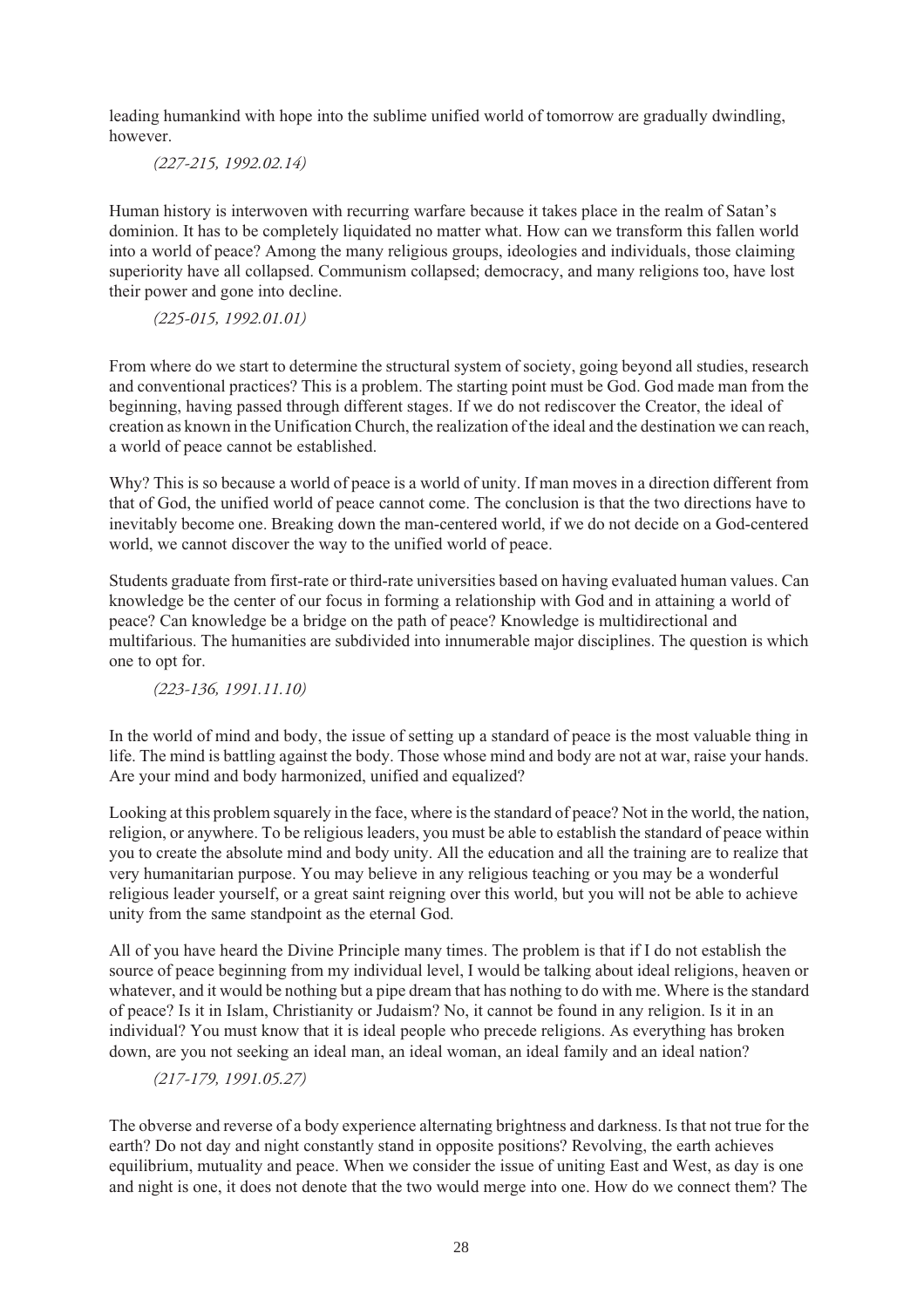unified body of the interior and the exterior is analogous to a substantial body and its shadow. *(213-217, 1991.01.21)*

### <span id="page-30-0"></span>**2.3 The mind as the stronghold of peace**

If God is alive today, He has to drag us to the right position of motive, of purpose, in order to bring a solution to the path of our lives. Thus, He has carried out this providential work by means of religions, and has stressed the paramount importance of living a life centering on the mind. At the same time, He did not command us to live a worldly life but emphasized life in the afterworld. Not even Christian dogma teaches about living a life centering on this realistic world. Nobody tells men to eat and live well in this world. Our minds will surely come clamoring for peace in the world of spirit, thus teaching us, "Where is heaven? Not in the world, but within our mind. Heaven is in the world of mind, and will be realized in the Last Days." Heaven in the Last Days refers to heaven realized from a position that has nothing to do with this world. Therefore, it requires mankind to walk through the course of history, but does not teach the valuable contents of the historical course. Religions should originally have done that. *(049-024, 1971.10.03)*

We desire to harmonize with and praise Heaven and that the whole world is equal and lives well together. When we ask where the source of that desire is, the answer is that it does not exist in our body but in our mind. The desire of the mind based on goodness is not that people treat one another as enemies, fight with or even kill one another, but that we can have a love relationship with one another in an environment where freedom, peace and happiness dwell. This is the hope of all men. Does hope come from the body? No. If the body hungers for food, it will desire to snatch away even the only remaining morsel from the hand of our brother or sister and eat it. Our physical desire is like that. On seeing that, our mind hopes that our body would stop doing such things.

*(041-068, 1971.02.13)*

Our minds tend to thirst for a perfect origin, passing over imperfect ones. Going beyond the historical environment and strong waves of the era, this tendency is throbbing actively in the human mind. The stimulus and source of such a force remain. The original body, the causal existence, the original stronghold, which can be the subject of that force, is the absolute existence. Mankind is always seeking for something new, ideal, peaceful and happy through his mind.

*(027-218, 1969.12.14)*

With what strategy does the omniscient, omnipotent, omnipresent God make this world peaceful? Where will He look for the stronghold of peace? Not in America, Russia or any other country but in the original human mind. That means abandoning all things belonging to this mundane world and returning to the standard of the original mind. It means entering the inner mind. Therefore, Jesus said the Kingdom of God is in your heart and mind. If we do not liberate the goodness in our mind, it is impossible to achieve an ideal world or a world of happiness.

*(023-125, 1969.05.18)*

The wider the gap between our mind and body is, the more grief expands. Agony is interposed between them and tragedy dwells there. Therefore we have to unify our mind and body by narrowing the gap between them, or else peace and happiness cannot exist in the human world. A person, who cannot bring his own battle, the battle in his individual self, to a halt, even if the world's battle has ceased and he is living in that world, cannot secure the conditions for hope, happiness and peace. The problem lies in me. I must resolve my fundamental problem. When I welcome the ideal environment of the external world, I can, for the first time, feel peace and happiness soaking into my mind. Only if it is connected to the world on that foundation will a free and happy heaven be realized. I cannot deny the fact that even though I may have the environment ready, I cannot harmonize in a happy environment if I have yet to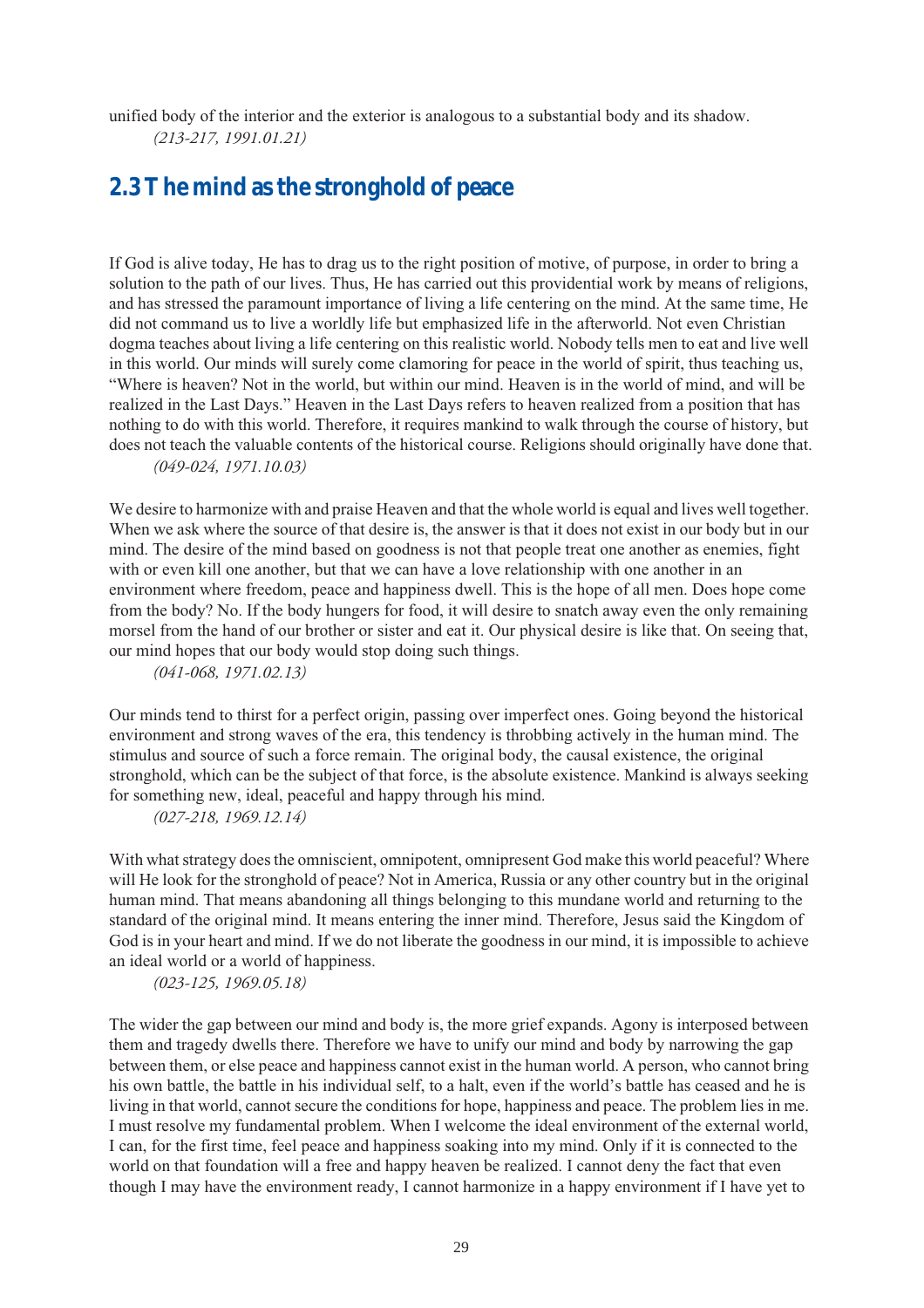resolve my own problem. *(020-167, 1968.06.09)*

Many people on this earth today are living life without knowing what the mind is. In other words, man is unaware that the mind itself is the foundation for shaping his personality, and for it to rest centering on God's love. The mind is boundless and great. There is room at the core of the mind to welcome and let God in. So long as a man has an upright mind, he would like to move the people of all nations of into the palace of peace all at one time.

*(037-116, 1970.12.23)*

The fundamental problem is the unity of our individual self. Achieving unity of the mind and body, we can say that the fundamental mind has fulfilled the condition for happiness, which is not exchangeable for the entire world. If you do not become a person with a center that does not give way or break even in a collision with something in the world, you cannot find the source of world peace.

*(020-168, 1968.06.09)*

From the starting point from which I can share happiness and sadness with God, I must uphold the standard by which I can prepare the foundation for peace, freedom and happiness in my mind. With that standard as the central focus and totally suppressing the body, I have to initiate a movement on the surface of the earth with the ability of unifying the world. Putting it in another way, this movement is the new ideal Jesus had come with. Please do not forget this.

*(020-173, 1968.06.09)*

Those who hope for world peace: please raise your hands. Where does the standard of peace start? In East and West Germany, Russia and America? Where is it? [In the mind and body of man.] None of you has the ability to unify them. If God exists, there is only one God. That is not a pretext; it is a logical and definite conclusion.

*(196-029, 1989.12.24)*

The world of peace to which many are dreaming of going is not located elsewhere. Jesus emphatically taught that the Kingdom of Heaven is within us. A person who does not have heaven in his mind cannot be moved to tears even if heaven is in the world of another party that has planted happiness in his heart. A relationship cannot be formed there.

*(206-059, 1990.10.03)*

Your mind is God's sentry post and your body the battle line of Satan. Just as the Panmunjom truce village [at the demilitarized zone which divides North and South Korea], the confrontation point of democracy and communism, exists, all of you have to know there is a Panmunjom, a boundary line, in the world of your mind. The Panmunjom of the world of the human mind has become the world's Panmunjom. It is the only one in the whole world. From that viewpoint, Korea is a country of great significance.

*(156-221, 1966.05.25)*

Is there peace in your mind? Just imagine an eternal center appearing in the world, saying, "There is already everlasting peace in me." It would become the center of everything. Nothing and nobody could change that center. If such a foundation has been established, nobody, not even God, could ever change it. No matter how evil a world is, it cannot occupy that center. On the establishment of such a foundation, God will look down and trust you. What about all of you? Is there peace in your minds? I cannot even see the root! That which wanders about anytime is not a root and cannot settle down in one place. If I let peace take deep root, nobody, not even God or myself, could uproot it. Neither your parents, nor history, nor America, nor humankind, nor knowledge nor authority-not even love could pluck it out. Looking at this as a foundation, unless I commanded you to follow me, re-creation would be impossible. There are no other methods. Is the base of peace in your mind? This is your responsibility.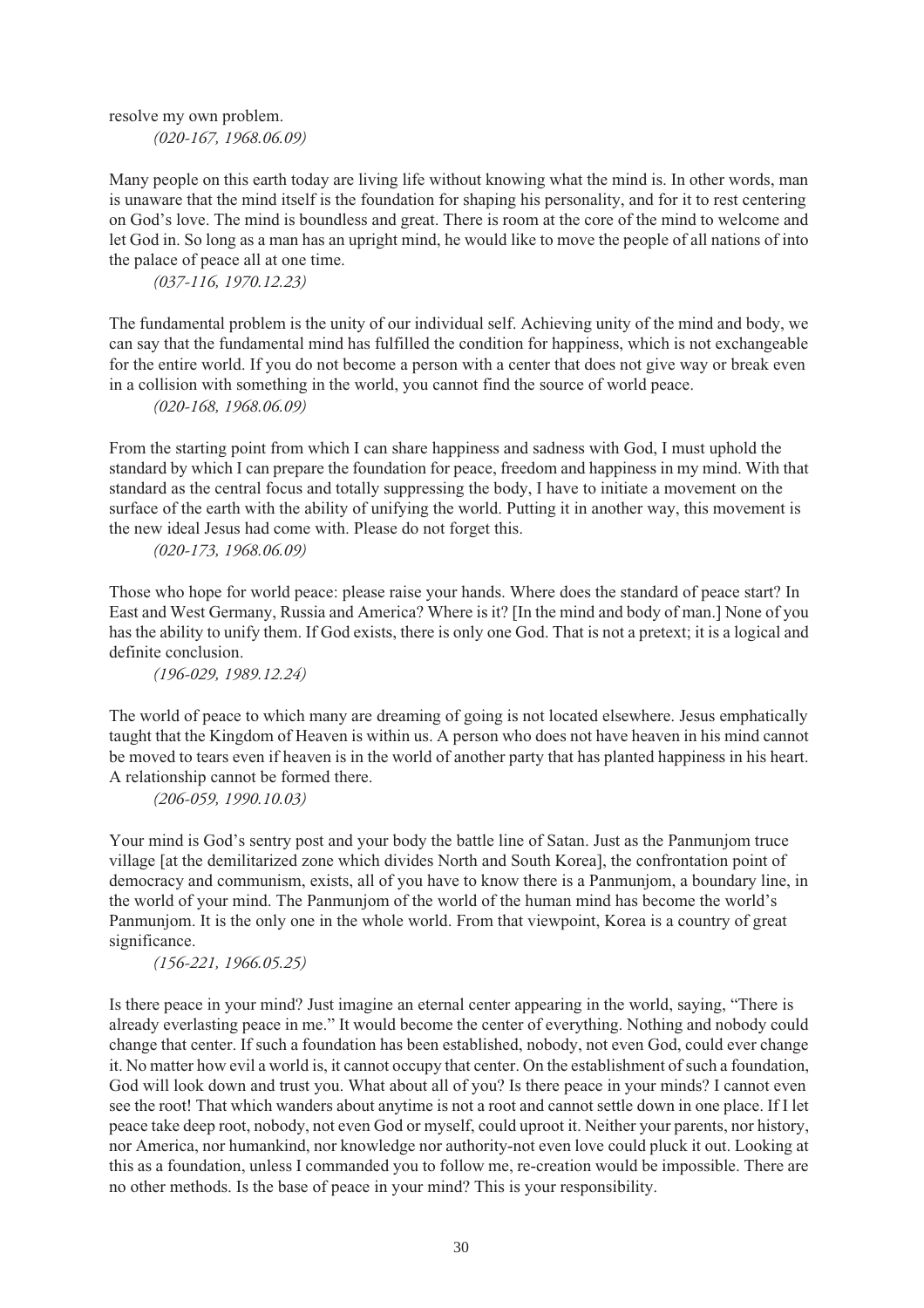Nobody could take your foundation away by force. You have to build your own foundation. Others cannot assist you. You have to erect the throne of your palace alone. Only then, would all things on all sides acknowledge it, saying, "Please take your seat at the center." After that, sitting there is the natural thing to do. You achieve this by force. Each of you must build the foundation for the base of peace in your mind. It is of vast importance. No matter how much you think of heaven, you cannot be connected to God's original ideal without such a foundation. This is a historic conclusion. No matter how much history flows, it cannot alter today's conclusion.

*(205-145, 1990.08.12)*

### <span id="page-32-0"></span>**2.4 Mind-body conflict, and peace**

Where is the source of our peace and happiness? You misunderstood that it is in a future you are searching for. It cannot come from there. Why? If you, whose mind and body are in conflict, established a family, then it would be like four people with four different purposes fighting each other. Four family members imply eight purposes (each person having a mind and a body), a hundred members imply two hundred purposes, 100 million implies 200 million, and 3.5 billion implies 7 billion purposes. The nation and world are established like that in the human world, but that world absolutely cannot be the ideal.

*(056-156, 1972.05.14)*

Where is the base of the solution that will bring peace? You have to know it is not in America or Russia. The question is where the base is. How can a man whose mind and body are in conflict ever take the view of the universe of peace and the view of a happy world of peace to heart? This is a very important issue.

*(085-302, 1976.03.04)*

Is your mind at loggerheads with your body or not? [Yes, it is.] Does that indicate there is peace or conflict? [Conflict.] When will the problem be solved? When will wars in the world end? Have you given it any thought? That's not necessary. When and how do I completely end the war within my body? The wars of the world will end when I put an end to the war within my body. The peace of my body is directly linked to the achievement of peace in the world.

*(082-135, 1976.01.04)*

What is a hard-fought battle? The First and Second World Wars were horrific wars. Which has been the fiercest war? The fight with Satan centering on myself is the fiercest war. You must know this is the severest war. World peace will not exist before this problem is solved. We have to sing songs of peace, of complete liberation and of complete victory. Until we can establish such a realm of the victorious Prince, a world of peace will not arise on earth. Where does peace come from? It comes from true religions centering on God. This is the most theoretical conclusion. From where? From Korea? From my home? From my father and mother? No. It begins with me. As heaven is in my mind, I have to make it appear as my own heaven.

*(076-108, 1975.02.01)*

My body is Satan's front line in battle and my mind is God's. Wars break out from there. As long as I do not discover the flag of peace within my body, world peace cannot come. *(048-086, 1971.09.05)*

All men have two conflicting entities within themselves. If two people are fighting like cat and dog, how many sides will be formed? Four. When five people have an argument, we get ten opposing sides. If the entire population of 3.6 billion fights, we get 7.2 billion adversaries. As each and every one is in the sphere of dispute, how can peace and unity be achieved in the world? We have to address that problem. *(023-102, 1969.05.14)*

When you look at your individual self, the person of your mind and the person of your body are different.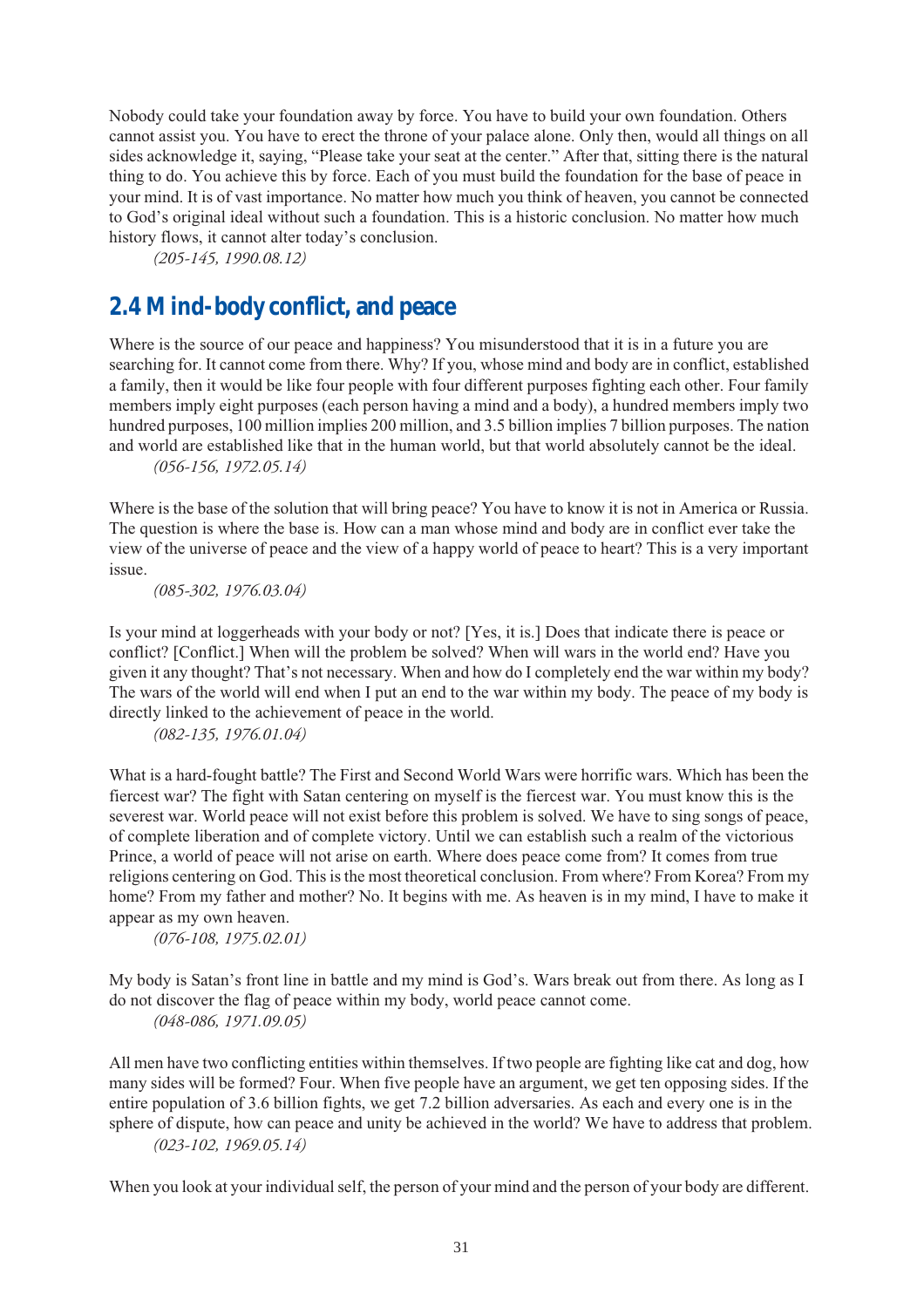These two "people" are in your individual self. If we look at the husband and wife of a family, there are actually four "people" fighting. Ten members would mean twenty "people" were fighting. Can peace and happiness be found in that family?

*(038-225, 1971.01.08)*

In the Bible, mankind is referred to as being orphaned - countries without owners. Does Korea have an owner? You may think, "My country will last for a hundred or a thousand years. My people will live for a thousand or ten thousand years" - you think like this. But this is nonsense. You do not know when some robbers might take over the nation. We cannot trust our countries. We do not know when our families will be violated. Hence, we cannot put trust in our families, tribes, cultures or lifestyle. We cannot live in an atmosphere of horror in which we are unsure when or how things will go. Moreover, our mind and body are on bad terms. Therefore, they cannot become the basis for peace.

*(023-164, 1969.05.18)*

The source of misery is the self. When has your mind had a peaceful time? My mind and body are always at war. If there are two people in the family, it will be divided into four warring factions. A family of five will be divided into ten. As the population of Korea stands at 30 million, 60 million protagonists are in fact residing in this nation. As the population of the world stands at 3.6 billion, 7.2 billion fighters are living on the earth. So, does there seem to be peace here? It is out of the question.

We cannot tell when we will run across someone with the nature of a thief. Does there seem to be peace, happiness and a sweet home in such a place?

*(023-124, 1969.05.18)*

Though God has long been waiting for peace, just by leaving the body of troublemakers as they are, unity is absolutely inconceivable. To achieve an ideal, a unified world that all nations desire, first the mind and body have to be united. Again, unity cannot be achieved just by leaving the mind and body in a divided state as they are. It is the same for the mind and body. Between the mind and body, one of them is a combatant. Do any of you like combatants? Everybody feels mad at the mention of fighters; we like pacifism that does not advocate fighting. However, there is a combatant in our bodies. The reason for its existence is the fall. Just by looking at my individual self, elements pointing at two purposes, one of goodness, one of evil, are in my body. Though there is a mind oriented toward goodness, there is also a body oriented toward evil that acts to the contrary. If we cannot solve this in the course of history, the body - a monstrous enemy - will forever remain in that state. Caught between two purposes, what a man needs is to reach the point at which he can be connected to one purpose only. Only that will be in accord with the original purpose of man's existence and God's purpose of creation. Because of the fall, man was torn between two purposes, and old age creeps upon him without his being aware. His life becomes one in which peace and happiness cannot dwell. Not only is life a sea of agony and anguish but also an ocean of tragedy and lamentation. Connected to the present in this way, God cannot help but look for a way of dealing with man on this earth.

*(018-318, 1967.08.13)*

All of you are fighting now. You are firing a cannon centering on your life. Your mind and body are fighting before facing the world. How can you do it peacefully? Does the body win the fight, or does the mind win? You must become people who can say, "My mind definitely wins." A person whose mind wins is on the side of goodness. Likewise, a person whose body wins is on the side of evil.

*(036-061, 1970.11.15)*

Mankind has walked a course where each person has been in conflict based on the mind and body. It failed to see the day when peace and unity reigned, a day when they followed the heavenly law and ran toward their clear purpose. In other words, since the struggle between mind and body has been the author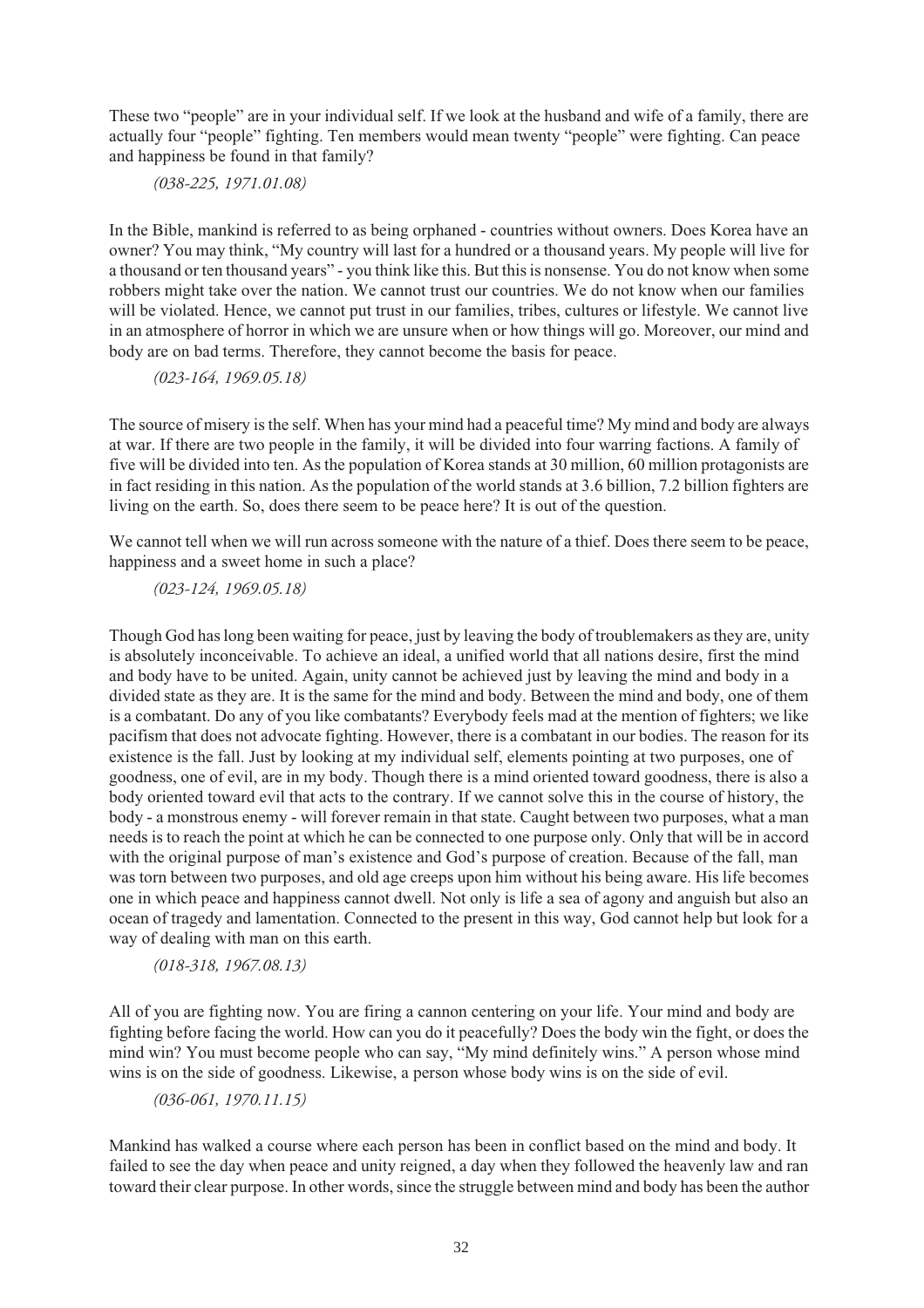of history to this day, this has inevitably let to a division into two worlds [of good and evil]. *(020-165, 1968.06.09)* 

If we were originally born as people whose mind and body are in constant conflict, the ideal, philosophy and peace would all be nothing but impractical theories. They would all be futile. If mankind were not originally created thus, these things would be feasible, but if man were originally created in this state, they would be in vain. Man is a resultant being, not a causal being. Since his creation was due to something, the result must be one with the cause. Cause and effect cannot be different. As effect occurs with cause as its content, they unite. Therefore, the course has to be in unison, too. This is scientific. *(086-035, 1976.03.04)*

In the future, where will the base of peace be established? How must we solve the fundamental questions? Someone said, "Oh, our society has deteriorated, so we have become like this." That is not true. This world turns out like it is today as an effect of man's image planted in the individual self. When the mind and body of a person are fighting, then if two people meet, it becomes a gang of four fighters. Then, how can we make them one? With money or authority? Men have even killed their own sons to gain power. The fundamental problem is how to unify them. The world where 4 billion people live becomes a fallen world where 8 billion entities are slogging it out. No matter what we do, peace cannot come. We have to tackle the problem from the fundamentals.

Your mind and body have become the battlefield of good and evil, God and Satan. Intense fights are taking place. Rev. Moon has a maxim, "Before one can hope to dominate the universe, perfect domination of the self is necessary." How do we get rid of our habits? Koreans are addicted to hot pepper paste and soybean paste. Can we overcome this? We have to work during the day and sleep at night. Could we not go without sleep? This is a problem. We have to overcome the desires for sleep, food and sex. Without overcoming myself, heaven will leave. How do we liberate man's image, which is surrounded by fog and concealed behind a wall? We have to first make the wind blow to clear the fog away, and then detonate the wall. Who do you ask to blow up the wall? Not me. It will be done automatically. Satan has erected the wall; it is his to demolish.

*(137-155, 1986.01.01)*

As these are the Last Days, the world is divided into two and is in conflict. Unless it becomes a world of unity, we cannot survive. None of you thinks the world of mind has to become one, too. This is a problem. Looking at the world externally, a world of peace and unity, an ideal world, has to come; but we do not think that in the world of mind. The external world has to become a world of unity and at the same time has to unite with the world of mind. How do we unite the world of mind at this point in time when we have to leap toward a world of unity?

*(140-013, 1986.02.01)*

What is Korea's vision and the world's vision in the twenty-first century? It is a world of peace, a unified world. This is the sublime utopian world in which the ideal is reality. Even if there are 4 billion people living in different countries, they have a common hope. Prior to creating a world of unity, North and South have to unite. Prior to North-South unification, our individual selves have to become one. Even if North and South have achieved a union, or the Republic of Korea is a unified nation of peace, if the individual self cannot become one, the North-South unity has nothing to do with me. Even if that nation is a happy nation of peace and that world is a happy world of peace, if I myself am in agony, groaning in uneasiness, that happiness and peace have nothing to do with me. Even if the nation and world have become one, and if my mind is struggling in great pain, I cannot participate in a nation or world of peace.

*(143-206, 1986.03.18)*

If you look at fallen men, their minds and bodies are fighting. If you see a population of 4 billion living in this way, 8 billion contenders will be formed in the end. Is this unity? It is impossible to become one. You may sing of peace all you like; unity is out of the question. So many philosophers have appeared throughout history. They have advocated many ideologies, ideals and teachings and have exerted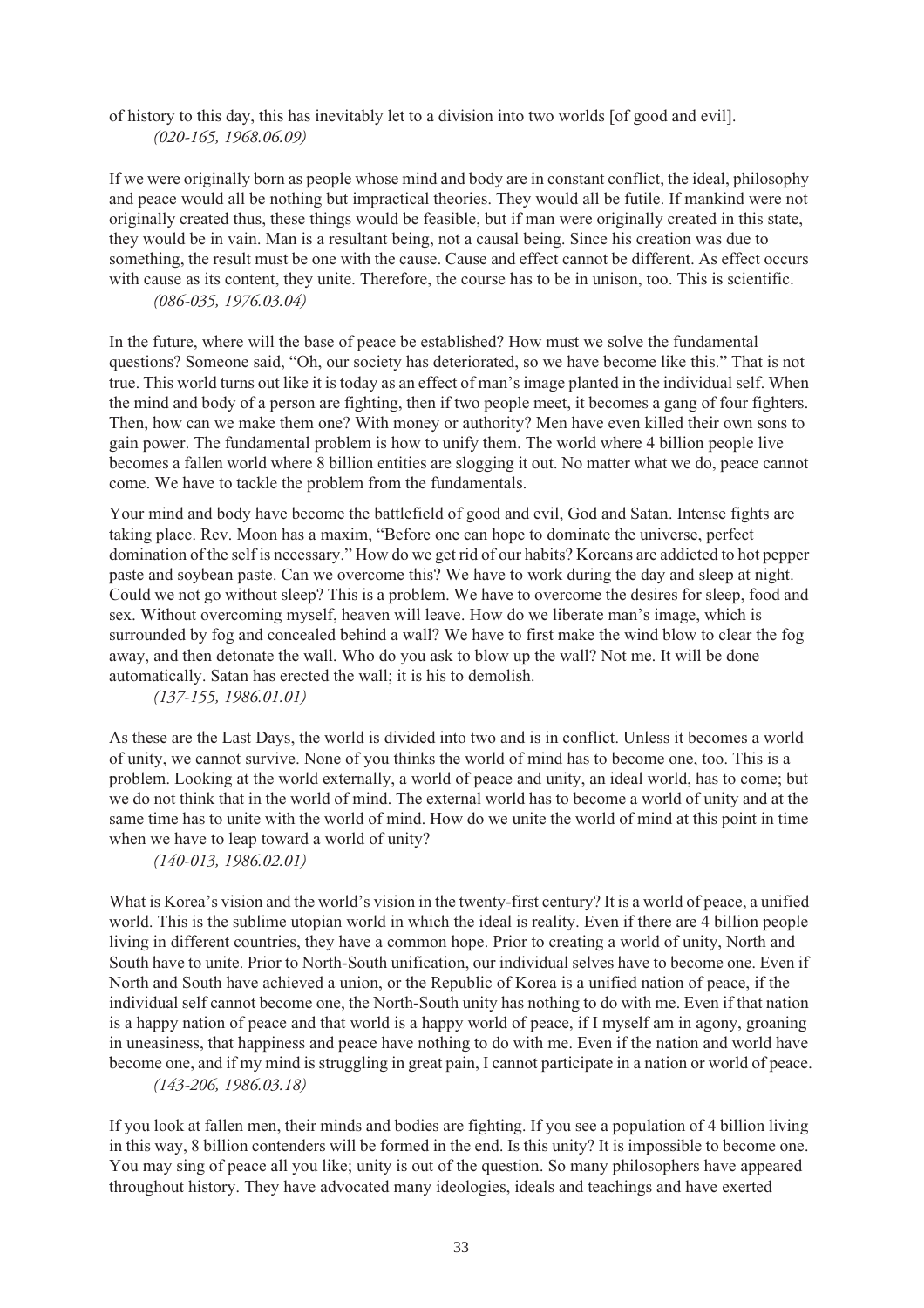themselves to build a better world, but they gradually went into decline.

*(143-157, 1986.03.17)*

Can people who have not achieved unity of the mind be peaceful and happy, even if they were to welcome a unified environment in the nation? It is impossible. In an environment where the nation is not unified, even if the world has achieved unity, can we be happy and in an ideal state? The answer is no. *(143-045, 1986.03.15)*

Rev. Moon has the maxim "Before you can hope to dominate the universe, perfect domination of the self is necessary." He has fought for decades. That was my first motto, too. Is it all right to fight within my heart after unifying the world? I should be spraying perfume, dressing myself up and going to a dance hall. Nevertheless, where can I go in rags and tatters? I feel ashamed. The universe - the four seasons does not want that. I have the responsibility to direct the fundamental strife and battle in my individual self, which has a shameful history, toward peace.

*(196-023, 1989.12.24)*

Yin and yang, internal nature and external form, have a reciprocal relationship and cannot be in contradiction. Nevertheless, in today's fallen world, we can hear the sound of the mind and sound of the body. The mind and body have not become one yet. How did the mind and body of a man and woman born to resemble God become divided? This is a problem. As God is an absolute being, the mind and body have a central role to play, becoming absolutely one and being assimilated into God's entire world. How did they become separated into two? If the mind and body had freely divided themselves as they pleased, then God does not exist and we cannot find the basis for unity, happiness and the ideal. *(195-304, 1989.12.17)*

Even Saint Paul lamented, "So I find it to be a law that when I want to do right, evil lies close at hand. For I delight in the law of God in my inmost self, but I see in my members another law at war with the law of my mind and making me captive to the law of sin which dwells in my members. Wretched man that I am! Who will deliver me from this body of death?" (Rom. 7:21-24) I am not able to set out on a voyage toward happiness if I do not have the base of peace in a mind and body that are not at war. *(196-020, 1989.12.24)*

Wars are not a means to shorten the path to world peace. Not even the UN could do that. Centering on fallen men of the world, who behave according to their individual desires, no matter how many ideals we design they are always buried in a history of confusion and strife. If this problem is not eliminated, we cannot find a path to peace. To do that, we have to know the fundamentals, that the historical background is smeared with dispute. Due to the fall, history began with the war between God and Satan. We must eradicate this.

*(300-108, 1999.03.02)*

There are human laws as well as heavenly laws in our lives. If human affection exists, heavenly affection ought to exist, too. These two harmonize all the time, and a peaceful world would not come if contradiction occurs between them. No matter how peacefully people try to live their lives, if they do things as they please, it will call forth the judgment of God.

*(039-238, 1971.01.15)*

## <span id="page-35-0"></span>**2.5 Peace, the point of mind-body unity**

No matter how hard you try searching for happiness, if your mind and body are not one, it is just a daydream. Even if you try to design peace, it is merely a vain hope. Freedom is only achieved from a unified position. A subject partner and object partner are in the environment. They exist in a pair system, don't they? When they are mutually giving and receiving, there is freedom. Is there freedom in a place of conflict? There is freedom in a place of unity. If an argument erupts within a married couple, assuming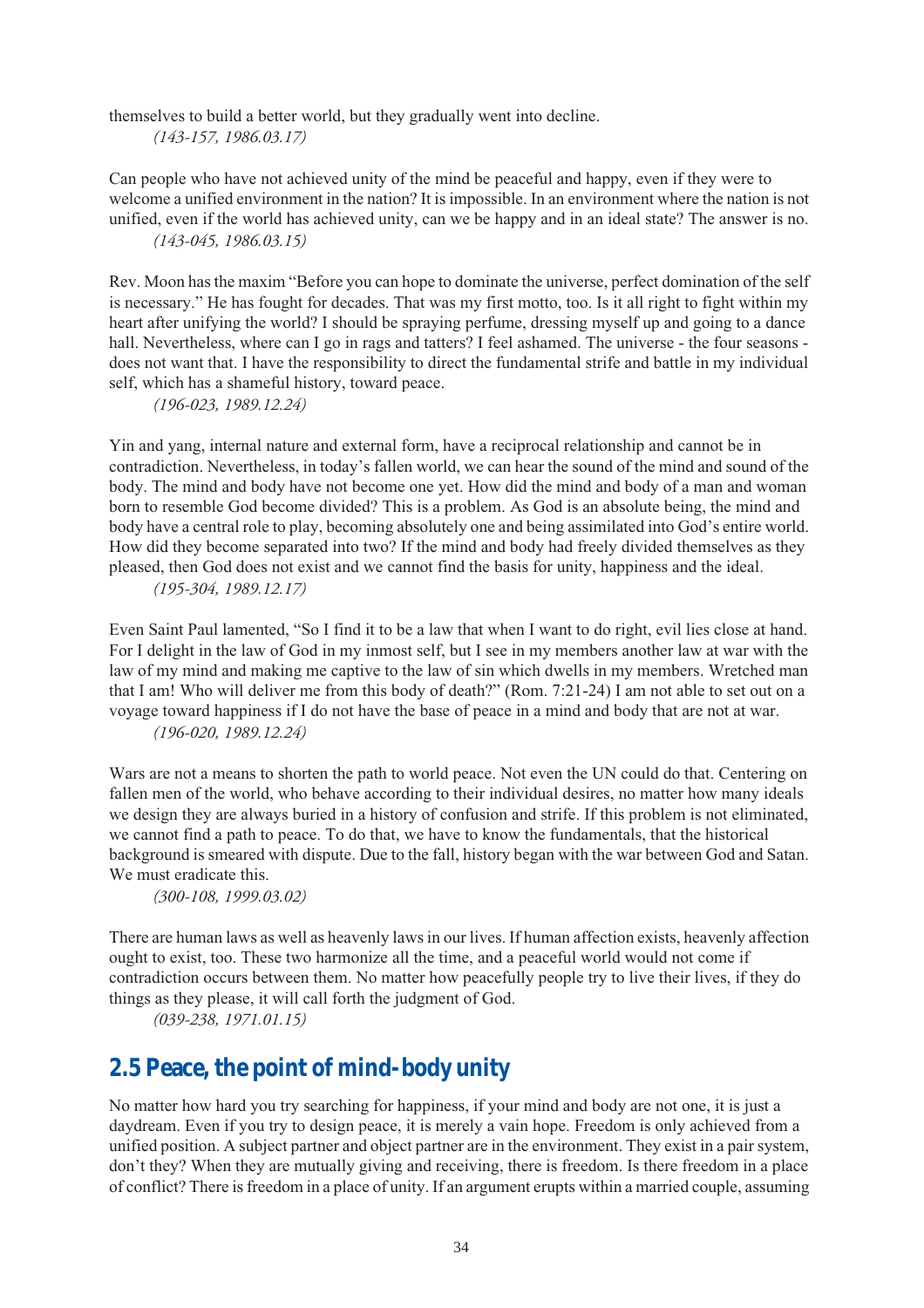that they sleep in separate bedrooms [as was traditional in times gone by], is the one spouse free to enter the other's room that night? It would cause a disaster. Many circumstances are blocking the way. If you have lived for forty years, forty years of experience are blocking the way.

A couple's freedom cannot exist in a place where there is no unity. It is the same for peace. If you want to see peace, your mind and body must be absolutely one. This is Article 1 of the Rev. Moon's teachings. No saint or sage has ever thought that the whole world except he or she was evil, or that Article 1 was wrong. If husband and wife were not one, the world would spit at them. If husband and wife are one, if your first to third generations are one, the world will come and seek you out.

*(243-169, 1993.01.03)*

We know God is a neutral Subject of dual characteristics. God possesses both positive and negative characteristics, which have to be one within Himself. From a unified standard, the base of peace arises. If we achieve harmonious union of mind and body, we will not feel agony. Therefore, love takes off for the first time from the position where God is the Subject in whom the dual characteristics of positivity and negativity are in total harmony.

*(076-041, 1975.01.26)*

In realizing heaven, what is the one important standard? What is the one element that can realize heaven? That is unity. If unity does not go through a principled course, heaven will not appear. Only in a unified position will heaven come. All conditions of peace and happiness that mankind desires today are fulfilled from a unified position. As we all know, in a situation where the mind and body are not united, no matter how much one tries to be happy, he cannot be. No matter how hard one tries to keep the standard of peace, he will not be able to. Hence, you have to know that unifying yourself is more important than anything else.

*(082-272, 1976.02.01)*

For all things created by the absolute Creator, receiving love from Him and becoming one with Him is their purpose. If man today wants to stand in the position of dominating all things of creation, he must represent God's Heart. When he faces all things from that position, he can be connected there, but if he is not in unison with God's level of heart, no matter how much he tries to be connected, he leaves behind traces of misery and conflict. Then, happiness, peace and joy cannot exist there. On that foundation, if a man and woman whose mind and body are united become one, centering on love, as it is unified love from that God-centered source, they will be united with God's heart of hope that intends to see mankind's happiness and world peace, with the central focus being God's love. At that point, God can rejoice for the first time.

*(082-274, 1976.02.01)*

A man has a mind and a body. Centering on the discipline of his original mind, the body becomes one and if it cannot be separated, he would be a perfected, unfallen person. The mind and body would not have separated without the fall in the Garden of Eden, but they have been fighting to this day. Since the dawn of history, the mind and body of each person in the world have been at war. There is resentment at not being able to create the union of the mind and body. If they are not unified, peace cannot exist and we cannot dwell in happiness. Hence, life is one of misery and grief; life is full of irritations and worries.

Assuming the mind and body of a man are unified, if his eyes are the subject, the things his eyes see would be the objects. The state of peace and love, in which you can gaze at the original things of creation and give love to them as a man and as their master, would dwell in the midst of your line of vision, in the atmosphere and environment. The sounds you would hear would be so, too. You could sing songs of peace from the sounds you hear, and you must be able to taste sweet love there. You must listen to those sounds. Likewise, you must feel and think.

*(081-281, 1975.12.29)*

You know very well that the world we are living in today is not a world of goodness. You can feel in your life that an individual fails to become the womb of peace. You will discover that the direction your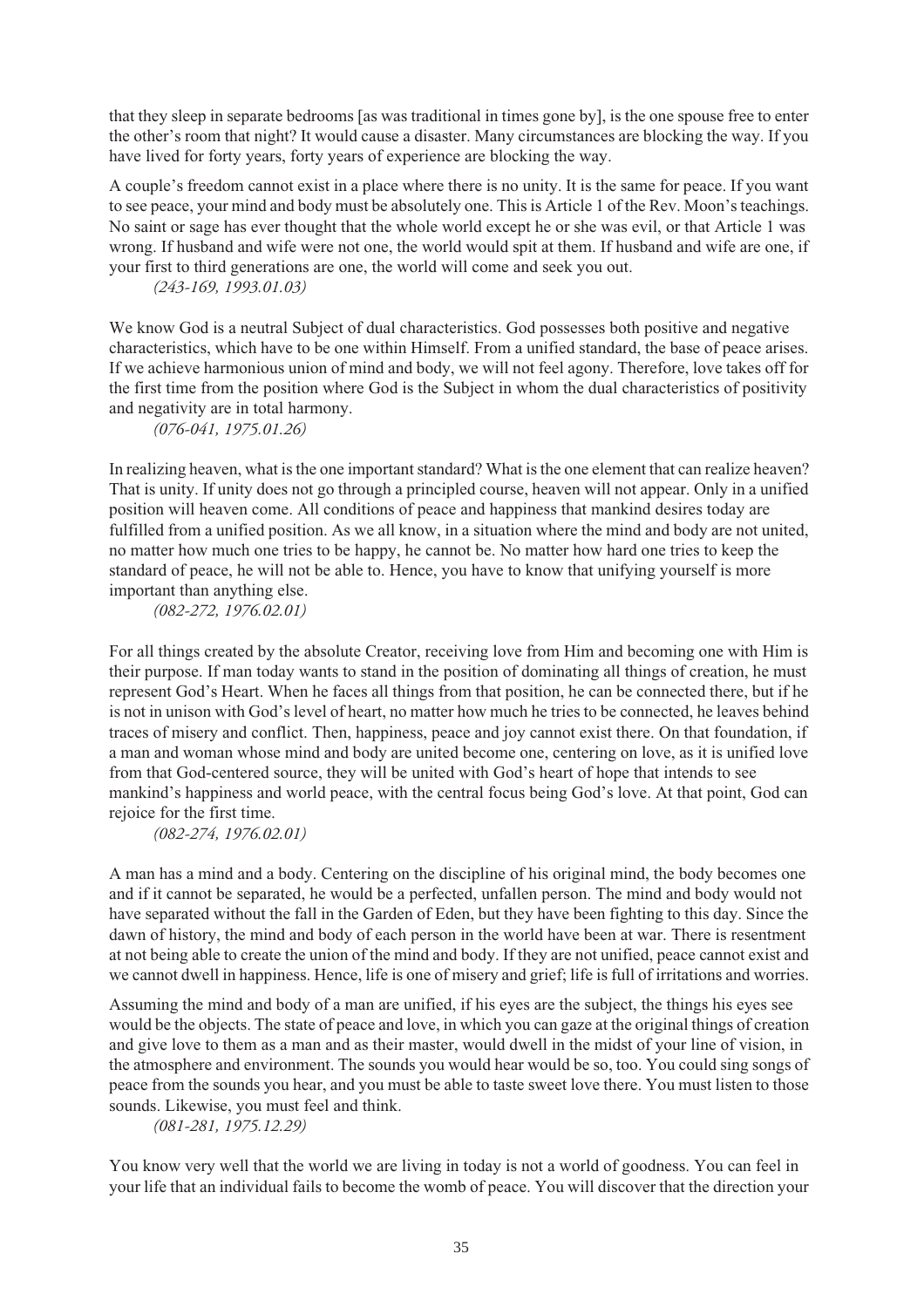mind wants to go differs from that of your body. If you find another person is your type, what could you do for him or her? You must know how to set up standard for the entire world that measures whether that other person is indeed suited to you or not. Yet, do you bicker over a small piece of land? The mind has to exist on the worldwide level. You must be able to say, "The world suits me well." You can have a peaceful life if you and the world are well suited.

*(036-051, 1970.11.15)*

When we look at our own family, though every family hopes to be prosperous, we also see ruined families. There are more evil families than good ones, and more discordant families than peaceful ones. It is the same if we look at our individual selves, we can see there are more miserable conditions than happy and favorable ones.

*(038-299, 1971.01.08)*

Many people today are hoping for the world to be one and groping for a world of peace. However, as individuals, societies and nations that cannot achieve unity, how can we ever search for a world of peace where we can be one? If I reflect on the fact that my individual self, which could be the cause and source of realizing world peace, cannot be one, needless to say, the world of purpose, namely, the world of effect that we desire cannot be unified as one.

*(038-223, 1971.01.08)*

If the individual, who is the necessary element for mankind to be good, cannot first be good himself, it does not make sense. If the individual cannot be good, mankind can never be better. In the end, men become good, one by one, and standing in a true position, either become the motivation for peace or forever stand in the position of creating a good effect. If not, no matter much how they hope for a peaceful world, this world could never be such.

*(038-300, 1971.01.08)*

There are two people in each of you. When the person of your mind and the person of your body fight, two groups will form. When four such people begin to fight, how many groups would there be? There would be eight groups. Do you think peace could exist there? If there are 3.6 billion groups, then 7.2 billion groups will land up fighting, how could there be peace? It is absurd.

*(039-175, 1971.01.10)*

When we say there are a person of the mind and a person of the body in an individual self, as long as they fail to unite, peace cannot ever be realized. Religions are dealing with the question of how the mind and body can achieve unity.

*(039-186, 1971.01.10)*

The standard of world peace is not inherent in the Last Days, but, rather, is set through being victorious in the struggle between mind and body. If we cannot accomplish this, the unchanging, utopian world will not come. Can you possess an unchanging self while having a changing self? That contradicts logic; it is absolutely impossible. The problem is whether I have discovered my realm of unity and a happy self, prior to looking for an ideal world.

*(139-095, 1986.01.28)*

Looking at the future world, we cannot find the path to peace within the realm of social activities. Then where should we search for it? The issue is how we discover the realm of union, where the mind and body can be one, in the original world of mind.

*(140-254, 1986.02.12)*

The issue now is how I make my mind and body one. Before I complain about the world and shout for peace and true happiness in the world, the problem is whether I am creating a source of peace by uniting my mind and body, or whether the sole source of peace has become God. It is not enough for the source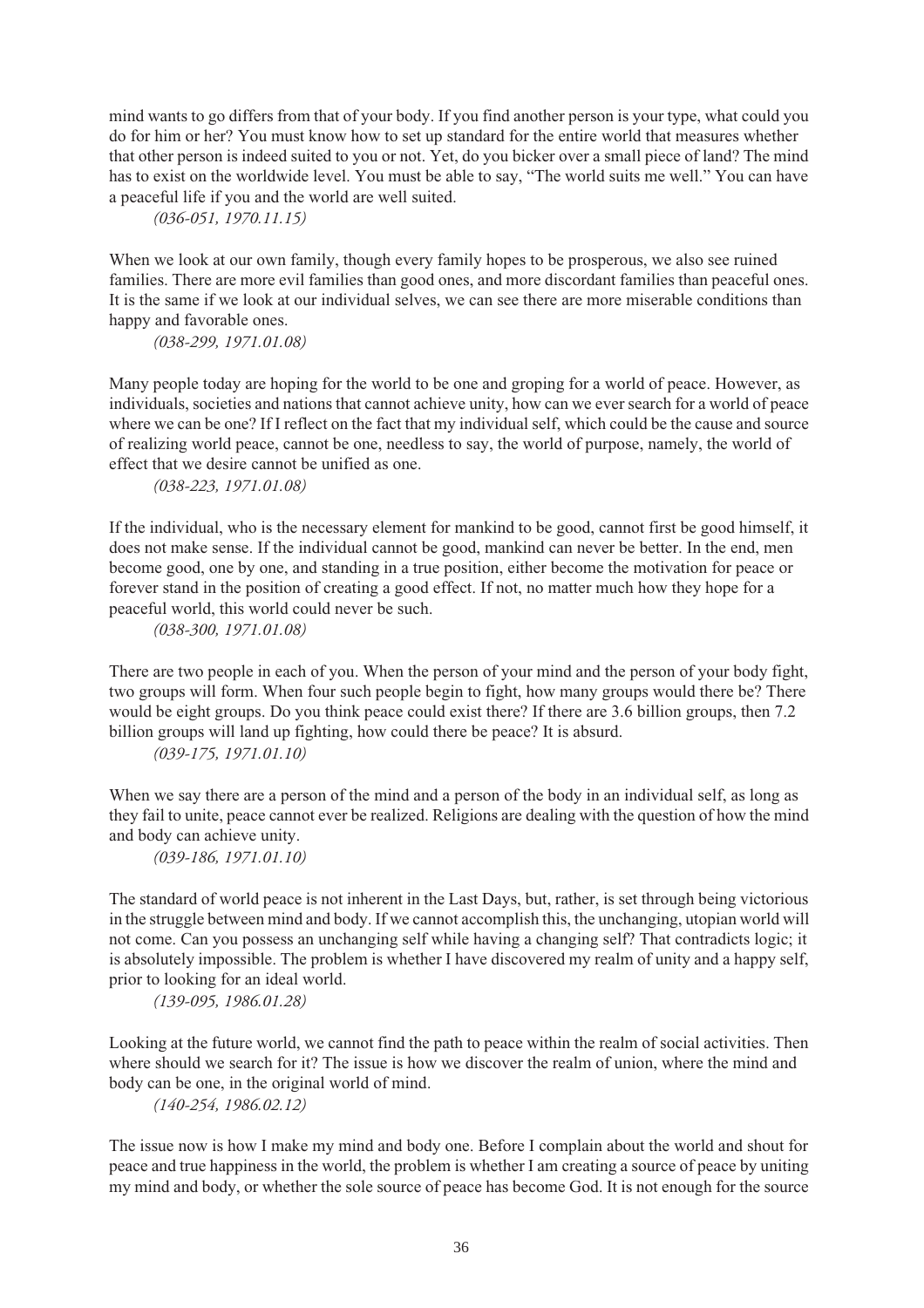to only consist of the mind. I have to be the body that can be in unison with that God-centered mind. *(140-015, 1986.02.01)*

With the central focus being true love, we have to unify the spiritual sense organs and physical sense organs. Without true love, we cannot make the world of mind and world of body into one. The world where the mind and body, on dividing, declare war against each other is the fallen world. The mind must absolutely be the center, and the body must absolutely not complain. The body has to always assume the negative (-) position, and the mind the positive (+) position. If the plus stands in front, there is perpetuity. The body, centering on the force of the mind, must create that place. If not, you cannot be connected to the ideal world even if the world becomes a peaceful world. Of special importance is how we make the mind and body into one, centering on the axis with true love at its center and the axis of vertical love. God exists as the center of the vertical axis.

*(217-316, 1991.06.12)*

Only on a unified foundation will there be peace, happiness, freedom and hope. Your mind and body are not one yet. Is freedom there? Even at your place of work, your mind and body are engaging in world wars and cannot settle down. Is freedom there? Even freedom itself hates the word "freedom." When my mind and body are fighting each other, will happiness reside there? All of you are suffering from your problems of life. This is the major fundamental problem. At a place where the mind and body are not one, where can we find happiness and peace? All problems stem from this line between mind and body. Peace, happiness, freedom and hope are achieved there. On the day when this line is crushed, everything breaks. When Marx, Hegel and the Communist groups saw the struggle between the mind and body, they thought it was the essence of man, but did not know it was due to man's fall. The concept of conflict, therefore, originates there.

*(242-060, 1992.12.27)*

The ideal of a man whose mind and body are unified is established when he completely possesses God's true love. From the place where the mind and body are unified centering on true love, the true ideal of freedom and peace can take off. On the foundation of the mind and body being one, a free and peaceful individual, family, clan, tribe, society, nation and world are achieved. This is why we have to seek for the source of peace, not from the nation or world, but from between the individual mind and body. *(234-270, 1992.08.26)*

What is the most imperative issue in today's world? The world wars have come and gone. The strife between nations comes to a halt in the Last Days, but the never-ending war between the mind and body goes on. No saints or sages have ever pointed this out and declared that they would rectify the matter. Only one person, the Rev. Moon, proclaimed this. If you listen and follow what he teaches, you will totally subjugate your body centering on your mind. The criterion of peace lies there. The base of peace on which fathers and mothers can become one eternally, husbands and wives can become one eternally, relationships between fathers and sons can become one eternally, and kith and kin can become one eternally is set up. Only when that base of peace, transcending the individual, family, clan, tribe, race, society, nation and world, reaches that standard will world peace come. Therefore, revolutions for the reform of humanity are necessary.

*(203-350, 1990.06.28)*

Languages divided because of conflict. After a quarrel, the father said to his son, "I hate to even see the bread you like." So he did not call it "bread," but "rice cake" or "pancake" instead. He called it a different name. After an argument with his spouse, the man told her, "I do not want to see or talk about what you like, so I'm going to call it something else!" Languages became divided because of conflict. Therefore, when everything becomes one, entering an age of a world of peace and an age of unity, language will have to be unified.

*(208-084, 1990.11.17)*

So many saints have come and gone until the present time, but they did not know where the enemy was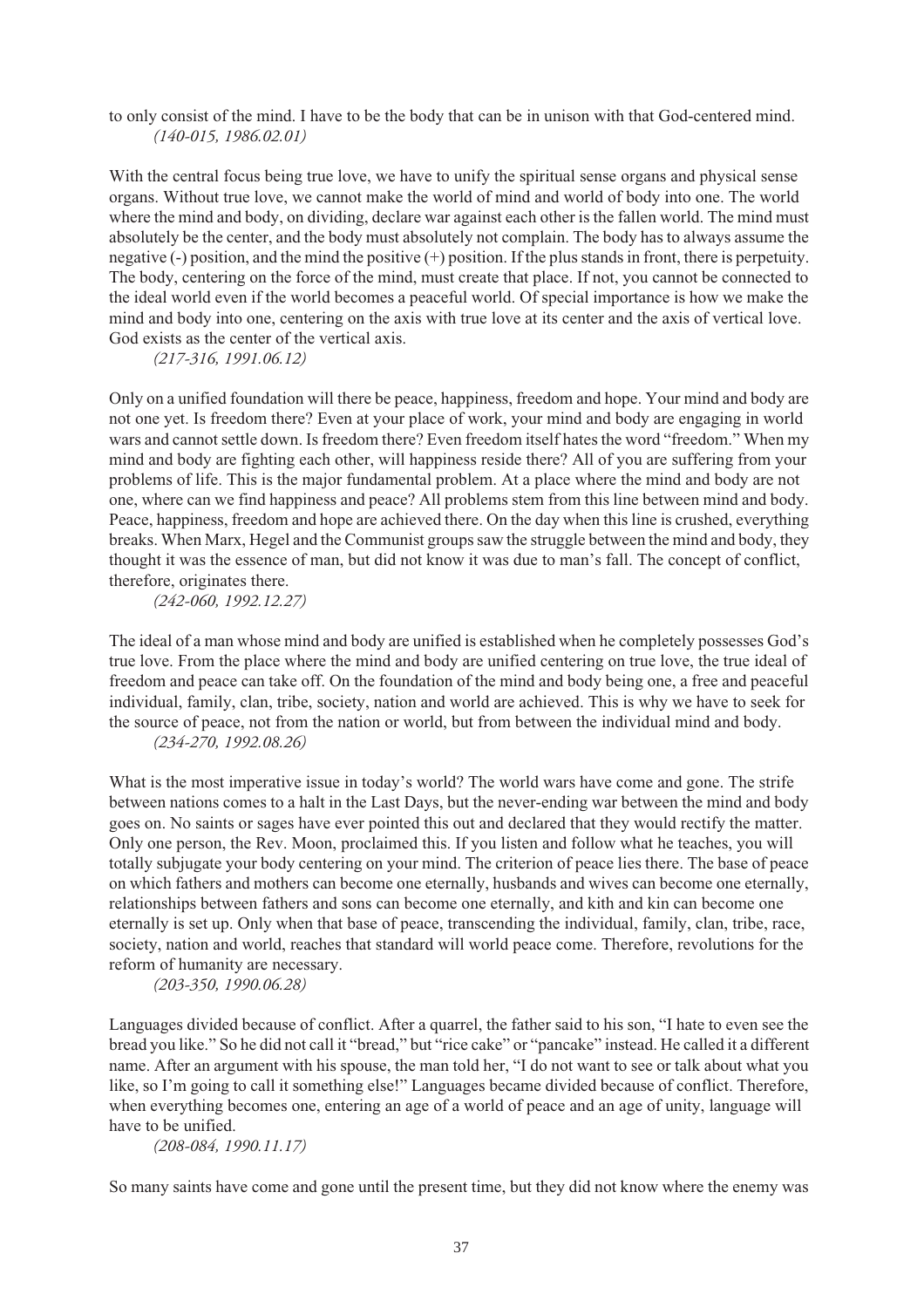or where the standard of world peace was. They failed to see that the battlefield of struggle with demons and with Satan is within us. Rev. Moon advocates the union of mind and body.

*(202-088, 1990.05.06)*

## **2.6 Emphasizing the internal and the spiritual**

The Republic of Korea determined to revive its economy in the 1970s. It should not put emphasis on materialistic things alone, however, but ought to more greatly elevate the spiritual aspects - which could be supportive of an economic revival. This world has been divided into two. Can it last forever in this state? If all people were to live in such a perpetually divided state, they would be wretched. If they are not headed toward a clear goal, no purpose can be fulfilled. So long as the purpose remains unaccomplished, neither happiness nor peace can come to that individual, nation or world. If contradictory elements remain between two people, happiness cannot come.

*(028-156, 1970.01.11)*

The ideal world is not something that centers on a certain hope alone. As it is a source of peace and happiness, it will be realized only on the foundation of stressing the spiritual sphere. Let us assume there was someone who has authoritative power in a certain world. No matter how much power he had, could he be happy alone? No. He would be a miserable person. If, based on conditions of relationships, he stood on the foundation of heart on which he could pledge ideal global values deeply, widely and highly, his external authority would shine internally. If he had an external standard but no internal standard, he would instead bring misfortune on himself.

*(048-208, 1971.09.19)*

We are living in the fallen world. Through what did this world become fallen? Within the fallen realm, not only the world, but also the country, nation and family are found. The question is how these fell. We can form the conclusion, beyond the shadow of a doubt, that it was a spiritual fall. Up to now, we have been seeking world peace and happiness in the external world, but have not been able to find them. As we have sought them with our central focus being on the external world, the end result is our having lost everything.

*(050-021, 1971.10.24)*

We have to accomplish absolute, internal unification rather than external. If heart is taken away from happiness or peace, nothing is left. The heart has the highest authority. Transcending history, it starts out from an absolute standard.

*(016-274, 1966.06.26)*

Your mind and body are waging war against each other, are they not? Your individual self fights all day and all night. Multiplied by two, it forms a family; numbering in the tens, it forms a village; in the thousands and tens of thousands, it forms a race; in the millions and hundreds of millions, it forms mankind. Peace has to be restored from the individual. We have to dispose of the physical things and reinforce the mind's desire. Religions, therefore, begin from where we completely deny all physical conditions.

*(035-057, 1970.10.03)*

Our original mind craves for peace, happiness and oneness. This is an unchanging truth. What changes and gives rise to problems? Our body is the problem. It travels to the north, south, east and west, and makes changes of 180 degrees. The more frequently it changes, the closer it gets to evil. Similarly, the less frequently it changes, the closer it gets to goodness. This is logical.

*(094-250, 1977.10.01)*

If you can subjugate your body, you can unite your clan and tribe. The most difficult thing is to subjugate one's body. Thus, Father's motto for the work of the providence: "Before you can hope to dominate the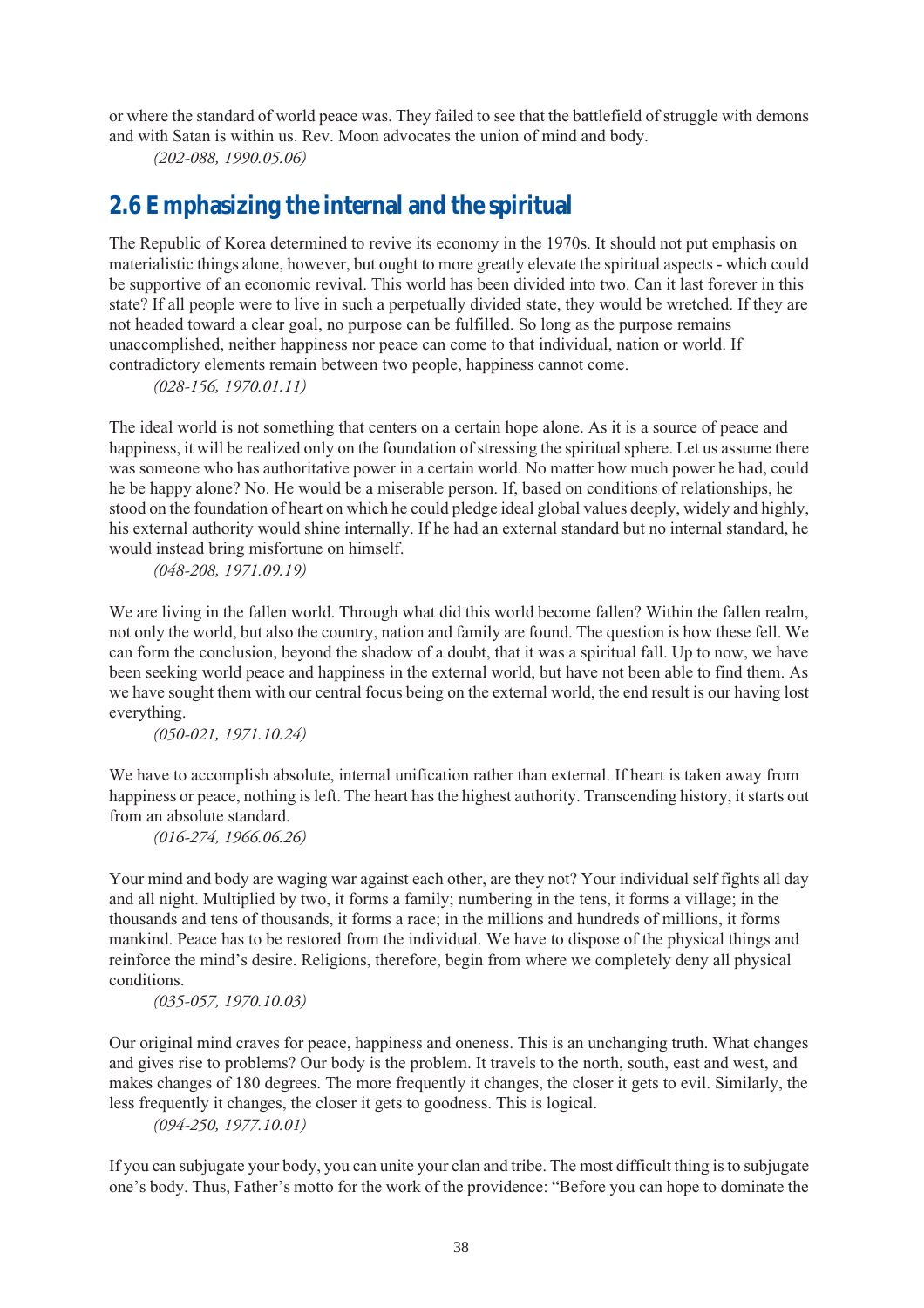universe, perfect dominion over the self is necessary." No matter how much you may long for the world of peace and happiness, it will not come without your subjugating your body. *(106-334, 1980.01.27)*

Our body is the kingdom of Satan. Thus, God teaches, "Subjugate your physical self!" Unless we can unify ourselves, world peace will never come. Today, people are attempting to establish the world of peace and unity centering on democracy or communism, but that is the wrong idea. The world of peace cannot be made amid the battle between mind and body. True peace begins from oneself.

The body originally inherited God's blood lineage through true love, but then inherited the blood of Satan, the enemy of God. As a result, humankind was taken to hell. In other words, the family, the garden of peace and happiness centered on God, changed into the garden of unhappiness and hell centered on Satan. God was thereby expelled from the family.

*(072-120, 1974.05.26)*

We believe that our conscience and body are alive; yet we are the dead, who cannot practice goodness in our daily lives, and who are captive to Satan. Thus, we have to destroy the barriers Satan has erected and escape. Moreover, since our mind is host to two owners, we cannot live in peace, and the suffering continues. What should we do in this situation? Since the prison holding us is our very body, we should escape by pushing aside our bodies through our consciousness. That is what the Last Days entail.

For the sake of human beings, who are prisoners, God has established religion and led people to be able to live according to their conscience. Even though human beings are living in the world of death, God has carried out His providence through saints and sages, who have been leading people toward a new world of peace.

*(012-085, 1962.11.01)*

### **2.7 Men and women, and peace**

Only Rev. Moon's philosophy can bring peace to the world. Both communism and democracy have failed. The only concept that can save the world is the philosophy of living for the sake of others, true love emanating eternal life, and self-recognition of having the same value as God. The eternal and peaceful kingdom of heaven can be established only based on that ideology.

*(204-230, 1990.07.11)*

If men and women could have followed the eternal true way, the complicated problems of the world would not have occurred. All the problems derive from the relationship between men and women. If they unite with the original standard of creation, the world of peace will be established soon. No matter how good an environment may be, if your mind and body are fighting each other, the good environment has nothing to do with you. The problem lies in you. This is a serious matter.

*(273-208, 1995.10.29)*

The sun, the moon and the stars never rest. They are in constant motion, marking the days. Those who move forward like stars will develop, while those who do not will perish. The purpose of moving forward is for the sake of the world of hope, love, peace and happiness. You should know that there is no peace and happiness without love.

We have to restore the ideal family in order to enter the Kingdom of Heaven. Because Adam's mind and body were divided, and Eve's mind and body were divided, the couple became each other's enemies, and their children hated and killed one another. Since the family was destroyed, there was no way to establish the ideal world without restoring the family. The base of peace is neither the country nor the tribe; it is the family.

Rev. Moon's motto is, "Before you can hope to dominate the universe, perfect dominion over the self is necessary." Peace starts from oneself. You should be strongly determined to fulfill your responsibility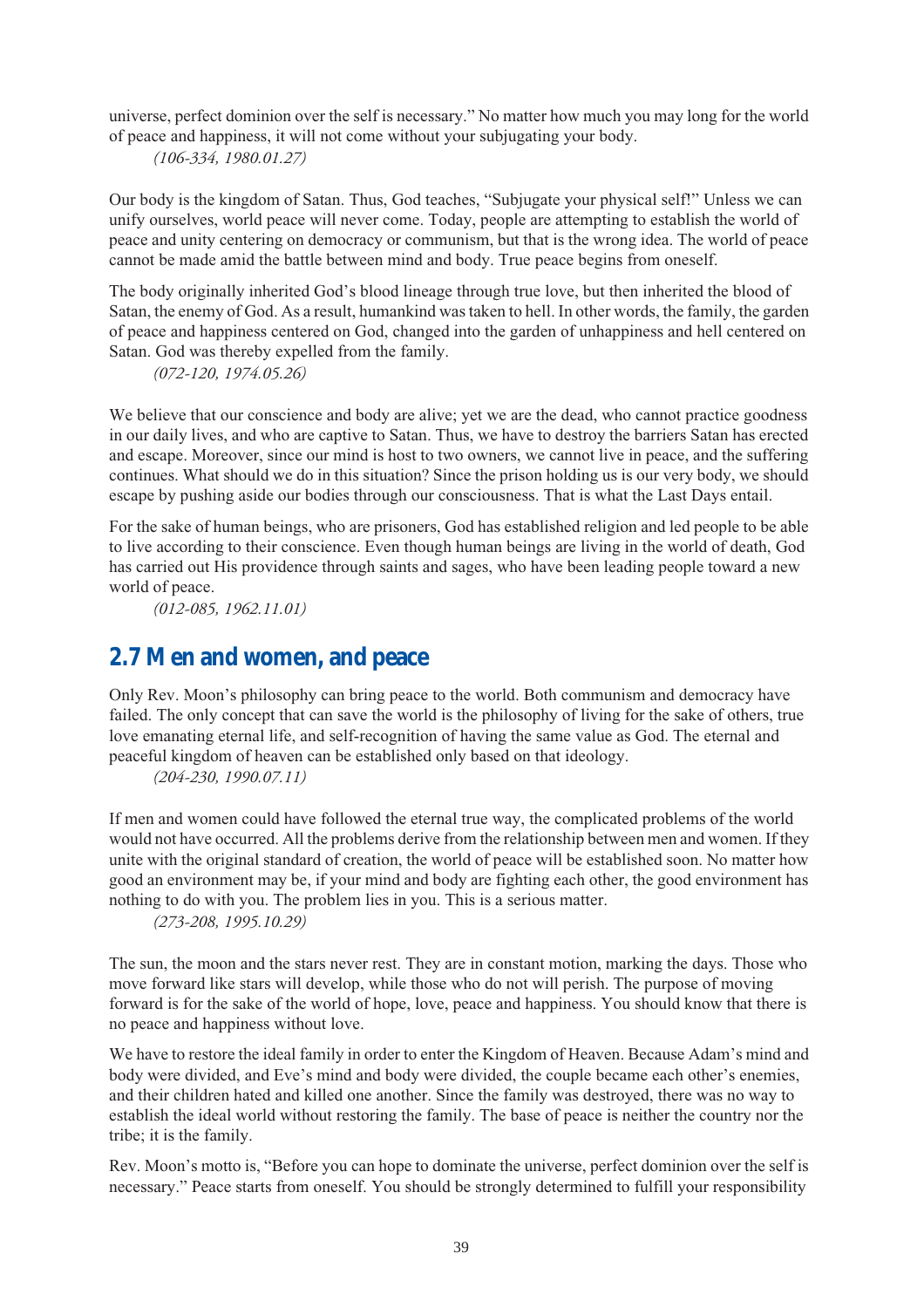as the basis for peace, happiness, true love and the restoration of the country. *(271-161, 1995.08.28)*

You should know that all the problems in the world were derived from the problems between man and woman. What should the Youth Federation for World Peace do toward establishing a world of peace? Through solving the fundamental problems between man and woman, over 80 percent of problems of the external world will be solved automatically. Because of the man-woman problem this world is confused and has deteriorated. Why do mind and body fight each other? Because mind and body pursue different respective purposes, and the desire of the body is stronger than the desire of the mind. Why did this contradiction occur? That must be clarified.

*(267-227, 1995.01.08)*

The problems of a man and woman in a family brought about the problems of society, country and world. If the family were to be regained, all problems could be solved. The world of peace would be established soon. If an ideal man and ideal woman, approved under the Principle, form a family, the world would be happy and peaceful. You should know that fighting in the family, by extension, means world war. Without stopping the fighting in the family, no peace and happiness is possible in the world. God cannot dwell where people are fighting one another.

*(271-258, 1995.08.28)*

The world, having lost its direction and peaceful center, is struggling in the agonies of death and of evil. The individual, family, society, nation and world became sinful. The world became evil because the fight between mind and body started at the beginning of history and has continued until now. History started from conflict within the individual and the sinful world has resulted. Since the body is the headquarters of hell and the mind is the headquarters of the Kingdom of Heaven, we have to unify our mind and body, and have to inherit God's blood lineage so that we may enter the bosom of God.

*(254-102, 1994.02.01)*

What is the fundamental problem in human life? It is how to solve the problem between men and women. This is an important problem that religious leaders, political leaders, scholars and other kinds of leaders have to solve. No matter how the church or country may develop, the world of peace cannot be established without solving the man-woman problem.

*(242-014, 1992.12.27)*

The world of peace should start from oneself. One has to have a peaceful mind, which could not even be exchanged for the whole world. Human desire is limitless so that we may wish for all of heaven and earth. Man wants to be in a position of central value. In order to achieve this, one has to follow a public course toward unity, by which one can arrive at the destination. No matter how great one's desire may be, it cannot be realized without such a course. The system of the universe is governed by such laws. Scientific development is also based on such laws.

*(230-317, 1992.05.10)*

The origin of unity and peace is oneself. Many sages and saints have come and gone, but no one taught or emphasized the importance of the unity of mind and body, as has Rev. Moon. Even though many saints educated people to deal with social problems, they did not teach them to complete themselves and be seeds for a peaceful world. Only Rev. Moon teaches to unify oneself before wishing for a peaceful world.

*(220-016, 1991.10.13)*

If God exists, where would He want to go? He would want to dwell in the place where husband and wife love each other and where parents and children love each other. Peace starts from you. If you say that you will be a changeable person before the unchanging God, you defile Him. To seek changeable love in front of the subject of unchangeable love is to defile Him. You should know that to seek changeable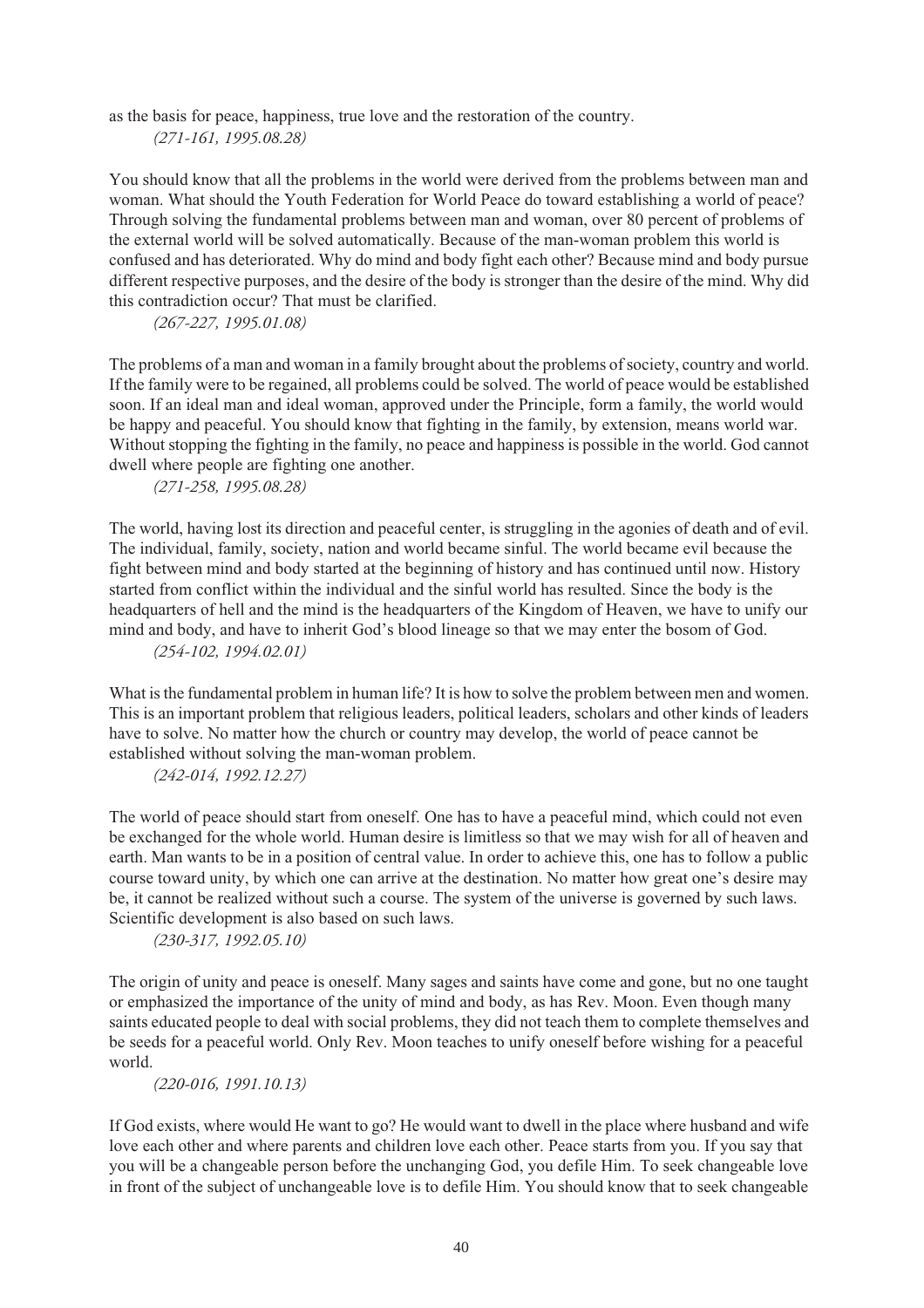peace in front of the subject of unchangeable peace is a profanity. The problem is within "myself." *(205-204, 1990.09.02)*

As True Mother resolves Eve's inability to fulfill her responsibility, a women's liberation movement will start. We should create a national foundation through women's liberation within three years. Because we brought 360,000 blessing couples from Satan's realm, Satan's world will begin to decline. Rev. Moon's ideal of the family will become the mainstream of history, and people of the world will know that Rev. Moon's philosophy is the shortcut to liberating mankind and building a world of peace. *(272-050, 1995.08.30)*

Since the Last Days have come, Heaven's side is constrained to advocate the time of women's liberation. Thus, the Women's Federation for World Peace was established centering on True Mother on 10 April 1992. Men are not the ones who can establish world peace; women are. The global trend is shifting, with the central focus being the second generation under the realm of woman. The first generation is dominated by Satan. As the second generation and mother unite and advocate the liberation of women, Satan's world will collapse.

*(242-120, 1993.01.01)*

When society is purified by woman leaders and the world of peace is established through true love, the unification of the world will be achieved.

*(234-264, 1992.08.26)*

When True Parents come, war, violence, oppression, extortion and crime, which were brought about by men, will end, and the leading roles in establishing the ideal world of peace, freedom and love will be filled by women.

Today is the time of the return of the Messiah, the unification of South and North Korea through true love and truth, and the unity of religions. God will bless you, woman leaders, who are called to create the new world of peace transcending race and ideology.

*(229-082, 1992.04.10)*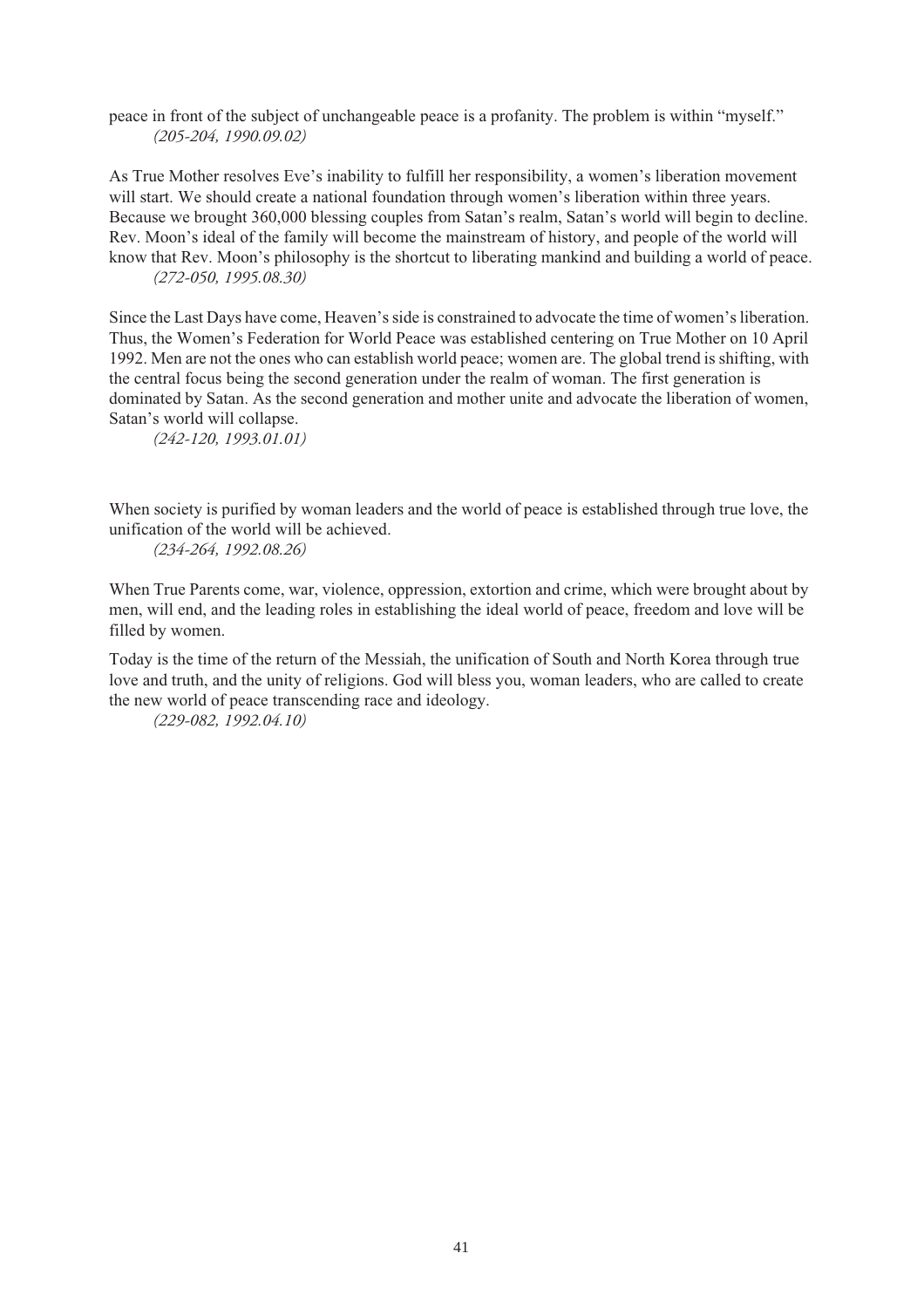# 3: REVEREND MOON'S PHILOSOPHY OF PEACE

### **3.1 Peace is realized through reciprocal relationships**

God is the absolute and the only One. Did God, who is the only One, make the standard of goodness Himself alone? If He had done so, the ideal of creation could not be realized. Joy and happiness do not occur alone, but require a reciprocal partner. When mother and children become one, there is happiness. Since the word "peace" has the meaning of being flat like the horizon, peace includes the meaning of relationship.

*(136-104, 1985.12.22)*

Why did God create the universe? God is the absolute subject, but, when alone. He cannot feel joy. Peace, happiness and joy do not come when one is alone, but occur through reciprocal relationships. Thus, on His own, God does not play the role of creator.

*(058-210, 1972.06.11)*

Throughout history, we have always pursued peace. However, this world is filled with distrust, capriciousness and enmity; we are at an impasse in establishing a world of peace. Therefore, we are forced to think of an absolute, unchangeable and eternal being that can realize our ideal. The being must be God. God must be the subject of love, happiness, peace and the ideal.

From this point of view, human beings are necessary for the completion of God's peace, love and happiness. We did not know this fact. In order to perfect God and man's reciprocal ideal, there is no other way than our uniting with God's direction.

*(074-046, 1974.11.27)*

Completed individuals can fulfill God's ideal of creation. God did not create all things just to look at them, but to derive joy from them. Joy gives happiness to people, and happiness gives rise to a peaceful environment. Thus, the crucial point of obtaining joy and solving the problem of peace is to make a reciprocal relationship with the absolute God.

*(063-155, 1972.10.14)*

If Adam and Eve had completely united with God, their love would have been absolute love. Since their children would have been born in the realm of absolute love and grown up receiving absolute love, they would have naturally lived in the reciprocal realm of absolute love. In such an environment, parents and children can be united, and people can praise God's love, and the four-position foundation can be formed.

*(051-168, 1971.11.21)*

When True Father prayed in the old days, with a serious mind he asked God, "What is the root of the universe?" At that time, God answered, "The relationship of parents and children." When that relationship is perfected, the universe will be united and the world will be peaceful. *(104-099, 1979.04.15)*

Let's say this is a meter. You cannot arbitrarily make your own "meter" deviating from the standard length. Distance is measured according to that original standard. Words and deeds should conform to the original standard. When they do, the foundation of peace and unification can be built. *(051-079, 1971.11.01)*

Peace is impossible without the origin. If God exists as the subject of love, life and the ideal, He has to establish a level at which He can be united with man through love, life and the ideal. The most valuable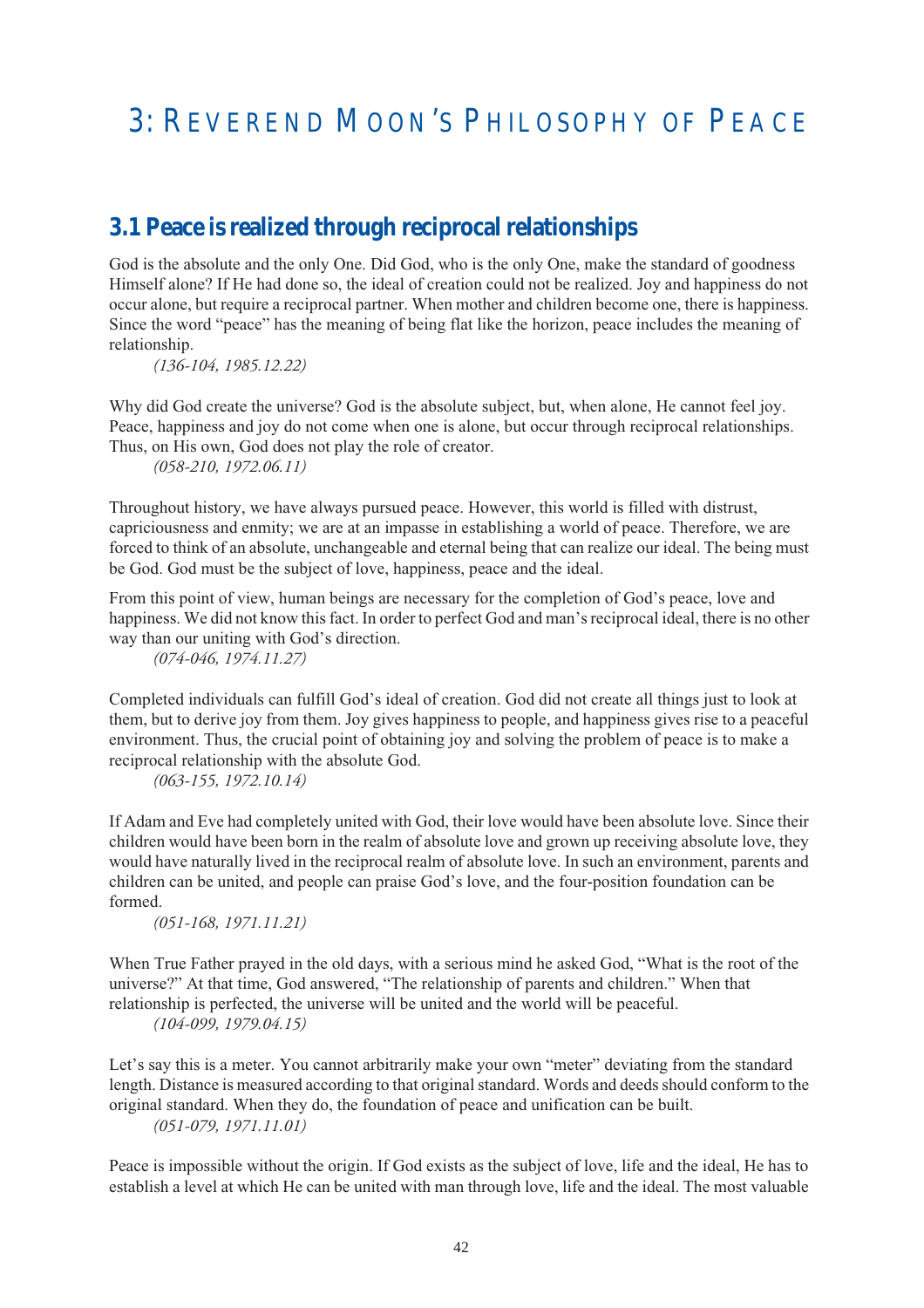things to us must be true, eternal love, life and the ideal. We know that people have pursued love, happiness, peace and the ideal throughout history. However, today's people have tired of seeking such an ideal and love. One can find the unchangeable ideal and love not in this changeable world, but from the unchanging God.

No matter how omnipotent God may be, He alone cannot establish the world of peace, happiness and the ideal. That world can be made in reciprocal relationships. Even though God is the origin of peace, happiness, love and the ideal, God alone cannot make such an ideal world.

The relationship between God and people is the reciprocal relationship of parent and child. We have to restore such a relationship from now, therefore. Even sinful people desire that love, peace, happiness and the ideal be eternal. In the same manner, God, as the eternal subject partner, also wishes that we, as His object partner, be eternal. If God has eternal love, happiness and the ideal, there must be a world of eternal love, happiness and the ideal. This is called the Kingdom of Heaven.

*(069-075, 1973.10.20)*

Who are the unfortunate ones? Those who are unable to give and receive, as they would like to, are unfortunate. Happiness does not arise by itself. Peace, love and happiness can never come about when one is alone. Because they occur through a reciprocal relationship, perfect peace, perfect love and perfect happiness must emerge through a perfect object partner.

Where can people find the perfect level of love and peace? It is impossible to find absolute love and peace in this capricious world. People throughout history have sought unchanging love and the ideal, but now they recognize the impossibility of establishing an absolute world and are stifled. *(082-290, 1976.02.21)*

From this point of view, if we think that people cannot establish the ideal world of peace, or of true and eternal love, and the absolute, eternal and unchanging being exists, there is no other way except through that absolute being. That absolute being is God. Since God is an eternal, unchanging and unique being, the love, ideals, peace and happiness that He desires must be likewise.

*(074-161, 1974.12.07)*

We can see here clearly that things such as love, happiness, peace or the ideal are not realized by words alone but are substantiated through reciprocal relationships. Even God would find it meaningless to love, to have an ideal or to have peace and happiness all by Himself. They would mean nothing without an object partner.

We come to the conclusion that in the universe only a human being can stand in a reciprocal relationship with God. We have not understood that we are indispensably valuable beings needed to accomplish God's ideal, God's love, God's happiness and God's peace.

*(074-161, 1974.12.07)*

If we could prescribe a formula for happiness and peace, what would that ideal formula be like? This is what matters. In the course of your life, you surely have had such questions as "What in the world are human beings?" or "What has become of me?" Right? How is a view of life, of the world, of the universe or of God formed? You might have thought, "Oh, no, a viewpoint of life! I don't even know about human beings. What am I going to do for a viewpoint of a nation, a viewpoint of the world, and so on? Also, what about a viewpoint of the universe or a viewpoint of God?" Still, people cannot stand in an isolated position. They are going on a predestined road in which they have no way but to make subject partnerobject partner relationships in the realm of reciprocal relationships.

We have been aware of that since time immemorial. Humanity has been longing for eternal, true and unchanging love, happiness, peace and the ideal.

God is the one that can become the King of love, the King of ideals and the King of peace and happiness. We can draw the conclusion that we have to learn and follow what He suggests if we are to accomplish through Him the ideal which humanity has been pursuing. This is a natural conclusion.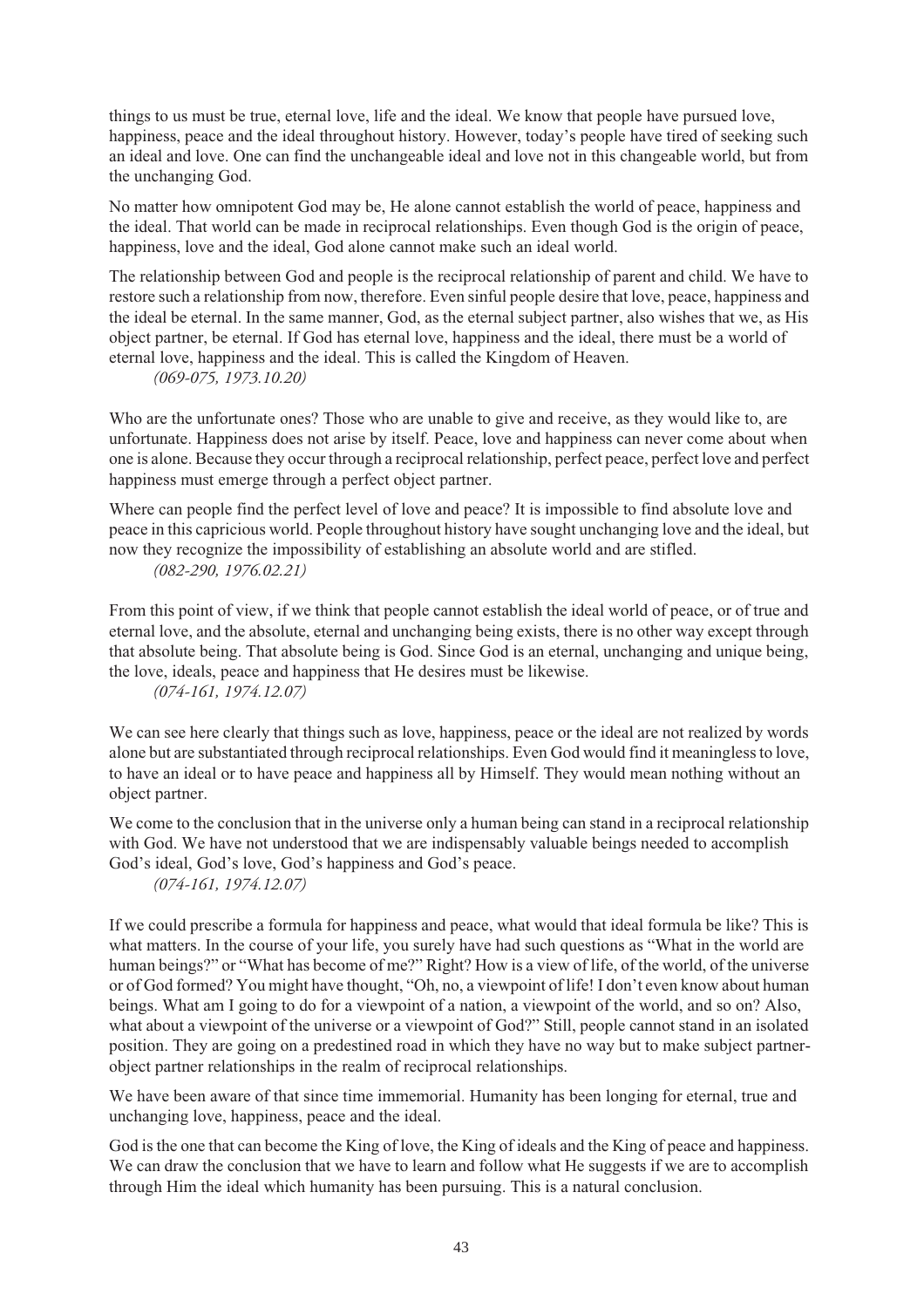When we think about it, we know those things like love, peace, happiness or the ideal are not realized by someone on their own. Rather, they are accomplished in a reciprocal relationship. Therefore, although God is such an almighty, absolute being, He cannot realize the love, peace, happiness and ideal that He desires, all by Himself. It is inevitable that even God Himself needs an object partner.

The conclusion is that if somebody asks what, of all the things in God's creation, can be the substantial object partner of God, the answer is people. We are the object partners that can accomplish His ideal of love and complete His happiness and peace. Of what use is it for God to love all alone, for Him to find the ideal all by Himself or to feel peaceful and happy all alone? He cannot accomplish these things without people.

Today established theologians are saying the Creator and His creatures cannot stand in the same place. If that is true, through whom are we going to realize love and through whom are we going to accomplish happiness and peace? These cannot be accomplished without an object partner.

Furthermore, if God is an eternal, unchanging and absolute being, can He say to people, who were made as His object partners of love, "You are necessary to me only when I need you for a moment and according to my situation"? He cannot think that way. Since God loves them, and they are His object partner of happiness and the fulfillment of the ideal, He and they have a relationship as the subject partner and object partners of peace. His object partners should also be absolute and unchanging beings just like God, who is not temporal but absolute, eternal and unchanging. We have to understand this fact. *(077-116, 1975.04.01)*

We know that from ancient times there has been no one among the countless people living on earth who has not sought after true, eternal and unchanging love, happiness, and peace the ideal. However, at this time of change and confusion, we are facing the fact that we have come to a dead end. We are stifling in our effort to find the ideal in a society where antagonism and jealousy exist.

If God exists, He Himself cannot help wishing for true love. Moreover, He cannot help desiring true peace, true happiness and the true ideal. It is certain that God would be the very king of love, king of the ideal and the king of peace and happiness. So, I think that the world of true love, happiness and the ideal cannot appear in our world unless we follow God's requirements of love, peace, happiness and the ideal and find a way by which we can align ourselves with His demands. Although God does exist, such things as love, hope, happiness or the ideal cannot be established by God alone. These are words that can be realized only after a reciprocal relationship is formed. Therefore, no matter how absolute God may be, a reciprocal existence is surely needed to fulfill His love, peace, happiness and the ideal.

If someone were to ask what in the universe is God's object partner, anyone would answer that people are. God cannot perfect His love, happiness, peace and ideal by Himself. It is only possible through a reciprocal relationship, and it is only people that can stand in that reciprocal position. Until today, we have not thought of the fact that without us, God's love, ideal, peace and happiness cannot be fulfilled. We must recover our original value. Today, the one that you refer to as "I" is absolutely needed to realize God's ideal and love.

*(077-100, 1975.04.01)*

Let's suppose that God is here. Can He fulfill love by Himself? The answer is no. Can He fulfill the ideal by Himself? Can God enjoy happiness and peace all alone? The answer is no. As you know, this thing called love is not something one realizes by oneself. Things like peace, happiness or the ideal are not realized when they stand alone, but are fulfilled only in reciprocal relationships. Therefore, there should be an object partner for the realization of God's ideal.

There should be an object partner in perfecting God's love. Likewise, God's happiness and peace cannot be realized without an object partner. What would be the use of loving, fulfilling the ideal, being happy or being peaceful all by yourself? We come to the conclusion that these are possible only by having an object partner.

Until today, we have been ignorant of the fact that, although we have thought that we are insignificant,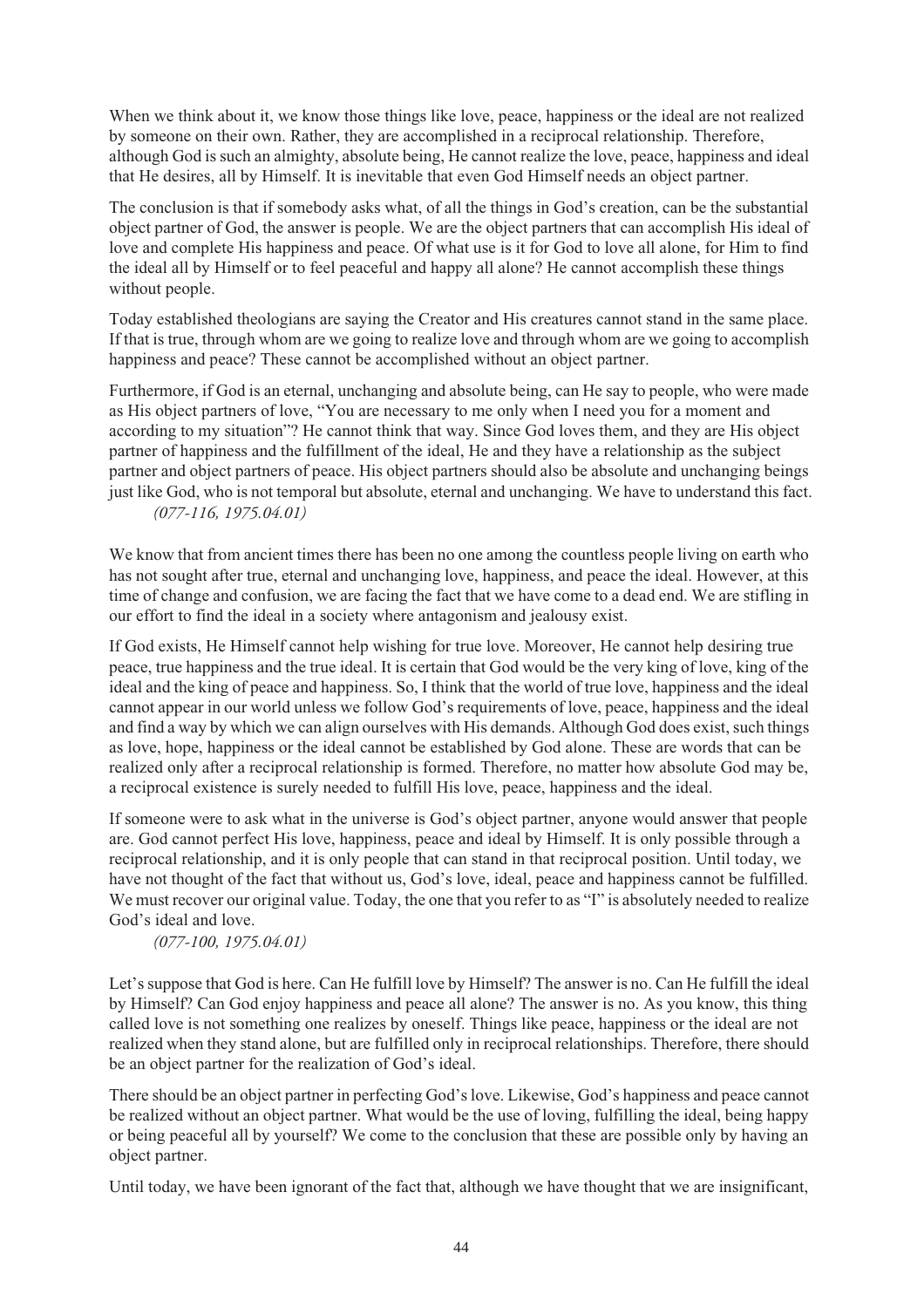without each of us God cannot fulfill His love. Without "me" God cannot fulfill His ideal and we are necessary in perfecting God's happiness and His peace.

Here we must realize once again that, although we are immature, we are beings of high-dimensional value that can complete God's love, happiness and peace. *(077-182, 1975.04.06)*

There has not been a single day until now when we have not been waiting impatiently for true, eternal and unchanging love, happiness and peace and the ideal. These ideals cannot be realized through changeable human beings. This is a fact we can see vividly in the current state of the world.

If the absolute, eternal, unique and unchanging God does exist at this time, we cannot but ask for the origin of true love, true happiness, true peace and the true ideal from a new viewpoint in accordance with such a God. Looking from that perspective, we would finally be able to receive the world of new peace and new happiness from understanding God's view of Himself, God's view of life and God's view of the world of matter. What is the issue here? Even though God is indeed absolute, it is impossible for God to fulfill things like love, happiness, peace and His ideal by himself. Love, happiness, peace and the ideal do not materialize by themselves. They are fulfilled only in reciprocal relationships.

Therefore, we come to the conclusion that when there is no object partner for the absolute God, even He cannot fulfill the absolute love, absolute peace, absolute happiness or the absolute ideal that He desires.

From this viewpoint, what beings in the world of creation can appear as an object partner for that absolute God? We cannot think that it could be any being other than human beings. We have been unaware of the fact that we are the only object partners who can fulfill God's ideal and perfect God's true love and that we have the value of object partners who can complete God's happiness and peace.

God is the subject partner and we are His object partners. We have to understand that in front of God, we, who are His object partners, are beings with infinite value.

*(077-260, 1975.04.14)*

The question is how we can be linked with the ideal conditions He demands. From ancient times, people have in their own way sought after true and unchanging love, freedom, peace, happiness and the ideal. However, they now find themselves running into a blind alley, unable to have hope. Moreover, we are facing a hopeless situation in which we have to lament not only over ourselves but also over the world.

God and human beings alike are hoping for happiness, true love, true peace and the true ideal. That being the case, when is it that this world of love, the world of happiness and the world of peace and the ideal will be fulfilled? It is when God and man are united as one.

When we ask who the subject partner is and who the object partner is, God has to be the subject partner. As subject partner, God has to clearly make us realize the conditions He demands and find human beings that can be united with Him according to the standard He requires. Thus, unless He remolds human beings to that standard, the true love, true happiness, true peace and the true ideal that God desires cannot be realized. This is the natural conclusion.

Therefore, you now have to follow the content God suggests. What matters here is that God is the subject partner and we are the object partners. Then, what about concepts such as true love, true happiness, or true peace? Are we talking about these things separately? No. For example, love is created only when there is a relationship of subject partner and object partner. As for peace, can a person feel peaceful alone? Here again is surely the need for a subject partner and an object partner. Also, can there be an ideal when one is all by oneself? There cannot. Here again is the need for a subject partner-object partner relationship. Also, we have to know that we do not have the concept of the happiness of one individual alone. Happiness is realized only in terms of the subject partner-object partner relationship.

Therefore, even God cannot attain true love, His ideal, happiness and peace without His object partner. What would be the use of an ideal to God by Himself? What would be the use of peace or happiness to God if He were alone? We come to understand that God also needs happiness, peace, love and the ideal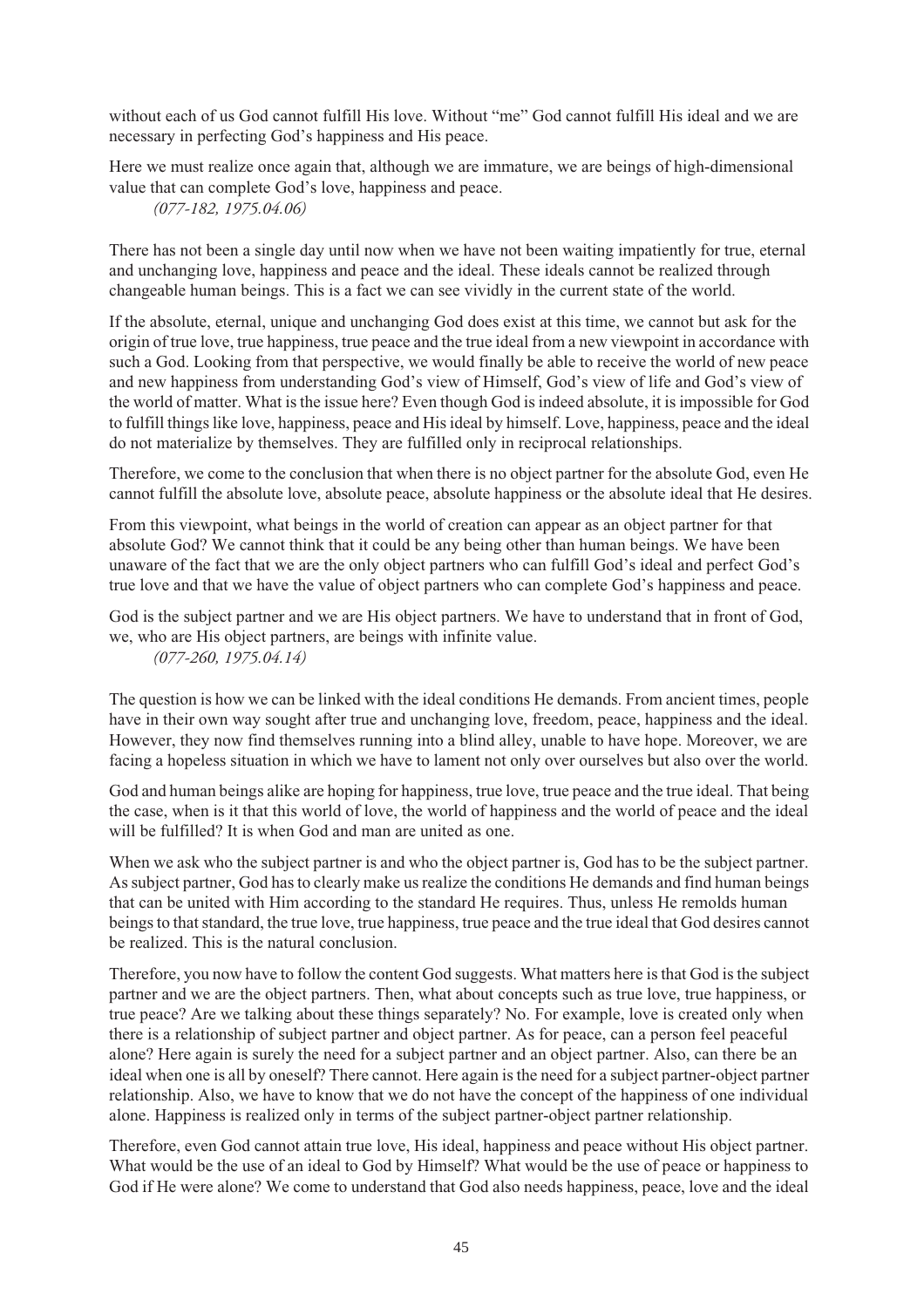and can achieve them only when His object partner is there.

The one thing that I hope that you will understand is that each individual is indispensable in completing God's true love, peace, happiness and the ideal. We have been unaware of our tremendous value. With this knowledge of our value, which is precious, awesome and lofty, and which can bring love, peace, happiness and the ideal, even to God, please become people that can praise themselves and feel reverence for themselves.

*(077-313, 1975.04.30)*

True happiness, true peace and true freedom: even when we find ourselves desperate and upset we pursue them. However, what is the reason for our failing to fulfill even one of them? No matter how hard we try, these things are not to be found.

True love does not come from human beings. If there is an absolute God, true love must come from Him. True ideals do not come from us, but from the absolute God. True peace, true happiness and true freedom do not come from us, but from the true God. Therefore, we can expect that those that are not standing in line with the Will of God or who are in a situation where something is wrong, cannot reach such a place. From this point of view, we cannot deny that love, freedom, happiness, peace and the ideal are not established by ourselves, but only within reciprocal relationships.

```
(078-104, 1975.05.06)
```
If there is an absolute God, If God were alone could He say, "Wow, this is love!"? If God were alone, could He say, "Here is my ideal. I am happy. I am the center of peace"? He couldn't. We have to understand that an object partner is absolutely needed. Even almighty God, who created and moves the entire universe, cannot fulfill His love without an object partner. Without people, He cannot attain His ideal, happiness or peace. This is a logical conclusion.

You will leave here having found the most precious thing at this time if you realize that, "I am an amazing being who can perfect God's love. I am an amazing being who can realize God's ideal. I am an amazing being who can accomplish God's happiness and His peace."

*(078-103, 1975.05.06)*

Everything such as love, peace or happiness is established in a reciprocal relationship only. It cannot realized by one person alone. If someone were to say, "Love! Oh, I am in love by myself" he would be considered insane. If someone were to say, "Peace! Alone, I am at peace" he would also be thought insane. Also, can one be happy alone just by saying, "Happiness! I am happy all by myself"? He would be called a lunatic. It has to be connected to a reciprocal relationship and love. If one finds love, happiness and peace will be there automatically; peace will arise as a by-product.

```
(085-055, 1976.03.02)
```
Throughout history, people have sought the world of eternal, universal and true love, and sought happiness, peace and the ideal. In modern times, we are no less waiting for this to be realized. However, we are well aware of the fact that we are standing in a place of declining hope. We also know very well that people are thus discouraged and are now driven to the limit saying, "The world is finished. It can't go on."

Although the desire for true love, true peace, true happiness and the true ideal may not be realized in this changing world of human beings, it is certain that, if an absolute God transcending human beings exists, He will surely accomplish them. There is no other way than this.

When we think this way, God Himself cannot but be the king of love, the king of peace and happiness and the center of the ideal. Therefore, when human beings are blocked in their search after such things, there is no other way except through God.

When we think of such things as love, happiness, peace or the ideal, they are not something that one being can accomplish alone. They cannot be realized without a reciprocal relationship. This being so, would God be able to achieve them all by Himself? Even God cannot realize them by Himself.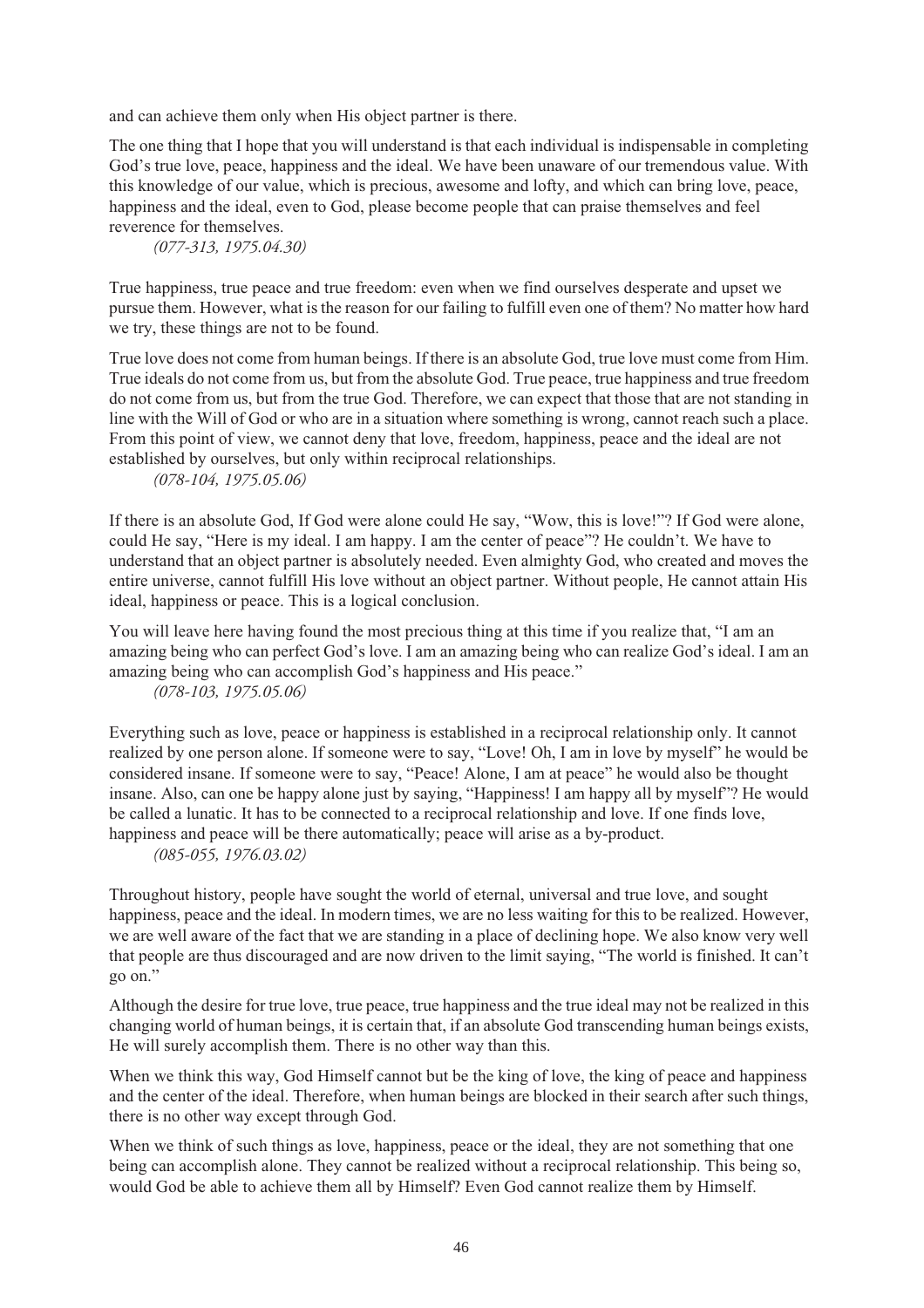Accordingly, somebody in the universe has to stand in the position of object partner to another in establishing reciprocal relationships.

In this context, if we suppose God to be the subject partner of the universe, there is no being other than human beings that can stand in the position of His object partner. Then, we can reflect on the reality that the perfection of love that God desires is not achieved by God's love alone, and that the peace, happiness and ideal of God are similarly not to be fulfilled by God Himself without us. We come to feel that there has been no one in all of history that has thought about this deeply.

*(072-010, 1974.05.07)*

Is God a being of devoid of love? No. God has love within Himself. However, the problem is that He has not had an object partner He could share love with. One can never feel love or happiness by oneself. Peace is also meant to exist through the reciprocal relationship between countries that are in a relationship of subject partner and object partner to each other.

*(145-267, 1986.05.15)*

When people say "peace," what are they talking about? They are not talking about peace itself, but a reciprocal relationship. There has to be love there. Nothing peaceful can exist unless there is love. *(175-196, 1988.04.17)*

When people talk about world peace, they think of it as a reciprocal relationship. In other words, people talk about peace that is centered on East and West. The peace that is centered on the East is unilateral peace and it cannot be overall peace. Words like "equality" or "balance" are all formed when things are connected in reciprocal relationships. Therefore, what we call "peace" is also achieved when a man and a woman become one.

From this viewpoint, if there is one thing that can realize the point of equality, it is love. It is the same with equal rights between men and women. People often use the phrase "women's liberation." Women generally cannot match men in physical power. Men and women are equal in love, however.

*(166-037, 1987.05.28)*

Without investing one's own resources and sacrificing oneself, the world of peace and unity will never come. What about individualism? There is not one part of us that we can claim to be our very own. When children grow from their mother's ovum, receive their parents' love and are born, 99.999 percent of their being is their mother's bone, blood and flesh, and the other 0.001 percent is added from their father's sperm. There cannot be a concept of self. No one had the concept of "me alone" when they were born.

*(299-119, 1999.02.07)*

The ideal form of peace cannot be realized by one being alone. Why do you think bees or butterflies came into being? What would happen if there were no bees or butterflies in the world of plants? What would happen if there were no winds? Could plants multiply? What would be the use of honey or scent? Why are there bees and scent? Everything is meant to help each other with their right to survive in reciprocal harmony. There are women and men, and males and females in the world of animals, right? Are the organs of males and females the same as those of people? They are different in their appearance, but isn't their nature the same? Don't males and females bring forth their young by becoming one? What about human beings? A baby is born through a woman and a man becoming one.

*(230-320, 1992.05.10)*

### **3.2 Peace that comes when living for others**

The order of existence in the universe is rooted in acting for the sake of others. The world of true peace, true love and the true ideal is both the ideal of God's creation and the desire of humankind. Therefore,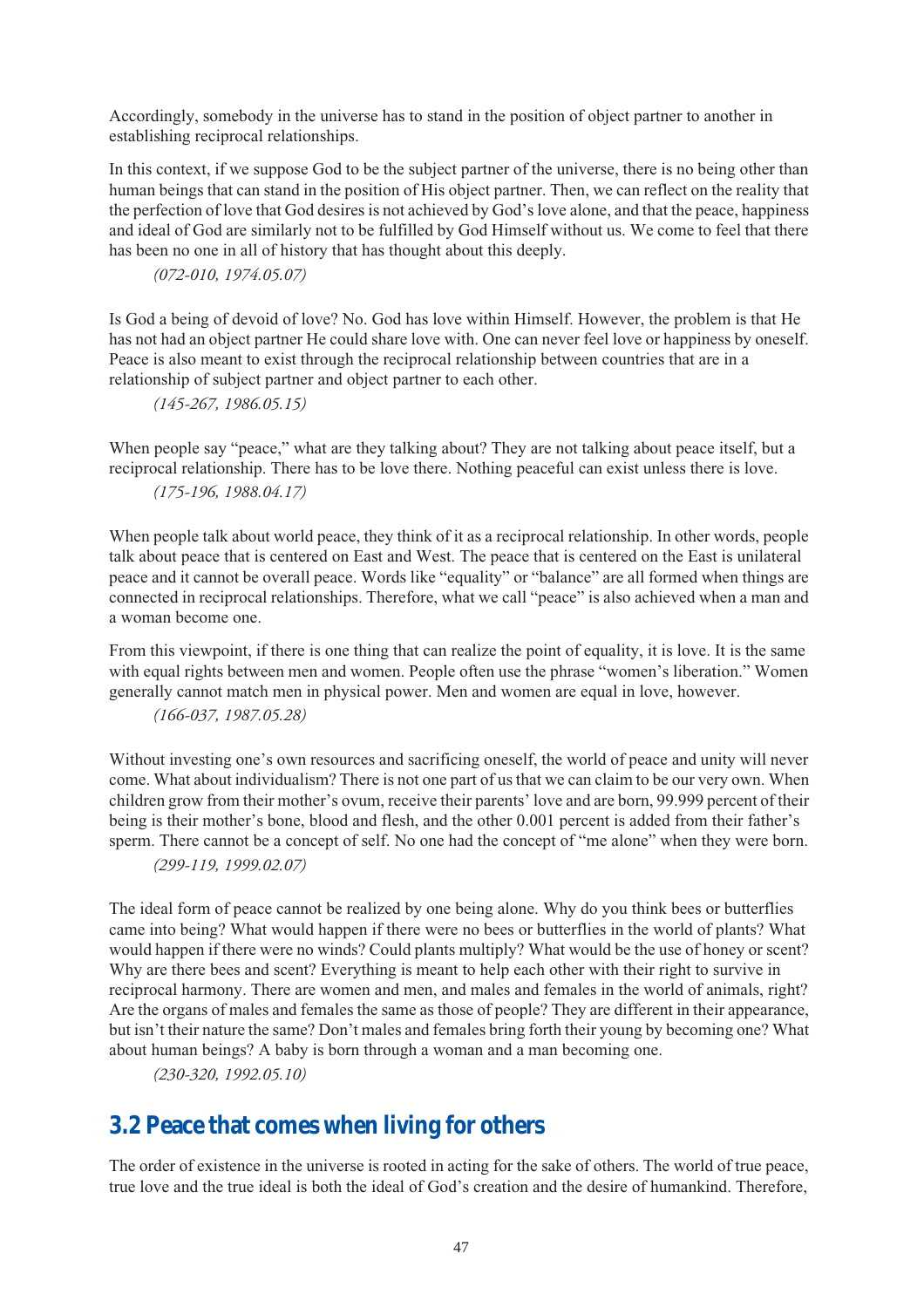the origin of happiness and peace lies in living for the sake of others.

*(135-233, 1985.12.11)*

Where one insists that one exists for oneself, two cannot be united. For people to be able to achieve the goal of peace and to be in a position to console one another, it is necessary to take the stance that "I exist for you." Peace is drawn only at the place we say, "I am here for you."

Only when parents are there for the sake of their children is a peaceful nest created for them. When the parents are there for their own sake, the nest of happiness and peace is ruined.

If the children think that their parents exist for the sake of the children, but that they, the children, exist for their own sake, their home cannot be a place of peace and happiness for the parents. As more people think in this way, misfortunes will arise and there will not be a foundation for peace. In other words, only where family members live for the sake of the other members can the basis of peace and the conditions for happiness blossom.

*(060-021, 1972.08.01)*

Once you have practiced the principle of living for the sake of others, a family of peace, a family of freedom, a family of happiness and a family of love will be realized, and, in society, a society of peace, a society of freedom and a society of happiness will result. This is the same with the nation and the world. You have to know that the conclusion is a matter of course that, wherever you are, happiness, freedom, peace and love will dwell so long as you are acting on this principle of acting for the sake of others.

#### *(070-307, 1974.03.09)*

God is the king of wisdom and is omnipotent. Therefore, He has to either decide on the origin of true love, true happiness, true peace and the true ideal of the world of humanity from the standpoint of being centered on the subject partner in the subject partner-object partner relationship, or from the standpoint of the object partner. By that, I mean that God has to decide on the matter with the eternal ideal world in mind.

We come to realize that, rather than an object partner attending the subject partner, God inevitably takes the position that He Himself exists centered on His object partner. Then, everything becomes one. Since everything follows the principle of development, the almighty God had to decide the standard of peace, happiness, love and the ideal as "existing for the sake of others."

Therefore, happiness, love, peace and the ideal do not dominate others or place others in the position of serving them; rather they put themselves in the position of existing for another's sake. Only then can true love, true happiness, true peace and the true ideal begin. The principle of the creation of the universe is thus established.

#### *(072-014, 1974.05.07)*

If a man and a woman who are going to spend their lives living for the sake of others became husband and wife, that couple indeed would be an ideal couple. Isn't that so? Such a couple certainly sets the standard of true peace. That a husband and wife can be a truly happy couple is proved by such a couple. They can surely become the subject partners of eternal and universal true love.

Let's apply this principle to see what the ideal parents are really like. If there are parents who think that they were born for their children, they have always existed for their children and they would end their lives devoting themselves to their children instead of trying to exist for themselves and spend their life for their own sakes, certainly, such parents could not but be true parents. These parents are indeed parents of true peace, true happiness and the true ideal. To the contrary, if there are children who think that their having been born was for their parents and that they will live for their parents and die for the sake of their parents as well, they cannot but be filial children. These are definitely children who can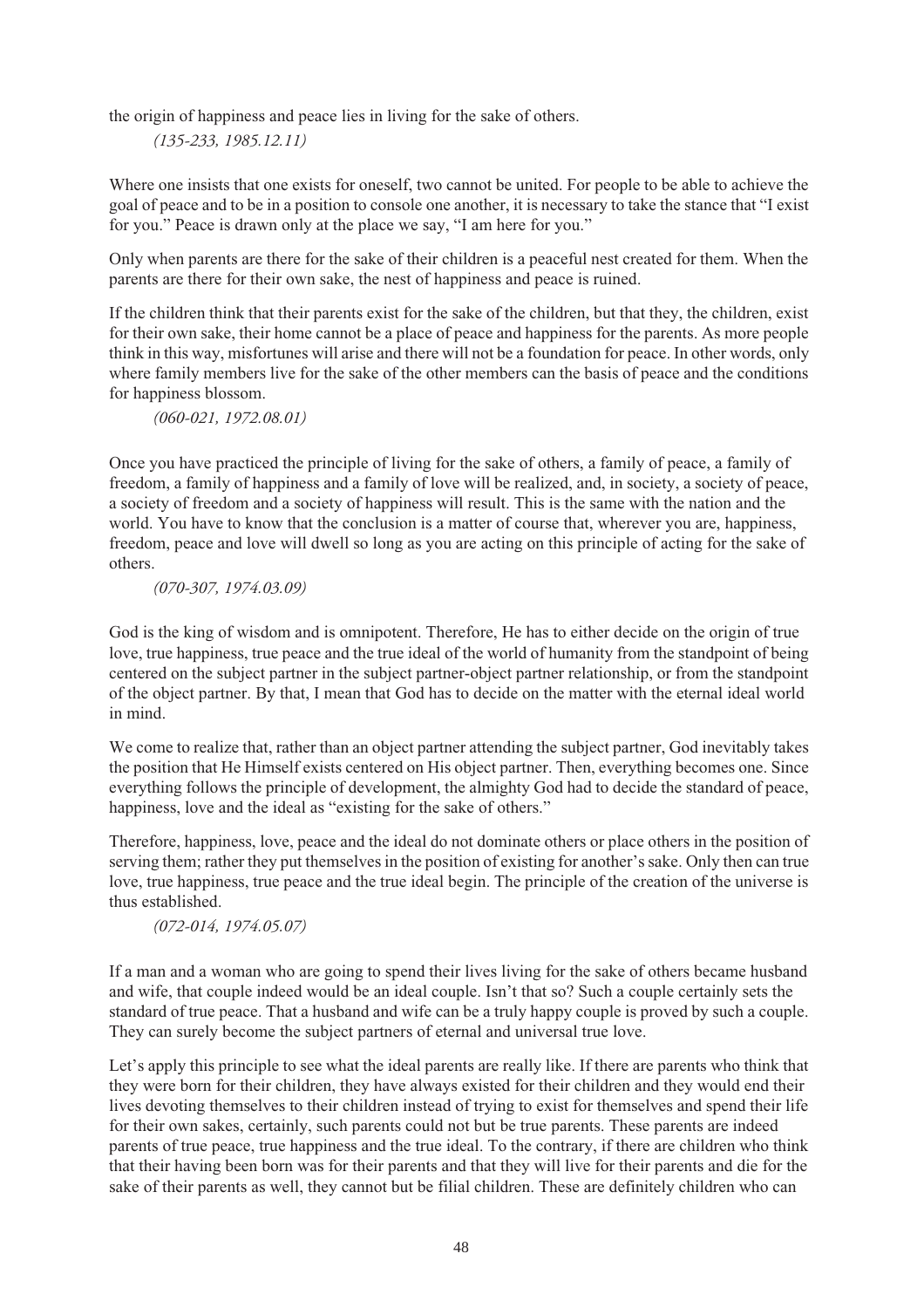receive true love and be children of true happiness, true peace and the true ideal. *(072-015, 1974.05.07)*

We have now learned about two types of beings, God, who is the subject partner, and human beings. who are the object partners. Also, we have learned that these two have to become one by all means. Here, the question of where to put the source of true love, true happiness, true peace, true freedom and the true ideal must be a problem for God Himself as well.

Therefore, neither men nor women are born for their own sake, but for their object partners. We have to understand that love, happiness, peace and the true ideal exist in our existing, living and dying for the sake of our object partners. I have known that this is the basic truth of the universe. Where this principle is applied, that is, if this is applied to the relationship of father and son, there are true parents and true sons right there. It is certain that the place of happy parents and children is established only in such a relationship.

We may say that if a loving couple says to each other at the time of their marriage, "I was born for you, have lived until now for you and will die for you," the couple would be an ideal couple, a happy couple, a couple of peace and a couple of freedom at that place and at that moment.

*(073-191, 1974.09.17)*

"Existing for the sake of others" is the principle of the origin of the universe. Considering the fact that this principle constitutes the foundation of the ideal, one can receive abundant happiness, peace and love only when one stands upon this principle.

*(072-028, 1974.05.07)*

Let's suppose that I have done something that was of benefit to a Mr. Park that we will give the measure of 100 percent and he came to know of this. Then, he would feel like returning 110 percent to me. When he returns 110 percent, I come to feel like responding to him with 120 percent. Here, the concept of eternity begins. True love will go on forever. Happiness also goes on forever. The ideal also goes on for eternity. Peace, too, goes on forever. Besides, where there is acting for the sake of others, there is development. There is development and prosperity.

*(073-193, 1974.09.17)*

You are asked to follow this principle of existing for the sake of others. Peace in yourself as an individual, the peace of a family and, further, the peace of a tribe and a nation will be right there.

If there were a group of people that did not tire and continually adhered to this ideological basis, in Asia such a group would be in the limelight as one that could endure a path of suffering. That group could exist for the sake of the world and save the world while overcoming the course of the world's ordeals. *(077-125, 1975.04.01)*

Here is a husband and his wife. Where can we find a true married couple who are eternal and unchanging? We can find a true husband and wife, an ideal husband and wife or a husband and wife of peace and happiness only in a husband that is willing to exist, live and die for the sake of his wife, and only in a wife that is willing to do the same for the sake of her husband.

It is the same with parents. When parents feel they were born, live and die for the sake of their children, there can as appear true parents, ideal parents and parents who become the origin of happiness and peace.

It is simple. Where do we establish the origin of peace and the origin of happiness? Every knotty problem in the universe will be solved once we find that we were born not for ourselves but for the sake of others. *(074-163, 1974.12.07)*

Where between subject partner and object partner does God, who is the king of wisdom and the center of everything, place the origin of things like true peace, true happiness or the true ideal? This is inevitably a problem. If there is a subject partner, there is an object partner, too. As the Creator, God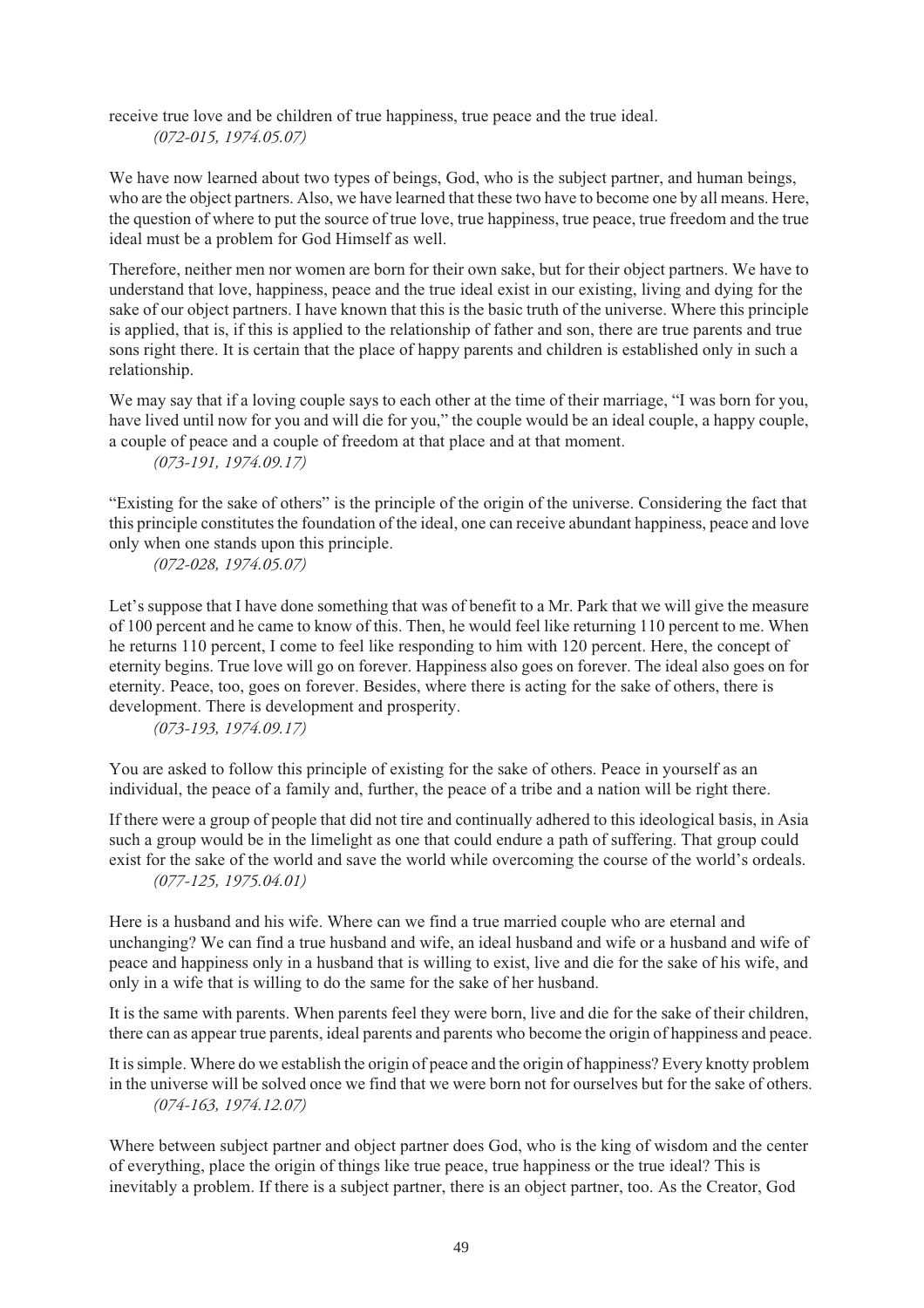would have found it a challenge to decide where to the conditions of the ideal are to be found, whether in serving the subject partner or serving the object partner.

So, in realizing true peace, true love and the true ideal, God thought about whether to put the ideal origin in the object partner acting for the sake of the subject partner or in the subject partner acting for the sake of the object partner. If He were to establish the ideal origin in the position of having the object partner act for the sake of Himself, the subject partner, it would be tantamount to His telling all people in the position of a subject partner to ask their object partners to act for the sake of the subject partner - let alone the question of whether it would be right for God to act in the same way. If so, the way to becoming one would be blocked. That is, the road would divide. Where would the road through which two can become one and the road that can become the source of peace be? God could not help establishing the principle that not only God but also true people have to exist for the sake of others. Therefore, we cannot find true love, true happiness, true peace and the true ideal without acting for the sake of others. We have been ignorant of the fact that this was the original principle of the creation of heaven and earth.

What kind of people are true parents? We may say that they are those who were born for the sake of their children, live for the sake of their children and die for the sake of their children. Only then is the love of a true father and mother formed and only then can they appear as the ideal parents in front of their true children. Further, they would become the center of peace and the standard of happiness for their children. In the meantime, where are we going to establish the standard of true filial piety? It is in the opposite position. Children that were born for their parents, live for their parents and offer their lives for their parents can become true filial sons and daughters. Only when they do so can they become the ideal children for their parents, children whom their parents can truly love and the object partner of their parents' happiness and peace.

At this point, if we suggest a formula from this perspective, we may now guess that these ideal conditions - that is true love, true happiness and true peace - can be found only in existing for the sake of others.

*(075-318, 1975.01.16)*

If we expand the formula that one has to act for the sake of others and thus realize a world where people act for the sake of others transcending nationality, the world is sure to become the world of utopian love, the ideal world, the world of peace and the world of happiness that we have been longing for. The principle of existing for the sake of others will find its way into every aspect of life.

*(075-325, 1975.01.16)*

What is a true husband like? If there were a husband who has taken the position that he has been born for the sake of his wife, lives for the sake of his wife and is willing to die for the sake of his wife, the wife could not help praising him as the master of true love, a husband of the true ideal and a husband who is indeed the source of true peace and happiness. It is true from the opposite side as well.

We have to understand that problems do arise when we ourselves are not confident of this principle. I am aware that God, who is the great supervisor of the creation of heaven and earth, has established this as the principle of creation, so without following this principle one cannot enter the world that is good, true, happy and peaceful or the world of love and the ideal.

*(075-319, 1975.01.16)*

When the family of Cain acts for the sake of the family of Abel and the family of Abel is grateful to the family of Cain and thus a traditional bond is made, which cannot be severed, their sons and daughters can finally become one and live in a natural situation without contradictions. A nation of peace will begin from there, since when those conditions are met, one finds a country at last, and the stage on which one struggles with Satan does not exist in the realm of that country.

*(058-186, 1972.06.11)*

There are people who say, "It's better to get rid of everything and make oneness, even by the sword, rather than leaving the evil world as it is and failing to unite." Why was Hitler branded a dictator? Was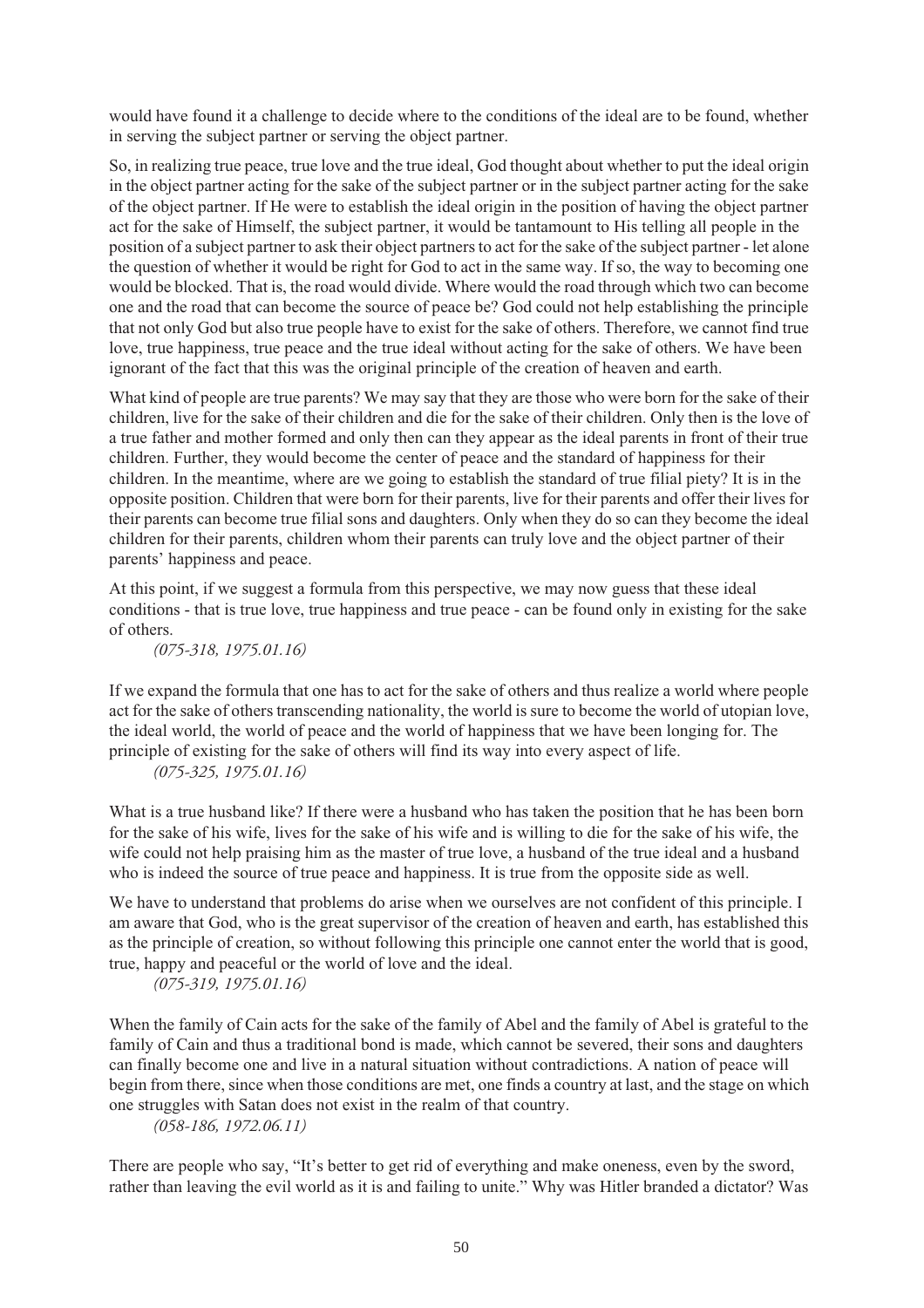it wrong that he was labeled in that way? No, it was not wrong to label him a dictator. He said that Europe had to exist for the Germanic race. He should have had the idea that the Germanic race must exist for Europe. That's different. He insisted that Europe exist for the Germanic race and nothing else was allowed. However, the fact is that Germany should have existed for the peace of Europe. If he had said that Germany existed to serve the interests of Europe, evil would not have resulted. Had he been such a ruler, he would have left behind a reputation as a historic politician. This is where the difference lies. *(057-055, 1972.05.28)*

God is the subject partner and we are His object partners. What God has to think about as regards the relationship of subject partner and object partner is from where to have the standards of true love, happiness, peace and the ideal spring. I mean, God who is the king of wisdom must take seriously the matter of where He would place their origin. True love does not lie in asking someone to act for the sake of others. The standards of true peace, true happiness and the true ideal do not lie in asking someone else to act for the sake of others. Rather, it starts from my trying to act for the sake of others. Therefore, a true husband and wife, true parents, true teachers and true patriots do not originate from their pulling on others with themselves as the central focus. They originate from investing themselves. Creation itself is investing.

#### *(077-105, 1975.04.01)*

What are true parents like? They are the parents who think that they were born for the sake of their children, they have lived till now also for the sake of their children and will die as well for their children. When the parents stand in a place where they have lived for and will die for the sake of their children, they are surely true parents, parents of love, and ideal parents. They are parents who consider what is necessary for the peace and happiness of their children.

Then, who is a true filial son? He is the son who lives with the idea that he was born for his parents, is living for his parents and will die for his parents. We can determine who is a true filial son when he commits his loyalty and life from the position of having been born only for his parents, is living only for his parents and will die only for his parents. When the parents look at that son, they will find that he is a filial son of love and an ideal son that parents want. Also, their interaction with him becomes a source of peace, and the parents can be happy. We cannot deny the fact that in the creation of the universe, God established the ideal origin - beings have to adhere to the principle of living for the sake of others.

What is a true husband like? It follows the same rule. The husband who says that his birth was for his wife, his life is also for his wife and his death will also be for his wife is a true husband. It is the same with a true wife. "I was born for you, my life is for you and my death will also be for you." This way, if a family member can keep the principle of acting for the sake of others, going beyond the individual self, the family will inevitably be the ideal family and surely a family of love, happiness and peace.

People have been unaware of the fact that God has established such a natural principle. If those of you who have attended this meeting tonight want to have a mind that longs for the world of love, happiness, peace and the ideal, take the road that can change the direction of your life. Then a world of possibilities will open before you.

Here tonight you have found a formula. One is meant to be able to accomplish the ideal only by going through the process of acting for the sake of others. Therefore, no matter how wonderful one may be, one cannot pursue happiness and the ideal apart from this formula. Just as people cannot avoid the road of death, it is a fact that one can find love, happiness, peace and only the ideal by following the standard of this natural principle, which God has established. Now in your course of life, when you form a judgement about all things centered on one official standard, you will find that in realizing the ideal conditions that people desire, nothing will be done without going through this process. *(077-106, 1975.04.01)*

We have to know that God is indeed the king of wisdom, so He established the secret of creation and the natural principle that one lives for the sake of others. I would like you to understand that true love, true happiness and true peace are formed only at the place of existing for the sake of others. Let's apply this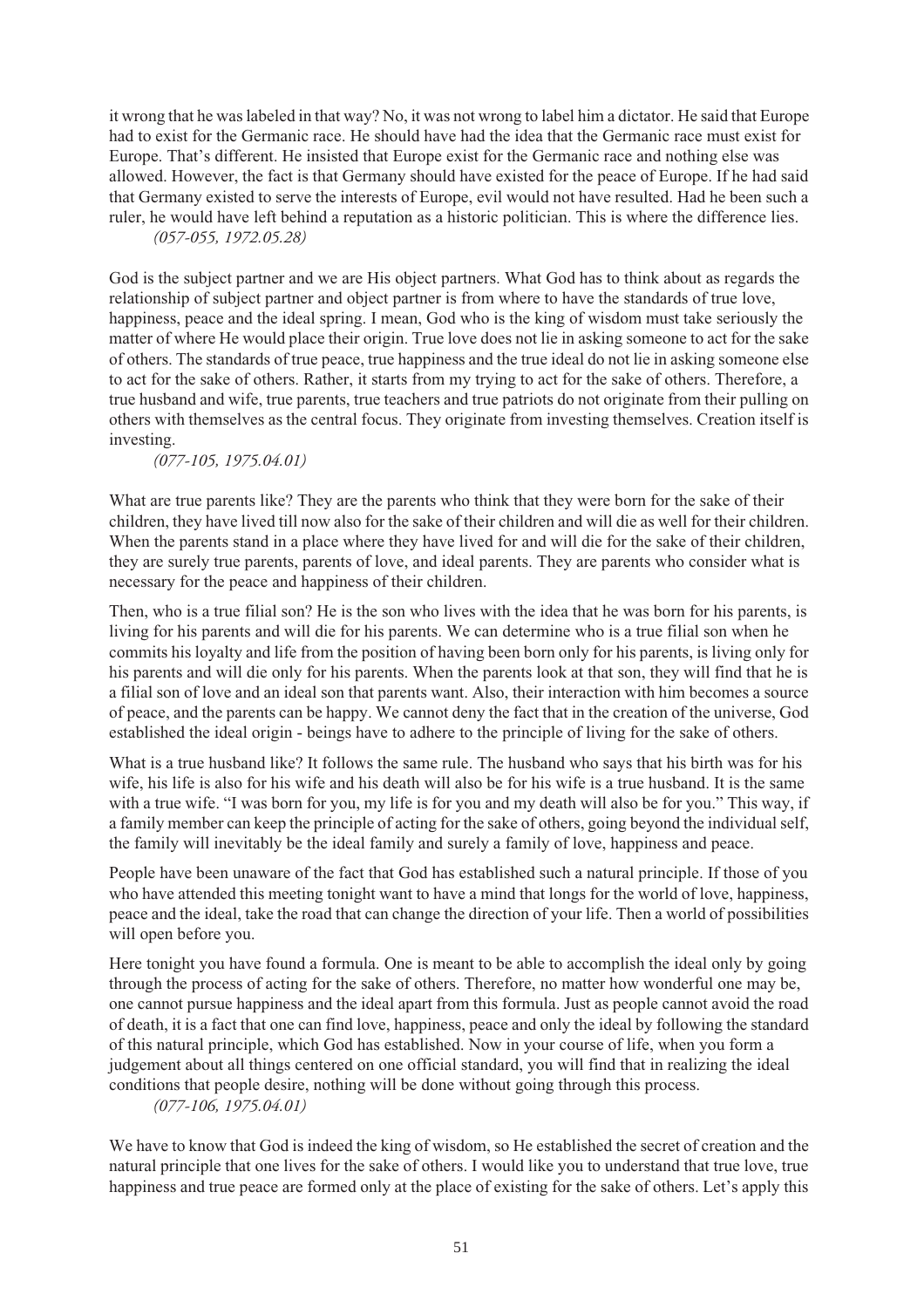formula and see. *(077-188, 1975.04.06)*

We can find a principle by which God created the world of the ideal in this. I am hopeful that today you remember that only by existing for the sake of others can God's true love start. Only by existing for the sake of others does God's ideal object partner manifest itself, and only through existing for the sake of others are peace and happiness realized.

For example, who are true parents? I mean, who in the world are true parents? True parents are not somebody special. If they have stood in a position in which they were born for their children, are living for their children, can die for their children and can do everything for their children, they cannot help becoming parents of true love, parents of the true ideal, parents of true happiness and parents of true peace. We have to understand that unchanging and eternal love, peace, happiness and the ideal are established only where one is existing for the sake of others.

When such a husband and wife appear, they will be able to receive God's love and become the object partners of God's peace. It is also certain that they will become a true, eternal and ideal husband and wife, a husband and wife of love, peace and happiness who can become the substantial object partner of God's ideal.

#### *(077-186, 1975.04.06)*

No matter how many religious books may exist in the countless religions, their conclusions are all epitomized in the words "Exist for the sake of others." If we draw a conclusion as a whole from the entire sixty-six volumes of the Old and New Testaments, it would end in the words "Exist for the sake of others." Jesus said that he came not to be served, but to serve. Why? It is because God set the principle of the creation of heaven and earth and the ideal standard as existing for the sake of others. Accordingly, the Son of Heaven, who has to adjust himself to the law of the original world, representing heavenly law, has to be so. That explains why he emphasized that he came to act for the sake of others. It is said that those that wish to go higher will decline, and those that wish to go lower will ascend. It is said that if you give up your own life for the sake of your friend there is no love greater than that. In short, the conclusion is "Exist for the sake of others."

*(077-190, 1975.04.06)*

Love comes from the object partner. Without an object partner, there can be neither happiness nor peace. That means that these always come through an object partner. Love and the ideal, which are more precious than one's own life, come from an object partner. Accordingly, one has to be humbly prepared to receive that precious thing. You have to understand that God thus could not help establishing the law that instructs us to live for the sake of others.

God who is the king of wisdom knows that where one is acting for the sake of others, eternity appears the center, the origin of peace and unity, true love and the ideal. We shall have to know that God could not help establishing the principle of existing for the sake of others.

*(077-192, 1975.04.06)*

With what will we educate the young people of today's Unification Church? The secret of creation lies here and we know that love and the ideal are here. This being the case, if you would like to meet God, have His love, or participate in His peace and happiness, become a person who exists for the sake of others. There is nothing else. It is not because Rev. Moon is someone special or he has some special ways or ability. He is following this philosophy and so even God can stay with him; it is a philosophy whose road God cannot but follow. Individuals and families alike ought to follow this philosophy. *(077-195, 1975.04.06)*

We have to follow the will of the heavenly law of existing for the sake of others. If there is someone who serves his country more than any other, you should lead a life in which you attend him as God and the Lord. If not, live such a life yourself in which you serve your country more than any other person. Then,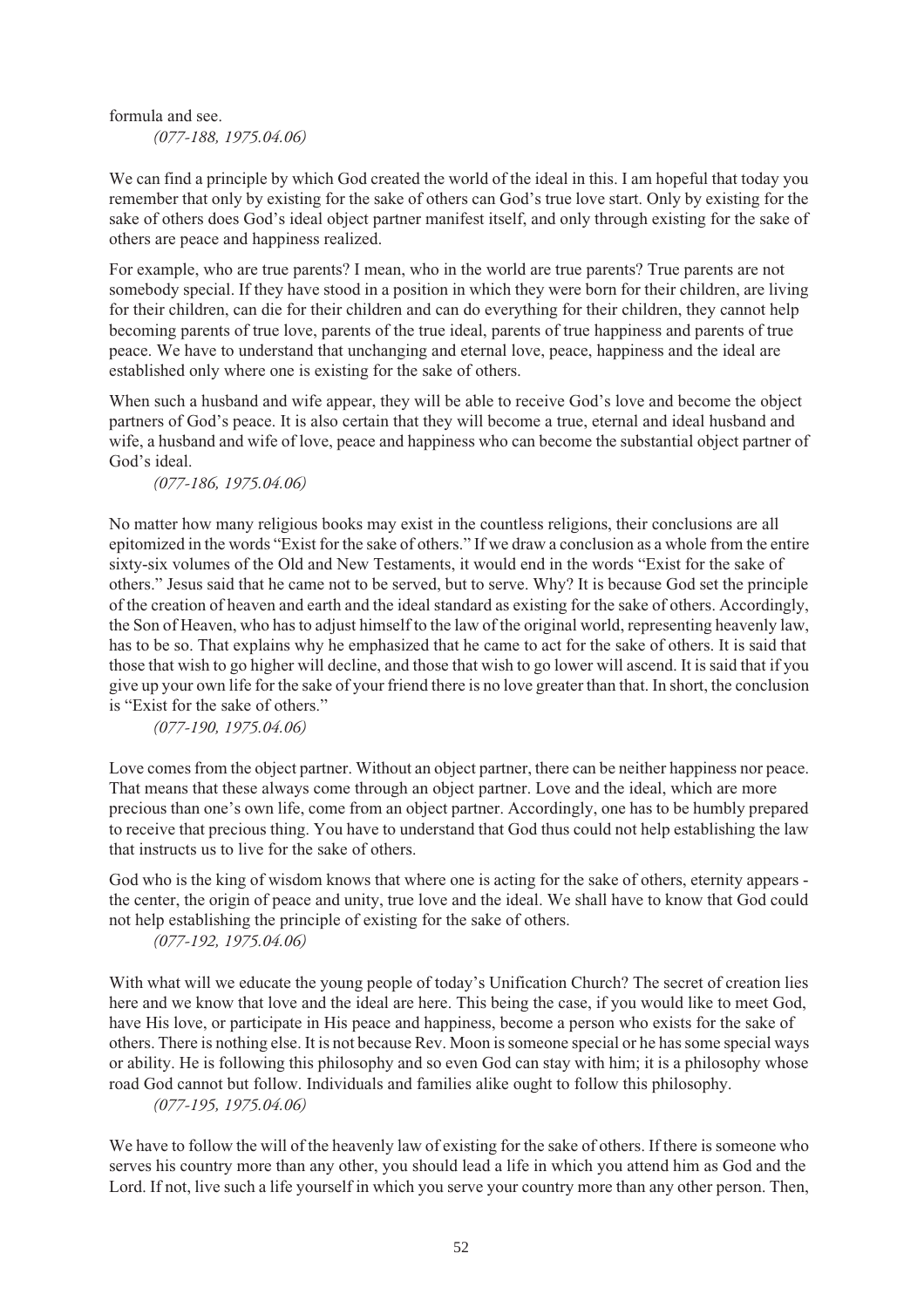heavenly peace will nestle in your heart. You will recognize God's infinite love and His reality and receive the environment of the ideal of heaven on earth, where you live embraced by God. I mean this! Happiness will be there and the place of tranquility will come into being right there. To work while longing for individuals who can be like this is the road our life has to go, and, further, to long for such a country and thus hope to fulfill God's will is the paradise on earth that humanity and God desire in the end.

#### *(077-203, 1975.04.06)*

When you go to the spirit world, you will find that God exists as the central being of heaven and earth. You will also see that the more you are governed by Him - for one thousand or ten thousand years - the greater our happiness. If you cannot believe this, why don't you die right now and see? We have not been aware of this. We have not been farsighted enough to see that if there is someone that can wholeheartedly govern us for our sake, there could be true peace. We shall have to know the fact that a being that acts for the sake of others will become a central being and thus can create a completely unified environment.

Peace, happiness, true love or the ideal will be realized only when you go to the place where you can say, "The most precious God is there for me. God's greatest love is there for me."

The world where this is possible and the place where people can live for the sake of others everywhere and on every level, including the individual, family, society, country and the world, is the very state of the supreme ideal that we desire. The world where there are true love, true peace, true happiness and true freedom is the ideal world that we desire. Also, when such a world comes into being and is united with God at the center, it cannot help being heaven on earth.

*(077-272, 1975.04.14)*

God, who is the king of wisdom, created people, who are His object partners, and then found He had a problem. He had to think of where to put the origin of things such as true love, peace, happiness or the ideal after He had created man. "Where in the world should I put the origin? Where is the origin of truth?" It was a question of where the origin of the true ideal, true happiness and true peace lay. The origin of these things, which God Himself has established, must exist.

Since God created things with this principle of the universe as the origin... God, who knows that a peaceful family exists through the relationship between subject partner and object partner, and that a peaceful society, a peaceful country and a peaceful world would develop in the future, had no choice but to decide on the origin of true happiness, once and for all. There were just two alternatives; one road where the subject partner acts for the sake of the object partner and the other road where the object partner acts for the sake of the subject partner.

The fundamental principle and true origin of the universe starts from here. True love and the ideal can result only from existing for the sake of others. Furthermore, peace and happiness can exist only through action for the sake of others. Those who say, "Do things for me," cannot really exist. I would like you to remember the fact that God established existence for the sake of others as the fundamental starting point of the universe's creation.

*(077-290, 1975.04.25)*

Can a minister of an established Christian church love Rev. Moon more than he loves his congregation? If so, everything is bound to be attracted to them when they act for the sake of others. Why? When you act for the sake of others, there will be greater love, a greater ideal, greater happiness and greater peace. That is why people who are looking for the road of greater love try to find heaven by contributing their lives where they can do more for the sake of others. This is possible when one acts in accordance with this principle.

*(077-300, 1975.04.25)*

Having put the relationship of subject partner and object partner on an equal footing, God encountered a problem. God is the king of wisdom, the king of life, the king of the ideal and the king of peace. So, if such a being, who is the subject partner, makes a mistake in enacting the principle of heaven and earth,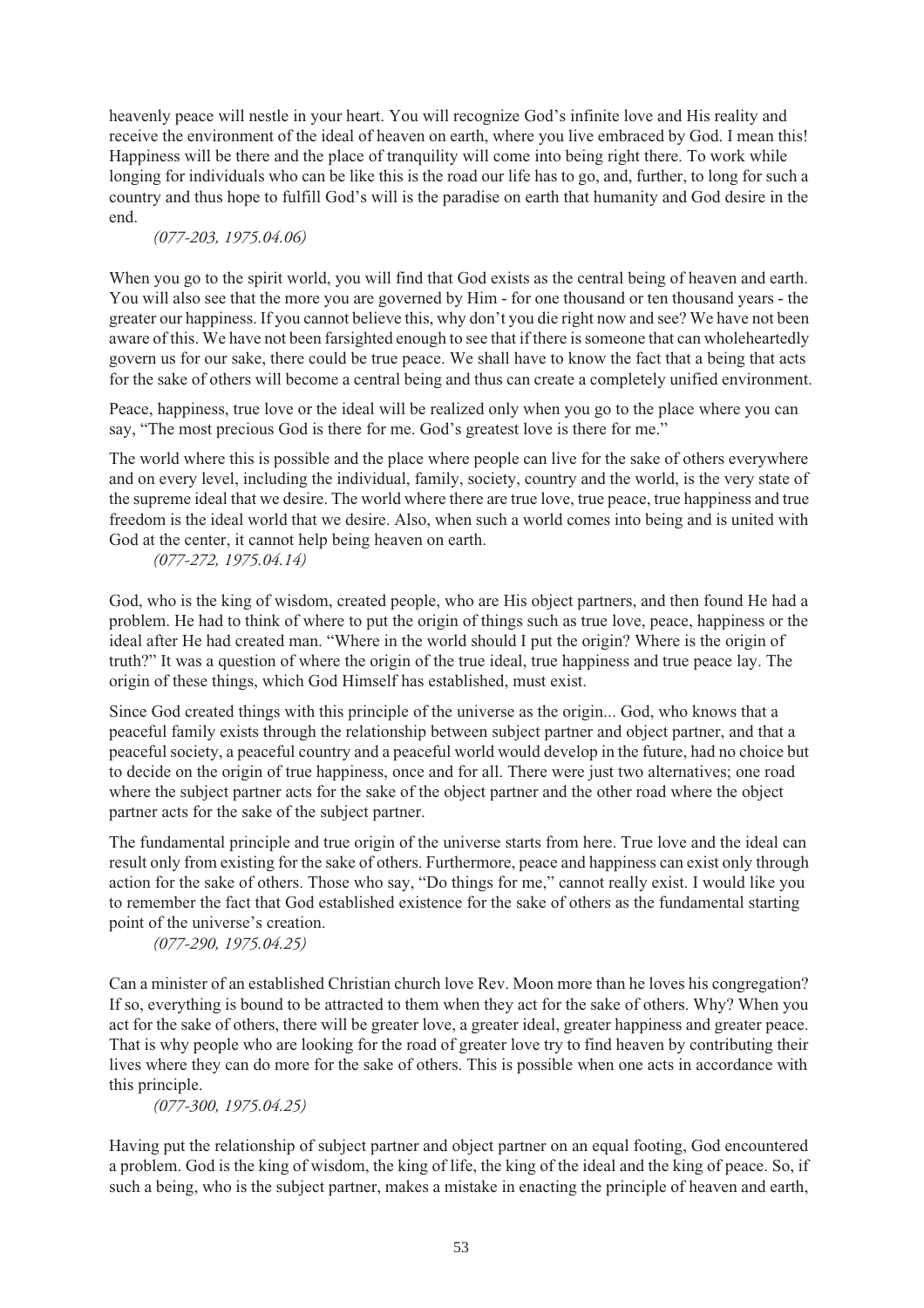it would create a serious situation. Then, God, who is the king of wisdom, had to think about the problem of where to put the origin of love, the starting point of the ideal or the starting point of true happiness and true hope. Listen carefully. This is a matter we have to think about.

When we think about God Himself, He is the subject partner, so an object partner will stand in front of the subject partner. Thus, is God Himself going to stand in a place that serves the object partner or ask the object partner to serve Him since He is the subject partner? When there are two roads, one being the subject partner going toward the object partner and the other being the object partner going toward the subject partner, where should God put the origin of true love, peace, true happiness and true the true ideal? God had to consider this matter.

Where does the ideal start? It starts from God. Therefore, the ideal appears and true love, true happiness and true peace can be established only at the place of investment. This is what we already know well in our everyday lives. If God were to stand in a position of saying "Hey, object partner! You shall exist for me," there could never be unity. If all were to stand in such a position of asking their object partners to act for their sake, everything would split apart. Therefore, God, who is the king of wisdom, made the principle of acting for the sake of others the root of the ideal. I hope that you remember the fact that God had to set up the principle of subject partners existing for the sake of object partners.

In this way, true love can be found only in establishing the principle of existing for the origin of love and the ideal origin of the creation of the universe. Why? It is because God is a being of principles. We can find the true ideal only there. Why? It is because God is a being who lives for the sake of others. We can find happiness, peace and true love only there. Please remember the fact that this principle of existing for the sake of others becomes the origin of true love, true freedom, true happiness and the true ideal, as I have mentioned before.

*(077-318, 1975.04.30)*

If human beings had not fallen at the outset, they would have received God's tradition of living for others and developed this world into a world of peace and of heaven on earth. Instead, however, they walked a course of discovery centered on themselves, and this is what we call the fall.

*(077-325, 1975.04.30)*

If 110 percent is returned from your having done something that benefited a man to the tune of 100 percent, you'd return more than 110 percent to him and he'd reciprocate with more than that and so on. This is achieved only when people exist for the sake of one another. We have hitherto not known that the concept of eternity is established only in this way. The concept of eternity appears here. Therefore, things like love, peace, happiness or the ideal have to be eternal. As such, God, who is the king of wisdom, had to establish the principle of existing for the sake of others. Please remember this.

*(077-328, 1975.04.30)*

God is the king of wisdom. Not only that, He is the king of love, king of the ideal, king of peace, happiness and freedom. At some point, a problem arose after such a God had recognized His object partners, human beings, as having the same such value. Where in the world should He have put the origin of true love? Where was He to have put the foundation of the true ideal? And what about true happiness and true peace? I would like you to remember that such fundamental problems must be of concern to God Himself. This is the question that concerns you most as well.

Where did He put the ideal origin? Once you clearly grasp the origin, you can also receive love, happiness, peace and the ideal, just as God does. That matters. Why don't you speak of such things from now on?

The principle that one exists for the sake of others applies both in heaven and on earth. Where this works, the ideal dwells, true love appears and true happiness and true peace dwell. This is God's view of existence in the world of creation. Therefore, it would be impossible for beings to realize the ideal unless they follow such a principle. When you think that this is the secret and the formula of the creation of the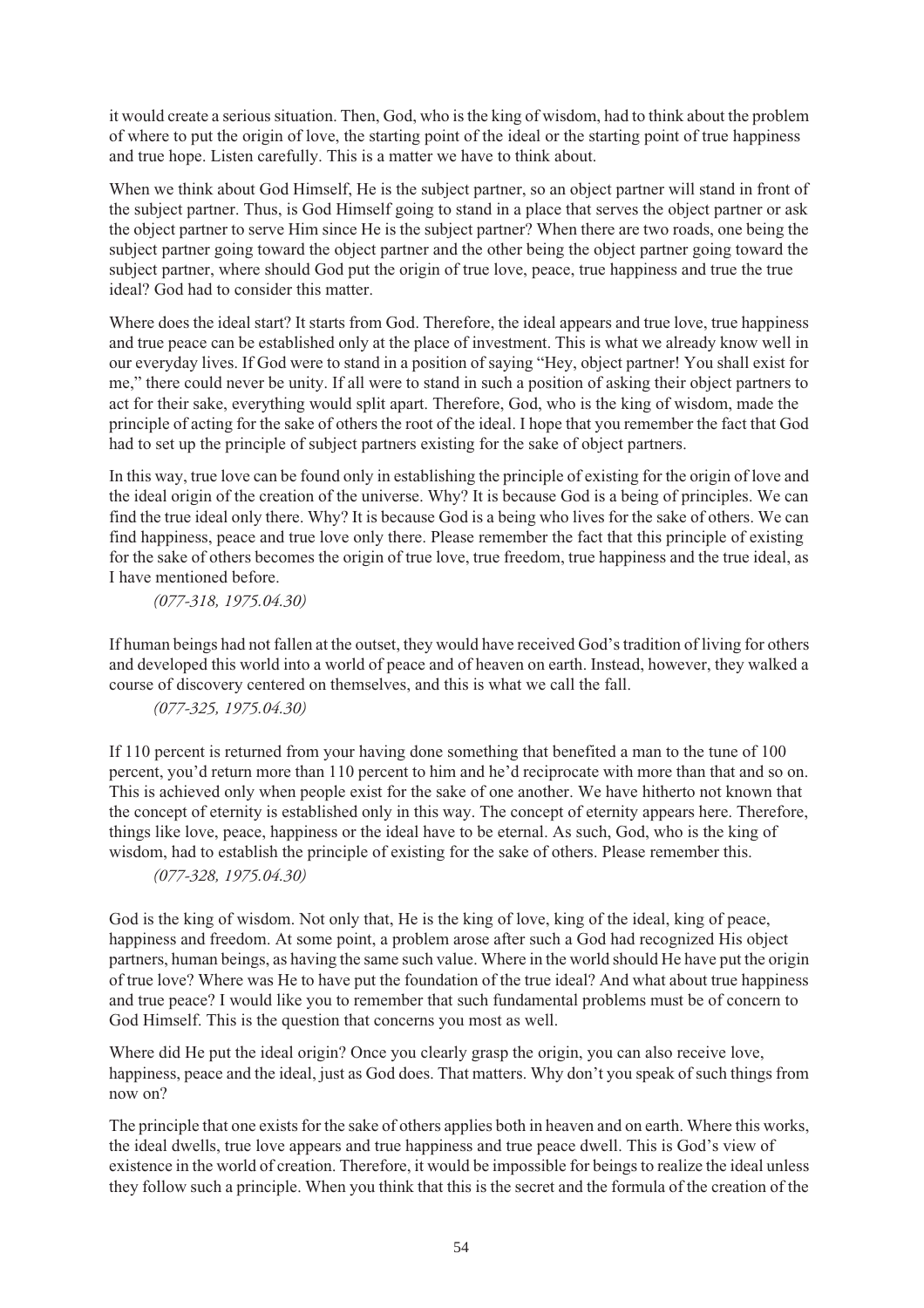universe, you should realize that this is a great discovery. *(078-111, 1975.05.06)*

Which kinds of religions lead into true religion, a religion of love, the ideal religion, a religion of happiness and a religion of peace? You have also reached the conclusion that religions that exist for individuals, families, tribes, nations, countries, the world, heaven, earth and God are true religions, the ideal religions and the religions that lead all people to the place of peace and the place of happiness. *(078-117, 1975.05.06)*

When you come to stand in the position where you exist absolutely for the sake of the standards of supreme love, the supreme ideal, supreme happiness, supreme peace and everything of God's that has been kept hidden, you can finally possess the love that has been kept hidden within the infinite God.

Therefore, one dislikes everything except possessing God's love. Right there, human conscience will finally say, "I shall now rest forever." It will take place within the realm of life itself. This is the utopian heaven that we desire. I would like you to believe that when this is realized on earth, we will call the world "heaven on earth."

Please understand that heaven on earth, a new future and hope on a higher level will appear only when people live for the sake of others. I sincerely hope that you will practice this principle and thus possess God's love, happiness, peace and the ideal that are on that high level.

*(078-128, 1975.05.06)*

If all the 240 million American people wanted love for themselves, 240 million quarrels would break out. However, if they were to think that they want to live loving all the other 239,999,999 people, a world of peace would be realized without fighting.

*(105-080, 1979.09.23)*

Men never return precisely the amount that they have received. For example, if someone has received ten parts of love, he would invest himself and return eleven, twelve or more parts. Therefore, we come to the conclusion that the person who loves rather than the person who receives love, becomes the master that can expand the conditions for peace in the world.

*(039-236, 1971.01.15)*

Those who get into debt never thrive. If there is a person in the family who likes to get into debt, the others will all push him out of the way. If there is a family member who lives in such a way that others are indebted to him or her even more than his or her parents are, the parents would feel like bequeathing everything of theirs to that child. That would be the way that the world operates. This means that wives should not be indebted to their husbands and husbands should not be indebted to their wives. We have to know that the world of eternal peace comes from the family where each member endeavors to live in a way in which others are indebted to him or her.

*(085-237, 1976.03.03)*

Don't become indebted through your eyes, your mouth, your hands, your heart or your face. If there is any way by which you can benefit your environment, try doing it twenty-four hours a day, day and night, thinking that it is your obligation no matter what becomes of your reputation. Then, your descendants will be such that they will be able to embrace the whole world and do still more. Also, after such people die, a garden of prosperity and peace, not a desolate garden of death, will bloom forth. Heaven comes into being from there, from the place in which you are not indebted.

*(084-337, 1976.03.01)*

Then, where does the unity of the world start? It is from the place of living more for others. What about the standard of peace? It starts from where you can drive the turning point of evil to the other side of the world. What is that? The world will become peaceful automatically once it goes beyond national boundaries with the thought of living for the sake of others when this is expanded to the worldwide and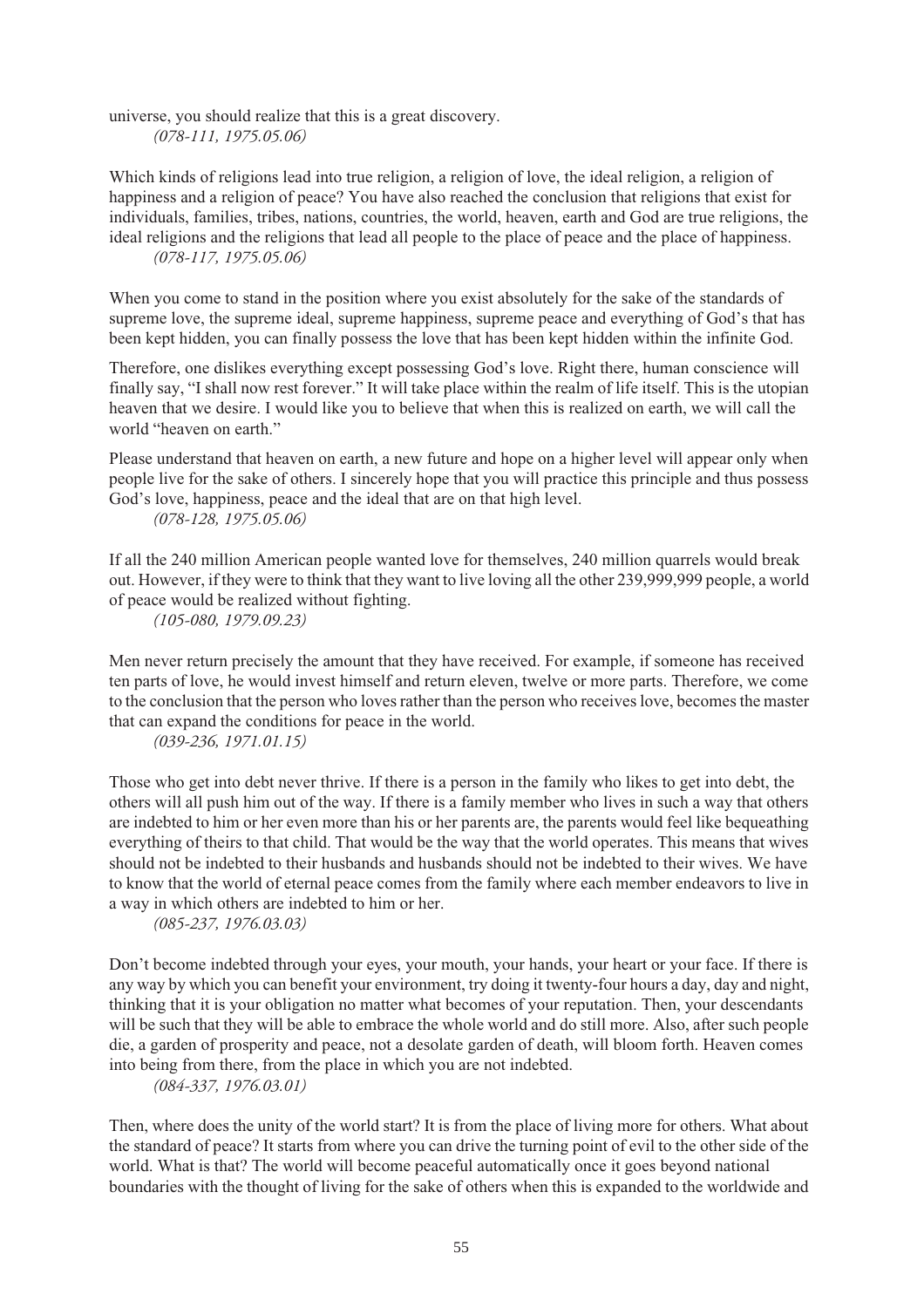heavenly levels and finally has changed into the thought that can keep in touch with heavenly fortune. Simple, isn't it? It is simple once you think about it.

*(126-335, 1983.05.01)*

If living for the sake of others is something that can become the standard of peace for the world, would that be enough? Would living for the sake of others be all? At its center, there has to be the love of living for the sake of others. Without being centered on the love of living for the sake of others, it will be impossible to deal with the world.

*(138-075, 1986.01.19)*

What should the attitude be like of those who pursue what we call a world of peace, happiness and the ideal? They have to become those who can serve an ideal world. Those who can serve the universe and act for the sake of bigger things can develop a larger realm of object partners. I see that those with the heart of acting infinitely for the sake of others have the potential to expand the realm of possession toward the world of infinite object partners.

*(138-077, 1986.01.19)*

Where are we going to find a true person? I mean the kind of true person whom, beyond country, the world can protect; the kind of true person whom, beyond the world, the universe can protect and the kind of person whom God can trust as a true person, if God does indeed exist. If this is not possible, one cannot find the origin of peace.

*(143-266, 1986.03.20)*

World peace or the world of unity is not somewhere out there. It is within your body. You have to find the love through which your body can act for the sake of your mind, and your mind can act for the sake of your body. Intrinsic love will nestle inside you from there. Since men were born for women, they have to love women more than their own life. It's the same for women. That is the ideal world.

Only on the road of love that acts for the sake of others do we meet God, true men and true women. Also, it is where true families, true children, true parents, true tribes, true nations, true countries, the true world and a true heaven and son cannot but be realized. This is the principle of unity. This is the principle of peace. Without this, even so-called great men will all pass by.

*(144-167, 1986.04.12)*

Would the people of the world be united with America? No. They will all kick America. But if America sacrifices herself for the world, invests and invests again, unity will come automatically. It is simple. The question of world peace is simple. Which ideology would rule the world in the future? The ideology that acts for the sake of the whole will rule the world. Let's suppose that somebody is going to go to Germany. He will be opposed if he is going to ruin Germany. However, if he is going to be of some benefit to Germany, who would oppose him? America, too, is welcoming Rev. Moon, since they have found through their experience that he does not do damage to America.

```
(195-284, 1989.12.10)
```
What is a dictator? We call a man that requires people to act for the sake of only himself, a dictator. What is the antonym of "dictator"? We have nothing but "a pacifist," or "a man of sacrifice and service." In general, we say "pacifist." Well, what is a pacifist like? He is a man who does good to everyone. He is not a man who asks others to do good, but he himself tries to do good. This kind of person is close to what I earlier meant by a "good person."

*(172-151, 1988.01.10)*

The kingdom of peace and the kingdom of the ideal are realized when we act for the sake of others even under difficulty. When family members like the grandmother, mother, father, husband, son and daughter act for the sake of each other, the family will go to heaven. Where members of a family ask others to act for the sake of themselves, there cannot be harmony or accomplishments in that family. Rather, what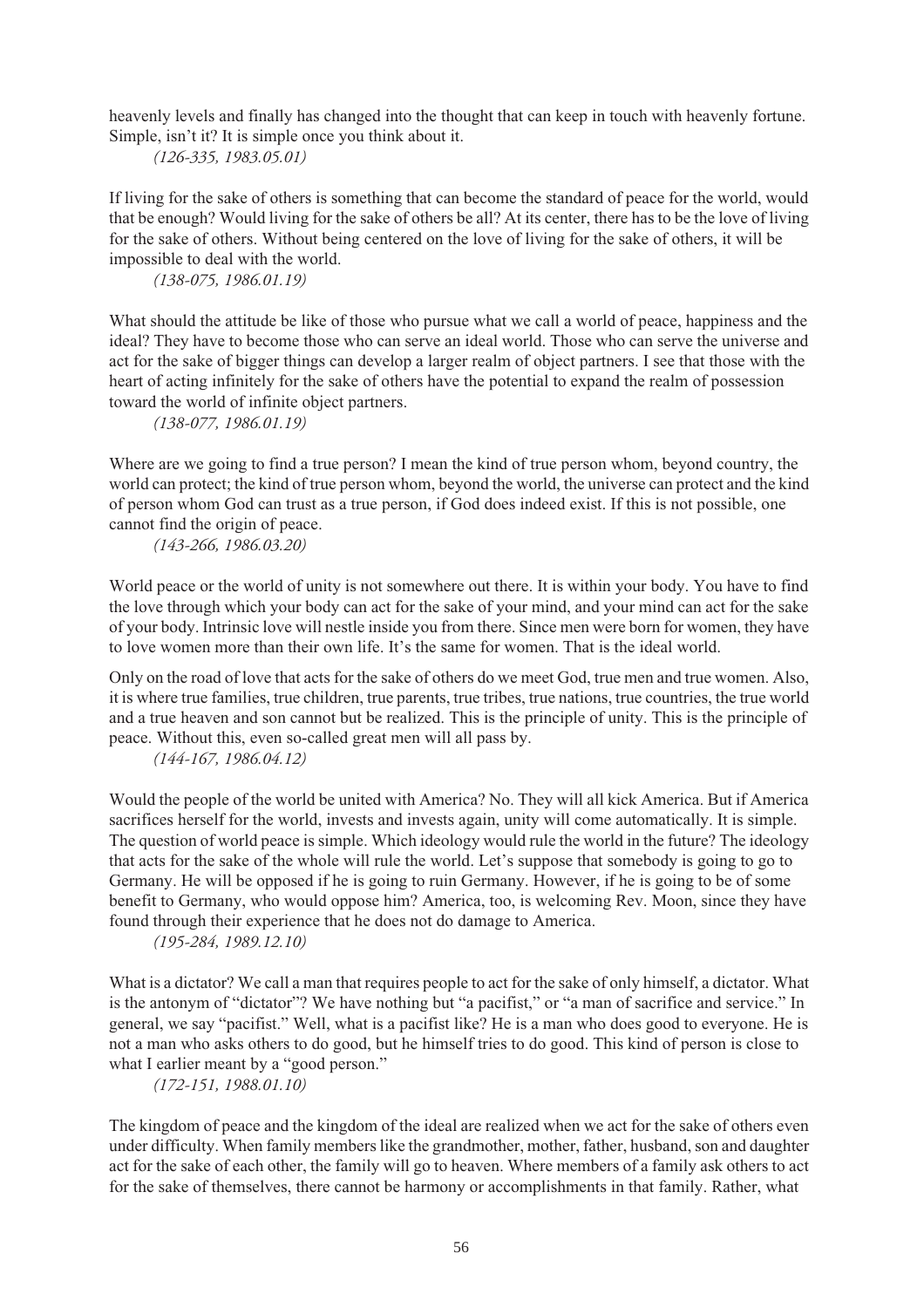needs to be developed is the situation in which each member is trying to act for the sake of others. This is the closest truth and an easy truth at the same time.

It is good to live for the sake of one's son or daughter. However, one has to live for the sake of the country before living for the sake of one's son or daughter. One has to act for the sake of the world, heaven, and the larger entity and follow the road of logical principle.

#### *(171-087, 1987.12.06)*

Good things never come into being where one asserts oneself absolutely. That is why dictators start with misfortune and end with misfortune. How many people have been sacrificed by dictators setting up their power-bases! Nobody likes someone who establishes himself by sacrificing others. A world of absolute peace or unity cannot be realized that way.

*(063-102, 1972.10.08)*

It is impossible to realize the world of peace, happiness and the ideal, as desired by God's will, through a philosophy of asking others to act for your sake. Only the philosophy of trying to act for the sake of others will do. It is because God is like that. God exists as such a subject partner, so God, who is the subject partner, will protect such a person. Accordingly, such a person can develop and be eternal, as is God.

*(277-161, 1996.04.15)*

Those who act for the sake of others become the people in positions of responsibility. Since Rev. Moon is investing and investing again to a greater degree for the sake of the world, the whole world is supporting him. The world is not asking people to act for the sake of themselves. If this were the case, there would be no grandfathers, parents, peace or money. Let's suppose that a husband and wife are quarreling. If the wife is such a person who acts for the sake of her husband and children, everybody will console her. If one is living for the sake of others, the object partner is clear. However, when one asks others to act for the sake of oneself, everything breaks apart. As husband and wife, do you want to fight or love each other? When you have the heart of living for the sake of others day and night, there will be freedom, even if you get into battles. However, when there is the reverse of living for the sake of others, this will demolish freedom, destroy everything and damage peace and love.

*(276-242, 1996.02.24)*

No matter how holy and wonderful a religion may be, Heaven will restrain it and try to get rid of it if it runs counter to the primary purpose and direction. However, when its value is in line with the primary purpose and direction of peace in society, and if heavenly fortune and God do exist, God will protect and nurture it.

Even with a great saint or a great president of a nation, the force of heavenly fortune and the force of the universe will restrain them if what they do runs counter to the direction of the country, the direction of their continent and the direction of the world. However, if they become the center of their nation and the world, they must move in the direction in which the entire continent can go and try to accomplish things centered on the movement of that continent and country. One's rise or fall depends on whether one is trying to achieve unity centered on oneself or centered on the entire world of peace.

#### *(224-199, 1991.11.24)*

One has to raise one's son and daughter like a prince and princess, and attend one's mother and father like a king and queen. Also, what do you call the grandmother of the king? One has to attend her better than one does the queen. This is the law of family in heaven. Can there be fighting there? The fundamental thought behind the family is to exist for the sake of others. If not, peace cannot come. Rev. Moon's teaching is eternal truth, and all the people here cannot help but be fully involved. So far, you have asked others to act for the sake of yourselves. What is it that you should change around, 180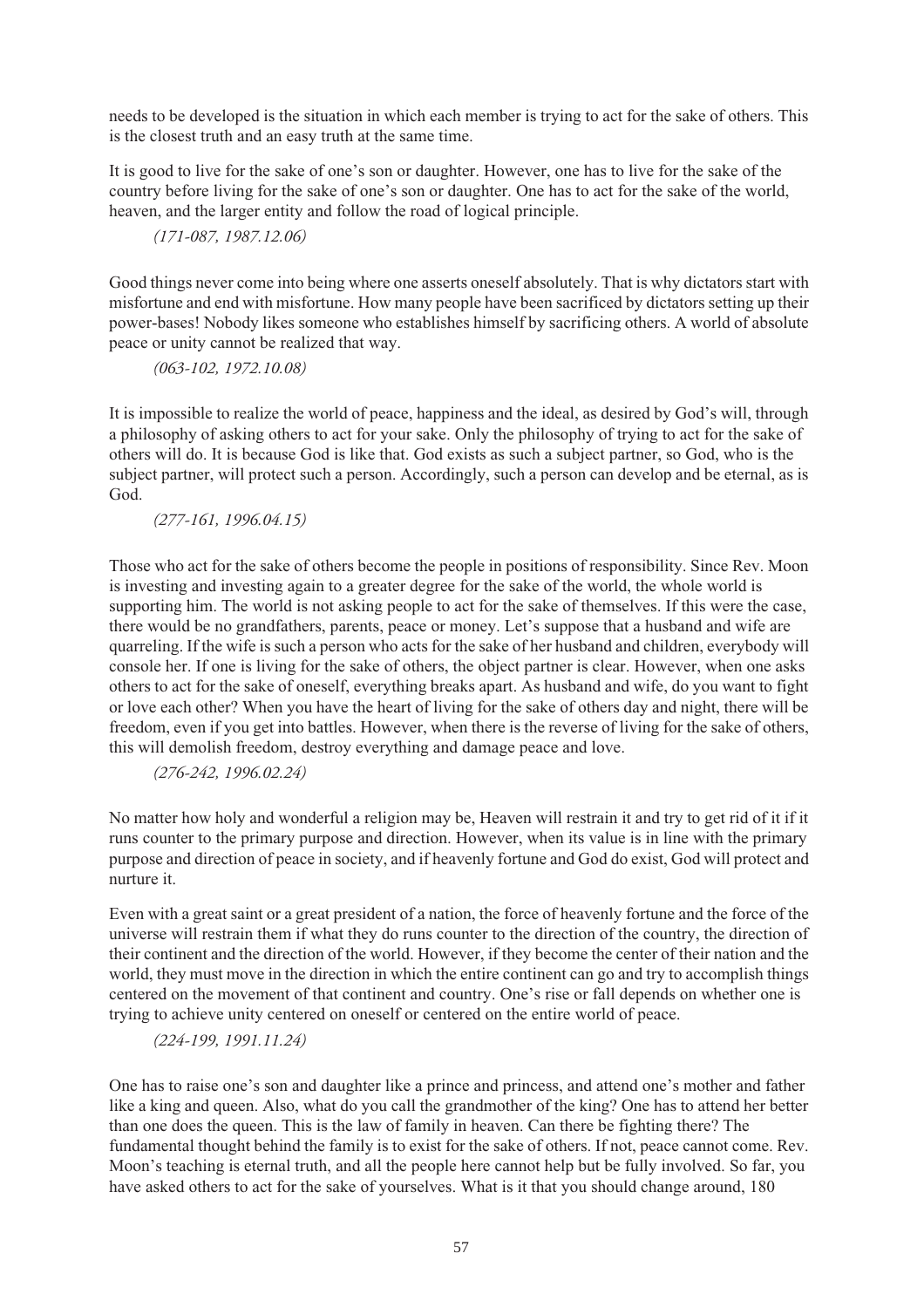degrees? Without my teaching it is impossible.

*(218-261, 1991.08.19)*

The white-clad folk [the Korean people, who traditionally wore white clothing] are not supposed to have the feeling that they are the best. Rather, they have to make a movement aimed at becoming one centered on all nations in Asia. When they think from the standpoint of peace or equality based on this enormous region called Asia where hundreds of million people are living, they have to invest their nation for the sake of Asia in order to stand in a position where everybody can live well together. Also, Asia has to invest herself for the sake of the world stage.

*(213-070, 1991.01.14)*

"Peace" is a word that comes from a relative concept, as does the word "happiness." One cannot be happy all by oneself. In this context, the entire universe will find happiness when I become a unified being. Our ideals, such as peace, will all start from the point where I become one.

*(208-231, 1990.11.20)*

You cannot have peaceful ties in the human world through human power alone. Why? Everyone wants to be better off. Everyone is trying to take advantage of others. Everyone is pursuing his own interest and wants to get good things centered on himself. How about those of you who have come here? All the people including national assemblymen, teachers and students alike are struggling for hegemony centered on themselves and making a fuss for their own interest. This has become the main thrust of life. Fighting will continue in a world where the environment is such that people center on themselves.

*(200-078, 1990.02.24)*

Did these eyes come into being for themselves? They came into being for their object partner. Did this mouth come into being for my sake? It came into being for the sake of its object partner. Did these ears come into being for my sake? They came into begin to listen. These hands did not come into being for me. They came into being to act for the sake of others. Peace exists from that point.

*(200-253, 1990.02.25)*

### **3.3 Philosophy of peace and love**

As the source of the universe, which comes first, life or love? When we examine this matter, life cannot be first. God is the source of life. This being the case, on what foundation would God like to live? He would like to live on the foundation of peace. What can establish a foundation of peace? Is it life, or is it something else? It is not life. There is something that can recognize the common base in all things, transcending orderly stages and the rank or position of subject partner and object partner. What is it? It is true love.

*(173-084, 1988.02.07)*

What is the ideal core of the universe? It is love. It is the core of peace. Christianity talks about love and Buddhism talks about mercy. Confucianism speaks of benevolence, righteousness, propriety and wisdom. The word "benevolence" speaks of two people. Naturally, it means love. The Chinese character for "heaven" includes the characters for "two" and "person."

*(164-153, 1987.05.10)*

Where there is no love, there is no peace. Where there is no love, naturally there is no happiness. Where there is no love, there is no joy, as well. That explains why we say, "God is love." The center of the universe can be established only through love and no being can exist without a center. That is why it is natural to say that God is love and human beings are love.

*(076-047, 1975.01.26)*

People who live striving to see the object partner of love do not grow old. Only the power of love will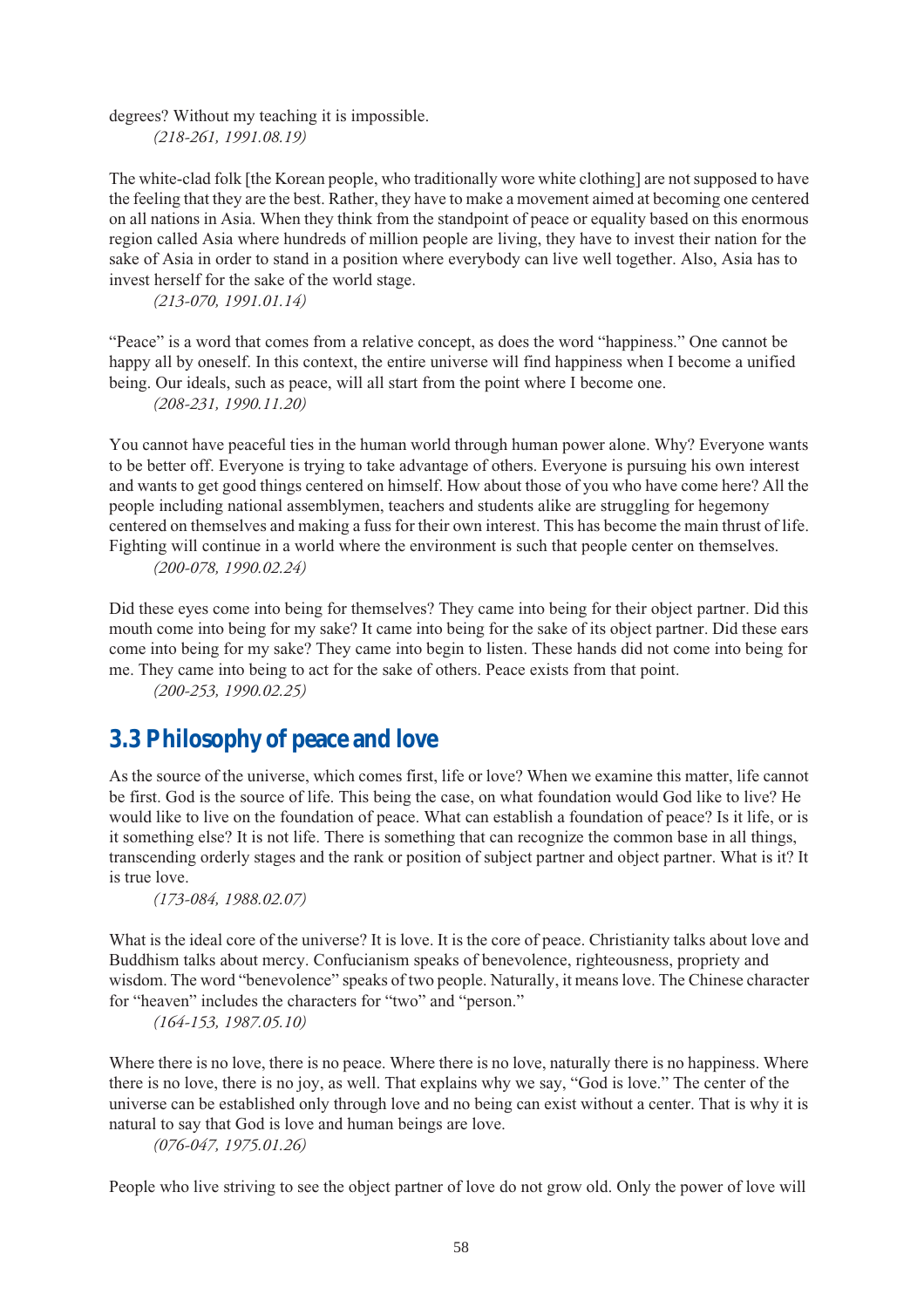transform the universe into a spring-like flower garden of love. Thus, the time is not that far away when we will strive for a peaceful world centered upon the universal and supranational God.

*(086-330, 1976.04.18)*

The being who is the core of love is God. Human beings must have a nature that corresponds to God's nature in order to become beings who resemble God. Accordingly, the human mind must possess the nature and character that reflect the core of God. Where does its essence originate? It is rooted in the essence of love. Peace stems from love. Happiness and joy also originate from love and not from money!

*(035-057, 1970.10.03)*

The ideal world is one in which God's original purpose of creation is realized. This ideal world must also resemble God. This is why human beings long for a harmonious, peaceful life where love is constantly present. It also why humans strive to improve the environment and ceaselessly create new things. Creation does not simply mean manufacturing something, but includes the entire creative process of formulating, planning, improving and finally producing a new creation.

We may say that human beings resemble God in terms of creative abilities, which can be seen in remarkable scientific developments. However, our creative abilities have not fully resembled God's unconditional love, and have consequently led to sadness, pain and misfortune. Since harmony is inherent in love, harmony cannot be found where there is no love. Likewise, where there is no harmony, there cannot be peace or happiness. As a result, history has been filled with misery and suffering.

*(065-259, 1972.11.26)*

There is no rank or position in love. Therefore, when you exist in the domain of love, you have the authority to possess the whole even though you may not yet stand at the center. There is no discrimination in the world of love. Being large or small or high or low is not a problem since the world has infinite peace, infinite equality and infinite value at all times. These qualities are linked together eternally in a give-and-take relationship for goodness. Therefore, there is nothing that is not united or harmonious in the world of love. So, we must find the place of the victorious leader who is centered on the love that is rooted in such standards. We have so far failed to find such a place; we must strive to do so.

*(014-249, 1965.01.01)*

This concept applies to the relationship of parents and children as well. Babies bite their mother's nipples when feeding. Can you mothers let this happen without love? You can't. You feel, naturally, profound happiness when your babies feel their parents' love, as you embrace them. Still more, when you feel that heaven and earth are all entering that state of peace, and things that are good for the general environment are budding around you, you forgive your biting babies and let them do so with a generous mind, no matter how hard they may bite into your breast. That is why parents can love their children infinitely.

*(049-050, 1971.10.03)*

Love naturally develops the more it works. This power of love is also a kind of power of nature, but it is a three-dimensional power and one of increasing action. This applies only, however, to human beings. It does not exist in animals. Because of this, we are the lords of all things. We can have a relationship with the universe and can dream of the kingdom of peace.

*(039-334, 1971.01.16)*

Peace does not emerge just because one person does well. The energy of men and women have to combine, revolve around each other, and rush toward the center. That rushing toward the center is the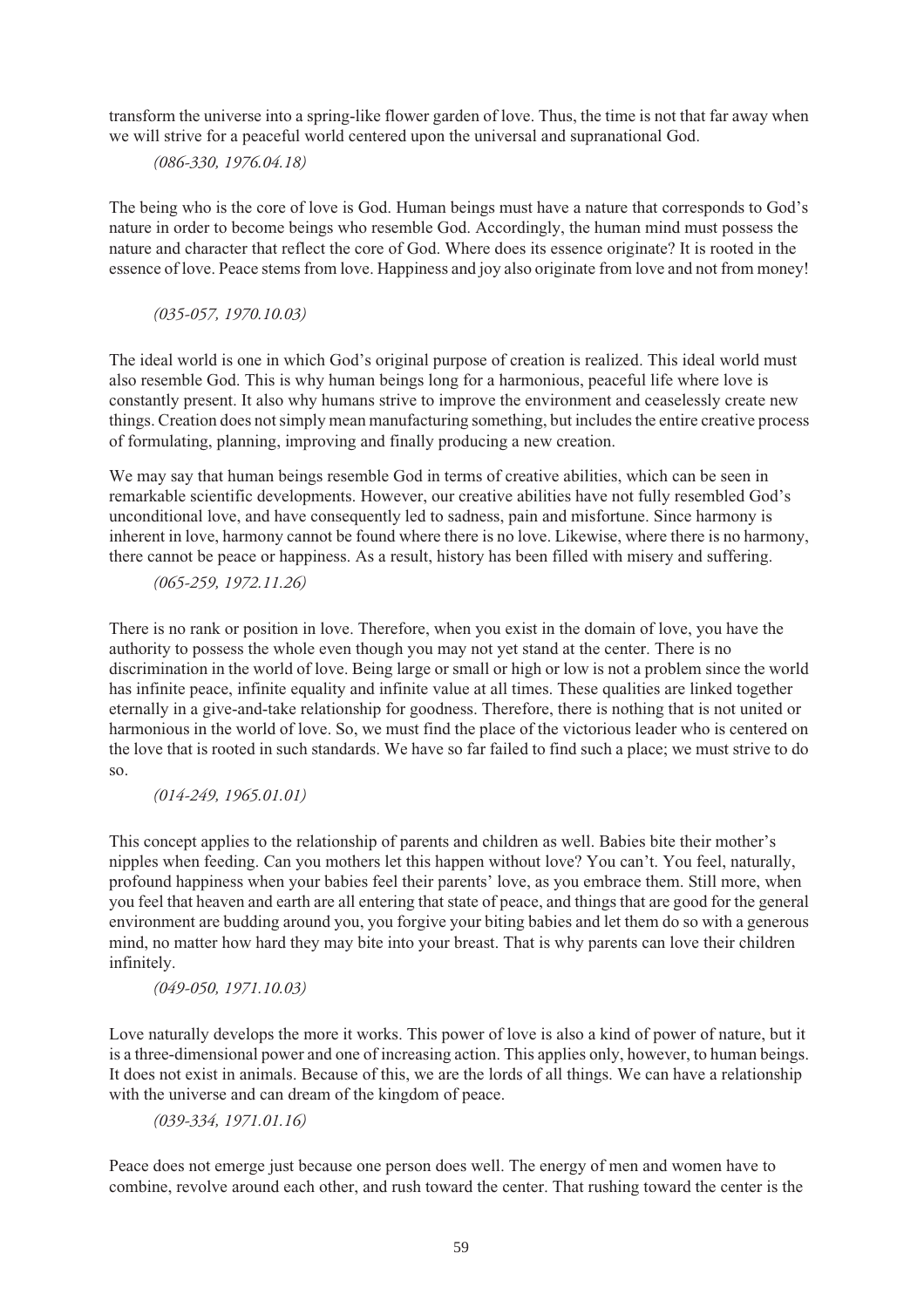power of love. When an object partner appears, the heart that desires to love emerges within the being. *(019-305, 1968.03.10)*

Nobody wants a unity that is centered on a temporary purpose. People want unity to last forever. Then, what is the factor by which people can be united eternally? It is love. Love is the foundation for making unity. It is the basis of happiness that can be pursued forever. Without love, there is no happiness. Without love, there is no peace. Without love, contradictions arise. When love is complete, everything becomes harmonized.

*(050-113, 1971.11.06)*

God is the same. If God loves human beings, it is natural that He would not want to love them from a lonely and painful place. We can conclude that God would find a road of love at the place of freedom and peace where all things in the universe can praise the love and glory of God.

If there is someone whom God can love, He would like to love the person in a free environment and in the original place of a peaceful heaven. What kind of love would He like? It would be the supreme love. Wouldn't God and humans desire the supreme love to which heaven and earth can bow in respect? *(051-315, 1971.12.05)*

Even though you may occupy a part of God's love, you would have to give precedence to the person who can command all of God's love. Can you talk about peace, happiness or the ideal without mentioning love? Needless to say, the supreme place that God desires and we can reach is the place of love.

*(053-108, 1972.02.11)*

What is the standard of the common denominator? If someone said, "Let's establish it with God's authority!" and people followed it, equal rights would still be lacking in such a place. One may, of course, force others to follow such a standard and the people may even say, "Yes." However, you would not find the reciprocity or equality there. In short, the factor that can generate the ideal of mutual peace is love and nothing else.

*(083-157, 1976.02.08)*

The knottiest problem in the free world today is the order of love. Love that lacks an understanding of the process of history, a view of the future and the proper direction cannot become the source of freedom, unity and peace.

For example, two people love each other today, but become divided tomorrow. How can there be peace, unity or freedom in such love? Is there freedom there? Is there happiness? Is there peace? Is there unity? Just the opposites are present. Such love would bring about nothing but destruction. and is unforgivable. You have to be aware that this type of love is the strategic weapon of Satan. He twists the original ideal of love in the opposite direction to destroy humanity and the ideal of humanity. We have to know that it is the strategic method of the enemy who takes the real peace, the real freedom and the real unity away from us.

Seen through this view of history, we can deduce that America will also go to ruin if she does not correct such situations and repent. She is certain to fall. If the correct order of love is not established in America, there cannot be freedom, peace or the possibility of unity. We have to be aware of the fact that confusion, destruction and darkness are enveloping us.

*(104-140, 1979.04.29)*

Countless people living on this earth are vaguely hoping for the ideal world to come. What is that ideal world like? People say, "It is a place where freedom and peace exist, so humanity can live together." Look, this is just a vague concept. However, it is not ambiguous in our Unification Church. We present specific content. People say they desire a world of peace, freedom and unity. However, which one comes first and which one is last? Some say that it's freedom and some say that it's peace. Some say, "How can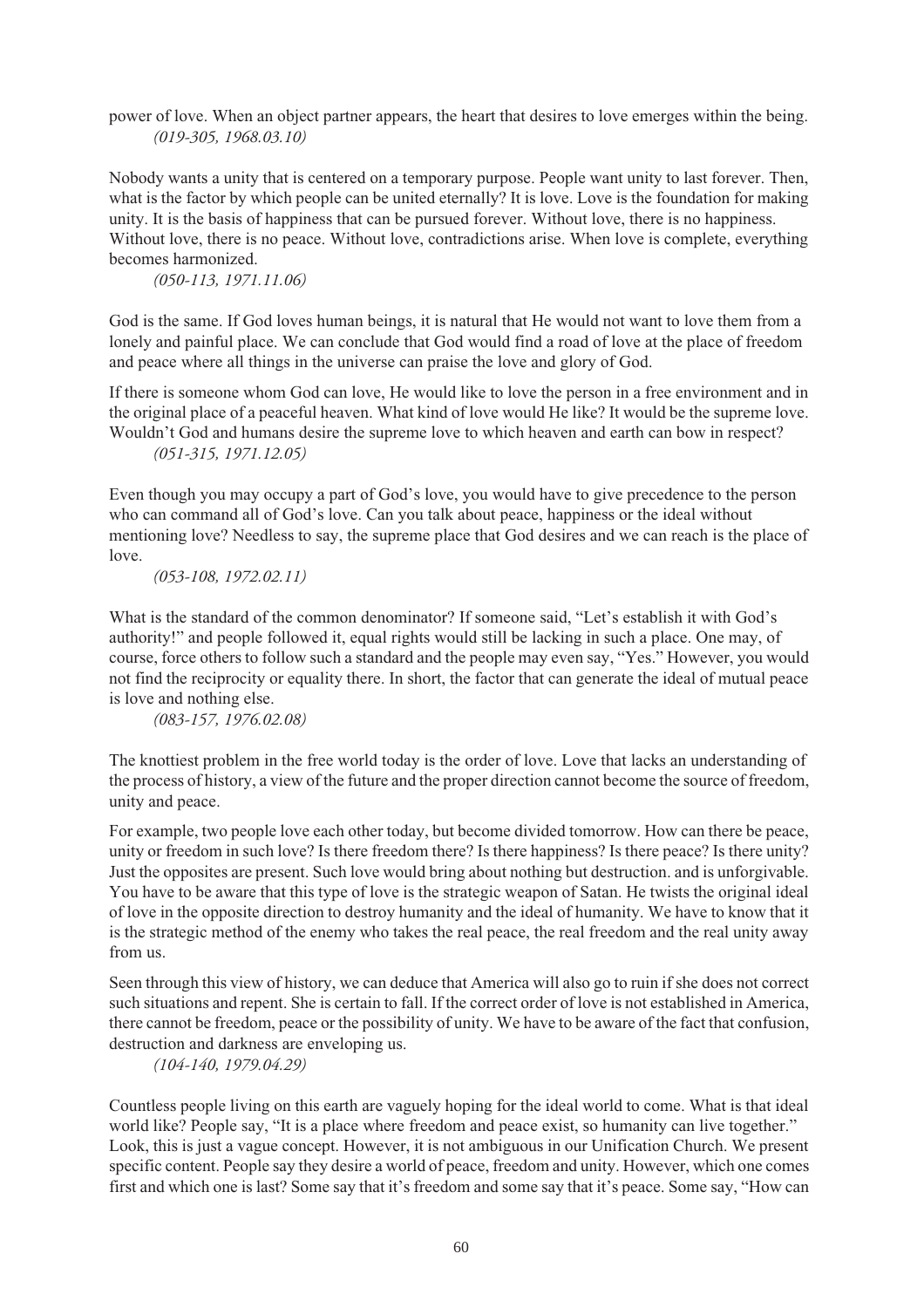there be unity when there is no peace?" and others say, "Without freedom, there cannot be unity. Without freedom, there cannot be peace, either." I mean, they are all fine ideas. However, what the Unification Church suggests is the content that includes these ideas, but emphasizes that the first source is none other than love. We suggest that the noun called love becomes the center. Freedom that is centered on this love holds true in any place and is warmly welcomed everywhere. Moreover, the peace that is centered on love is welcomed wherever it may go. Unity that is centered on love also receives a warm welcome at all times.

Without this, one cannot establish an order. The concept of freedom is different in the democratic world and communist world. Their views of peace and unity are also different. Needless to say, however, even though the content might be different, they can be harmonized and appear in one form when love is brought in. Why is this so? What people in the communist world demand is love and what people in the democratic world demand is love as well. It cannot be intrinsically different. What kind of love is that love? It is love, which can connect cause and effect. It means that its nature does not change at all.

*(104-139, 1979.04.29)*

You have to know why love is precious. In true love, we find collective responsibility and collective relationships. Bringing the world into unity cannot be done with great power or great knowledge. It can only be done with love. World peace is realized in the place people are willing to fulfill their entire responsibility even at the cost of sacrificing themselves. What is united through force will divide when the force no longer exists. However, what has been united through sacrificial love does not break up even when there is no force.

*(097-162, 1978.03.12)*

Love in the satanic world is a love that violates, destroys and ignores everything. However, love in the world of heaven is a constructive love, an ideal and peaceful love in which every life moves actively. It's a reality quite opposite to the reality in the present world. Also, love in the satanic world is momentary. While to the contrary, God's love is an eternal love. When a movement occurs in which these two trends of thought collide and cross each other throughout the world, then one would be the world of hell on earth and the other would be the world of the ideal in heaven.

*(091-199, 1977.02.13)*

As long as you fail to establish the order of love, problems will become serious. No matter how strong, powerful and competent one may be one will become a hopeless person when hit by a problem in terms of love. When love is disorderly, there can be no true peace and true happy families. *(118-295, 1982.06.20)*

The foundation of peace cannot be formed unless people are touched and submit tamely in front of love. That's why good always seems to be hit and yet has progressed. The strategy of heaven is to be hit and then receive what rightfully belongs to it. We know that the course of restoration has been a path of blood, sweat and tears through which the side of goodness for God has developed. It is the formula. *(114-093, 1981.05.17)*

True equality, true happiness and true freedom won't exist without love. Freedom exists only when there are equality and peace. One can never be free by oneself but has to find freedom in the relationship of subject partner and object partner. However, no matter how joyfully the subject partner and object partner may dance, taking pride in their freedom, it cannot be true freedom and happiness while they are existing in an evil, selfish realm. It is freedom that will fall and be destroyed.

Within the absolute authority that can guarantee freedom, there is a peaceful and happy freedom. When it cannot be guaranteed, there is no freedom. For example, when you have loving parents and supportive brothers and sisters, they will protect you from the harsh environment. This can become a type of eternal freedom. However, your freedom cannot be guaranteed in an environment when you are surrounded by enemies. In the end, the environment affects one's freedom.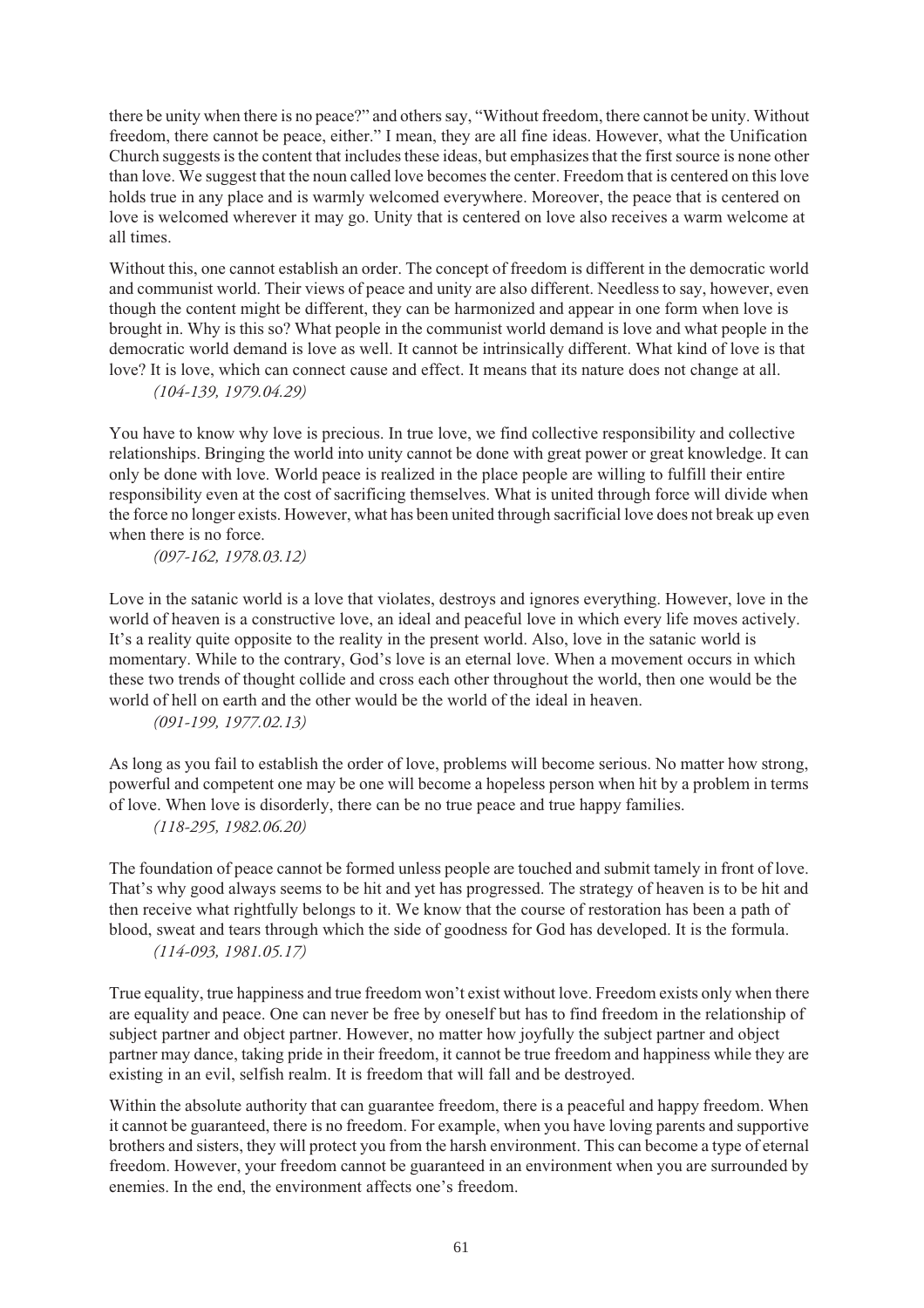We have known that God is the only subject partner who is eternal and unchanging. Equality, peace, happiness and eternal freedom exist within Him. No peace or freedom can be guaranteed in a world that has no love. This is because the spirit itself is changeable.

*(065-290, 1973.02)*

Only the unification of thoughts centered on shimjung [heart], which is a unique noun in the Unification Church, can establish the heaven of peace and the kingdom of peace. In other words, it can complete the utopian heaven on earth that humanity has always desired.

*(109-133, 1980.11.01)*

Toward where are we moving? We are moving toward the ideal world. We are also moving to a world of peace and a world of unity. What are words like unity, peace or the ideal all about? They mean one world. What is the center of that one world? Love has to be at the center of all of these words. Is the communist world a world of peace? Is the democratic world a world of peace? No matter how well an organization is united, it cannot be a world of true unity unless there is love. There has to be love.

*(124-025, 1983.01.16)*

Once you inherit the great accomplishments of the creation, you come to have the authority of true love. By inheriting the great accomplishments of the creation, you obtain the authority to inherit God's true love. With true love, there is nothing you cannot do. You can even love your enemy. The power of true love does not involve fighting or compelling others by force, but brings others to natural submission. This power is stronger than any other power. There is no ideal standard or standard of peace higher than the concept of true love.

To what do ostensibly modest women completely succumb? It is nothing other than true men and true love. There is nothing impossible in true love. Everybody welcomes it. *(124-094, 1983.01.30)*

How are you going to assure equal rights? By force? Externally? Emotionally? Through love, women can be equal to men. Through love, a mother can be equal to her son even though the son may be the president of a country. We have to know the fact that where there is love, everything can be equal. In that sense, we have to understand that the central core of equality lies in men and women who hope for a family of peace centered on true love.

When men go home, they say, "I'm going to the house of my beloved wife. I'm going to the bosom of my beloved wife." The wife also says, "My beloved husband, come to my bosom." That is peace and that is equality. They become one right here. Husbands want to return to their wives' bosom and wives want their husbands to come to their bosom and be one. Here, nothing is low or high. They are indeed experiencing equality. Can there be equality at any other place?

We have to understand that the equal rights of men and women are only formed in a peaceful family. *(129-049, 1983.10.01)*

Historically, humanity has desired for peace, but wars still continue to exist in the world. Unfortunately, powerful countries or men of power have often misused the word "peace." While saying such and such about peace, they have actually caused people to worry and experience something that is not peace. In particular, communists have used the word "peace" as if it were their favorite word, while making it their business to provoke war. This way, the word "peace" has been used in many cases just as a means of realizing injustice.

True peace does not depend on external conditions such as knowledge, wealth, social position or political power. There is not an absolute standard in the world by which one can impartially judge matters of worldwide concern and interest, so it is impossible to maintain true peace in the changing world. True peace can be established only upon the foundation of true love, and we can experience the relationship of love only when we understand the God-centered absolute value that ties humanity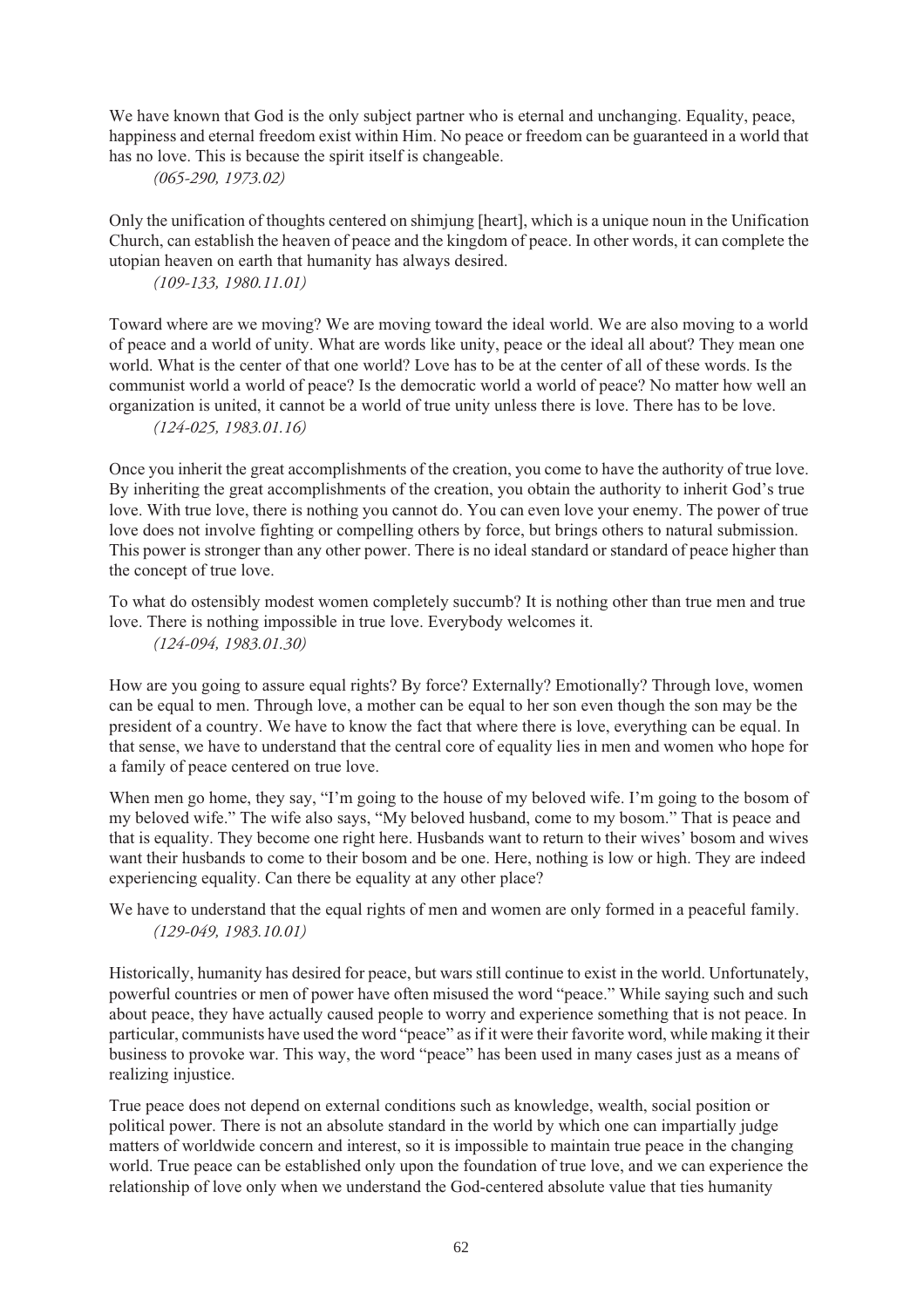together.

*(130-010, 1983.12.18)*

The freedom that asserts itself with true love as its center is eternal freedom. Peace that is started with that true love as its center is eternal peace, and such happiness is also eternal happiness. We can also draw the conclusion that when the whole is united centered on true love, it becomes eternal unity. Then, the eternal peace will be connected to the eternal society and the world.

*(130-146, 1984.01.08)*

When black and white are together in God's embrace, they will be united together of their own will. They will assimilate with each other. How peaceful and happy such people, countries and families would be? Why? It is because everybody and everything would then resemble God. Everybody wants to live in love with people of the world. People want to live with true love. This is the correct path, which nobody can change. It is eternal. No matter how difficult that path may be, people choose it. This is the only path of peace and the path that reaches heaven. There is no other path, just this one!

*(149-306, 1986.12.14)*

"Poetic sentiment is seen in the face of a smiling grandfather." "Poetic sentiment is seen in the face of a crying grandfather." Which one is correct? The country of peace is developed on the path where laughter exists. However, the day laughter does not exist, the heaven of peace will change into hell. In other words, when we follow the right path of love, heaven will come into being both in heaven and on earth. *(139-027, 1986.01.26)*

Religion strives for things that pertain to the world. With humankind as its focus, religion tries to create the framework of peace. Therefore, religions head toward world peace. However, world peace is not the kind of peace centered only on human beings. God has to be able to feel joy there. This is where the standard of peace that God desires matches the standard of peace that human beings desire. The important issue is what the two are going to be centered upon in order to agree with each other.

If human beings had created the culture of love and a worldview of love based on love as its foundation, then "bloody liberation" - as communism argues for - would not exist. Democracies center only on people and are all unrighteous.

While it is difficult to distinguish the front from the rear in a spherical shape, its center is evident. A spherical shape is round, but its center is certain. Every action has to pass through this center. What kind of center is this? It has to be the center of absolute love. So, I see that the origin of peace, the origin of happiness and the origin of the perfection of the whole lie here.

*(139-061, 1986.01.26)*

What is it that people need most? People also demand what God needs most. Therefore, one cannot find the standard of perfect happiness as long as humankind fails to complete its task. How can there be happiness when you eliminate love? Can there be peace without love? Can you find happiness when you are exploited and your mind and body are separated? Can people feel happy with each other if there is no power that can pull them up to the place of equality? No matter who you are or where you are, you will receive the privilege by which you can be endowed with equal value when you have formed your realm of object partner with perfect love. Therefore, when you come to form a equal bond with God's love, all that God possesses will become yours. This is an amazing fact.

*(141-108, 1986.02.19)*

Why is love necessary? We cannot enter heaven unless we welcome God's love and have a relationship with it. Love is precious, so in order to establish love, we have to love others by living for their sake. The principle of creation is part of God. The love of living for the sake of others therefore gives and forgets, and gives and forgets again. We have to become a couple who can do so, a country that can do so, and individuals who can live for the sake of each other. Only love in which people of the past, present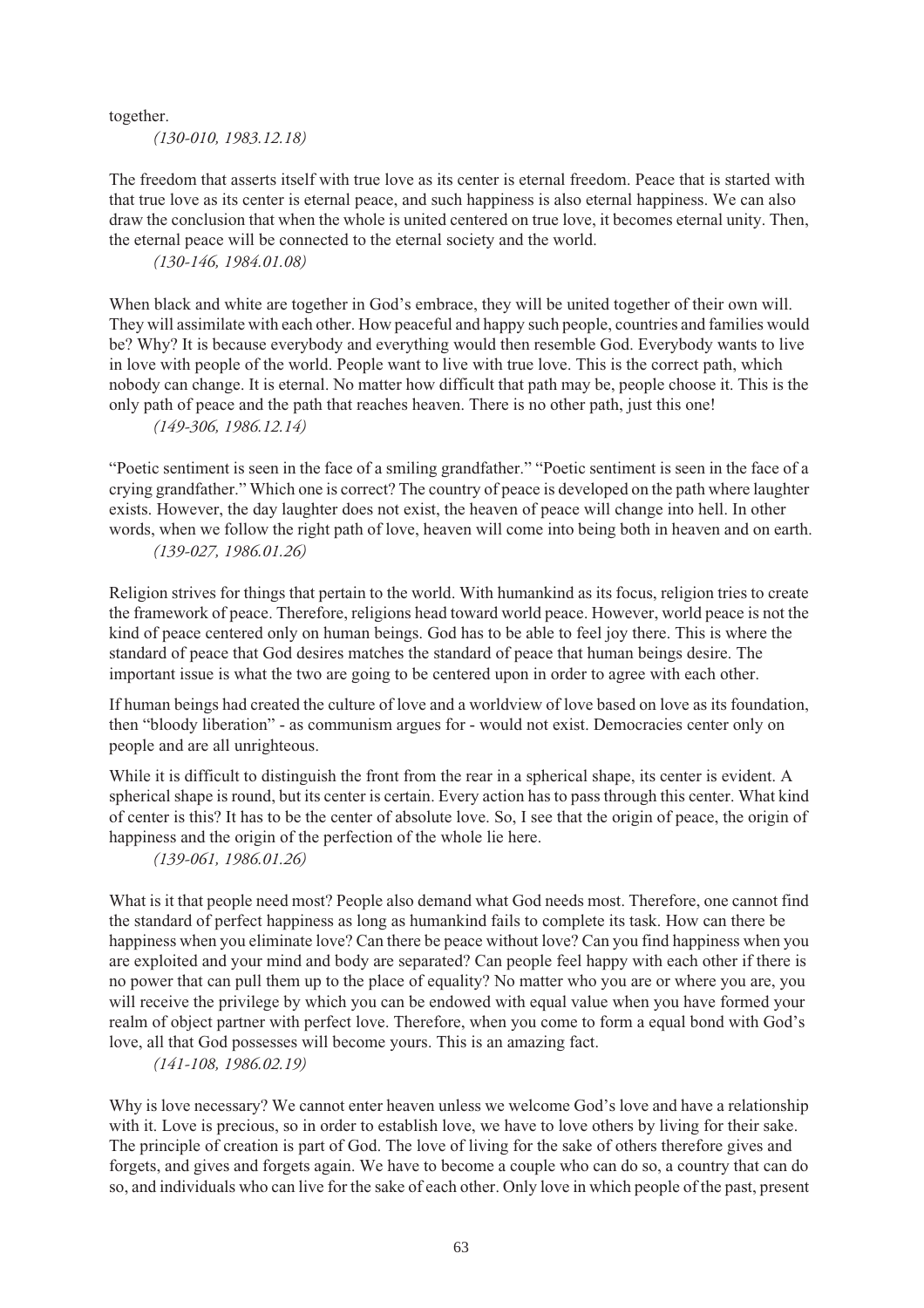and the future can live for the sake of each other, centered on God, can lead this world into peace. *(143-283, 1986.03.20)*

What would people want to do by loving? That women and men alike can receive the right of inheritance through receiving God's love is a surprising fact. That's your wish, isn't it? To become the master of heaven and earth. Rev. Moon has gone through a miserable course, but he knew this fact. The people said to Rev. Moon, "Don't receive God's love." Now the day has come when they say, "Please receive God's love and the right of inheritance of the universe." If all nations would sing such songs of praise, then the world would become a peaceful world.

*(143-066, 1986.03.15)*

Would the road true love follows be a road along which you go as you please or a road you follow according to a certain unchanging law? Would the road have been made casually or would it have a certain order, direction and purpose? Surely, it would have a direction that includes the past, present and future. Therefore, one purpose - joy and peace - has to be realized where there is true love. *(161-293, 1987.03.01)*

When human love has found its center, the world of peace will start and all things will be in harmony centered on love. What would have become of Adam and Eve if they had centered on God's love? God's love would have entered the hearts of Adam and Eve and that husband and wife would have inherited the blood lineage of God by realizing love centered on God's own love. Pastors of established churches still think that God is holy and we, His creatures, are evil. They say so because they are ignorant of this teaching.

Love is not something someone can have alone. Even God cannot experience love all by Himself. Even though a grandfather has earned the Nobel Prize and might have hundreds of doctorates, there is no peace in him if he is alone. He has no joy. He would feel happiness when he held his small grandson to his bosom. Men and women are born because of love. Then, why would they marry? They would marry to find God's love. The day they found God's love they would stand in a position equal to God's. *(164-149, 1987.05.10)*

Men have desire, so they think what is the greatest hope and which way is the best to fulfill that. In the end, they come to realize that everyone has the equal right by which they can make the universe their own. Knowing that they have to occupy God's one and only love, they challenge to do so, even giving up the world. The day you occupy God's love, peace and happiness will come automatically. *(160-236, 1969.05.17)*

Without love we cannot build peace. In love there are no walls. Even the absolute God will demand absolute peace and absolute happiness. Then, what can bring them? Is it money? We can make as much money as we need. Would it be knowledge? God is the king of knowledge. Power? God is omniscient and omnipotent. Then, what would it be? It is love, true love. Even the absolute God attends love absolutely.

*(196-319, 1990.01.12)*

Something that one person might think is best may not be the best in the eyes of another. One may consider the worst thing to be the best when one is centered on oneself. However, what is the one common thing that everyone would like? People, of course, like eating, wearing nice clothes and buying things. However, such things are always two-dimensional and not something eternal. They cannot help maintain the nature of your eternal life. Therefore, for human beings themselves to exist forever, men inevitably need women, and women need men. Besides, if they don't prepare a basis for peace through relationships centered on a framework called love, there can be no true family, nation or world either.

*(193-133, 1989.10.03)*

In the philosophy of love, there is no sound of two people fighting. The sound of love turns life into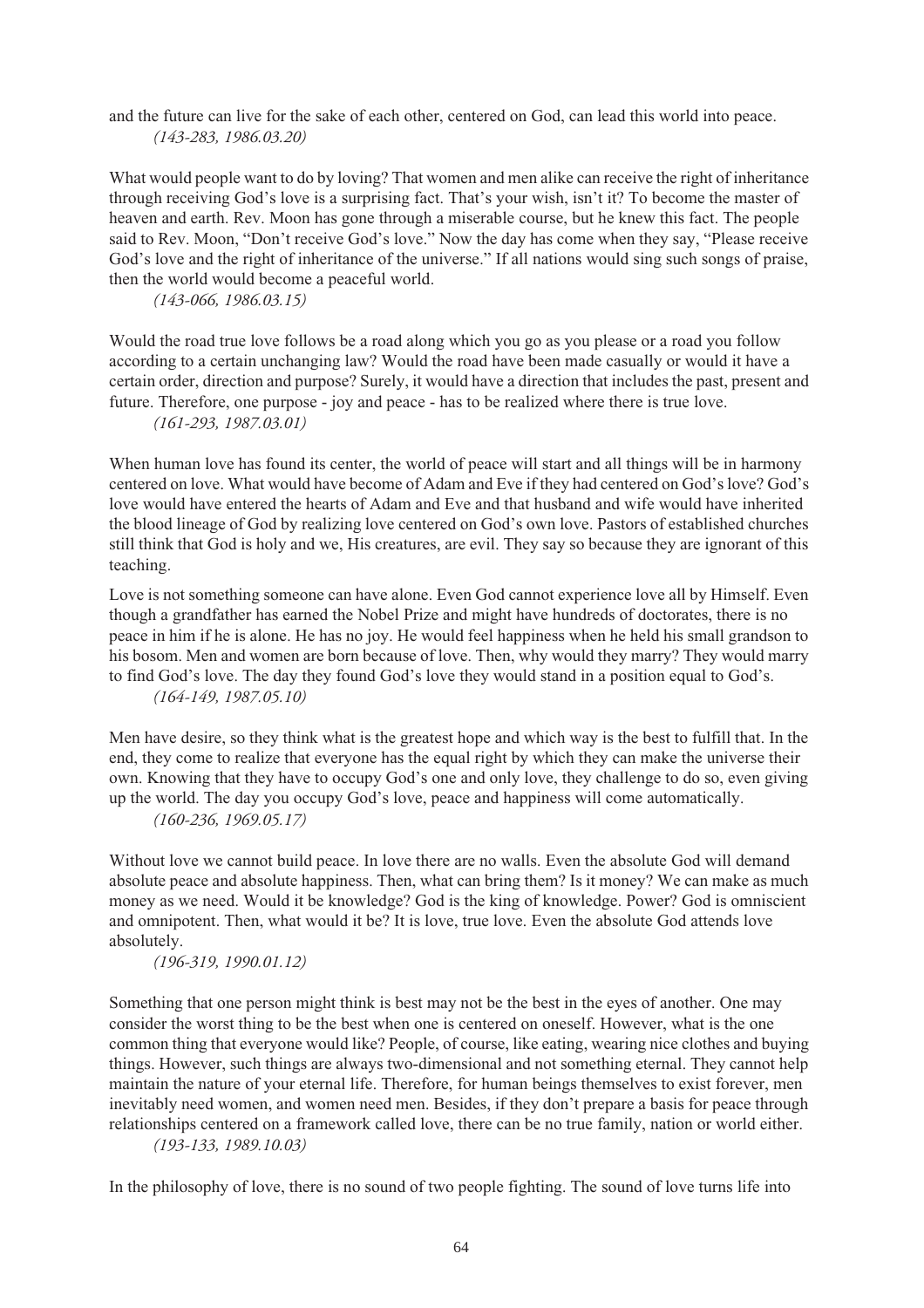peace, unity, harmony and ideal love. When love is ruled out, the concept of eternal life is meaningless. One can achieve unity only in love. The ideal, eternal realm starts from the unification of love. Only then would one say, "I want to live with you forever."

*(191-220, 1989.06.25)*

The Last Days are the age of parents. The age of brothers (Cain and Abel) is the age in which people fight one another. There has been a history of conflict, but when the age changes to that of parents, the quarrels will end. The age of parents will come, so children who are in a family that attends the parents cannot fight. The day you are fully aware of such love, you cannot possibly find anyone to fight with. The world of peace comes from there.

When a boy sits on his grandfather's lap, does the grandfather feel bad or good to see his grandson? In the place where love is shared, love is the master of you and me. You can't be happier than being ruled forever by true love. While being ruled by love you find yourselves spinning around, and you exclaim, "Oh, I thought that I was down, but I'm now up. Oh my, I am now in the east! Now west!" Nobody would object to this.

*(191-063, 1989.06.24)*

Everyone wants a world of unity and every country wants a world of peace. Gold cannot be the central focus of peace. If it were, it would cause fighting. You have seen cowboy movies, right? In the final scene, partners who had been searching for gold, face off and shoot at each other in a duel that could cost them their lives. At the end of the movie, they are both corpses floating down the river to become the prey of vultures. How would you attain unity, and after attaining unity, how would you protect it? There are not usually any protective measures. When you make unity through true love, however, you can protect it forever. People would never leave that realm no matter how hard they may be pushed.

*(190-125, 1989.06.18)*

You are all individual embodiments of truth, aren't you? Love is the public truth incarnation. The ideal is nothing when love is excluded. Unity, peace and freedom are all empty when love is removed. What is the freedom of wife and husband? It is to strip themselves bare. Stripping oneself bare is liberation, isn't it? When husband and wife occupy each other's most secret place, that is freedom, isn't it? Without love, would that be possible? The fundamental realm of freedom's liberation is love.

*(179-101, 1988.07.22)*

Love is the origin of all life in the universe, the origin of ideal management, the origin of every alliance, the origin of everything. Without love, we would not have such things as happiness or peace. *(183-196, 1988.11.01)*

If true love were perfected in the human world, what problems could arise politically, culturally or environmentally? In the world of true love, there is no insurmountable problem. The world of true love is the world of freedom, peace and happiness replete with laughter and dreams – a world in which joy and happiness are infinitely and eternally disseminated through the right of the same position, participation and inheritance that comes through true love. The complex problems that beset humankind today can be fundamentally solved only through the perfection of true love.

*(294-065, 1998.06.11)*

Everybody likes unity and peace. However, one cannot achieve unity with money. Then, what is the power which can unite the five sensory organs and all the body's cells and make them go in one direction? The power of true love is the only such force. Only true love can make unity and peace. *(288-084, 1997.11.16)*

When love is removed, the ideal of one body will break apart and all thoughts of equality will fall to pieces. When we say that heaven and earth are in harmony and peace, doesn't that mean that everything is in harmony with nothing left out? Then, what will everything be harmonized by? Nothing will be done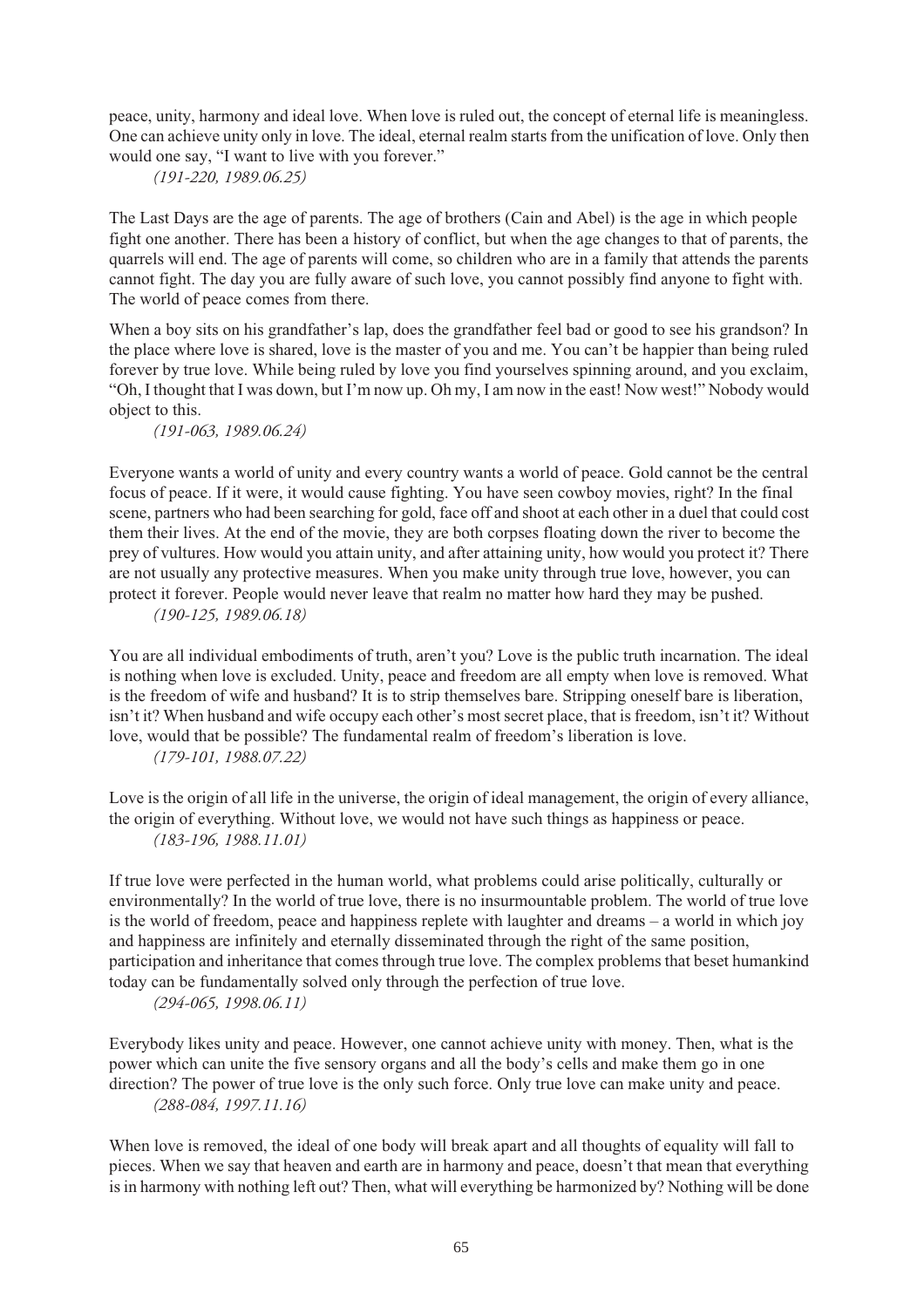without love.

*(209-029, 1990.11.25)*

Although God may lay down His own theory of the ideal, He cannot develop a relational theory of the ideal. God cannot discover the theoretical basis for peace on His own. Here, God has to engraft a relational theory. What, then, is that? It is love. He wanted His object partner of creation to be better than Himself. This is an amazing fact.

*(229-319, 1992.04.13)*

The standards of peace and unity are not found somewhere else. What is the use of the unification of North and South Korea and the unification of the world if your mind and body are fighting? The standard of peace and the unification of North and South begin from the point where the fight between your body and mind ends. What are we going to use to stop this fight? It cannot be done with the might of nations or the influence of money. Knowledge won't do it. Power can't do it, either. Only true love! True love makes everything into one. True love is that which lives for the sake of others. One has to invest more than one's life.

*(219-066, 1991.08.25)*

Where do women try to find utopia and absolute peace? Where are men going to find their utopia? The question of where to find men's happiness, men's peace and men's joy is an important one.

Women's utopia cannot exist if men are excluded. Women's happiness and peace cannot exist apart from men. It is because there is love between women and men. Nothing will happen without love. No matter how wonderful a man or a woman may be, he or she must have an object partner. Everything is decided centered on that thing called love. A woman understands love by meeting a man and a man finds love by meeting a woman. Love is the source of utopia and the foundation of happiness and peace.

We think that God has absolute peace and absolute happiness since God, who is the absolute being, has absolute love. If He were a changeable God, could He be the base for absolute happiness and the ideal of love? If God were changeable, could the unchanging dwell in Him? Unchanging peace? Unchanging joy? God Himself is an absolute and unchanging standard. He is the one center. Unchanging love, unchanging peace, unchanging happiness and unchanging joy are connected together from there. This is an important conclusion. This is undeniable. This is a formula and standard.

*(205-202, 1990.09.02)*

The thing that can represent the great principles of nature is love. It is love that becomes the center of the universe. Wouldn't even the Absolute God feel like obeying and attending it completely? If God is an Absolute God, He has to become a king there as well. We cannot deny this logic. Since God is in an absolute place, omniscient and omnipotent, He has to be a great king not only in asking others to serve Him but also in attending others as well. If He denied such logic, He would be an absolute dictator. If so, there would be no peace and there would be no good base of logic. There would be no conclusion except that God is a despotic being. The conclusion of harmony, the conclusion of compromise and the conclusion of freedom would all disappear.

*(204-029, 1990.06.29)*

### **3.4 Absolute values and peace**

Through the revolution of human consciousness, human beings have to be led to use their research results for the sake of the peaceful co-existence of all humankind in a highly creative and productive manner. Human ideals can be realized only when they harmonize individual purpose and overall purpose perfectly.

People need to understand how central absolute values are to the universe in order to make their lives meaningful. With all humankind firmly establishing a new world order by which all are brothers and sisters and live as one human family transcending nation and tribe, we can enjoy the ideal world of true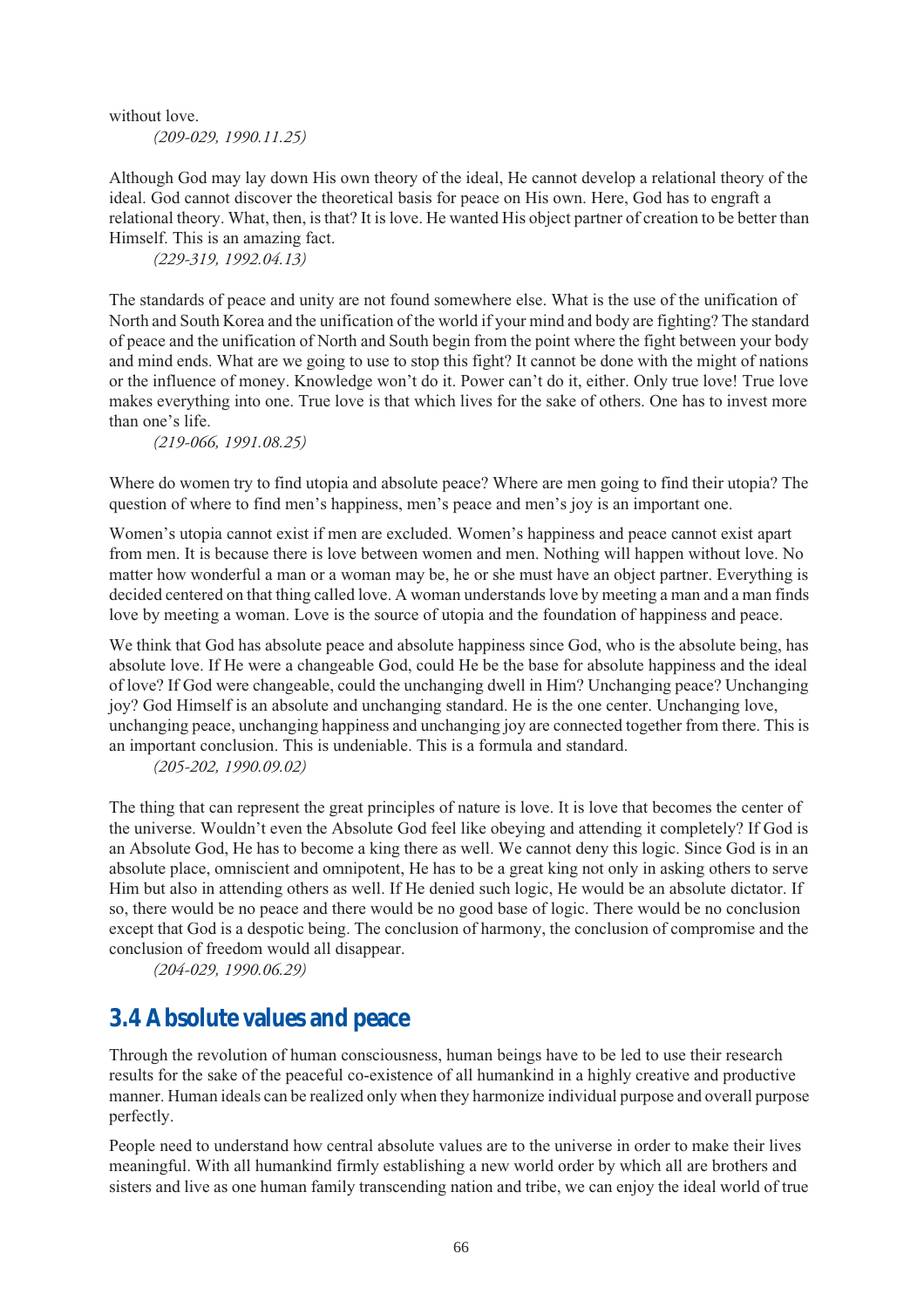peace and happiness. *(081-091, 1975.11.28)*

As you are no doubt already aware, the more chaotic the world becomes, the more mankind thirsts for peace. Then how can peace be achieved? In today's world, orderliness has been destroyed. Therefore, to establish peace means to restore that order. To restore order, subject and object partners must find their positions and establish mutual, unified relations.

*(110-249, 1980.11.27)*

Men desire peace not only on the world level, but also on the level of nations, societies and families as well. Even individuals yearn for peace between their minds and bodies. Of these various levels of peace, which should be established first? It is easy to think that if world peace were achieved first, then on that basis the peace of nations, societies, families and eventually individuals would also follow. But this is a wrong viewpoint.

Actually, the reverse of the sequence is necessary to establish peace. Individual peace must come first. Then familial peace can soon follow, and only on that foundation can we hope for the peace of societies, nations and the world. This is because individuals are the basic units of families and families are the basic units of societies and nations.

Frequently, leaders believe that through outstanding organization and superior thought they could restore both the social order and world peace. In reality, however, mankind can never find peace through these two means alone. International organizations such as the United Nations and thought systems such as communism and democracy have all tried to realize world peace in their own ways, but peace is still far from our grasp, and the world experiences more confusion with each passing day.

*(110-249, 1980.11.27)*

Unless the quest for peace starts from the peace of an individual, it is bound to fail again and again. Then how can an individual achieve peace? Only by having absolute love and practicing it. Love is the precondition for all unity; this means that unity can be established on the basis of love, and then peace on the basis of unity.

Through relative love, unity can never be achieved; only through absolute love does unity become possible. The mind and body of an individual can come into unity only through absolute love. Then one experiences such emotions as calmness, joy, satisfaction and a sense of worth. Only from such an individual can one draw a standard for peace.

When the parents and children, husband and wife, and brothers and sister of a family all practice absolute love from their respective positions, the unity of that family will radiate in happiness and harmony and, above all, peace.

Accordingly, the society formed by such families of peace will be a society of peace. If the families within a society become harmonious and help each other, the society will surely shine with peace, because order and unity will reign. The nation formed by such societies of peace will also become a nation of peace.

Moreover, a nation is not merely an assembly of many societies; it is an organic unit comprised of and based on individuals and families of love. Within it, perfect order and unity must be established, and then the true peace of the nation can result.

To express it in other words, even a nation needs God's love in order to establish and maintain peace. Even though the families, which are the basis of the nation, may be centered on absolute love, the nation as an organic body must be able to practice absolute love on the national level. Internally, the government and the people of the nation should attain unity; and externally, the nation should unify with neighboring nations, thereby creating true peace.

Needless to say, the peace of the word develops only on the foundation of the peace of all nations. When each nation ceases to place all its emphasis on trade and other ways of securing its so-called national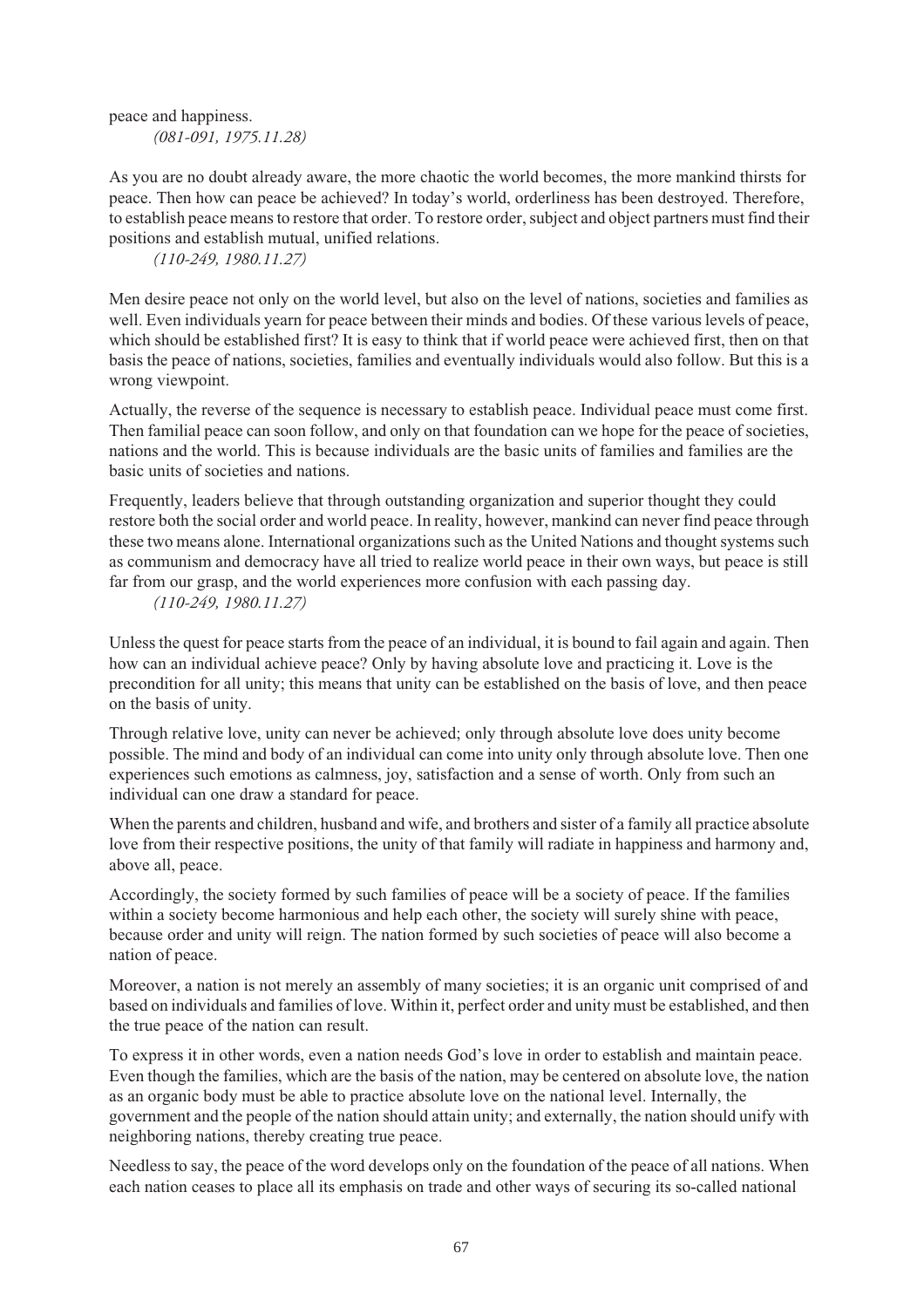interests, when each nation begins to serve other nations and the world with absolute love, and when each nation consistently maintains such an international atmosphere, the eternal peace of humankind will be secured.

*(110-250, 1980.11.27)*

Thus, it becomes apparent that world peace begins with individual peace and expands through families, societies and nations to ultimately become world peace. At this point, I would like to clarify absolute love and absolute values. On the foundation of love, the values of truth, goodness and beauty emerge. For example, when love is practiced, it appears as goodness. Therefore, it follows that the practice of absolute love, which is God's love, results in absolute goodness.

The actions of an individual practicing absolute love for the sake of peace constitute goodness. Likewise, the actions of a family practicing love for the sake of peace are also goodness. The same is true for societies, nations and the world. In other words, in order to make true peace a reality, the individual, family, society, nation and world must all manifest the absolute values: absolute truth, absolute goodness and absolute beauty. The practice of absolute goodness is most urgent, for it assures that no element of evil can intervene and destroy order.

Since the spiritual values of truth, goodness and beauty develop on the basis of love, without knowledge of absolute love, which is God's love, absolute truth, absolute goodness and absolute beauty can never result. And without these absolute values, there can never be true peace. Thus, for the true peace of mankind to be established, absolute love must be practiced. But before it can be practiced, it must first be understood.

*(110-252, 1980.11.27)*

Absolute love is that which acts for the benefit of others, serves others and remains unchanging and eternal. Then, why does absolute love serve the whole and remain unchanging? And why can peace be realized only through love?

These questions require answers. But in order to answer them completely, we must clarify fully the absolute being and his motive and purpose for creating the universe and mankind. In particular, the motive and purpose for creation serve as the indispensable standards for the practice of love and the establishment of peace. Before any plans can be placed in action, a definite purpose must first exist: any action without purpose is meaningless.

If man was created by the absolute being and meant to practice the absolute being's love, then it is certain that there is a motive and purpose for the creation of man. In order to clarify that motive and purpose, we need an explanation of the absolute being, that is, a correct concept of God. By establishing the correct concept of God, we can discover His motive and purpose of creation and, accordingly, the reason why His love must be practiced in order to realize peace.

Thus, I submit that for the true peace of mankind to be realized, it is necessary to understand the absolute being correctly, practice His love and, finally, realize His absolute values.

*(110-253, 1980.11.27)*

# **3.5 Good, Evil and Peace**

The universe protects and nurtures good things. Freedom, liberation and peace are nestling there. Since sincere effort is there as well we have to know that there is a power that draws you in. *(016-132, 1966.01.02)*

Goodness is something the universe protects and raises. It exists along with life and authority. There is nothing in the heaven and earth that can destroy it. When you become good, you are not afraid of anyone, even the president of a nation. No matter what kind of laws may be applied, it doesn't affect you. That's why laws of the world are unable to reach the standard of the conscience. In other words, worldly laws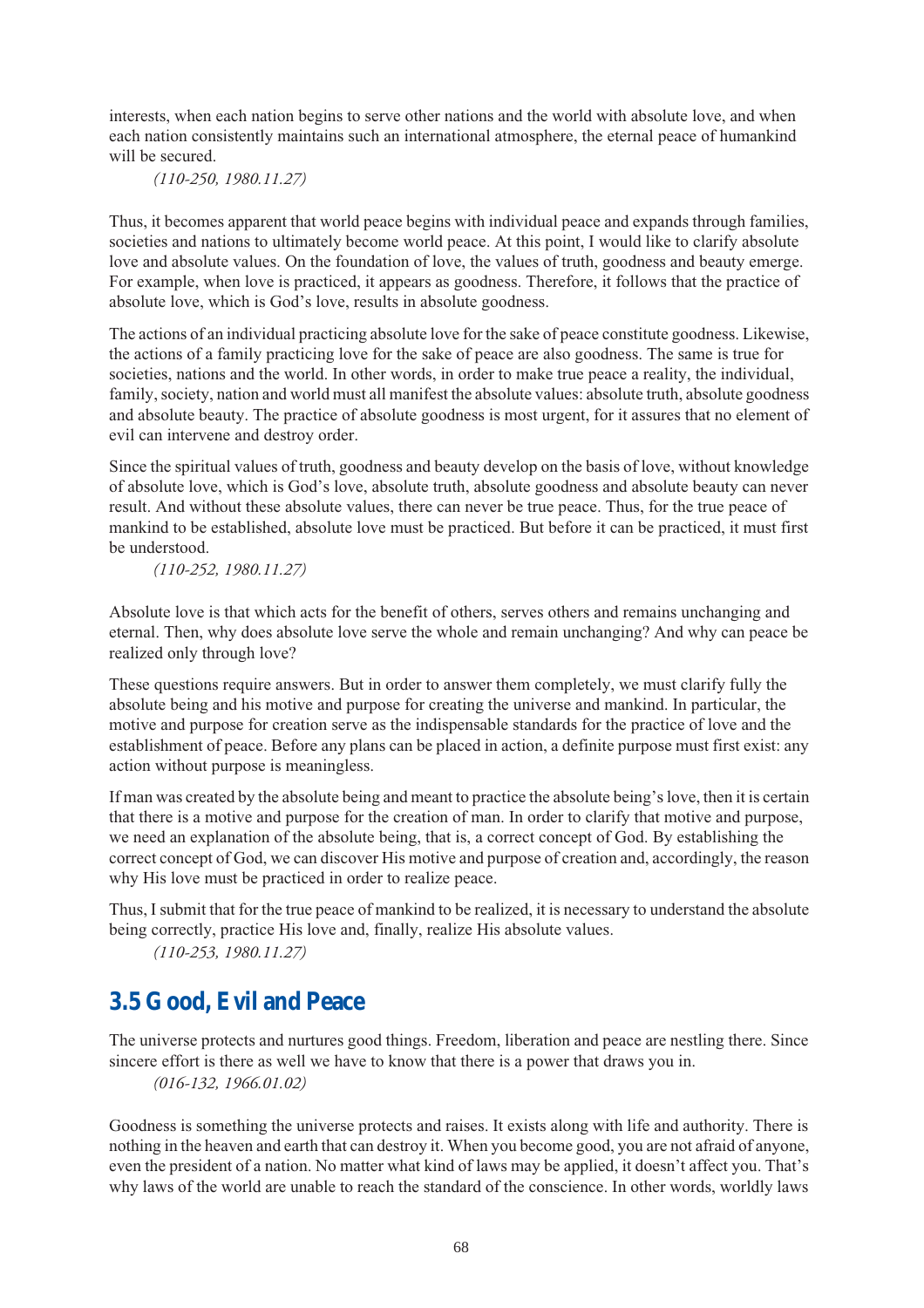cannot intrude upon the authority of goodness.

*(016-134, 1966.01.02)*

What is the way? It is mind and body acting in concert with each other. What is goodness? It is respond to our neighbors. Peace and equality are the common goal all people aspire to achieve. What is the world going to start with? It must start from the right path of life and truth that correspond with each other. So, what is the new truth? Heaven and earth are in reciprocal relationship, up and down, above and below, front and back, left and right. The new truth that has a view of the world, a view of life and a view of living that allows it to correspond with any beings would be the absolute truth that can remain in the Last Days of the world. History began not with reciprocity, but from conflict. The curtain will come down on this sad history.

*(017-120, 1966.12.11)*

Evil will be stopped. What would happen if it is stopped? It would have to disappear. There are uneasiness and fear in evil, unlike in peace. There is the influence of death, rather than of life. *(016-135, 1966.01.02)*

The standard of goodness is God who is the center of love. That humankind today is struggling to free itself from the reality of pain and confusion, while yearning for freedom and peace, shows that the original heart of humanity is looking for the standard of good and the center of love. Finding the center of love and thus realizing the world of eternal happiness on earth is the desire and direction common to a whole nation.

*(065-260, 1972.11.26)*

Even though so many people are hoping for good, the world is still an evil world. To make this evil world into the world of goodness is a serious problem that humanity must solve together in the present time. Peace cannot come until this is solved. We cannot deny that until we get rid of evil we cannot build a new heaven and a world based on a new ideology.

*(016-105, 1966.01.02)*

# **3.6 Freedom and peace**

Today, humanity is yearning for peace. As individuals, we long for freedom. We want to live in a free society, a free nation and a peaceful world. Without freedom and peace of mind, there can be no true happiness. The one who walks the true path of life hopes to find true freedom, peace and happiness.

Today, we would all agree that we are not living in a peaceful world. Though humankind cries out for freedom, such a world of peace does not exist as yet. For this reason, we must concede that we have not, in principle, attained the true state of happiness that we yearn for.

We often feel the mind's desire for freedom, peace and happiness pushing and prodding us to strive for something higher in our lives.

*(007-014,1959.07.05)*

America shouted about freedom but has declined. There is a principle to freedom. We cannot bring peace as individuals. Can we create our own personal freedom by isolating ourselves from others? No. Only by living for the sake of others can we find true freedom and the freedom that the universe desires. *(187-096, 1989.01.06)*

You speak of freedom, peace and happiness. What is freedom? What is the freedom that people generally speak of today? Some may say, "To do as I please is freedom," but how far would that go? Men in general do not live longer than a hundred years. Will they be free until they reach one hundred years of age? If there is no law and there is freedom to do as one pleases, where will that lead?

From this perspective, everything will go in search of that which has good origins, seeking out places of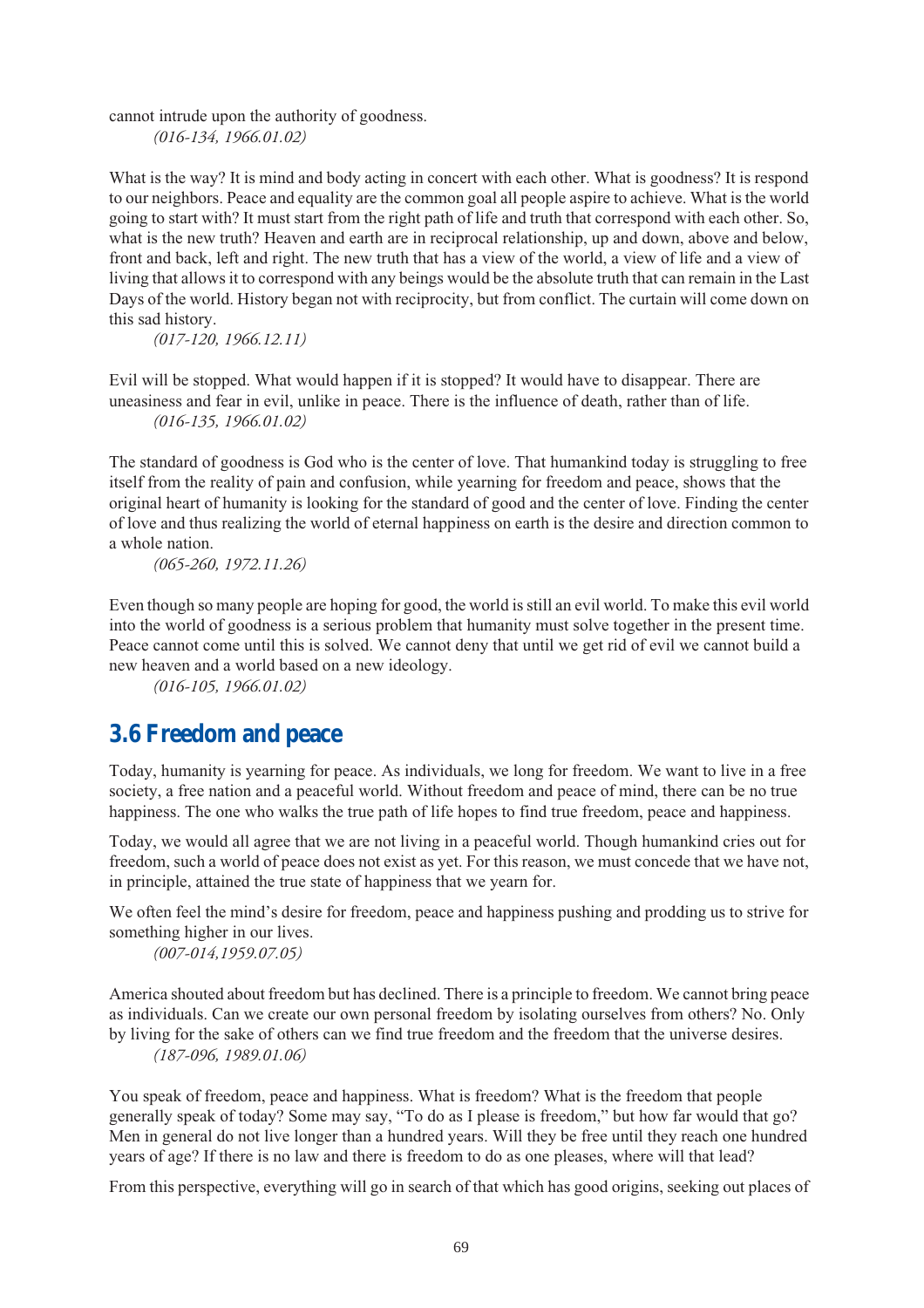freedom and looking for happiness. It is not a road on which freedom, happiness or peace all travel separately. They have to go together.

There has to be freedom in the midst of peace. What if there were peace in the midst of freedom? Think about it. Peace in the midst of freedom cannot exist. Peace means two entities harmonizing with each other, and it can only be possible when they yield to each other. Do greedy people feel like giving and yielding? What is to be done with such elements of character? That is why the time has come when we have to understand the rules of freedom.

*(182-111, 1988.10.16)*

There cannot be freedom unless we stand on a unified foundation. Let's suppose that you envision the possibility of freedom in front of you. Can you say that you are happy with that freedom when your mind and body are fighting each other? Can freedom come into being there? Not at all. So, where is peace? Peace refers to the state in which we have all things in abundance with nothing lacking. Then, is there a place for peace when your mind and body are in conflict? It is the same with happiness. Can you find happiness when your mind and body are in conflict? It is simply impossible.

When we see these fundamental problems, we have to understand that we can only have freedom when our mind and body are united in oneness. Only at the point where mind and body become one does the foundation of peace come into being. Also, only where mind and body unite does happiness come about. The dream of peace in the world and peace in the family can only begin when the husband's mind and the wife's mind and the husband's body and the wife's body become one.

If a pastor and a church elder hold a church service while at odds with each other, can there be peace in their church? God's spirit never appears in such a place. Clearly, such a place has already become a den of the devil, securely snared in the devil's net.

*(232-189, 1992.07.06)*

As long as we remain preoccupied with Satan's world, there is no freedom. There is no peace. There is no happiness. There is no hope. There is no eternal life. One has to restore these things through indemnity. Freedom comes into being by restoring the rights of things, of people and of love. That is, body and mind have to be one. We must restore human rights. There is freedom only when mind and body are unite as one.

If there is no freedom, there is no peace. We have to restore every freedom that currently exists in Satan's world and bring it over to heaven's side. Only then, can there be happiness, dreams and eternal life. The ideal of freedom, the ideal of peace, the ideal of happiness and the world of eternal life will come about only when we enter the original place in which we engraft the rights of things, people and love in front of heaven.

*(229-355, 1992.04.13)*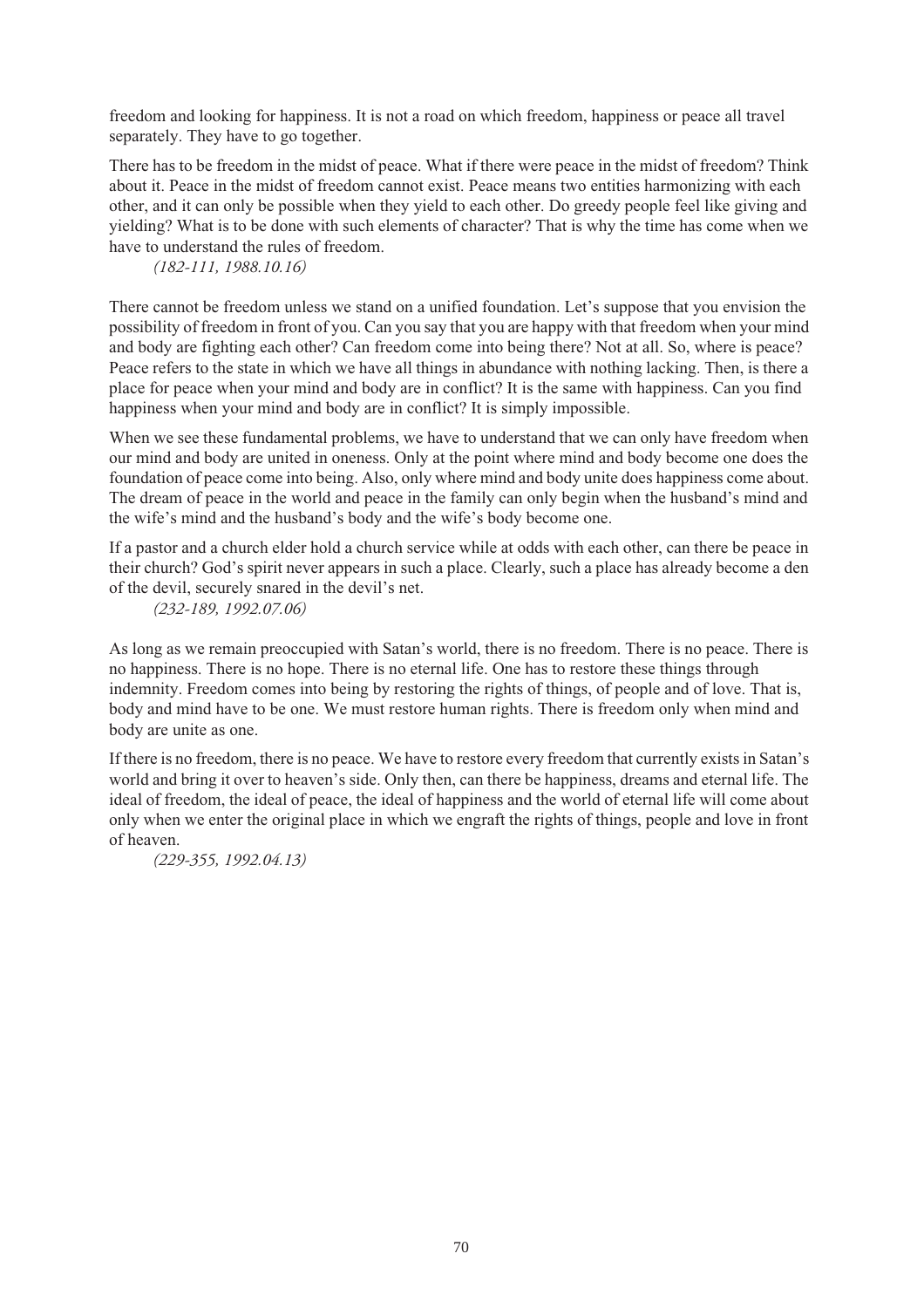# 4: PREREQUISITES FOR THE REALIZATION OF PEACE

## **4.1 The solution to the fundamental problems of God and mankind and the realization of a world of peace**

Looking at the world situation today, we cannot help feeling disappointment. Although the earnest desire of humanity is freedom, peace and stability, the state of confusion worldwide continues to worsen, and the future of humanity indeed looks grim. In spite of the ceaseless efforts of nations' leaders, the problems of the world are getting more complex and hard to resolve. Democracy, communism, religion and philosophy have all proved themselves to be totally helpless in the face of these world problems. The problem lies in a lack of understanding of God's will. Human history is the history of God's providence, and without understanding that providence we will be unable to deal with the world's problems.

*(135-343, 1985.12.16)*

If God is the origin of the universe, a peaceful world cannot be achieved as long as there is sadness in His heart and His cherished wishes remain unfulfilled. This is reasonable. Can children be happy when their parents are in a state of anguish? When a nation's president is troubled, can his people feel at ease? Not normally in a moral society.

Not even great politicians or saints can unite the world or bring peace without an ideology that can solve the problems of young people. This is a headache for both God and mankind. *(082-306, 1976.02.01)*

The world has a huge population. Today's global problems can no longer be thought of as someone else's problems. They are my problems. The democratic world and the communist world are alike in that they both long for a unified world of peace.

At this point in time, we have come to recognize that human beings by themselves cannot realize this unified world of peace. We cannot hope for peace or one unified world in the true sense of the word merely through human power, human wisdom or human culture.

What is the main difficulty in solving worldwide problems? I think the most important challenge is clearly elucidating the fact of God's existence. The day that all humanity recognizes clearly that God exists, they will come to understand the path along which He is leading them. The world will then indeed become the peaceful world of God's ideal.

*(056-131, 1972.05.14)*

Who is going to put an end to the fight between good and evil spirits? It is neither God nor Satan. Unless one becomes the hero or heroine of love whom all people of the world can follow, the fight between God and Satan will never end. As long as we remain caught in this struggle, world peace will forever be impossible and the word "ideal" no more than an abstract and sentimental idea.

*(136-219, 1985.12.29)*

To save fallen people and return them to their original position is God's intent. Therefore, religion has to be armed with content that puts us in touch with the core of the universe with the concept of this subject partner and object partner. When we examine every religious teaching from that viewpoint, only Christianity has such content. Jesus said that God was his Father and he was His only begotten son. This is an amazing proclamation. He also said that he is the bridegroom, and we are the brides, which is also a surprising announcement. It means that the father and son share this common denominator of love;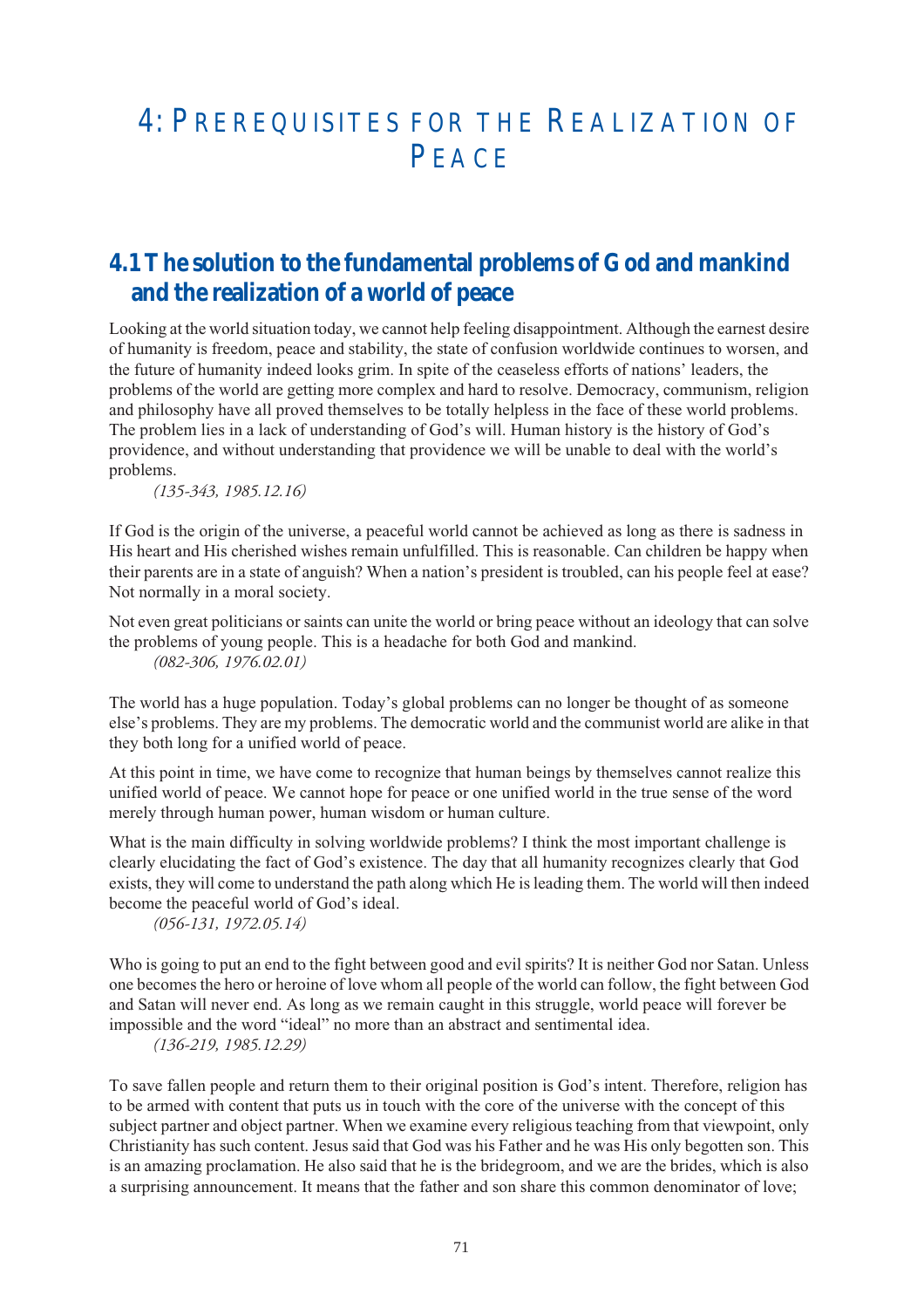bridegroom and bride are similarly not two, but one. Peace is present here. Without going through this, there cannot be harmony. Without going through this, there is no way to find a smooth spherical movement in the course of history.

#### *(137-059, 1985.12.18)*

Looking at ourselves today, we can see that our body and mind are neither perfectly at peace nor perfectly united. Paul, the first Christian theologian, recognized the law pertaining to the mind and the law pertaining to the body and, in the struggle between them, that the law of the body always defeated and drove the law of the mind into misery. So, he drew a grievous conclusion, "Oh, wretched man that I am!" Why has the law of the mind failed to govern the law of the body? If God exists, then the mind should control the body.

How are we going to find a way to deal with today's chaotic world and build a world of peace and a self that can exercise independent authority as an ideal self? To find the answer to this question, one must certainly find God. I have searched more than any other person to determine whether or not God exists.

#### *(144-148, 1986.04.12)*

In light of this, I would like to recommend three steps to achieve peace. This proposal is most fundamental in form, so it may appear idealistic. However, just as a building cannot stand without a firm foundation, my suggestion for peace starts from the most fundamental proposition. First, the ultimate world of peace must be achieved through three stages: peace between God and humankind, peace among humankind and peace in the world.

Through my course of serious spiritual discipline, I have come to understand with certainty that God exists. I even reached the stage where I met the living God directly and I have come to realize that one cannot discuss true peace on earth without finding peace with God, who is the origin of the universe. God is the first cause of the universe and the Creator of all creation. He is also our beloved Father. God created all things in order to accomplish His special will, the fulfillment of which lies in becoming the embodiment of love. God is the source of true love, but even the omnipotent God can never feel the joy of love by Himself. God needs an object partner of love and wants to receive spontaneous love back from the object partner. This object partner, God's supreme creation, is none other than humankind. For that reason, there is a purpose for our life. The purpose of life is to mature and realize that relationship of eternal true love with God. This is the fundamental principle by which peace is actualized between God and humankind.

Once such a relationship is established between God and man, people can then realize peace among themselves. What relationship would be prerequisite for peace between human beings? That is also the relationship of love.

World peace is indeed the long-cherished desire of humanity. It can be attained in the same way as peace between individuals.

In numerous ways, people have been constantly seeking peace and happiness but have not obtained satisfactory results. For all the work that has been done worldwide by the League of Nations and the United Nations, which were set up following the first and second world wars respectively, with the idea of preventing future war, world peace has not come.

Neither have the efforts of religious organizations produced a joyful world. Such a world also failed to materialize from the ideals of international Communism and the dreams of Fascism. Not even a high degree of political skill or even a high level of technology has been able to bring peace and happiness to humanity. This is because man's misfortune and pain has not been solved at its root; it results from the fall where human beings disobeyed God.

God has to restore, at any cost, the ideals of true love and peace that He originally envisioned. God's providence of salvation, that is, the providence of restoration, is the providence of restoring man's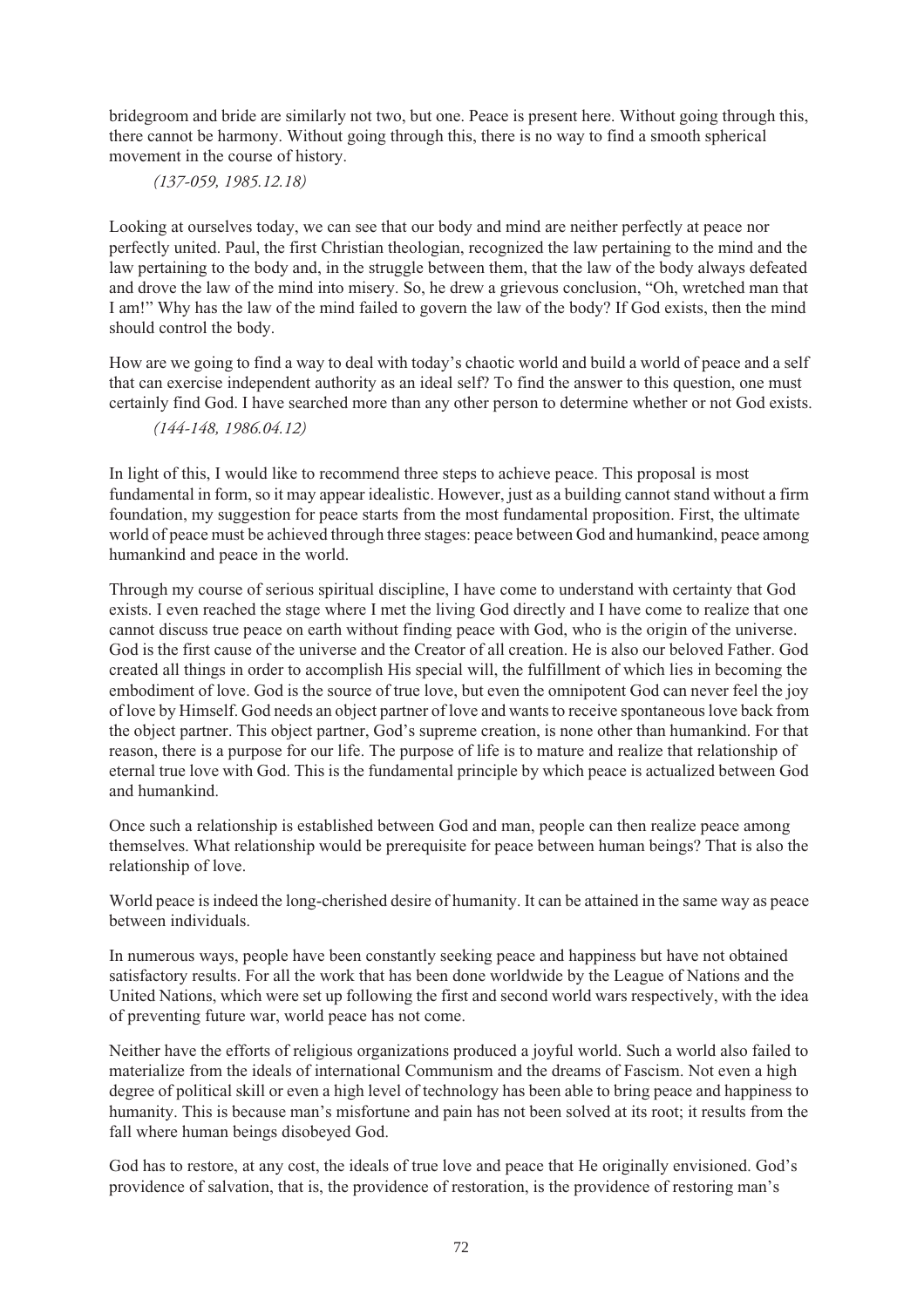original state. For this providence, God has established religions and expanded the sphere of goodness. *(166-131, 1987.06.01)*

Human nature has driven us to search for the answer to the question of how to put an end to this misfortune and realize a world of peace and happiness. Isn't this the very road religion has been pursuing? Even so, the ideal world mankind has been hoping for has not come about yet. At the core of religion there is the desire to discover the source of human pain and misfortune. If we are ignorant of the source of our pain, there is no hope of being able to rid ourselves of it. The answer can only come with wisdom gained through revelation from God.

*(234-269, 1992.08.26)*

Until now, we have been ignorant of the original value of humankind. To discover what our original value consists of, ordinary people and scholars have pondered over whether God exists and about the value of human life. This is the realm of religion and philosophy. Unity between men and women does not arise unless they find God, and then the realm of unity, which is the greatest value of humankind. When people establish a realm of unity with God, upon the foundation of unity among people, that will be the settlement of the ideal realm of unity that God desires. In that way, a substantial place of settlement will come into being, both in heaven and on earth. Unless we achieve it, that place of settlement will never come to exist, and peace will never be realized. The place of settlement has not been realized since God is revolving around His desire for eternal peace and human beings are revolving centered on themselves.

*(228-153, 1992.03.27)*

Since the beginning of history there has never been an age nor a people that did not yearn for peace. Human history, however, has been constantly tainted by war and the blood of the innocent, the complete opposite of what people desire. Why is this?

Has mankind been living in peace for the past forty-six years, not knowing conflict? No. War has broken out again and again. Beginning with the Korean War, the Vietnam War and the Gulf War, as many as sixty some conflicts have occurred.

Why is peace so difficult to achieve? As we found the Federation for World Peace today, we have to first dig into the reason that peace has not been realized. That is because, if not, it is just so obvious that humanity will follow in the same footsteps in the future as well.

Ladies and gentlemen! People have so far shouted for peace, but they haven't understood the meaning of true peace. They haven't had the true philosophy of peace. Therefore, the way to achieve true peace could not emerge.

The reason is simple. People have loved the idea of peace while they were losing God, and they have tried to find peace between themselves while pushing God out of the way. This was their fundamental mistake, and this is the basic reason for failing to achieve true peace.

*(219-114, 1991.08.28)*

When an individual is completely united in mind and body, it influences the perfection of all other things. That is why I'm saying that the method of attaining unity within myself and the method of realizing my own peace are important questions.

People who have lived throughout history have thought that peace is the peace of the external world. They thought that a world of peace would come about when nations and the world become peaceful. However, that has not been the case. We have lived without knowing that the most important issue is how to perfect the standard of peace within myself, and have just tried to understand merely what would bring about peace in the external reality. In religion, there is a concept called "the fall." Then, what is the fall all about? That mind and body failed to reach perfection, achieve unity and become a foundation for peace results from the fall. Due to the fall, also, people have come to fight and struggle with each other. If there is a way to deal with this, it would be through the realm of religion that can develop from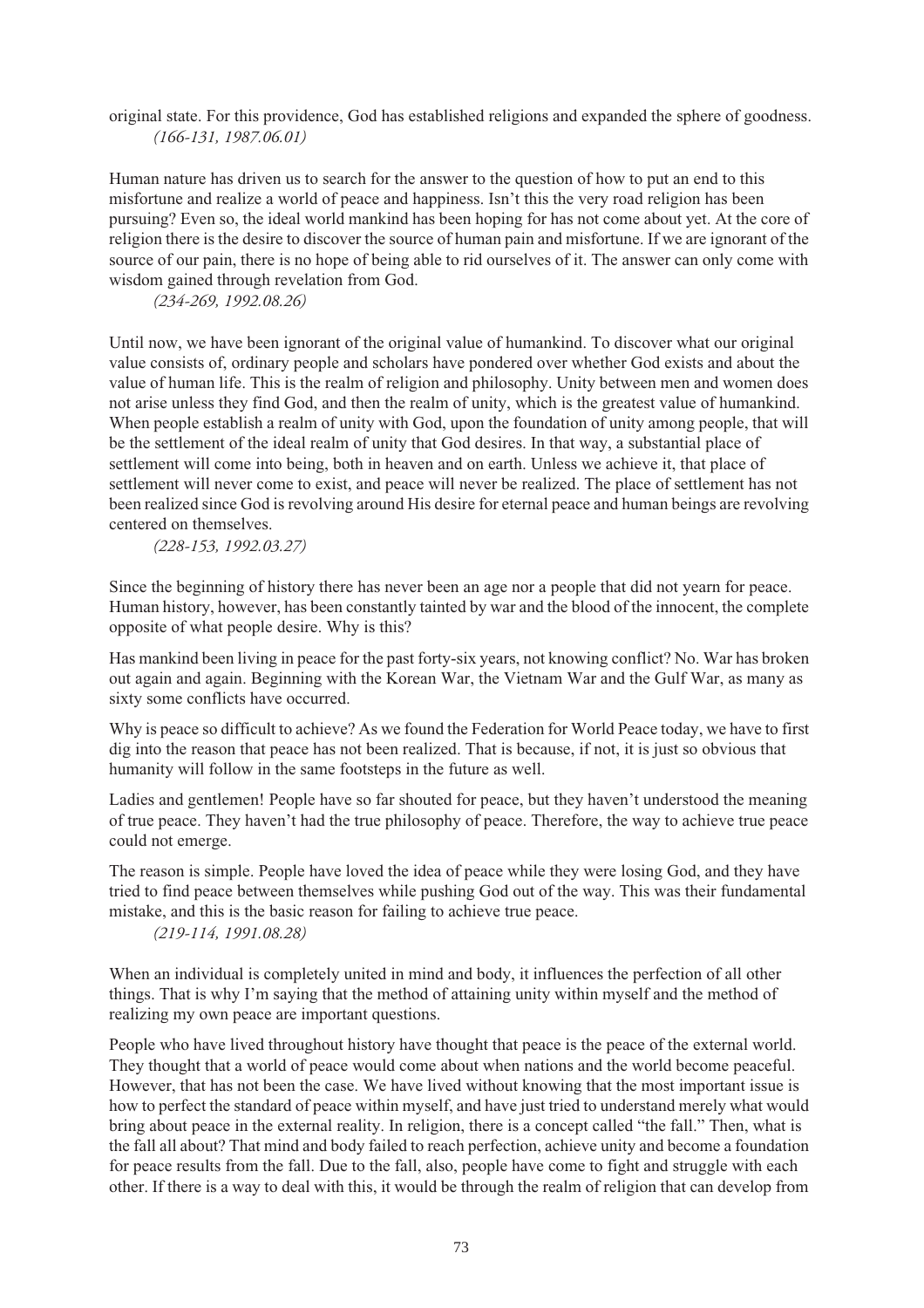an individual, to a tribal, national and worldwide foundation representing one world of the spirit. Next, centered on the realm of the physical body, the fall created a history of conflict worldwide among individuals, families, tribes and nations. So, the body, which is external, has been infringing upon the mind, which is internal. Likewise, the political world, which is like the body, has always been striking and making a victim of the foundation of the development of the religious world, which represents the mind. And the fighting is still continuing. The political world has always been infringing upon the religious world. It is the same as the body hitting the mind.

How to make unity here is directly connected to the fundamental problem. In other words, it is ultimately connected to the question of whether God exists and what true love really means. If God exists, He Himself also has to have the standard of absolute peace and His object partner must also, for He is a perfect and absolute God. Namely, God and the realm of the object partner have to have a completely unified standard. Therefore, we can understand the internal nature of this by answering the question whether God really exists and what our relationship with Him should be.

*(218-205, 1991.07.29)*

What should the ideology that leads the 21st century be like? It has to be a system of thought that surpasses philosophy, and the system has to be imbued with religious content. The being that we call God is not an ideological being. Thus, the world has to become one in which God can lead our actual lives, and we can live alongside God. At that point, the world would be one that has fulfilled the ideals of religion and philosophy. However, the world is not an ideological concept. It is a place in which we can live together with the absolute origin of peace, with God, whom we can actually feel in our lives. That world is the one that will come about in the 21st century.

*(209-236, 1990.11.30)*

The question of the identity of the central being that has pursued happiness is a key one that philosophy is also trying to solve. The question is whether God exists, whether the Absolute Being exists. If there is such an absolute being, it is likely that there would be absolute peace and absolute happiness. We assume that there would be such an absolute, unique and privileged being.

*(205-196, 1990.09.02)*

### **4.2 The central figure and the realization of a world of peace**

A God-centered central figure is what matters. The road the central figure is going is not for the sake of an individual. The individual has to go through a family and walk on a road that goes to the world. The world of love and the world of peace can finally come about only when the individual unifies not only the world but also heaven and earth, and the day of victory arrives on which he can be joined to God by eternal love. In other words, no matter how well people may have made a base of unity among themselves, the world cannot be ideal unless God's love is invested in it. The eternal world is formed centering on God's love. The world of peace will also be formed centered on God's love. However, a world of peace and unity cannot come into being centered on a love that first considers the changing interests of human beings.

Also, when a clan settles centering on itself, and stands in a position that only benefits its own members, a unified and peaceful world cannot result. Clans must sacrifice themselves for the sake of the nation. Thus, when this nation emerges later as one unified nation of expanded clans, it will be the center of the world's nations.

From this perspective, national development will not take place unless the tribe that the nation governs sacrifices itself. Therefore, it must sacrifice itself. In this context, although a nation may exist, the world cannot automatically be unified centered on that nation.

That nation must also walk the road of sacrifice and pioneering so as to demonstrate to the world the way to make oneness. So, when the world has a unified environment centered on its nations, the roots of peace will be put down on earth at last. There is no other way. We can draw the conclusion that the road of unity cannot be realized without enormous sacrifice. Peace is achieved only after one perfect central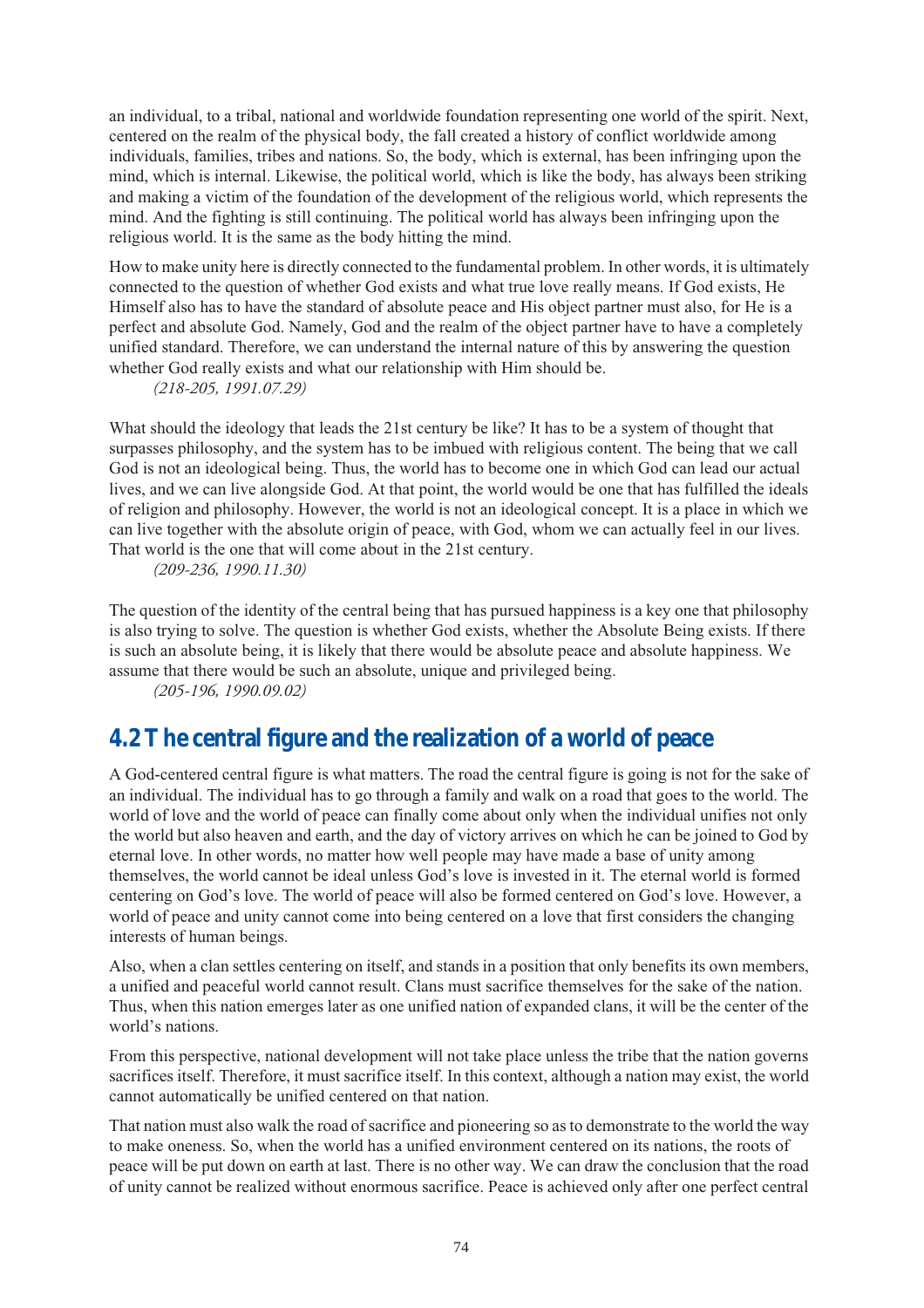being appears and unifies an individual, family, tribe, nation, country, and world. *(061-249, 1972.09.01)*

A sacrificial offering is not supposed to ask for official recognition even at the moment of death. He should lower his head even after he dies. Since this becomes the origin of peace, others cannot see his identity until after the realm of perfection of the offering appears. We shall have to understand that we Unificationists are going this road solemnly day and night.

*(048-131, 1971.09.05)*

The life of a person of the original creation would be life with a tranquil mind. Yet, we do not find peace in the minds of people today. Moreover, in the minds of humankind who should be living within the eternal ideal centering on liberty, there is no freedom or the ideal about which Heaven can also be happy.

Consequently, all the people spread across the world today hope for the fulfillment of complete freedom, peace and the ideal within a certain time. This is the heart's earnest desire for everybody living on earth. Similarly, the world of perfect freedom, peace and the ideal is the original ideal for which man longs, and no matter what, you must fulfill this centered on your minds and bodies. Furthermore, you must achieve this also in the family centering on your individual self, and you must fulfill this in the society, the nation and the world. Not only that, you must build the one world that can unite heaven and earth and sing the song of peace and freedom, and enjoy the ideal love.

Accordingly, before those that are living in the Last Days is the path upon which we must embark and the pass we must cross. This is the road of sacrifice that can realize the eternal peace, freedom and the ideal.

To cross such a pass, there must appear one center that can bring eternal freedom to the mind, represent the eternal hope of Heaven and substitute for the eternal peace of Heaven. If such a central figure does not appear, eternal peace, freedom and the ideal can never be realized in heaven or on earth.

When we reflect on all of providential history, during the Old Testament Era the hill of the sacrificial offering had to be gone over through the things of creation, and during the New Testament Era the hill of the sacrificial offering had to be gone over through Jesus Christ - in other words, through the Son of God. Nonetheless, in the approaching Completed Testament Era, the hill of the sacrificial offering has to be gone over by using you as the sacrifice, you who can assume the name of bridegroom and bride. Before you cross that pass of sacrifice, the world of true peace, freedom and the ideal cannot be realized on earth.

*(002-109, 1957.03.10)*

Only after climbing over the pass of the cross on the world level, can you possess God's love, God's freedom, God's peace and God's ideal. The reason is that if you give God's love, freedom, peace and ideal to someone who has not yet fully made his way over that pass, Satan will accuse him and that love, freedom, peace and ideal will be destroyed. Consequently, God does not grant His love, freedom, peace and ideal to those who could not climb over the pass of sacrifice on the world level.

*(002-117, 1957.03.10)*

The more miserable our situation is, and the more strongly we are receive opposition, the closer becomes our relationship with God's incredible heart. If you have never experienced such sorrow, you cannot connect with Heaven's joy. Without going the way of the cross, you will not get to walk along the tranquil avenue of a prince of peace. This way, everything is tied to its opposite.

*(029-167, 1970.02.27)*

Jesus said, "Do not suppose that I have come to bring peace to the earth. I did not come to bring peace, but a sword" (Matthew 10:34). It was a surprising proclamation. While the Israelites were viewing the Messiah as the King of Peace and the Savior who would redeem the entire nation from sin, Jesus made such a startling proclamation. It was a great announcement that would influence races, societies, nations, families and individuals.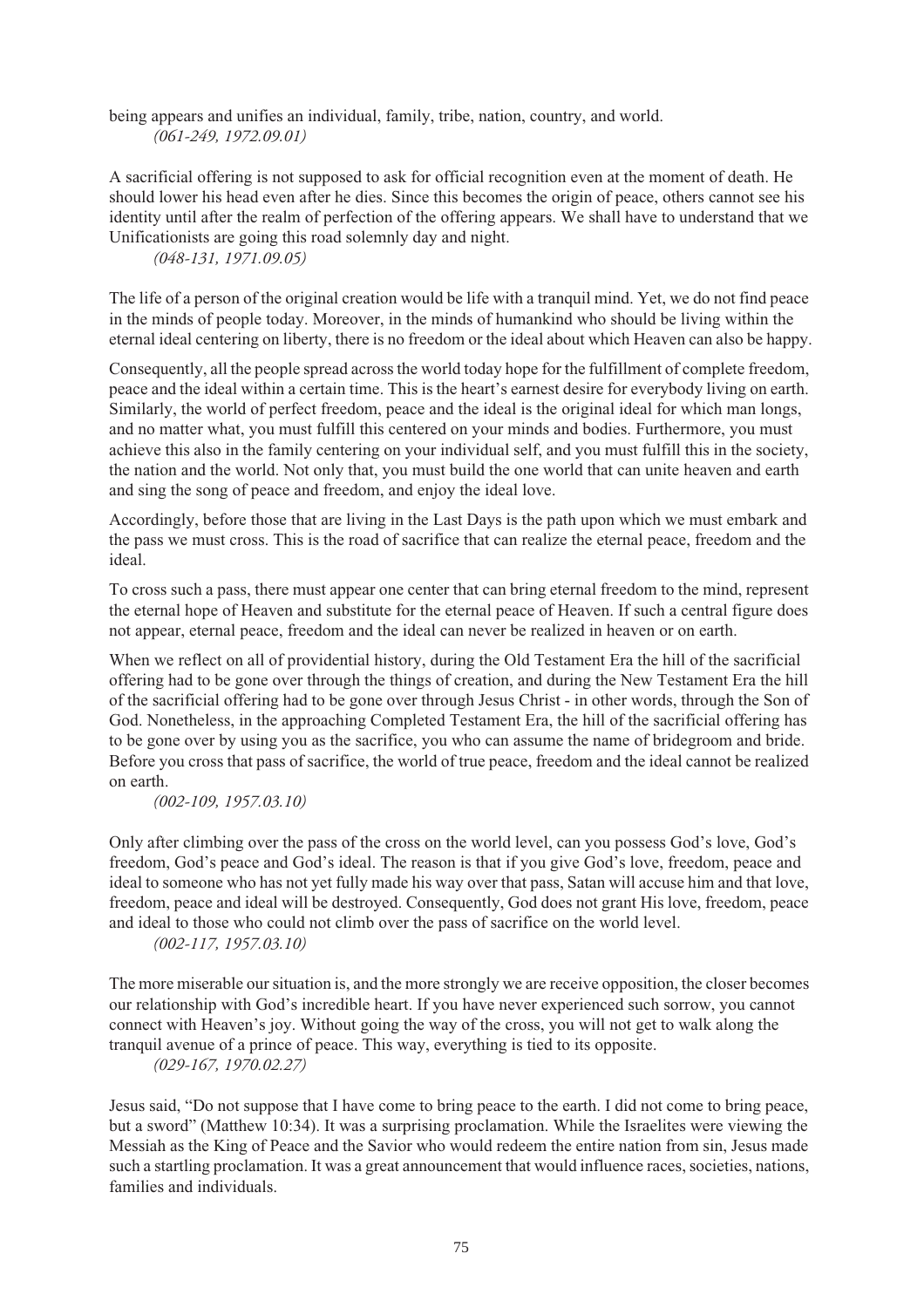Therefore, we have to attend God. What is the qualification to attend God? We have to attend God as sons and daughters who represent the church, the nation and the cosmos. Only then is the idea of unity complete. Then, the time of unity will be upon us and, naturally, we will receive a great deal of good fortune. Till such a day is realized, however, our life could be in danger if we make even a little mistake, just as was the case in the Old Testament Era. We must understand that only after we welcome the Day of the Father does peace come to the universe.

*(012-254, 1963.05.22)*

Until we prepare a family of happiness and a family of peace that is based on the new world, the road of suffering will continue. We have to fight so as to go over this road of suffering. It is like going through a war. This is the destiny of the Unification Church as well as all individuals.

*(030-098, 1970.03.17)*

No matter how many times you might have met me, you cannot pursue happiness by planning a palace of peace on the individual level. Before that, you have to shoulder the familial cross, the tribal cross and the national cross. The Unification Church does not exist solely for the sake of the Republic of Korea. *(035-140, 1970.10.11)*

To realize a world of peace, the world has to become one in which people live with the thought of sacrificing themselves for the sake of others. Otherwise, the world of peace will never come. This is why we sacrifice ourselves for others. What do you sacrifice for? It is to become the owner of love. There is no other way to truly give love in our life without going through sacrifice. Only in sacrifice can we shed tears and blood and give what is precious. Therefore, to share love through sacrifice is the best way. That's why God is restoring history along this road.

*(056-340, 1972.05.18)*

According to the thought of restoration, I exist for you and the family, the family exists for the nation, the nation exists for the world and the world exists for God. Then, what would God exist for? One may say that God exists for Himself, but that is not the case. God exists for love. The world of peace is thus realized.

*(057-029, 1972.05.21)*

If the central figure called the Messiah has appeared, he will also hope for world peace. The place he has to stand is not the place in which he is pushed away by the environment, but the place where he decisively drives the environment forward. Before securing such a place, there is no way to restore the original unity, which has been longed for historically.

*(061-252, 1972.09.01)*

The Lord of the Second Advent must come with a victorious theory that can do more than win over any religious group. He must also come with a political system superior to all other political systems. He must also be equipped with a system of thought that can surpass any other system of thought out there. He must come with something that can be victorious over everything. If not, the world cannot become the world of peace. In that sense, we will be a group of people who are stronger than any other organization, nation or ideology. The great transition period in which this is possible is from 1960 to 1980.

*(073-101, 1974, 08.04)*

What kind of age has today's world come into? It has entered the most chaotic age. It is the worst hell of hells. It has come to the stage where one cannot even think of things like heaven. However, we have to know that while God hits the satanic world on the one hand, He is surely rearranging this world on the other. Now, when do patriots appear in great number? Patriots appear in an age of confusion, not in an age of peace and renaissance. Right? This means that although things fall apart externally, new things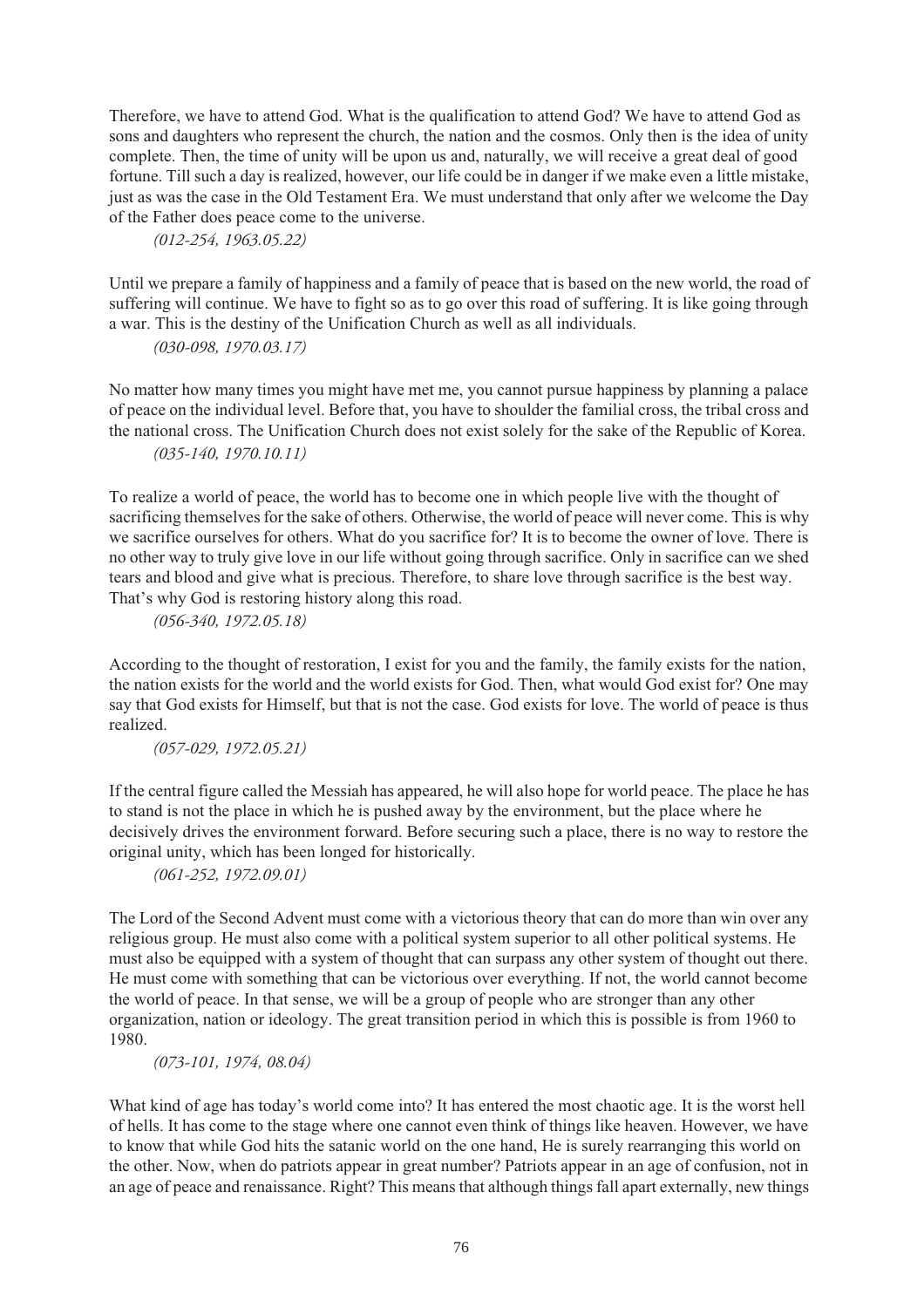appear internally. *(074-313, 1975.01.01)*

If we are going to realize peace without fighting, then how should we do that in the satanic world? We cannot use the method of, "You do this for me!" There is no way other than by dying and sacrificing ourselves. Even an evil enemy will lower his head and submit if he comes to know that a person died while trying to help him. He might have tried to kill the person, regarding him as his enemy, but in the end the person died to save him. When he comes to realize this, he will visit the person's tomb every year on the anniversary of his death, and ask for forgiveness. Throughout his life, the enemy has to visit the man's grave and pray for him. This is the only way.

Satan will fight with Cain. They will bite each other to the death. In this world where people try to kill others centered on themselves, Abel will come and try to realize a world of peace and a world of unity. So, the only way to achieve unity without fighting is to sacrifice for and pray for the enemy's blessing. That's why Jesus also prayed for blessing for his enemies. Therefore, Jesus was a person who lived his life as a representative of the world who understood the thought and plan of God and was able to set the heavenly tradition.

*(057-168, 1972, 05.31)*

The peace and glory of Heaven comes through suffering, as in childbirth. Without going through the pain of childbirth, one cannot receive the glory of Heaven.

*(046-103, 1971, 07.25)*

God intends to send us one person in the last days since we cannot find the original homeland by ourselves. He is the Messiah. He is the Savior. He is a man who can establish the original homeland as well. He is a man who comes with the entire authority over the original homeland, which has not fallen, after receiving recognition from God. In him, there will be love centered on God, peace which humanity is aspiring to, happiness and freedom. The man who brings all of these is the Lord.

*(155-017, 1964.10.06)*

### **4.3 Jesus Christ and the kingdom of peace**

Jesus Christ came as the King of Peace to bring genuine peace. However, he said "Do not suppose that I have come to bring peace to the earth. I did not come to bring peace, but a sword." Does that not sound contradictory? We have to understand him as having come for the sake of true and eternal peace. It is because a fundamental reform of human life is unavoidable to establish eternal peace. In order to reach this genuine peace, Jesus tried more than anything else to bring about reform in human life. In this sense he said that he came to fight. He wanted to reform the individual, the society, the nation and the world fundamentally. For this reason, he received all forms of opposition while teaching. Many obstacles arise when you try to establish a truly new society. Thus Jesus died upon the cross after experiencing much suffering.

*(091-101, 1977, 02.03)*

What was Jesus' original mission? It was to unify the world. It was to organize the nation of Israel, conquer the Roman Empire and thus reverse the historical result of the fall. God had promised throughout the long course of history that He would send a Messiah in order to unify this sorrowful world. Then, what is the Will, which He promised? It is to realize the heavenly kingdom of peace on earth. It is to realize the heavenly kingdom of freedom on earth.

That is why I say that Jesus came to earth in order to establish the heavenly kingdom of peace and the heavenly kingdom of freedom. He came to earth as an individual to carry out this mission, but there was no woman who could be his object partner. Therefore, a husband and wife with the task of uniting with each other did not materialize. Since the couple who was to create unity did not exist, there were no children to create unity. Since there were no unified children, a unified tribe, race, nation and world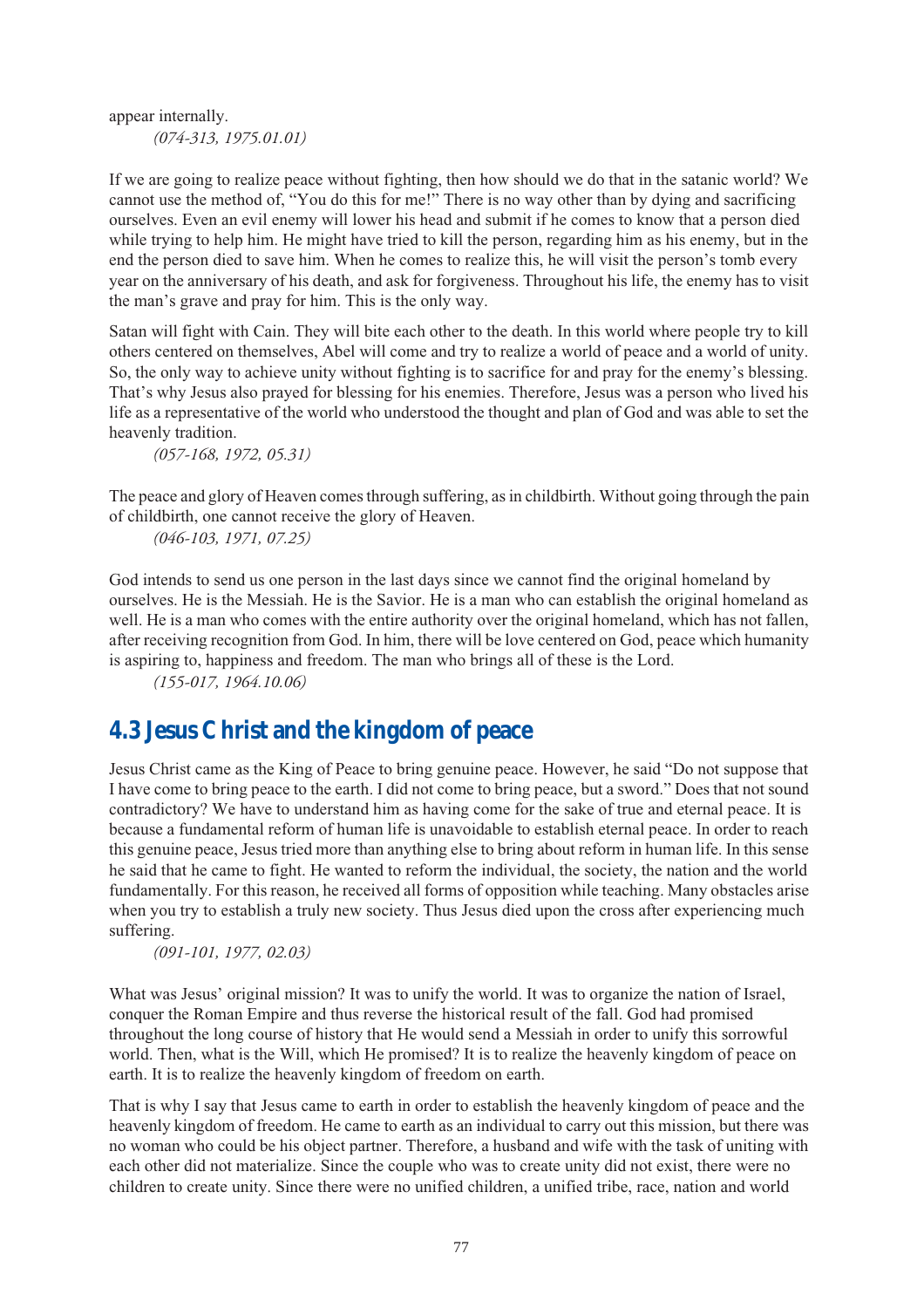could not appear. Accordingly, the man who came to earth with the purpose of realizing heaven was, to our sorrow, driven away by villains and ended up dying on the cross.

*(020-169, 1968.06.09)*

The incorrect thought of the first chosen people led to the historic stage of Christianity, which developed, into the second Israel. From here came the thought, which can form God's family, tribe, race, nation and world. If only these could be in harmony with the Lord, the world would be unified in the twinkling of an eye and the world of peace and the world of love would be built. If not, however, a millennium of misfortune would resume.

*(022-021, 1969, 01.01)*

Today, Christians believe that Jesus' coming on earth and dying was God's Will. However, the truth is that Jesus did not come to die, but to connect God's love to pitiful humanity and to realize the nation of peace and the unified world of peace.

Jesus came to the earth as the bridegroom to start a new history in which he had to receive a bride, build a family of peace and, centered on that family, realize a tribe of peace, a nation of peace and a world of peace.

*(022-078, 1969.01.26)*

The course of Jacob was a model for the course of Moses, the course of Moses was a model for the course of Jesus, and the course of Jesus was the model course for the Lord of the Second Advent to go. If so, who has to follow after the course of the Lord of the Second Advent? It is the very course for you to go. Leading up to the Second Advent of the Lord, Jacob walked an individual course that was a symbolic representation, while Moses walked a national course that was the image, of the worldwide course that Jesus would substantially walk. However, if the Lord of the Second Advent indemnifies substantially, you have to perform the indemnity of image while your descendants will pay it symbolically. This way, the circle is completed. Then, the world will finally be restored to a world of peace. That is how the principle operates.

*(022-158, 1969.02.02)*

There can be only one bride in front of Jesus, who is the bridegroom. Jesus is father and his wife is mother. Then, why does God send us Jesus and his wife as father and mother? We were born with the bond of false parents and we have the sorrow of not having had true parents. Accordingly, we have to find true parents at a certain time, receive love from true parents and go to the nation of true parents. Without this, the kingdom of peace cannot come on earth.

*(022-273, 1969.05.04)*

Jesus came in order to transform the world into the kingdom of peace centered on the nation of Israel. Even though he might be competent and powerful enough to build the kingdom, he will fail unless he builds a family. The world is an agglomeration of families. Those whose body and mind are fighting cannot build a family. Those who would desert the heavenly road in the face of a crisis of death cannot build a family God wants. The only begotten son whose mind and body are united will make a family by receiving the only begotten daughter. Until he establishes a family, he will lose the world although he may restore it.

*(023-152, 1969.05.18)*

Jesus is the King of Peace. Engendering strife is not his mission. Since conflict caused his death, he returns to bring peace, which means that Barabbas also has to make peace. Jesus has to teach people clearly about God by teaching about the spiritual world.

*(054-050, 1972.03.10)*

You have to understand that God needs Jesus to have an individual foundation of peace, which connects tribes and families within a nation. You have to understand that to make the Roman Empire and the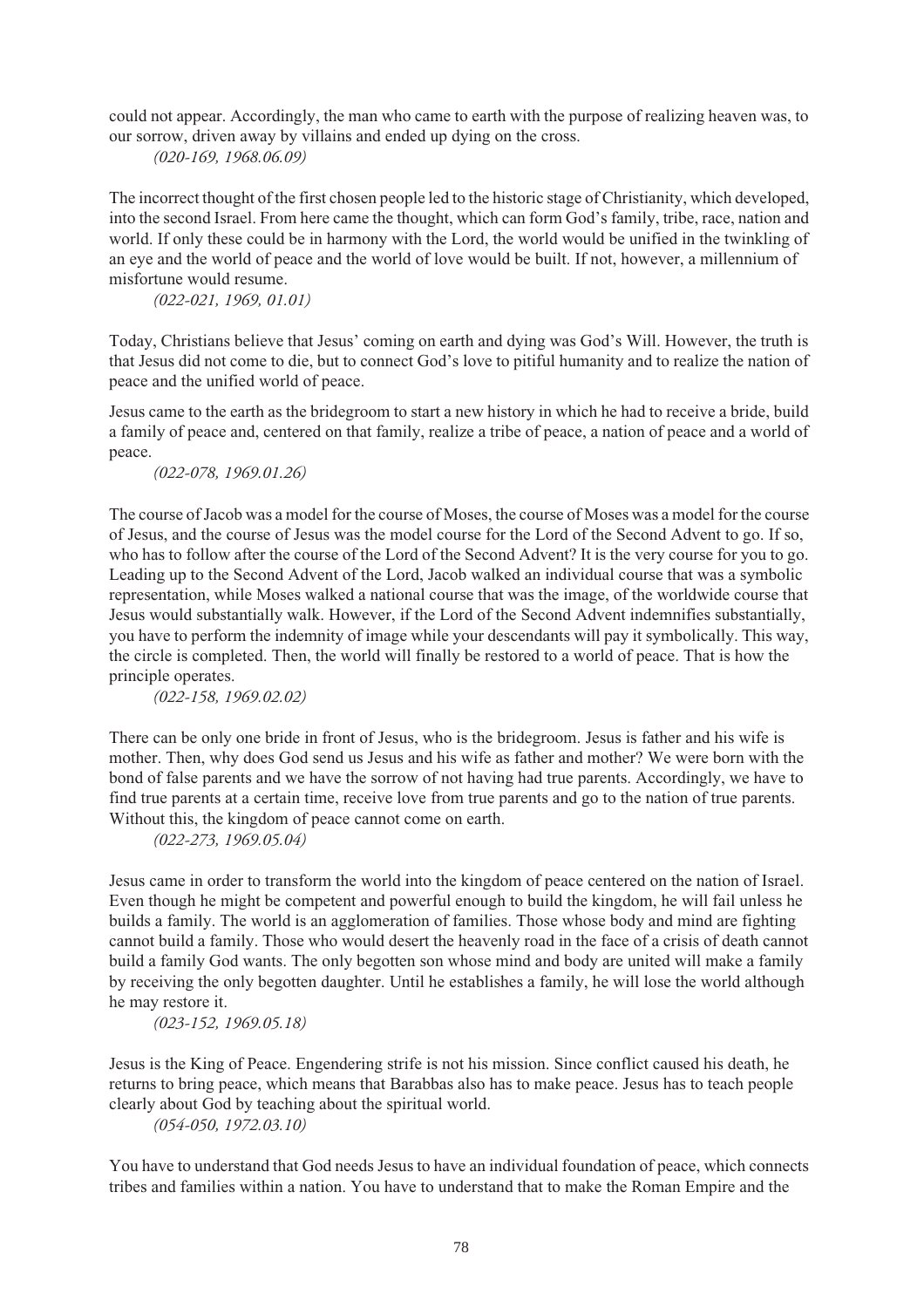world into one heavenly world of peace and offer it to God at an ideal place of glory was the Will of Jesus. You must know that being driven to the cross was not the Will of Jesus.

*(057-316, 1972.06.05)*

If we cannot carry out such a cosmic responsibility today, we will not be able to wake up the people and the world that are asleep. Now is the time when the four-dimensional world that transcends time and space is being established. In such a time, you must think seriously about internal heart of Heaven that wishes for a man of character who resembles the Lord of Heaven. Heaven is longing to be able to hear, to see and to speak. If you are like that, then even if you say, "Oh God, please do not come. Please, Jesus, do not come." God and Jesus must follow you. What is more, if such a person is sent to hell, he will transform hell into heaven. Only when many such people emerge will peace come on this earth.

In other words, you must clearly understand that if the true son and daughter of peace, the true son and daughter of love, whom God has expected for six thousand biblical years, emerge on this earth, not only will God be happy but also all things in the universe will share His joy.

Therefore, each of you must hold yourself accountable for the mission Jesus left unfulfilled and become the person who can let Jesus take repose. Not only that, you must subjugate Satan and take him in front of God and say, "Please take, all by Yourself, the eternal glory of victory." Only then will the resentment of God, who has carried on the providence of restoration for six thousand years, be dissolved. Jesus then will find the true bride he has sought. Further, by finding the true wife for whom Jesus Christ has longed, we can build a garden of peace on this earth.

*(002-054, 1957.02.17)*

Jesus was sent to set up a door to heaven and make a road through which heaven and all people could be linked. If the nation of Israel had believed in and served him, the way of peace would have been opened. If so, Judaism, established after four thousand years of toil, would have become a wide road through which God could come and go. Also, it would have become a door for all people seeking the heavenly kingdom.

*(006-175, 1959.04.26)*

What do we have to find in Jesus' teachings? When we see how Jesus endured the difficulty of the cross, we are amazed. First of all, that he put up with it is surprising. Next, that he was willing to live for the sake of even his enemies is surprising. Love comes automatically in that place and peace also is accomplished in that place all at once. The division between heaven and earth can be resolved right here. The cross became the place in which the division between human beings and God could be closed.

*(076-221, 1975.03.02)*

Having come to the earth two thousand years ago, Jesus made a radical declaration. "If any one comes to me and does not hate his own father and mother and wife and children and brothers and sisters, yes, and even his own life, he cannot be my disciple." (Luke 14:26) He also said, "...and a man's foes will be those of his own household." (Matt. 10:36) He added, "Do not think that I have come to bring peace on earth; I have not come to bring peace, but a sword." (Matt. 10:34) Today's religious people do not understand why he made these contradictory statements. We have to know that they are not even seeking to understand.

*(087-178, 1976.06.02)*

When we read Jesus' statement, "Do not think that I have come to bring peace on earth; I have not come to bring peace, but a sword," the words seem contradictory. Just like the warning at the time of John the Baptist, Jesus said, "Repent, for the kingdom of heaven is at hand." (Matt. 4:17) He did not say, "Rejoice, for the Kingdom of Heaven is at hand." Why did he tell the people to repent instead of rejoicing if the kingdom of heaven was at hand? True repentance is not easy. First you have to repent for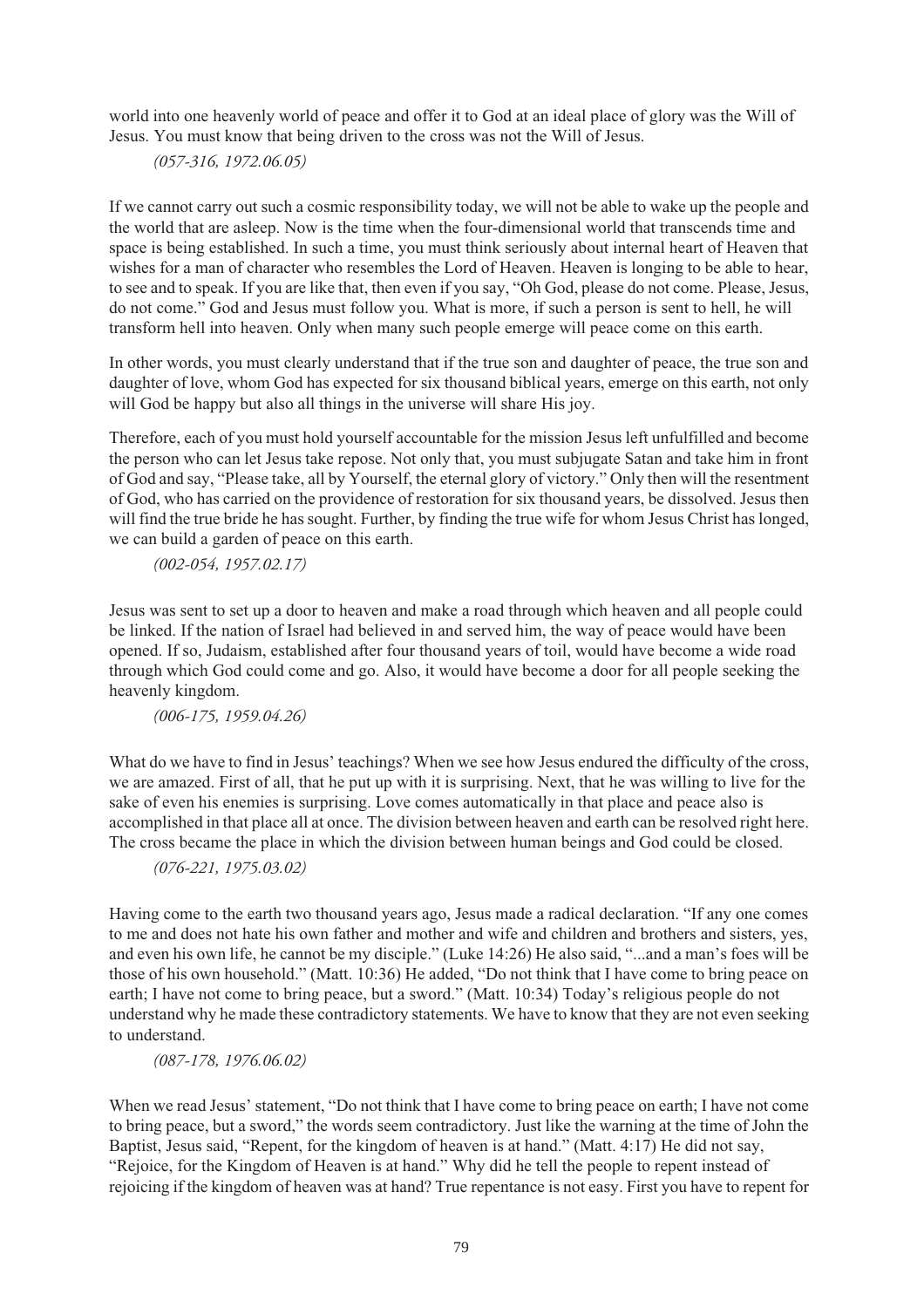the historical mistakes made during the dispensation, and then do what was left undone. *(103-159, 1979.02.25)*

Having come to this world, what would Jesus have wanted to set up first? He lived centered on the law of Heaven rather than the external environment of the world. He was always thinking about the ideal environment in which he could attend God forever, when the Kingdom of Heaven reigns on earth, after the fallen world had passed away. It was the law of the royal palace. What do we observe the law with? One has to do so with heart and love. What is the most precious thing we can keep as the fundamental and unchanging factor starting from the family, nation, and world up to the Kingdom of Heaven, and what is at the center of everything that can become the standard of peace, the standard of happiness and the standard of the ideal of human beings? This is a serious question. It is true love.

*(168-184, 1987.09.20)*

The man whom Heaven and earth approve, a central personage with universal significance in whom God's love has entered vertically in a straight line, the man who comes with the capacity of a true man of humanity and the true father of origin is the bridegroom which Christianity is talking about. After Adam came into being, God created Eve through Adam, right? Therefore, who has to produce the bride? The Lord has to do that. He has to produce her through his merits and receive her. Accordingly, Jesus had to come on the earth, receive his bride, establish a family, engraft everything to himself, form a people, a nation and a world and thus realize the new Kingdom of Peace.

*(157-161, 1967.04.02)*

### **4.4 Religion and peace**

Our conscience knows that human beings have to be one. It knows that human beings have to aspire for peace. It also knows that all people are brothers. The law of conscience knows everything. Today, we have to awaken this conscience and initiate a great revolution. God has been mapping out a plan in order to establish a day of peace in front of a new humanity and has been working hard till now in search of an ideal society, family and individual. Centered on the religion based on conscience, God has intervened to lead the work.

*(151-136, 1962.11.01)*

What is religion for? It is to establish such a historic standard. Religion that cannot establish such a historic standard is not necessary. If Almighty God just stands by idly in front of human beings who have fallen into extreme distress, then God would get struck by lightning. Then, what does God have to do? He has to guide these people to the road of peace. Also, there has to be some traces of God's effort to guide human beings to the road of peace in the course of history. If He did not do such work, what kind of a cruel God would He be? However, the record which tells us that He did do such work is the religion. *(023-125, 1969.05.18)*

When we look back on history, we come to find that Confucianism, Buddhism, Christianity and Islam have each cleared away social unrest and confusion in their own era and glorious civilizations in those eras flourished on those foundations of peace and safety. Let's take some examples. The Confucian culture of the Han Dynasty in China was such. The Christian culture in the medieval Europe was such, and the Buddhist culture in the age of King Ashoka [third monarch of the Mauryan dynasty d.238] in ancient India was such. Also, the Islamic Saracen civilization in the Middle East is an outstanding example.

*(122-299, 1982.11.25)*

The ultimate purpose of every religion is to realize a happy and ideal world. The purpose of today's politicians gathering, racking their brains, having a conference, discussing, etc. all lies in how to make an ideal world in which everyone can feel happy. In other words, they are searching how to achieve a kingdom of peace so that people of the world can live as brothers. Therefore, any religion which cannot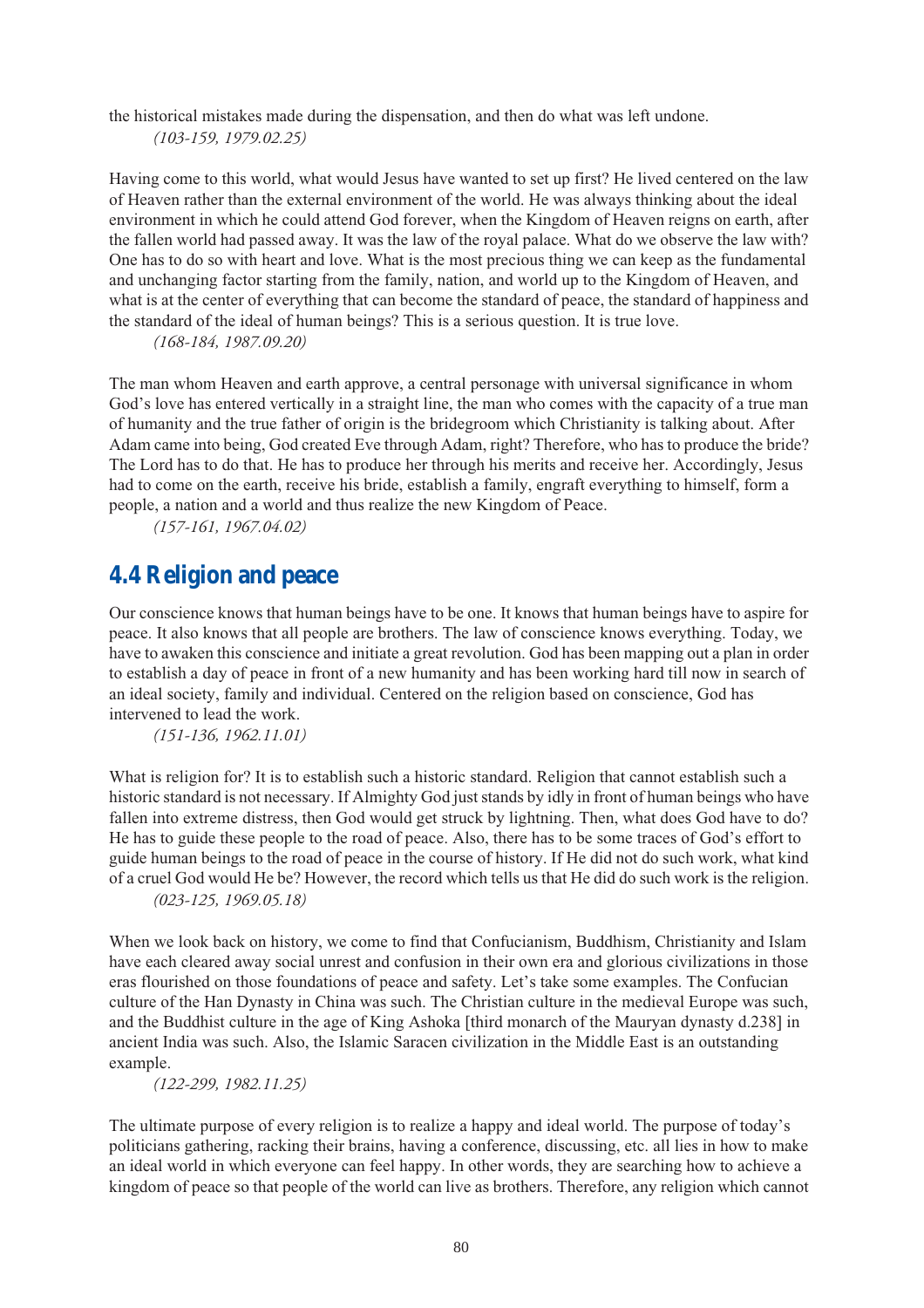introduce this kind of thinking must pack up and go.

*(023-122, 1969.05.18)*

America has to make a strong national solidarity in the name of God. I could not help doing this work in America since I am thinking about such a high-dimensional world of peace centered on the name of God. We see countries declining now even though at one time they were proud of the Christian or Judaic tradition. We have to go on with a high-level worldwide religion that can be united in the name of God. *(086-208, 1976.03.29)*

What is the ultimate goal religion has to strive toward? There is some reason, of course, in asserting the purpose of an individual's seeking truth. However, it has to go further and involve the whole family. First, religion has to find a family who can liberate humanity, which belongs to the evil sovereignty of sin. It has to find a family which, in the true sense of the word, represents history, represents an era and represents the future. Also, it has to build the foundation for the family and establish the standard of the right path upon which all of humanity can feel joy together. How the system of the family should begin and where it should go has to be decided. So long as things do not go this way, one cannot build a way of peace on earth. We have to know that no matter how well external things might be achieved, they can be ruined in the family.

*(023-010, 1969.05.11)*

Today's Christianity has to achieve God's desire and the hope which humanity pursues and thus solve the starting point of peace. So long as God's desire is such, history cannot but develop centered on Christianity.

*(027-305, 1969.12.28)*

Unlike other religions, Christianity has walked the road of martyrdom. For what does a martyr die? He does not die centered on himself, but on God's Will. Countless people have shed blood as martyrs for the sake of the one world which human beings and God have been searching for, for the sake of building a foundation upon which God can cast an anchor of peace upon this earth, and for the sake of peace.

*(029-018, 1970.02.15)*

Religion hopes for this world, which started from selfish desire, to perish. Religion seeks one unified world of peace, and has been crying for such for thousands of years.

*(036-071, 1970.11.15)*

Who has to pull up this root of sin and evil and realize the world of peace and put an end to the evil sovereignty? It is the Christian believers. Then, how should they do that? They can accomplish the work only when they receive the Messiah, after having prepared a road on which they can receive the coming Messiah.

*(054-147, 1972.03.22)*

Unless we resolve to be with God even though the democratic world might go to ruin and die, we will make the lord die again even though he does come on earth. The time has come now. The Lord will come and make one free world centered on Christianity, and He will win the Islamic and evil communist world over to his side instead of killing and getting rid of them. The heaven of peace will be built on earth only when the Lord is welcomed through holding a worldwide party of peace. He has to do so when he comes again since he died amidst fighting.

*(054-127, 1972.03.21)*

The road of religion is to teach sacrifice. The automatic realm of liberation for a peaceful world occurs here. If you follow the way of history, though, and expand your dominion through power and conquest centering upon yourself, you will perish. That age of history must end. If God exists, the end of that era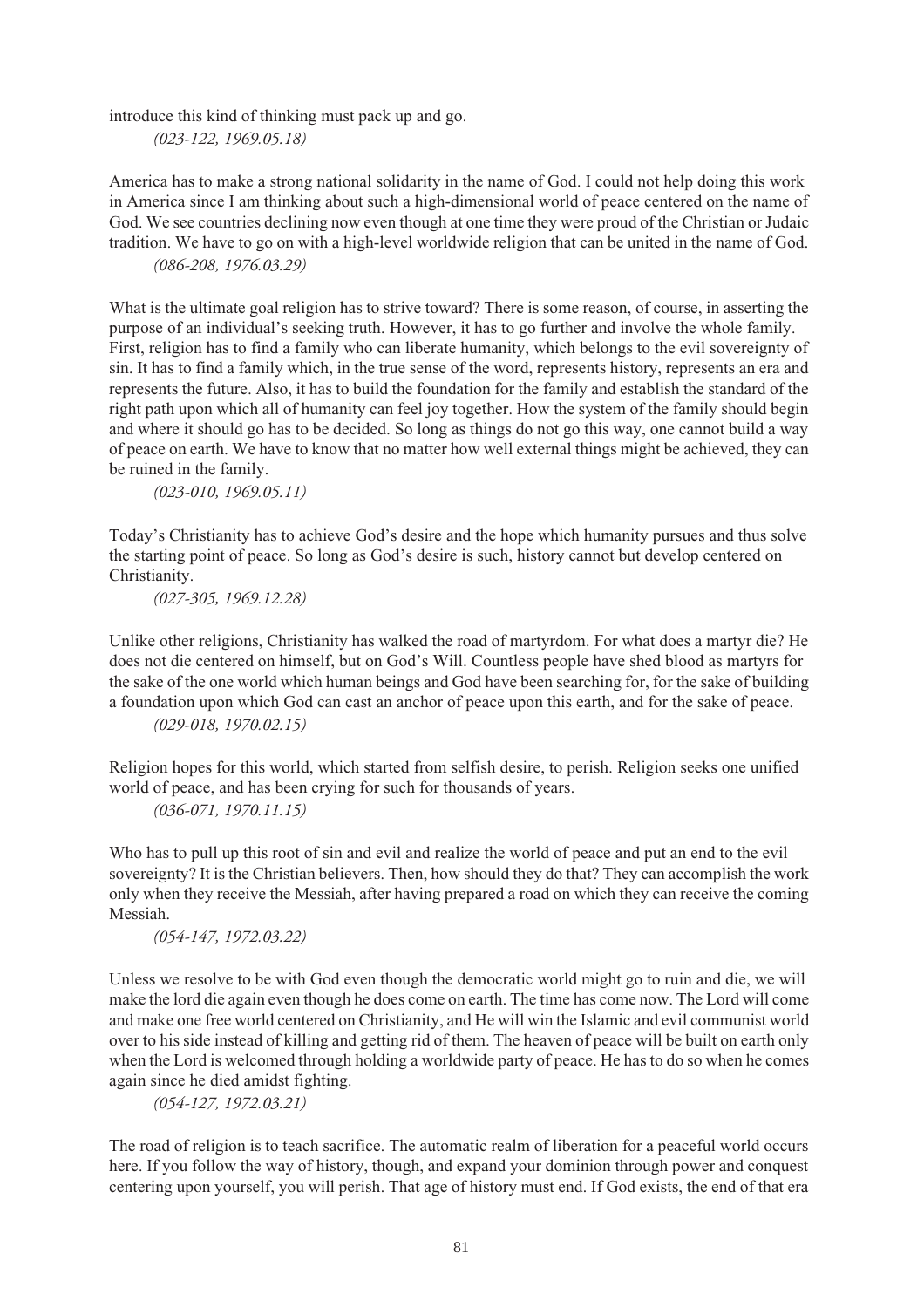must come.

*(059-200, 1972.07.16)*

If God did not exist, we would have to make something be the standard, as a substitute for our longing and love - something around which mankind could unite. There would be no way to bring unification other than that. From that viewpoint, we would have to create an imaginary god and have him be our subject partner. This is the reality we would have to pursue. Otherwise, we would never find any peace or happiness; we would never find our dreams or the ideal. How great it is that God exists! *(072-210, 1974.06.23)*

No one else thinks the mission of religions is the elimination of Communism and the building of a kingdom of peace on earth. I am working in all areas of human life, including the realms of politics, culture and religion. Our movement has set up businesses. Why do I do such things? It is not only religion that can show the direction for resolving everything. We must be trained for this world. *(099-324, 1978.10.01)*

Most religious people cannot escape from the confines of their denominations, even though everyone on earth seeks for one world of peace. Looking from God's viewpoint, this is a hindrance. *(093-199, 1977.06.01)*

To this day, religions have denied the importance of the family, tribe, nation and world. They have thought only of the spiritual world. On the other hand, while the Unification Church thinks the spiritual world is important, it also says that heaven on earth must be realized. There must be peace on earth. *(118-248, 1982.06.13)*

Had atheism appeared and there had been a religiously based United Nations, that atheism would soon have disappeared. If that had been the reality, we could have gone on to develop the world at a new level of peace centering on the United States. As that was not the reality, Satan could attack through Communism. If we cannot accomplish our responsibility, Satan can always attack us. Under those circumstances, God has no choice but to allow Satan to do whatever he wants.

*(122-244, 1982.11.16)*

As the purpose of creation is absolute, the purpose of restoration must absolutely be accomplished. The messianic ideal is not vague and must be realized in our concrete, everyday lives. Thus, the purpose of religion is the realization of God's purpose in our lives. God has been expanding the realm of goodness through religions appropriate to the age, the race and the circumstances of the larger providence of salvation. The sole, awesome purpose of religion is to bring about peace on earth. Religious bodies must be concerned about the salvation of the world, the Will of God, before thinking about salvation for one religious denomination or one individual. This is the time when we must reinvestigate the true Will of God, transcending the boundaries of all religions.

*(135-220, 1985.11.16)*

Through long reflection and prayer for the world and mankind, I feel the enthusiastic desire of God and experience miracles of the Holy Spirit. These tell us that the world must be renewed through the global unity of religious leaders, a growing movement of all religions taking the position of a true offering, and a movement of service.

*(135-221, 1985.11.16)*

Up till now, I have been restoring this world following the providential directions of God and have made the utmost effort to realize God's ideal on earth. I have mobilized the entire capacity of the Unification Church and supported the purpose of world peace through unity among the faiths. I truly hope that your religions will also actively support this. This does not mean that I will cease my efforts in this area, nor will I hold back the financial resources of the Unification Church. By mobilizing all the spiritual resources and creative abilities of all the faiths, focused in the direction God's desire, we will advance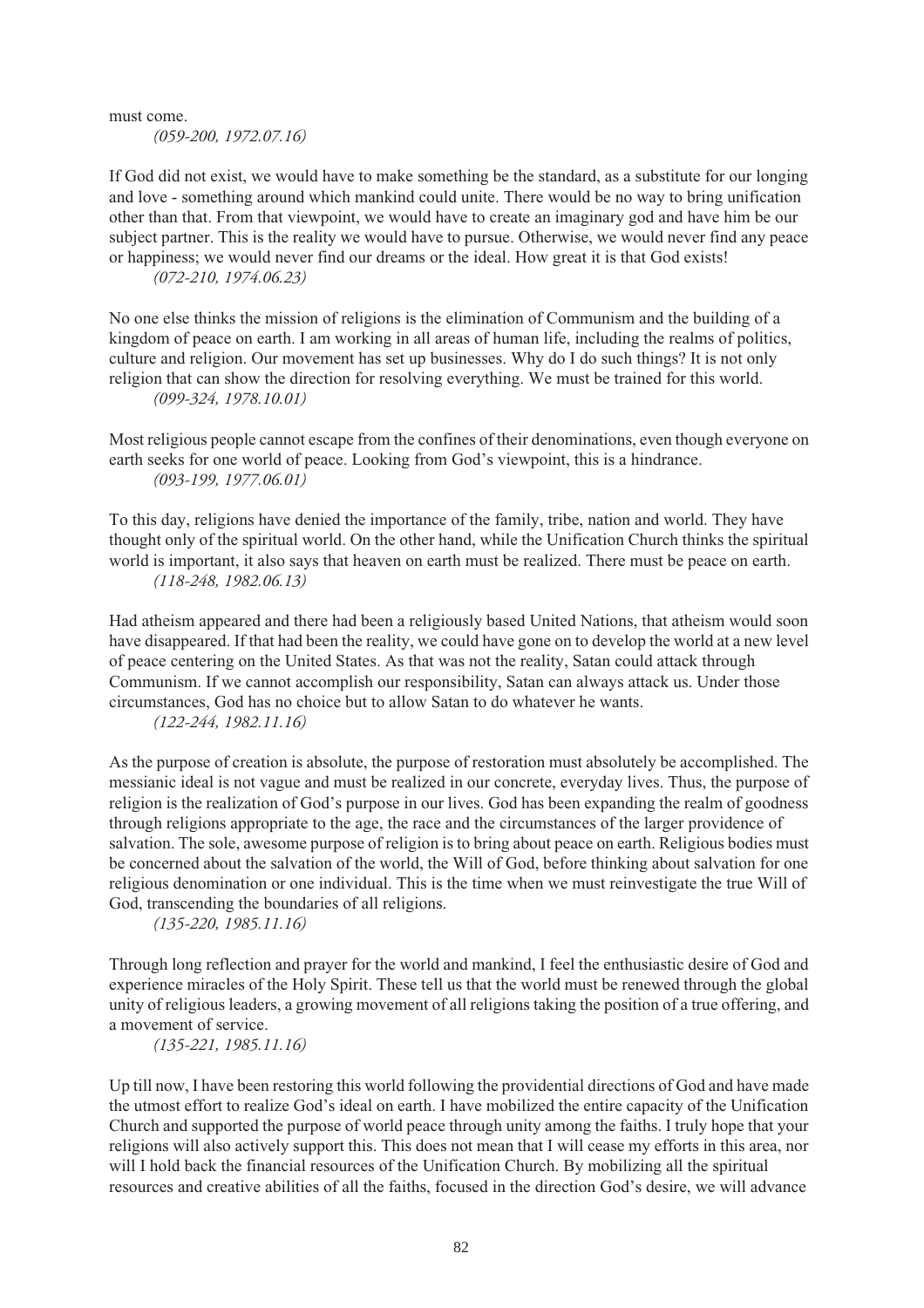toward the realization of a world of peace.

*(135-222, 1985.11.16)*

There are many religions in the world. On the other hand, there are people who neither have a religion nor know much about them. From this point of view, there are two kinds of people - believers and nonbelievers. And we know that there are various nations that are generally made up of those from the one type or the other. These nations don't live in peace; they are in conflict and have various problems that they must solve. All people on earth are entering the future without knowing exactly what will happen.

*I have been asked many times about the reason we were born and the purpose of life. There has always been the problem that we cannot make this world peaceful or ideal through our own effort and research.* 

Why can't we form a good world? Each person insists on things according to the circumstances they themselves are living under. There are differences between what people from the East and those from the West insist on. We can say the same thing about nations. When we study the history of a nation, we can see that the direction of history changes according to these special interests. The ideal world we wish for must not be changeable and must bring peace to us all. All people must become one in order for this to be a peaceful world.

*(149-080, 1986.11.17)*

We do not know precisely about the world in which we live. However, if there is a God, we can imagine that what God wants might be actually the same as what humans essentially want in life. He wants to give us a homeland and create a world of peace. If God exists, He would work to gather in one place those nations that have been divided and in conflict in their history. He would bring this about through religions, so it is inevitable that we need religions.

Then, which religion does the world long for? It longs for the one that can actualize peace. It is not possible to become such a religion just through being concerned with the individual, with possessions or personal desires. A religion like that is no different from those religions whose central focus is only their native land and their own race and who are dominated by a subjective view of their nation's history. To be different from those nations and religions, I'm saying, "Sacrifice yourself!"

From this viewpoint, it is impossible to find a unified homeland in a world that is based on nations built by people through a history of conflict. However, on a much higher level of the religious world it may be possible to bring about one world, and to form one homeland for all people. This is the way for any religion that emphasizes individual sacrifice and seeks the true way through self-denial. In religious life, people do not just live their lives centering on their own ideas about things. To walk the religious path, people should work to realize peace for eternity. The higher the level of a religion is, the clearer the teaching on that point.

*(172-143, 1988.01.10)*

There is chaos in the dimension of thought. Despite the chaos in this world, the time has come for us to seek one world of peace. The four great religions have established the four great religious paths, but they cannot lead us beyond this world of chaos. Religions are currently unable to stand in the position of leading nations and guiding national ideologies. Thus, great chaos has arisen and a great reformation must occur.

In the quest for a peaceful world, the traditional religions might become obstacles. We cannot find one clear way with these religions. So, we are looking at chaos. Intelligent young people cannot help but abandon their life of faith. Such people think that it is quicker to solve the problem by bringing unity within society, nations and the world, rather than to solve it through religion. Religion has retreated and great chaos has arisen.

*(229-263, 1992.04.13)*

All people throughout history have longed for peace and the ideal, but who can open the door of peace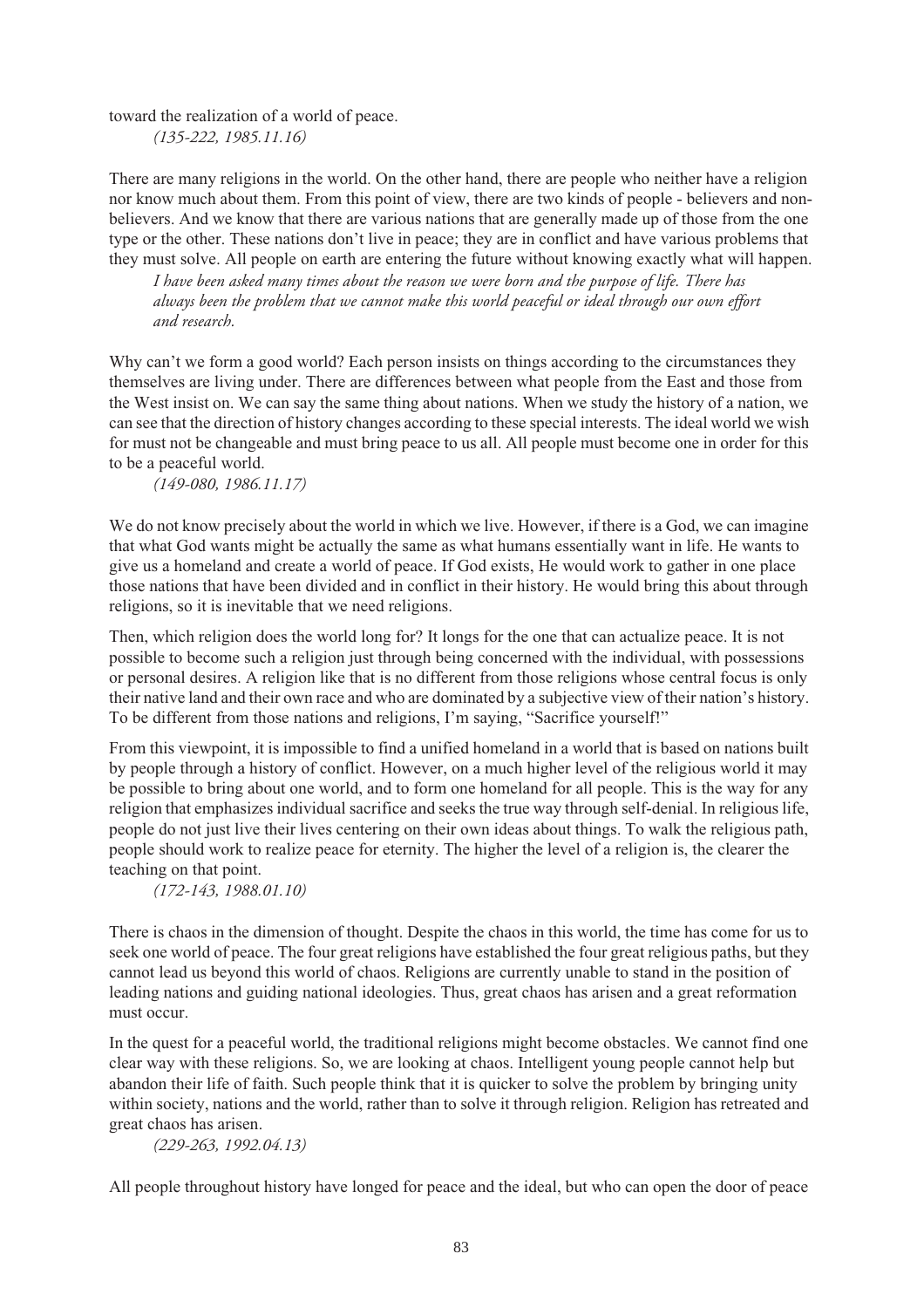and to the ideal and liberate us? This will not happen through money, knowledge or power. The only thing that can transcend the realm of religion and families is true love.

A religion must be able to teach how to create a good family. It must be able to explain how to make a peaceful family. Looking at all the religions, we cannot find a religion that has fulfilled such a mission. All the religions, such as Buddhism, Confucianism, Islam and so on, are standing in the same position.

#### *(229-173, 1992.04.12)*

The history of religion is based on philanthropy. From the point of view that they are on God's side, we can call religions the mainstream. That is why they should teach love, mercy and virtue.

So, religions should not try to expand their denominational influences; but they should invest themselves for the evil world, for the sake of the public interest and, eventually, they should change the evil world to be godly and bring it to God's side. The world should not be an evil place where people fight each other, but should be a place where people create harmony and peace - where there is a harmonious atmosphere.

As you know, in the Sermon on the Mount Jesus says, "Blessed are the peacemakers, for they shall be called sons of God." (Matt. 5:9) If a husband and wife who have been fighting reconcile, it means they have expanded the heavenly side in their family. What does this mean? To confront this world of vice, religions must invest everything, wherever their influence is needed. Investing everything can bring harmony, unity and peace to the family. This is the main teaching of virtuous religions.

*(213-007, 1991.01.13)*

Isn't it true that where man's desires end, God's Will begins? Then, is there any religion or other group that can inherit God's Will? Do the great religions, which have transcended national borders, have the capacity to inherit the Will of God? If there is such a religion, we have hope; but if not, it is the end of the religious world. In line with this way of thinking, the age is approaching when all religions must learn the way to realize an ideal, unified world of peace.

*(219-289, 1991.10.13)*

Christianity has come over the hill of death and developed throughout its history. It began on the hill of death. This new religion developed from the most miserable position - death through the shedding of blood. Christianity had to walk such a miserable path to implant the right foundation for its purpose, because the ideal of Christianity is a peaceful and united world. Sacrifices were therefore necessary. Christianity has risen from a situation of bloodshed, and wherever Christians went, they have had to start from the lowest position. They were persecuted. They have battled on for two thousand years and established a worldwide foundation.

The United States is an independent, Christian nation. Triumphing over the objections of various countries and centering on Abel in the battle between Cain and Abel, more than a hundred people crossed the Atlantic on a ship, the Mayflower, seeking religious liberty and peace. The history of the Puritans is miserable.

#### *(206-012, 1990.10.03)*

Since teaching the attendance of parents centering on God and meeting spring again (restoring the garden of Eden) is the way of religion, the fact that a religion has a long history doesn't mean it is the most valuable. You must know that there is a religion representative of a servant, that is a representative of an adopted child, that is a representative of a child through a concubine and that is a representative of children of the direct lineage. From that foundation, the religion of parents must come and lead humanity to the peaceful Kingdom of Heaven in the 21st century. It should teach the right way for people in the servant's position to be good servants. The same goes for people in the children's position. It should teach them how to make their parents happy, and how to create families of eternal peace and prosperity.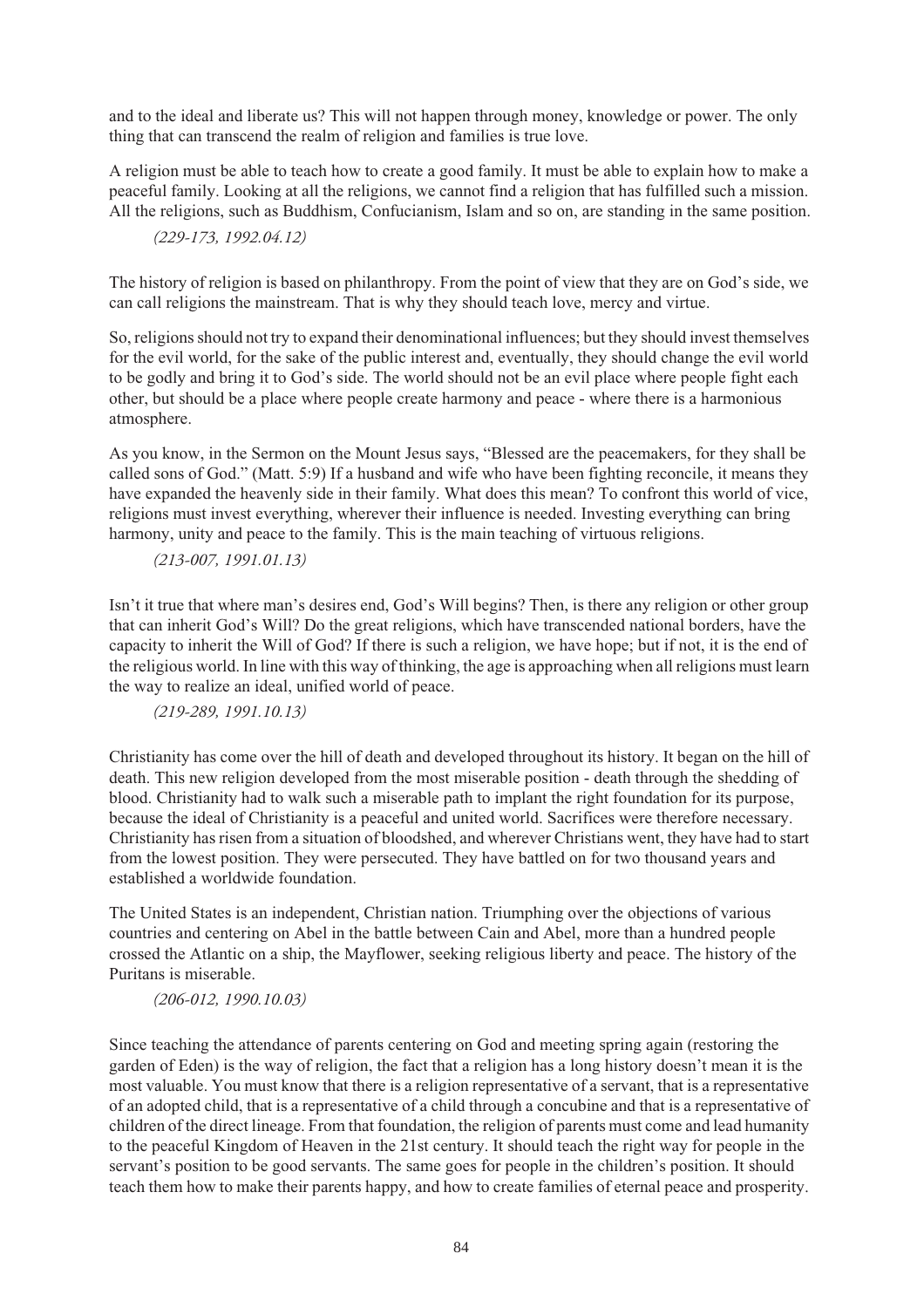The core of the religions is the same; however, they are not all the same. *(204-022, 1990.06.29)*

### **4.5 Peace within the individual, family, society, nation, world and cosmos**

There is but one key to opening the cosmos of peace. That key is neither the world nor a nation. It is one individual. One individual representing the world, a nation, a race, a tribe, a family and him or herself, is always the key.

 *(082-134, 1976.01.04)*

There must be no disturbance when one ascends through the levels of the individual, family, tribe, race and nation to that of the world. A family must inherit the victory of the individual, the tribe that of the family, the race that of the tribe, the nation that of the race and the world that of the nation.

Without such a consistent, unchanging formula appearing on earth, we cannot achieve the final point of providential victory that God wants. Without this, there is no hope of peace coming to the earth. You must know this.

*(057-068, 1972.05.28)*

This world is big. But a seed sown by someone bears fruit in the world. There cannot be peace when the internal and external aspects of a person are in conflict. This is not what God wants.

God, who has carried out the providence in history on behalf of human beings, must be able to show us a new type of plan to create unification. A movement like that must arise on earth. If it does not happen that way, there should at least be an ideal foundation of hope in the course of history. That is religious culture in history.

*(020-169, 1968.06.09)*

The world today longs for peace. All people dream of a unified ideal world. Such a world must begin with us as individuals. We must establish a firm ideal foundation as individuals and expand that until we reach the world level.

Moreover, as we see that mind and body are in conflict in people, we must find a way of creating peace and unity within them. Unification has no starting point if a person cannot become a unified being fully representing heaven, earth, a nation, a race, a family and all humanity. Having understood this process of history, we know that one individual holds the key to everything.

A person like this is the central personage representing heaven, earth, history, humankind and the whole and has the character of being a unified person. No matter how hard we long for unification, the ideal, a peaceful world, without such a person, that world cannot be realized.

*(061-247, 1972.09.01)*

We cannot have one unified direction or path when our hearts are full of self-centered desires. Without finding one system of thought that is connected to the philosophy of absolute value that can guide you to recreate your lives by uniting your consciences and bodies, you will never be able to create the one unified world, the world of peace.

*(060-262, 1972.08.18)*

Everyone is longing for happiness, liberty, peace, love and the ideal. No one is longing for changeable ideals, but change often occurs in the world and we are living through a changeable history. Everyone is tired of seeking for the ideal, for love, liberty and virtue and has come up against a wall. If there is a true master of liberty, peace, happiness, virtue, love and the ideal, that master must be greater than we are. And he must be the absolute central existence who is unchanging.

God must be the great king of liberty, peace, love, happiness and the ideal. Then if we ask God, "Where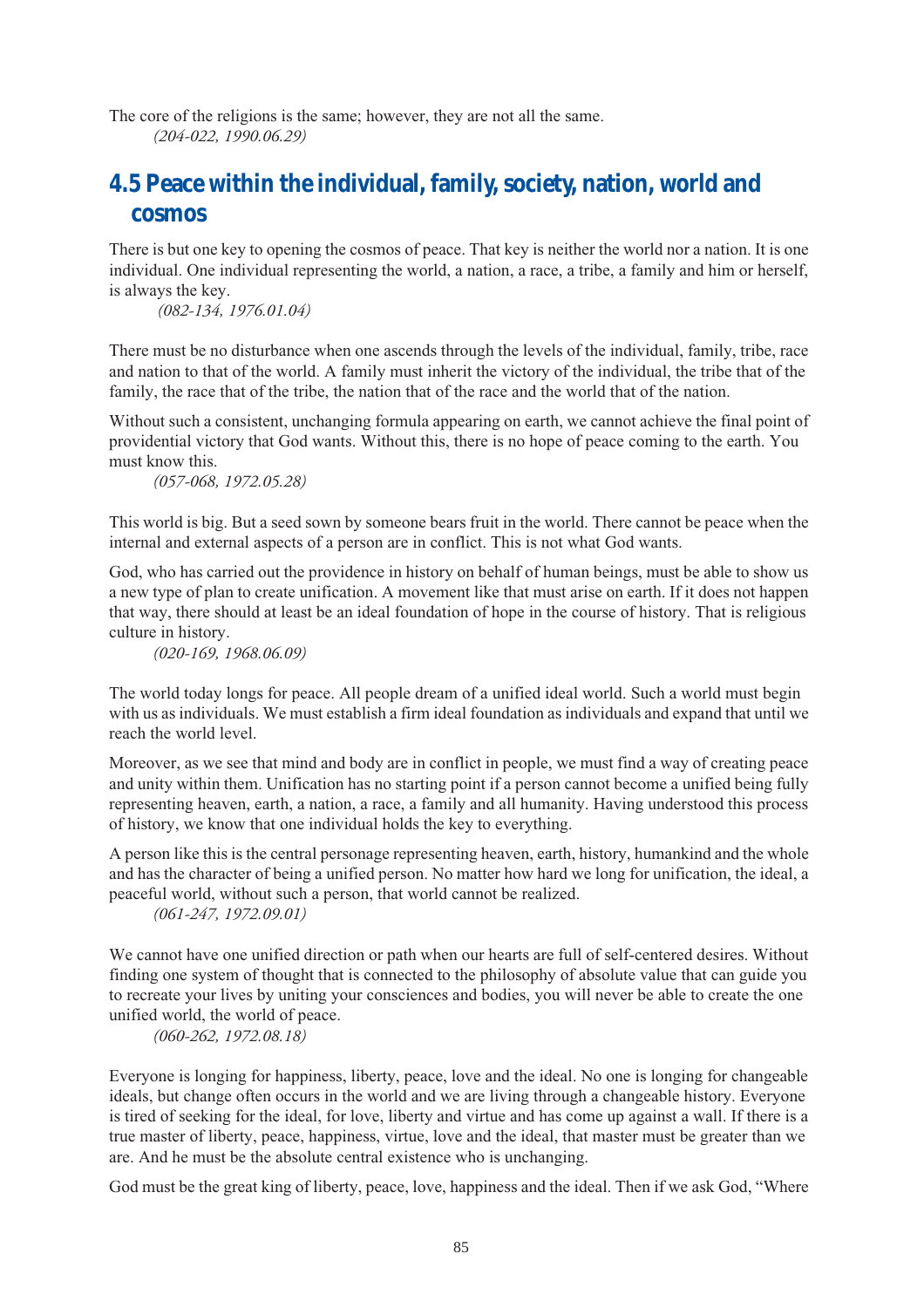would You put the standard of liberty, love and the ideal if we become the masters of those?" what would He say? Even though God exists, He cannot feel happiness, freedom, peace, love or His ideal by Himself. The conclusion is that every being needs another with whom to develop a relationship of mutual interaction.

Thus, God is the subject partner and man is the object partner. Is the true standard of love set by someone living for himself, or for someone else? That is the point where we discern true love. Because God is the king of wisdom, He cannot make a rule that people must live for their own sakes in order to create a peaceful and happy world. If He were to make such a rule, the world would not be one of peace and joy. God cannot help giving away His true virtue, ideal, love, happiness and liberty according to the principle that we should live for the sake of others.

*(070-303, 1974.03.09)*

The world we are living in does not really matter; it is too far away. The nation does not really matter, either, nor does the society, family, husband or wife. The crucial issue is what kind of foundation for unity we should make. From this viewpoint, if you want to have a peaceful, unified world, you must first unify yourself. It does not make sense to have a relationship with a unified world without first unifying yourself.

#### *(128-076, 1983.06.05)*

The Second World War is not the problem. Russia and the United States are not the problem. The problem is how to bring an end to the restless conflict within ourselves and build peace. You must know this is of the greatest importance. If you cannot achieve this, then even if the world became peaceful, it would turn into hell. My first motto upon starting on this path was "Control myself before seeking to control the universe." If you cannot control yourself, then you cannot control the world either.

*(131-032, 1984.03.11)*

There is no way for you, the descendants of fallen ancestors to create a good family without individual level sacrifices. If you don't sacrifice yourself entirely, you cannot make your family the foundation for peace. If there is no spiritual foundation of your willingly sacrificing yourself for the family, your family cannot be the base that can go to the national or world level. It cannot be the foundation for God's ideal. So, the family must be the foundation for God's providence to develop towards the national level. You must go through your tribe to reach the national-level development.

*(168-112, 1987.09.13)*

Where is the palace of peace? When Jesus was asked where heaven was, he answered that "the kingdom" of God is in the midst of you." (Luke 17: 21) Heaven is in your mind, but if the center of your focus is only your mind, you cannot reach the Kingdom of Heaven. What we have insisted is necessary is the unification in one individual and then, the unification of a family, a tribe, and a nation. Only on those bases will the unification of the world be possible. This is our teaching. It says that the most fundamental point to starting the Kingdom of Heaven is achieving unity within an individual. This has to be the standard.

Then, has there been a family that has satisfied the condition to be the family of unity on earth at any point in history? How could it have come and disappeared? The situation in which we live is full of conflicts. When couples meet, they sometimes fight each other. When small groups meet, they often cannot unite. In fact, the entire population of the world can be said to be fighting one other. How could you dream of the realization of peace in this kind of situation?

As God has knowledge and is aware of all circumstances, where does He place the starting point of peace? Through religion, He established a movement for restoration centering on the individual. Seeing this, we can know He is very great. He didn't make the world, nation or tribe the starting point of peace, but the individual.

If there were a family on earth created by a man, a complete plus, and a woman, a complete minus who had both reached the mind and body unity necessary to be the origin of peace, and were completely